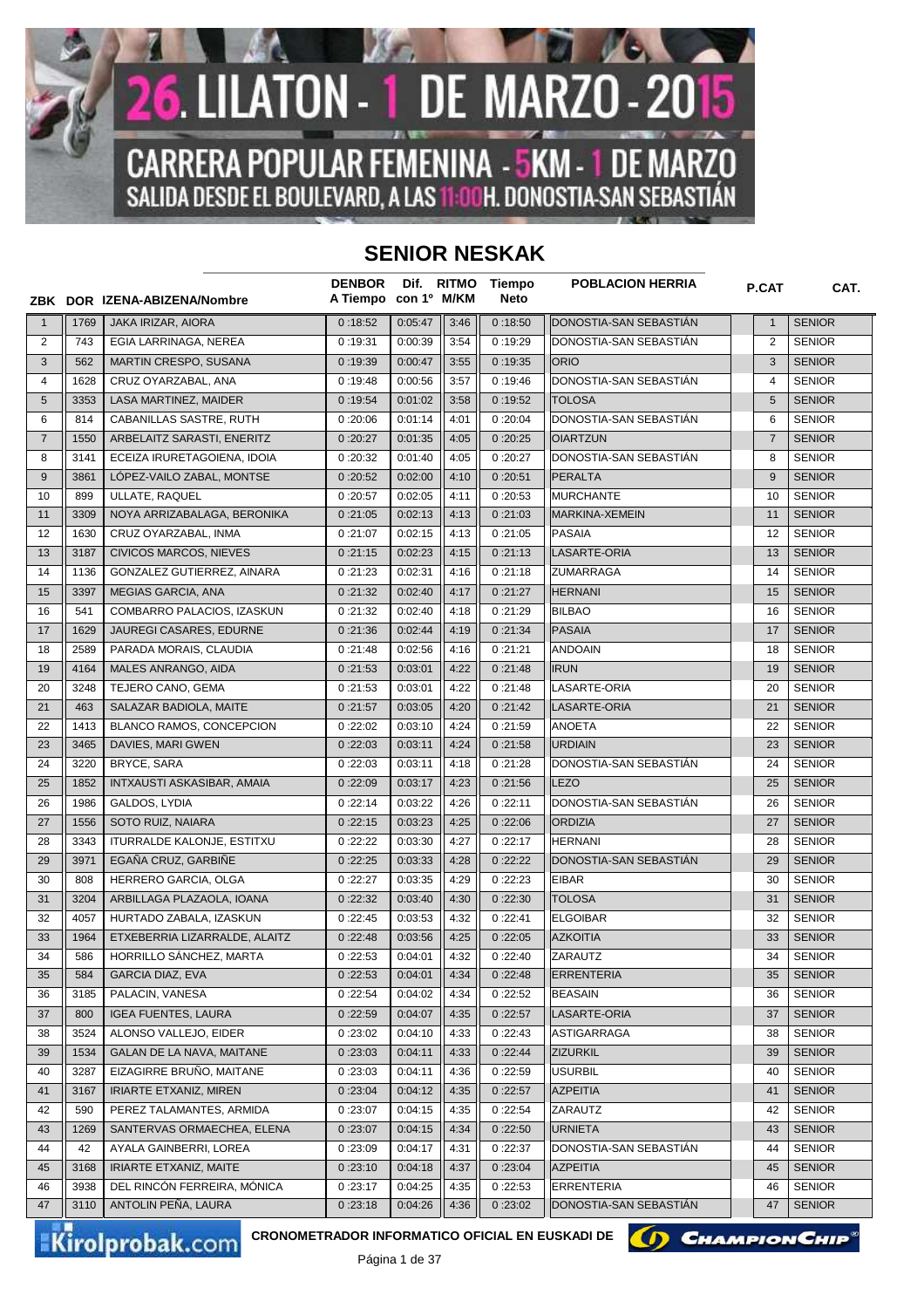| 3677<br>2967<br>3523<br>2753<br>2052<br>3566<br>2509<br>462<br>1800<br>333<br>788<br>3842<br>2253<br>420<br>135<br>1535<br>2788<br>2325<br>419<br>505 | ZBK DOR IZENA-ABIZENA/Nombre<br>LOPEZ CID, GINESA<br>CORRES ORTEGA, ANA<br>MENDIOROZ OYARBIDE, LEIRE<br>TELLERIA MARITXALAR, IDOIA<br>ARTUTXA, OLATZ<br><b>IRIARTE MARTIN, SANDRA</b><br>MOLINA CUESTA, GEMA<br>SALAZAR BADIOLA, IZASKUN<br>URCELAY OLABARRIA, MAITE<br>IRIGOYEN LABORRA, CRISTINA<br>GUTIERREZ MARTIN, M. PILAR<br>EIZAGIRRE ERGUIN, LO<br>CUMBRES GARCIA, MÓNICA<br>MARTIN BAUTISTA, VANESA<br>PLASENCIA GABARAIN, MYRIAM<br><b>GARCIA GONZALO, CRISTINA</b> | 0:23:35<br>0:23:36<br>0:23:41<br>0:23:43<br>0:23:45<br>0:23:49<br>0:23:49<br>0:23:50<br>0:23:50<br>0:23:50<br>0:23:54<br>0:23:54<br>0:23:56<br>0:24:00                                                                                                                                                                                                                                                                                                                                           | 0:04:43<br>0:04:44<br>0:04:49<br>0:04:51<br>0:04:53<br>0:04:57<br>0:04:57<br>0:04:58<br>0:04:58<br>0:04:58<br>0:05:02<br>0:05:02                                  | 4:42<br>4:40<br>4:40<br>4:37<br>4:43<br>4:45<br>4:45<br>4:42<br>4:42<br>4:42<br>4:44                                                                              | 0:23:30<br>0:23:20<br>0:23:22<br>0:23:07<br>0:23:37<br>0:23:45<br>0:23:44<br>0:23:32<br>0:23:32<br>0:23:32   | ALTSASU/ALSASUA<br><b>IBARRA</b><br><b>ASTIGARRAGA</b><br>LASARTE-ORIA<br><b>TOLOSA</b><br>DONOSTIA-SAN SEBASTIAN<br><b>USURBIL</b><br><b>LASARTE-ORIA</b><br>DONOSTIA-SAN SEBASTIAN | 48<br>49<br>50<br>51<br>52<br>53<br>54<br>55<br>56                                                                                                                                                                                                                                                     | <b>SENIOR</b><br><b>SENIOR</b><br><b>SENIOR</b><br><b>SENIOR</b><br><b>SENIOR</b><br><b>SENIOR</b><br><b>SENIOR</b><br><b>SENIOR</b><br><b>SENIOR</b> |
|-------------------------------------------------------------------------------------------------------------------------------------------------------|--------------------------------------------------------------------------------------------------------------------------------------------------------------------------------------------------------------------------------------------------------------------------------------------------------------------------------------------------------------------------------------------------------------------------------------------------------------------------------|--------------------------------------------------------------------------------------------------------------------------------------------------------------------------------------------------------------------------------------------------------------------------------------------------------------------------------------------------------------------------------------------------------------------------------------------------------------------------------------------------|-------------------------------------------------------------------------------------------------------------------------------------------------------------------|-------------------------------------------------------------------------------------------------------------------------------------------------------------------|--------------------------------------------------------------------------------------------------------------|--------------------------------------------------------------------------------------------------------------------------------------------------------------------------------------|--------------------------------------------------------------------------------------------------------------------------------------------------------------------------------------------------------------------------------------------------------------------------------------------------------|-------------------------------------------------------------------------------------------------------------------------------------------------------|
|                                                                                                                                                       |                                                                                                                                                                                                                                                                                                                                                                                                                                                                                |                                                                                                                                                                                                                                                                                                                                                                                                                                                                                                  |                                                                                                                                                                   |                                                                                                                                                                   |                                                                                                              |                                                                                                                                                                                      |                                                                                                                                                                                                                                                                                                        |                                                                                                                                                       |
|                                                                                                                                                       |                                                                                                                                                                                                                                                                                                                                                                                                                                                                                |                                                                                                                                                                                                                                                                                                                                                                                                                                                                                                  |                                                                                                                                                                   |                                                                                                                                                                   |                                                                                                              |                                                                                                                                                                                      |                                                                                                                                                                                                                                                                                                        |                                                                                                                                                       |
|                                                                                                                                                       |                                                                                                                                                                                                                                                                                                                                                                                                                                                                                |                                                                                                                                                                                                                                                                                                                                                                                                                                                                                                  |                                                                                                                                                                   |                                                                                                                                                                   |                                                                                                              |                                                                                                                                                                                      |                                                                                                                                                                                                                                                                                                        |                                                                                                                                                       |
|                                                                                                                                                       |                                                                                                                                                                                                                                                                                                                                                                                                                                                                                |                                                                                                                                                                                                                                                                                                                                                                                                                                                                                                  |                                                                                                                                                                   |                                                                                                                                                                   |                                                                                                              |                                                                                                                                                                                      |                                                                                                                                                                                                                                                                                                        |                                                                                                                                                       |
|                                                                                                                                                       |                                                                                                                                                                                                                                                                                                                                                                                                                                                                                |                                                                                                                                                                                                                                                                                                                                                                                                                                                                                                  |                                                                                                                                                                   |                                                                                                                                                                   |                                                                                                              |                                                                                                                                                                                      |                                                                                                                                                                                                                                                                                                        |                                                                                                                                                       |
|                                                                                                                                                       |                                                                                                                                                                                                                                                                                                                                                                                                                                                                                |                                                                                                                                                                                                                                                                                                                                                                                                                                                                                                  |                                                                                                                                                                   |                                                                                                                                                                   |                                                                                                              |                                                                                                                                                                                      |                                                                                                                                                                                                                                                                                                        |                                                                                                                                                       |
|                                                                                                                                                       |                                                                                                                                                                                                                                                                                                                                                                                                                                                                                |                                                                                                                                                                                                                                                                                                                                                                                                                                                                                                  |                                                                                                                                                                   |                                                                                                                                                                   |                                                                                                              |                                                                                                                                                                                      |                                                                                                                                                                                                                                                                                                        |                                                                                                                                                       |
|                                                                                                                                                       |                                                                                                                                                                                                                                                                                                                                                                                                                                                                                |                                                                                                                                                                                                                                                                                                                                                                                                                                                                                                  |                                                                                                                                                                   |                                                                                                                                                                   |                                                                                                              |                                                                                                                                                                                      |                                                                                                                                                                                                                                                                                                        |                                                                                                                                                       |
|                                                                                                                                                       |                                                                                                                                                                                                                                                                                                                                                                                                                                                                                |                                                                                                                                                                                                                                                                                                                                                                                                                                                                                                  |                                                                                                                                                                   |                                                                                                                                                                   |                                                                                                              |                                                                                                                                                                                      |                                                                                                                                                                                                                                                                                                        |                                                                                                                                                       |
|                                                                                                                                                       |                                                                                                                                                                                                                                                                                                                                                                                                                                                                                |                                                                                                                                                                                                                                                                                                                                                                                                                                                                                                  |                                                                                                                                                                   |                                                                                                                                                                   |                                                                                                              | DONOSTIA-SAN SEBASTIAN                                                                                                                                                               | 57                                                                                                                                                                                                                                                                                                     | <b>SENIOR</b>                                                                                                                                         |
|                                                                                                                                                       |                                                                                                                                                                                                                                                                                                                                                                                                                                                                                |                                                                                                                                                                                                                                                                                                                                                                                                                                                                                                  |                                                                                                                                                                   |                                                                                                                                                                   | 0:23:38                                                                                                      | <b>ZARAUTZ</b>                                                                                                                                                                       | 58                                                                                                                                                                                                                                                                                                     | <b>SENIOR</b>                                                                                                                                         |
|                                                                                                                                                       |                                                                                                                                                                                                                                                                                                                                                                                                                                                                                |                                                                                                                                                                                                                                                                                                                                                                                                                                                                                                  |                                                                                                                                                                   | 4:44                                                                                                                                                              | 0:23:38                                                                                                      | <b>ZARAUTZ</b>                                                                                                                                                                       | 59                                                                                                                                                                                                                                                                                                     | <b>SENIOR</b>                                                                                                                                         |
|                                                                                                                                                       |                                                                                                                                                                                                                                                                                                                                                                                                                                                                                |                                                                                                                                                                                                                                                                                                                                                                                                                                                                                                  | 0:05:04                                                                                                                                                           | 4:46                                                                                                                                                              | 0:23:49                                                                                                      | <b>ORIO</b>                                                                                                                                                                          | 60                                                                                                                                                                                                                                                                                                     | <b>SENIOR</b>                                                                                                                                         |
|                                                                                                                                                       |                                                                                                                                                                                                                                                                                                                                                                                                                                                                                |                                                                                                                                                                                                                                                                                                                                                                                                                                                                                                  | 0:05:08                                                                                                                                                           | 4:39                                                                                                                                                              | 0:23:15                                                                                                      | <b>ERRENTERIA</b>                                                                                                                                                                    | 61                                                                                                                                                                                                                                                                                                     | <b>SENIOR</b>                                                                                                                                         |
|                                                                                                                                                       |                                                                                                                                                                                                                                                                                                                                                                                                                                                                                | 0:24:15                                                                                                                                                                                                                                                                                                                                                                                                                                                                                          | 0:05:23                                                                                                                                                           | 4:43                                                                                                                                                              | 0:23:35                                                                                                      | DONOSTIA-SAN SEBASTIAN                                                                                                                                                               | 62                                                                                                                                                                                                                                                                                                     | <b>SENIOR</b>                                                                                                                                         |
|                                                                                                                                                       |                                                                                                                                                                                                                                                                                                                                                                                                                                                                                | 0:24:19                                                                                                                                                                                                                                                                                                                                                                                                                                                                                          |                                                                                                                                                                   |                                                                                                                                                                   | 0:24:16                                                                                                      |                                                                                                                                                                                      |                                                                                                                                                                                                                                                                                                        |                                                                                                                                                       |
|                                                                                                                                                       |                                                                                                                                                                                                                                                                                                                                                                                                                                                                                |                                                                                                                                                                                                                                                                                                                                                                                                                                                                                                  | 0:05:27                                                                                                                                                           | 4:51                                                                                                                                                              |                                                                                                              | <b>IRUN</b><br><b>USURBIL</b>                                                                                                                                                        | 63                                                                                                                                                                                                                                                                                                     | <b>SENIOR</b>                                                                                                                                         |
|                                                                                                                                                       | BEGIRISTAIN OTEGI, IRATXE                                                                                                                                                                                                                                                                                                                                                                                                                                                      | 0:24:20                                                                                                                                                                                                                                                                                                                                                                                                                                                                                          | 0:05:28                                                                                                                                                           | 4:51                                                                                                                                                              | 0:24:15                                                                                                      |                                                                                                                                                                                      | 64                                                                                                                                                                                                                                                                                                     | <b>SENIOR</b>                                                                                                                                         |
|                                                                                                                                                       | ALQUEZAR URAIN, NAIARA                                                                                                                                                                                                                                                                                                                                                                                                                                                         | 0:24:20                                                                                                                                                                                                                                                                                                                                                                                                                                                                                          | 0:05:28                                                                                                                                                           | 4:39                                                                                                                                                              | 0:23:16                                                                                                      | DONOSTIA-SAN SEBASTIAN                                                                                                                                                               | 65                                                                                                                                                                                                                                                                                                     | <b>SENIOR</b>                                                                                                                                         |
|                                                                                                                                                       | BERMUDEZ ALZA, MIREN                                                                                                                                                                                                                                                                                                                                                                                                                                                           | 0:24:20                                                                                                                                                                                                                                                                                                                                                                                                                                                                                          | 0:05:28                                                                                                                                                           | 4:43                                                                                                                                                              | 0:23:35                                                                                                      | <b>IRUN</b>                                                                                                                                                                          | 66                                                                                                                                                                                                                                                                                                     | <b>SENIOR</b>                                                                                                                                         |
|                                                                                                                                                       | CARRERA ETXEBESTE, IDOIA                                                                                                                                                                                                                                                                                                                                                                                                                                                       | 0:24:20                                                                                                                                                                                                                                                                                                                                                                                                                                                                                          | 0:05:28                                                                                                                                                           | 4:43                                                                                                                                                              | 0:23:35                                                                                                      | <b>IRUN</b>                                                                                                                                                                          | 67                                                                                                                                                                                                                                                                                                     | <b>SENIOR</b>                                                                                                                                         |
| 692                                                                                                                                                   | LASARTE ITURRIOZ, MAITE                                                                                                                                                                                                                                                                                                                                                                                                                                                        | 0:24:24                                                                                                                                                                                                                                                                                                                                                                                                                                                                                          | 0:05:32                                                                                                                                                           | 4:50                                                                                                                                                              | 0:24:10                                                                                                      | DONOSTIA-SAN SEBASTIAN                                                                                                                                                               | 68                                                                                                                                                                                                                                                                                                     | <b>SENIOR</b>                                                                                                                                         |
| 1484                                                                                                                                                  | ARTEAGA LABAKA, MARIA                                                                                                                                                                                                                                                                                                                                                                                                                                                          | 0:24:25                                                                                                                                                                                                                                                                                                                                                                                                                                                                                          | 0:05:33                                                                                                                                                           | 4:51                                                                                                                                                              | 0:24:16                                                                                                      | <b>TOLOSA</b>                                                                                                                                                                        | 69                                                                                                                                                                                                                                                                                                     | <b>SENIOR</b>                                                                                                                                         |
| 4101                                                                                                                                                  | SANZ INORIZA, OIHANA                                                                                                                                                                                                                                                                                                                                                                                                                                                           | 0:24:25                                                                                                                                                                                                                                                                                                                                                                                                                                                                                          | 0:05:33                                                                                                                                                           | 4:52                                                                                                                                                              | 0:24:19                                                                                                      | <b>ANDOAIN</b>                                                                                                                                                                       | 70                                                                                                                                                                                                                                                                                                     | <b>SENIOR</b>                                                                                                                                         |
| 4100                                                                                                                                                  | ESCALADA AGUADO, ANA                                                                                                                                                                                                                                                                                                                                                                                                                                                           | 0:24:25                                                                                                                                                                                                                                                                                                                                                                                                                                                                                          | 0:05:33                                                                                                                                                           | 4:52                                                                                                                                                              | 0:24:18                                                                                                      | DONOSTIA-SAN SEBASTIAN                                                                                                                                                               | 71                                                                                                                                                                                                                                                                                                     | <b>SENIOR</b>                                                                                                                                         |
| 1527                                                                                                                                                  | HERNÁNDEZ PERRINO, REBECA                                                                                                                                                                                                                                                                                                                                                                                                                                                      | 0:24:26                                                                                                                                                                                                                                                                                                                                                                                                                                                                                          | 0:05:34                                                                                                                                                           | 4:52                                                                                                                                                              | 0:24:21                                                                                                      | <b>LEZO</b>                                                                                                                                                                          | 72                                                                                                                                                                                                                                                                                                     | <b>SENIOR</b>                                                                                                                                         |
| 1256                                                                                                                                                  | <b>BARANDIARAN, SAIOA</b>                                                                                                                                                                                                                                                                                                                                                                                                                                                      | 0:24:27                                                                                                                                                                                                                                                                                                                                                                                                                                                                                          | 0:05:35                                                                                                                                                           | 4:51                                                                                                                                                              | 0:24:16                                                                                                      | <b>ORDIZIA</b>                                                                                                                                                                       | 73                                                                                                                                                                                                                                                                                                     | <b>SENIOR</b>                                                                                                                                         |
| 1350                                                                                                                                                  | ERRONDOSORO LETAMENDIA, JOSUNE                                                                                                                                                                                                                                                                                                                                                                                                                                                 | 0:24:28                                                                                                                                                                                                                                                                                                                                                                                                                                                                                          | 0:05:36                                                                                                                                                           | 4:53                                                                                                                                                              | 0:24:23                                                                                                      | <b>TOLOSA</b>                                                                                                                                                                        | 74                                                                                                                                                                                                                                                                                                     | <b>SENIOR</b>                                                                                                                                         |
| 3042                                                                                                                                                  | DOCAMPO SARIEGO, AMAIA                                                                                                                                                                                                                                                                                                                                                                                                                                                         | 0:24:28                                                                                                                                                                                                                                                                                                                                                                                                                                                                                          | 0:05:36                                                                                                                                                           | 4:53                                                                                                                                                              | 0:24:23                                                                                                      | <b>TOLOSA</b>                                                                                                                                                                        | 75                                                                                                                                                                                                                                                                                                     | <b>SENIOR</b>                                                                                                                                         |
| 3414                                                                                                                                                  | CASTRO COLINA, SUSANA                                                                                                                                                                                                                                                                                                                                                                                                                                                          | 0:24:32                                                                                                                                                                                                                                                                                                                                                                                                                                                                                          | 0:05:40                                                                                                                                                           | 4:48                                                                                                                                                              | 0:24:02                                                                                                      | DONOSTIA-SAN SEBASTIAN                                                                                                                                                               | 76                                                                                                                                                                                                                                                                                                     | <b>SENIOR</b>                                                                                                                                         |
| 2465                                                                                                                                                  | <b>BLANCO, AINARA</b>                                                                                                                                                                                                                                                                                                                                                                                                                                                          | 0:24:34                                                                                                                                                                                                                                                                                                                                                                                                                                                                                          | 0:05:42                                                                                                                                                           | 4:53                                                                                                                                                              | 0:24:26                                                                                                      | LASARTE-ORIA                                                                                                                                                                         | 77                                                                                                                                                                                                                                                                                                     | <b>SENIOR</b>                                                                                                                                         |
| 3749                                                                                                                                                  | DOS SANTOS PENTIEIROS, CARMEN                                                                                                                                                                                                                                                                                                                                                                                                                                                  | 0:24:36                                                                                                                                                                                                                                                                                                                                                                                                                                                                                          | 0:05:44                                                                                                                                                           | 4:52                                                                                                                                                              | 0:24:18                                                                                                      | <b>ERRENTERIA</b>                                                                                                                                                                    | 78                                                                                                                                                                                                                                                                                                     | <b>SENIOR</b>                                                                                                                                         |
| 715                                                                                                                                                   | BENAVENTE BABACE, AINARA                                                                                                                                                                                                                                                                                                                                                                                                                                                       | 0:24:37                                                                                                                                                                                                                                                                                                                                                                                                                                                                                          | 0:05:45                                                                                                                                                           | 4:48                                                                                                                                                              | 0:23:58                                                                                                      | <b>ERRENTERIA</b>                                                                                                                                                                    | 79                                                                                                                                                                                                                                                                                                     | <b>SENIOR</b>                                                                                                                                         |
| 2569                                                                                                                                                  | MENDOZA NOGALES, AINARA                                                                                                                                                                                                                                                                                                                                                                                                                                                        | 0:24:38                                                                                                                                                                                                                                                                                                                                                                                                                                                                                          | 0:05:46                                                                                                                                                           | 4:55                                                                                                                                                              | 0:24:35                                                                                                      | <b>ZEGAMA</b>                                                                                                                                                                        | 80                                                                                                                                                                                                                                                                                                     | <b>SENIOR</b>                                                                                                                                         |
| 1912                                                                                                                                                  | SILVA, EDNA                                                                                                                                                                                                                                                                                                                                                                                                                                                                    | 0:24:44                                                                                                                                                                                                                                                                                                                                                                                                                                                                                          | 0:05:52                                                                                                                                                           | 4:56                                                                                                                                                              | 0:24:41                                                                                                      | <b>ERRENTERIA</b>                                                                                                                                                                    | 81                                                                                                                                                                                                                                                                                                     | <b>SENIOR</b>                                                                                                                                         |
| 2775                                                                                                                                                  |                                                                                                                                                                                                                                                                                                                                                                                                                                                                                |                                                                                                                                                                                                                                                                                                                                                                                                                                                                                                  |                                                                                                                                                                   |                                                                                                                                                                   |                                                                                                              |                                                                                                                                                                                      |                                                                                                                                                                                                                                                                                                        | <b>SENIOR</b>                                                                                                                                         |
| 1161                                                                                                                                                  |                                                                                                                                                                                                                                                                                                                                                                                                                                                                                |                                                                                                                                                                                                                                                                                                                                                                                                                                                                                                  |                                                                                                                                                                   |                                                                                                                                                                   |                                                                                                              |                                                                                                                                                                                      |                                                                                                                                                                                                                                                                                                        | <b>SENIOR</b>                                                                                                                                         |
| 2720                                                                                                                                                  |                                                                                                                                                                                                                                                                                                                                                                                                                                                                                |                                                                                                                                                                                                                                                                                                                                                                                                                                                                                                  |                                                                                                                                                                   |                                                                                                                                                                   |                                                                                                              |                                                                                                                                                                                      |                                                                                                                                                                                                                                                                                                        | <b>SENIOR</b>                                                                                                                                         |
|                                                                                                                                                       |                                                                                                                                                                                                                                                                                                                                                                                                                                                                                |                                                                                                                                                                                                                                                                                                                                                                                                                                                                                                  |                                                                                                                                                                   |                                                                                                                                                                   |                                                                                                              |                                                                                                                                                                                      |                                                                                                                                                                                                                                                                                                        | <b>SENIOR</b>                                                                                                                                         |
|                                                                                                                                                       |                                                                                                                                                                                                                                                                                                                                                                                                                                                                                |                                                                                                                                                                                                                                                                                                                                                                                                                                                                                                  |                                                                                                                                                                   |                                                                                                                                                                   |                                                                                                              |                                                                                                                                                                                      |                                                                                                                                                                                                                                                                                                        | <b>SENIOR</b>                                                                                                                                         |
|                                                                                                                                                       |                                                                                                                                                                                                                                                                                                                                                                                                                                                                                |                                                                                                                                                                                                                                                                                                                                                                                                                                                                                                  |                                                                                                                                                                   |                                                                                                                                                                   |                                                                                                              |                                                                                                                                                                                      |                                                                                                                                                                                                                                                                                                        | <b>SENIOR</b>                                                                                                                                         |
|                                                                                                                                                       |                                                                                                                                                                                                                                                                                                                                                                                                                                                                                |                                                                                                                                                                                                                                                                                                                                                                                                                                                                                                  |                                                                                                                                                                   |                                                                                                                                                                   |                                                                                                              |                                                                                                                                                                                      |                                                                                                                                                                                                                                                                                                        | <b>SENIOR</b>                                                                                                                                         |
|                                                                                                                                                       |                                                                                                                                                                                                                                                                                                                                                                                                                                                                                |                                                                                                                                                                                                                                                                                                                                                                                                                                                                                                  |                                                                                                                                                                   |                                                                                                                                                                   |                                                                                                              |                                                                                                                                                                                      |                                                                                                                                                                                                                                                                                                        | <b>SENIOR</b>                                                                                                                                         |
|                                                                                                                                                       |                                                                                                                                                                                                                                                                                                                                                                                                                                                                                |                                                                                                                                                                                                                                                                                                                                                                                                                                                                                                  |                                                                                                                                                                   |                                                                                                                                                                   |                                                                                                              |                                                                                                                                                                                      |                                                                                                                                                                                                                                                                                                        |                                                                                                                                                       |
|                                                                                                                                                       |                                                                                                                                                                                                                                                                                                                                                                                                                                                                                |                                                                                                                                                                                                                                                                                                                                                                                                                                                                                                  |                                                                                                                                                                   |                                                                                                                                                                   |                                                                                                              |                                                                                                                                                                                      |                                                                                                                                                                                                                                                                                                        | <b>SENIOR</b><br><b>SENIOR</b>                                                                                                                        |
|                                                                                                                                                       |                                                                                                                                                                                                                                                                                                                                                                                                                                                                                |                                                                                                                                                                                                                                                                                                                                                                                                                                                                                                  |                                                                                                                                                                   |                                                                                                                                                                   |                                                                                                              |                                                                                                                                                                                      |                                                                                                                                                                                                                                                                                                        |                                                                                                                                                       |
|                                                                                                                                                       |                                                                                                                                                                                                                                                                                                                                                                                                                                                                                |                                                                                                                                                                                                                                                                                                                                                                                                                                                                                                  |                                                                                                                                                                   |                                                                                                                                                                   |                                                                                                              |                                                                                                                                                                                      |                                                                                                                                                                                                                                                                                                        | <b>SENIOR</b>                                                                                                                                         |
|                                                                                                                                                       |                                                                                                                                                                                                                                                                                                                                                                                                                                                                                |                                                                                                                                                                                                                                                                                                                                                                                                                                                                                                  |                                                                                                                                                                   |                                                                                                                                                                   |                                                                                                              |                                                                                                                                                                                      |                                                                                                                                                                                                                                                                                                        | <b>SENIOR</b>                                                                                                                                         |
| 3699                                                                                                                                                  |                                                                                                                                                                                                                                                                                                                                                                                                                                                                                |                                                                                                                                                                                                                                                                                                                                                                                                                                                                                                  |                                                                                                                                                                   |                                                                                                                                                                   |                                                                                                              |                                                                                                                                                                                      |                                                                                                                                                                                                                                                                                                        | <b>SENIOR</b>                                                                                                                                         |
| 1888                                                                                                                                                  |                                                                                                                                                                                                                                                                                                                                                                                                                                                                                |                                                                                                                                                                                                                                                                                                                                                                                                                                                                                                  |                                                                                                                                                                   |                                                                                                                                                                   |                                                                                                              |                                                                                                                                                                                      | 95                                                                                                                                                                                                                                                                                                     | <b>SENIOR</b>                                                                                                                                         |
| 1017                                                                                                                                                  |                                                                                                                                                                                                                                                                                                                                                                                                                                                                                |                                                                                                                                                                                                                                                                                                                                                                                                                                                                                                  |                                                                                                                                                                   | 5:00                                                                                                                                                              | 0:24:59                                                                                                      |                                                                                                                                                                                      | 96                                                                                                                                                                                                                                                                                                     | <b>SENIOR</b>                                                                                                                                         |
| 230                                                                                                                                                   | <b>GORTAZAR BALERDI, MIREN</b>                                                                                                                                                                                                                                                                                                                                                                                                                                                 | 0:25:09                                                                                                                                                                                                                                                                                                                                                                                                                                                                                          | 0:06:17                                                                                                                                                           | 4:57                                                                                                                                                              | 0:24:43                                                                                                      |                                                                                                                                                                                      | 97                                                                                                                                                                                                                                                                                                     | <b>SENIOR</b>                                                                                                                                         |
| 1682                                                                                                                                                  |                                                                                                                                                                                                                                                                                                                                                                                                                                                                                | 0:25:12                                                                                                                                                                                                                                                                                                                                                                                                                                                                                          | 0:06:20                                                                                                                                                           | 5:02                                                                                                                                                              | 0:25:09                                                                                                      | <b>ZUMARRAGA</b>                                                                                                                                                                     | 98                                                                                                                                                                                                                                                                                                     | <b>SENIOR</b>                                                                                                                                         |
| 499                                                                                                                                                   | PASCUA BELAMENDIA, AMAIA                                                                                                                                                                                                                                                                                                                                                                                                                                                       | 0:25:12                                                                                                                                                                                                                                                                                                                                                                                                                                                                                          | 0:06:20                                                                                                                                                           | 4:59                                                                                                                                                              | 0:24:55                                                                                                      | <b>ERRENTERIA</b>                                                                                                                                                                    | 99                                                                                                                                                                                                                                                                                                     | <b>SENIOR</b>                                                                                                                                         |
| 3079                                                                                                                                                  | MARAÑA UNANUE, AINHOA                                                                                                                                                                                                                                                                                                                                                                                                                                                          | 0:25:15                                                                                                                                                                                                                                                                                                                                                                                                                                                                                          | 0:06:23                                                                                                                                                           | 4:55                                                                                                                                                              | 0:24:33                                                                                                      | <b>AZKOITIA</b>                                                                                                                                                                      | 100                                                                                                                                                                                                                                                                                                    | <b>SENIOR</b>                                                                                                                                         |
| 679                                                                                                                                                   | RODRIGUEZ, ARGIÑE                                                                                                                                                                                                                                                                                                                                                                                                                                                              | 0:25:26                                                                                                                                                                                                                                                                                                                                                                                                                                                                                          | 0:06:34                                                                                                                                                           | 5:02                                                                                                                                                              | 0:25:10                                                                                                      | PASAIA                                                                                                                                                                               | 101                                                                                                                                                                                                                                                                                                    | <b>SENIOR</b>                                                                                                                                         |
| 4059                                                                                                                                                  | PRIETO ORELLA, AINHOA                                                                                                                                                                                                                                                                                                                                                                                                                                                          | 0:25:26                                                                                                                                                                                                                                                                                                                                                                                                                                                                                          | 0:06:34                                                                                                                                                           | 5:02                                                                                                                                                              | 0:25:10                                                                                                      | DONOSTIA-SAN SEBASTIAN                                                                                                                                                               | 102                                                                                                                                                                                                                                                                                                    | <b>SENIOR</b>                                                                                                                                         |
| 3545                                                                                                                                                  | IZAGIRRE PEÑAGARIKANO, NAGORE                                                                                                                                                                                                                                                                                                                                                                                                                                                  | 0:25:28                                                                                                                                                                                                                                                                                                                                                                                                                                                                                          | 0:06:36                                                                                                                                                           | 5:05                                                                                                                                                              | 0:25:24                                                                                                      | <b>LAZKAO</b>                                                                                                                                                                        | 103                                                                                                                                                                                                                                                                                                    | <b>SENIOR</b>                                                                                                                                         |
| 2152                                                                                                                                                  | DUQUE SAEZ DE ARREGUI, SILVIA M°                                                                                                                                                                                                                                                                                                                                                                                                                                               | 0:25:28                                                                                                                                                                                                                                                                                                                                                                                                                                                                                          | 0:06:36                                                                                                                                                           | 5:05                                                                                                                                                              | 0:25:27                                                                                                      | DONOSTIA-SAN SEBASTIAN                                                                                                                                                               | 104                                                                                                                                                                                                                                                                                                    | <b>SENIOR</b>                                                                                                                                         |
| 1175                                                                                                                                                  | URANGA AZKUE, MAITE                                                                                                                                                                                                                                                                                                                                                                                                                                                            | 0:25:29                                                                                                                                                                                                                                                                                                                                                                                                                                                                                          | 0:06:37                                                                                                                                                           | 4:46                                                                                                                                                              | 0:23:48                                                                                                      | <b>ORIO</b>                                                                                                                                                                          | 105                                                                                                                                                                                                                                                                                                    | <b>SENIOR</b>                                                                                                                                         |
| 149                                                                                                                                                   | BUENO YANEZ, OLGA                                                                                                                                                                                                                                                                                                                                                                                                                                                              | 0:25:30                                                                                                                                                                                                                                                                                                                                                                                                                                                                                          | 0:06:38                                                                                                                                                           | 5:00                                                                                                                                                              | 0:25:00                                                                                                      | DONOSTIA-SAN SEBASTIAN                                                                                                                                                               | 106                                                                                                                                                                                                                                                                                                    | <b>SENIOR</b>                                                                                                                                         |
| 114                                                                                                                                                   | GÓMEZ MARTÍN, NOEMÍ                                                                                                                                                                                                                                                                                                                                                                                                                                                            | 0:25:35                                                                                                                                                                                                                                                                                                                                                                                                                                                                                          | 0:06:43                                                                                                                                                           | 4:59                                                                                                                                                              | 0:24:55                                                                                                      | DONOSTIA-SAN SEBASTIAN                                                                                                                                                               | 107                                                                                                                                                                                                                                                                                                    | <b>SENIOR</b>                                                                                                                                         |
|                                                                                                                                                       | 1757<br>1632<br>3159<br>3943<br>2776<br>1699<br>2508<br>1220<br>147<br><b>Kirolprobak.com</b>                                                                                                                                                                                                                                                                                                                                                                                  | ZABALEGI GORROTXATEGI, AINTZANE<br>IZTUETA UGARTEMENDIA, AMAIA<br>FERNANDEZ BARREIRO, SILVIA<br>MARTINEZ ALKORTA, MARI CARMEN<br>CRUZ OYARZABAL, JOSUNE<br>BEREAU GOIKOETXEA, EIDER<br>HERNANDORENA ERVITI, GARBIÑE<br>SARASOLA ARREGUI, AINHOA<br>VILCHEZ DE MAGALHANES, NAIARA<br>MEDIAVILLA, ANA<br>GALARZA GARAIKOETXEA, MIRIAN<br>AYESTARAN ARREGUI, MARIA PILAR<br>ROJO MANOTAS, REBECA<br>GONZÁLEZ RIVERA, SILVIA<br>ECHEZARRETA SAGASTIBELZA, MIREN I<br>YURREBASO URRESTARAZU, AITZIBER | 0:24:45<br>0:24:47<br>0:24:47<br>0:24:51<br>0:24:52<br>0:24:53<br>0:24:55<br>0:24:59<br>0:25:02<br>0:25:03<br>0:25:03<br>0:25:04<br>0:25:05<br>0:25:05<br>0:25:06 | 0:05:53<br>0:05:55<br>0:05:55<br>0:05:59<br>0:06:00<br>0:06:01<br>0:06:03<br>0:06:07<br>0:06:10<br>0:06:11<br>0:06:11<br>0:06:12<br>0:06:13<br>0:06:13<br>0:06:14 | 4:52<br>4:56<br>4:50<br>4:49<br>4:57<br>4:51<br>4:49<br>4:54<br>4:53<br>4:59<br>4:57<br>4:58<br>4:59<br>5:00 | 0:24:22<br>0:24:40<br>0:24:12<br>0:24:07<br>0:24:47<br>0:24:15<br>0:24:04<br>0:24:32<br>0:24:26<br>0:24:57<br>0:24:43<br>0:24:48<br>0:24:57<br>0:24:59                               | <b>BEASAIN</b><br><b>VILLABONA</b><br>DONOSTIA-SAN SEBASTIAN<br><b>ASPARRENA</b><br><b>OIARTZUN</b><br><b>HONDARRIBIA</b><br>LEITZA<br><b>TOLOSA</b><br>LASARTE-ORIA<br><b>USURBIL</b><br><b>ZIZURKIL</b><br><b>LAZKAO</b><br>ZARAUTZ<br><b>ERRENTERIA</b><br><b>ANDOAIN</b><br>DONOSTIA-SAN SEBASTIÁN | 82<br>83<br>84<br>85<br>86<br>87<br>88<br>89<br>90<br>91<br>92<br>93<br>94                                                                            |

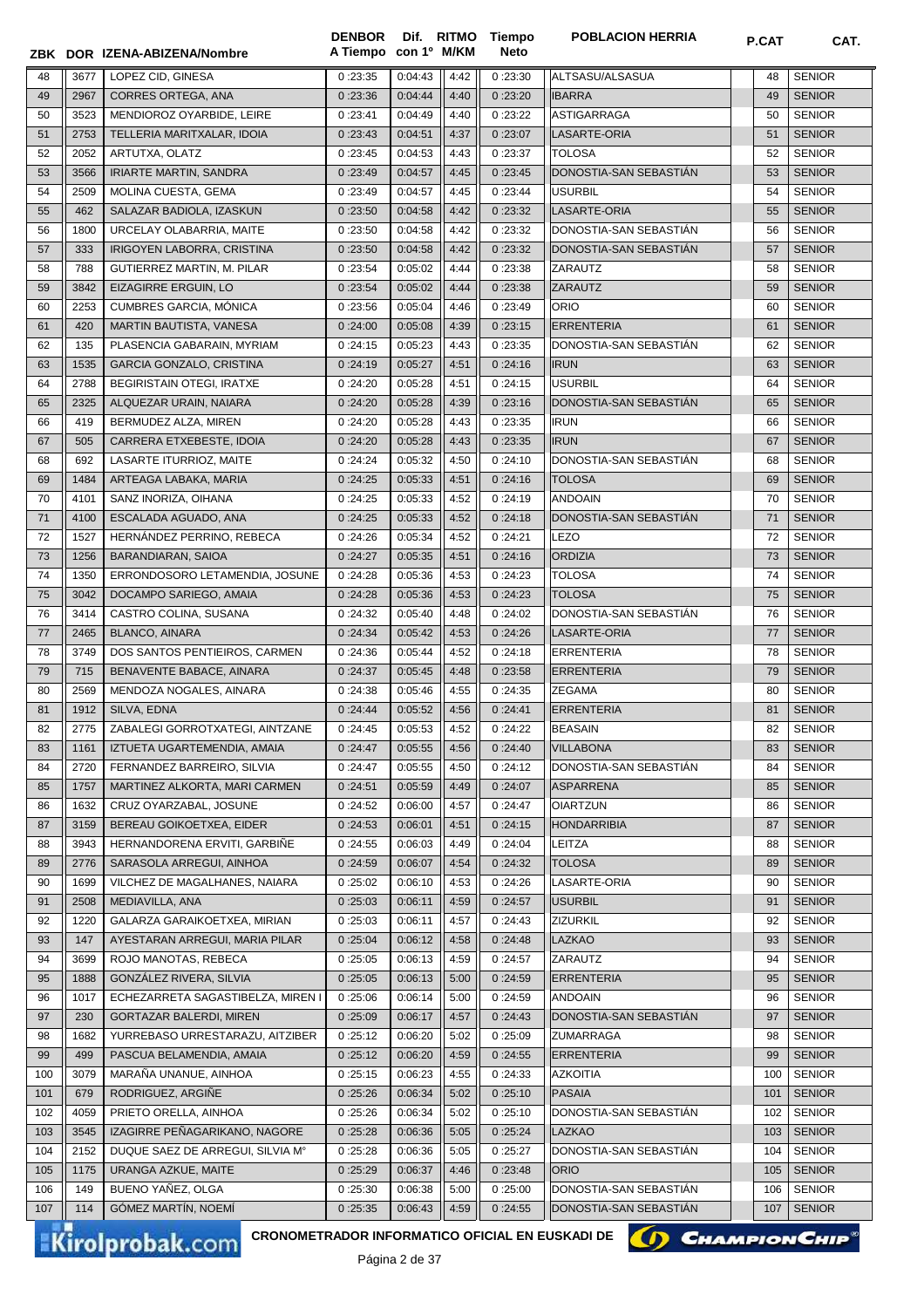|            |              | ZBK DOR IZENA-ABIZENA/Nombre                                              | <b>DENBOR</b><br>A Tiempo con 1º M/KM | Dif. RITMO           |              | Tiempo<br>Neto     | <b>POBLACION HERRIA</b>                  | P.CAT      | CAT.                           |
|------------|--------------|---------------------------------------------------------------------------|---------------------------------------|----------------------|--------------|--------------------|------------------------------------------|------------|--------------------------------|
| 108        | 274          | LOPEZ RODIÑO, JESSICA                                                     | 0:25:36                               | 0:06:44              | 5:03         | 0:25:15            | DONOSTIA-SAN SEBASTIAN                   | 108        | <b>SENIOR</b>                  |
| 109        | 3857         | <b>VETAS SANTOS, ALICIA</b>                                               | 0:25:38                               | 0:06:46              | 4:57         | 0:24:43            | <b>ERRENTERIA</b>                        | 109        | <b>SENIOR</b>                  |
| 110        | 3283         | ZABALA GARITAGOITIA, JUDITH                                               | 0:25:42                               | 0:06:50              | 5:06         | 0:25:28            | <b>ELGOIBAR</b>                          | 110        | <b>SENIOR</b>                  |
| 111        | 3380         | MAZO, ALBA                                                                | 0:25:43                               | 0:06:51              | 5:04         | 0:25:22            | <b>ELGOIBAR</b>                          | 111        | <b>SENIOR</b>                  |
| 112        | 937          | OTADUY URIARTE, IDOIA                                                     | 0:25:44                               | 0:06:52              | 5:04         | 0:25:21            | <b>BERRIZ</b>                            | 112        | <b>SENIOR</b>                  |
| 113        | 3205         | FERNANDEZ CORBILLON, LIDIA                                                | 0:25:45                               | 0:06:53              | 5:07         | 0:25:37            | <b>EIBAR</b>                             | 113        | <b>SENIOR</b>                  |
| 114        | 1159         | ETXEZARRETA UGALDE, NAGORE                                                | 0:25:51                               | 0:06:59              | 5:06         | 0:25:30            | <b>BEASAIN</b>                           | 114        | <b>SENIOR</b>                  |
| 115        | 4062         | LOPETEGI MUJIKA, MIREN                                                    | 0:25:51                               | 0:06:59              | 5:06         | 0:25:30            | <b>BEASAIN</b>                           | 115        | <b>SENIOR</b>                  |
| 116        | 1783         | SUSO MORATO, IZASKUN                                                      | 0:25:52                               | 0:07:00              | 5:06         | 0:25:30            | <b>BEASAIN</b>                           | 116        | <b>SENIOR</b>                  |
| 117        | 2362         | SEGUROLA BEGIRISTAIN, JUDITH                                              | 0:25:53                               | 0:07:01              | 5:00         | 0:24:58            | DONOSTIA-SAN SEBASTIAN                   | 117        | <b>SENIOR</b>                  |
| 118        | 2352         | AYESTARAN OSTOLAZA, LOREA                                                 | 0:25:54                               | 0:07:02              | 5:00         | 0:24:58            | DONOSTIA-SAN SEBASTIAN                   | 118        | <b>SENIOR</b>                  |
| 119        | 84           | ARGOITIA ALKORTA, AINHOA                                                  | 0:25:58                               | 0:07:06              | 5:08         | 0:25:42            | <b>EIBAR</b>                             | 119        | <b>SENIOR</b>                  |
| 120        | 2986         | GARDIEL UNZUETA, LEIRE                                                    | 0:25:59                               | 0:07:07              | 5:05         | 0:25:23            | ZARAUTZ                                  | 120        | <b>SENIOR</b>                  |
| 121        | 4139         | MARTIN JARAMA, NOELIA                                                     | 0:26:00                               | 0:07:08              | 5:07         | 0:25:34            | <b>SOPELA</b>                            | 121        | <b>SENIOR</b>                  |
| 122        | 2394         | MURGUIONDO OLAIZOLA, LIERNI                                               | 0:26:01                               | 0:07:09              | 5:04         | 0:25:22            | ZARAUTZ                                  | 122        | <b>SENIOR</b>                  |
| 123        | 3630         | SORALUZE AIERDI, AINHOA                                                   | 0:26:02                               | 0:07:10              | 5:08         | 0:25:41            | <b>LAZKAO</b>                            | 123        | <b>SENIOR</b>                  |
| 124        | 603          | GOÑI LOPEZ, JAIONE                                                        | 0:26:02                               | 0:07:10              | 5:04         | 0:25:22            | DONOSTIA-SAN SEBASTIAN                   | 124        | <b>SENIOR</b>                  |
| 125        | 3342         | QUINTANA MARTÍN, JULIA                                                    | 0:26:02                               | 0:07:10              | 5:11         | 0:25:54            | <b>ELGOIBAR</b>                          | 125        | <b>SENIOR</b>                  |
| 126        | 2104         | BERAZA GANZARAIN, IGONE                                                   | 0:26:03                               | 0:07:11              | 5:09         | 0:25:43            | <b>ANDOAIN</b>                           | 126        | <b>SENIOR</b>                  |
| 127        | 2011         | ERREGERENA REDONDO, ANE                                                   | 0:26:04                               | 0:07:12              | 4:59         | 0:24:56            | DONOSTIA-SAN SEBASTIAN                   | 127        | <b>SENIOR</b>                  |
| 128        | 3289         | AGIRREZABALA GOROSTIDI, GARBIÑE                                           | 0:26:05                               | 0:07:13              | 5:10         | 0:25:52            | <b>BEASAIN</b>                           | 128        | <b>SENIOR</b>                  |
| 129        | 2864         | CALCIUSCA, ANA                                                            | 0:26:06                               | 0:07:14              | 5:08         | 0:25:40            | <b>PASAIA</b>                            | 129        | <b>SENIOR</b>                  |
| 130        | 4158         | FERNANDEZ BOADA, ALAZME                                                   | 0:26:08                               | 0:07:16              | 5:12         | 0:25:58            | <b>TOLOSA</b>                            | 130        | <b>SENIOR</b>                  |
| 131        | 103          | DE MIGUEL BERASATEGI, AINARA                                              | 0:26:08                               | 0:07:16              | 5:12         | 0:25:58            | <b>URNIETA</b>                           | 131        | <b>SENIOR</b>                  |
| 132        | 2057         | URCOLA MARTIARENA, NEREA                                                  | 0:26:10                               | 0:07:18              | 5:00         | 0:25:00            | DONOSTIA-SAN SEBASTIAN                   | 132        | <b>SENIOR</b>                  |
| 133        | 4073         | ARREGI URIARTE, MIREN                                                     | 0:26:10                               | 0:07:18              | 5:06         | 0:25:28            | <b>OÑATI</b>                             | 133        | <b>SENIOR</b>                  |
| 134        | 589          | HIDALGO MATEO, SOLEDAD                                                    | 0:26:11                               | 0:07:19              | 5:06         | 0:25:32            | AIZARNAZABAL                             | 134        | <b>SENIOR</b>                  |
| 135        | 1257         | ALBISU, ANE<br><b>IDIAQUEZ MIRAMON, SILVIA</b>                            | 0:26:11                               | 0:07:19              | 5:12         | 0:26:00            | <b>ORDIZIA</b><br><b>IRURA</b>           | 135        | <b>SENIOR</b>                  |
| 136<br>137 | 3937<br>3361 | <b>BEOBIDE, IDOIA</b>                                                     | 0:26:11<br>0:26:12                    | 0:07:19<br>0:07:20   | 5:07<br>5:12 | 0:25:34<br>0:26:02 | DONOSTIA-SAN SEBASTIÁN                   | 136<br>137 | <b>SENIOR</b><br><b>SENIOR</b> |
| 138        | 113          | ALDANONDO GARAIZABAL, MARTA                                               | 0:26:13                               | 0:07:21              | 5:06         | 0:25:32            | DONOSTIA-SAN SEBASTIÁN                   | 138        | <b>SENIOR</b>                  |
| 139        | 1268         | PALACIOS ELVIRA, BELEN                                                    | 0:26:13                               | 0:07:21              | 5:08         | 0:25:40            | <b>ERRENTERIA</b>                        | 139        | <b>SENIOR</b>                  |
| 140        | 1818         | AIZPURU VAZQUEZ, IDOIA                                                    | 0:26:15                               | 0:07:23              | 5:13         | 0:26:04            | <b>AZPEITIA</b>                          | 140        | <b>SENIOR</b>                  |
| 141        | 1224         | LABAIEN RODRIGO, EMMA                                                     | 0:26:15                               | 0:07:23              | 5:02         | 0:25:08            | <b>ASTIGARRAGA</b>                       | 141        | <b>SENIOR</b>                  |
| 142        | 1223         | MUÑUMER MUÑOZ, ABI                                                        | 0:26:16                               | 0:07:24              | 5:02         | 0:25:09            | ASTIGARRAGA                              | 142        | <b>SENIOR</b>                  |
| 143        | 3529         | AYERBE OTANO, MAIALEN                                                     | 0:26:17                               | 0:07:25              | 5:11         | 0:25:56            | ASTIGARRAGA                              | 143        | <b>SENIOR</b>                  |
| 144        | 394          | LALAGUNA MARTIN, MARTA                                                    | 0:26:18                               | 0:07:26              | 5:14         | 0:26:12            | URDUÑA-ORDUÑA                            | 144        | <b>SENIOR</b>                  |
| 145        | 2603         | RODRIGUEZ URKIDI, NEREA                                                   | 0:26:18                               | 0:07:26              | 5:14         | 0:26:10            | <b>AMURRIO</b>                           | 145        | <b>SENIOR</b>                  |
| 146        | 3541         | <b>GOIA GARCIA, MARIA</b>                                                 | 0:26:21                               | 0:07:29              | 5:12         | 0:26:00            | ASTIGARRAGA                              | 146        | <b>SENIOR</b>                  |
| 147        | 3043         | LAS HERAS, ANA                                                            | 0:26:22                               | 0:07:30              | 5:01         | 0:25:05            | LASARTE-ORIA                             | 147        | <b>SENIOR</b>                  |
| 148        | 3044         | ARAUJO ESTEBAN, VIRGINIA                                                  | 0:26:22                               | 0:07:30              | 5:01         | 0:25:05            | DONOSTIA-SAN SEBASTIÁN                   | 148        | <b>SENIOR</b>                  |
| 149        | 2405         | FERNANDEZ DOMINGUEZ, NEREA                                                | 0:26:22                               | 0:07:30              | 5:16         | 0:26:20            | <b>URRETXU</b>                           | 149        | <b>SENIOR</b>                  |
| 150        | 1533         | DE LA FUENTE MATEOS, BEATRIZ                                              | 0:26:23                               | 0:07:31              | 5:12         | 0:25:59            | <b>IRUN</b>                              | 150        | <b>SENIOR</b>                  |
| 151        | 714          | NOVO MADARIAGA, LOREA                                                     | 0:26:23                               | 0:07:31              | 5:11         | 0:25:57            | <b>PASAIA</b>                            | 151        | <b>SENIOR</b>                  |
| 152        | 914          | GAZTAÑAGA GIL, KRISTINA                                                   | 0:26:24                               | 0:07:32              | 5:13         | 0:26:03            | DONOSTIA-SAN SEBASTIAN                   | 152        | <b>SENIOR</b>                  |
| 153        | 927          | LUQUIN DOMINGUEZ, IDOIA                                                   | 0:26:24                               | 0:07:32              | 5:08         | 0:25:38            | <b>ERRENTERIA</b>                        | 153        | <b>SENIOR</b>                  |
| 154        | 1572         | JAUREGI ZUBELDIA, IRENE                                                   | 0:26:25                               | 0:07:33              | 5:03         | 0:25:13            | <b>ANDOAIN</b>                           | 154        | <b>SENIOR</b>                  |
| 155        | 607          | ALEGRIA MARTIN, AITZIBER                                                  | 0:26:25                               | 0:07:33              | 5:11         | 0:25:54            | DONOSTIA-SAN SEBASTIÁN                   | 155        | <b>SENIOR</b>                  |
| 156        | 1573         | GOIKOETXEAUNDIA GARAIKOETXEA, MA                                          | 0:26:25                               | 0:07:33              | 5:03         | 0:25:14            | <b>ANDOAIN</b>                           | 156        | <b>SENIOR</b>                  |
| 157        | 1465         | PLAZAOLA ODRIOZOLA, IGONE                                                 | 0:26:26                               | 0:07:34              | 5:17         | 0:26:23            | <b>URRETXU</b>                           | 157        | <b>SENIOR</b>                  |
| 158        | 3127         | MARTIN PERALTA, ANA                                                       | 0:26:29                               | 0:07:37              | 5:13         | 0:26:06            | OÑATI                                    | 158        | <b>SENIOR</b>                  |
| 159        | 3870         | ESNAOLA HERNAIZ, ARANTZA                                                  | 0:26:29                               | 0:07:37              | 5:17         | 0:26:25            | <b>USURBIL</b>                           | 159        | <b>SENIOR</b>                  |
| 160        | 908          | BLANCO MINAYA, VANESA                                                     | 0:26:29                               | 0:07:37              | 5:10         | 0:25:52            | <b>ORDIZIA</b>                           | 160        | <b>SENIOR</b>                  |
| 161        | 879          | DE INES SANCHEZ, BEGOÑA                                                   | 0:26:29                               | 0:07:37              | 5:14         | 0:26:09            | <b>ERRENTERIA</b>                        | 161        | <b>SENIOR</b>                  |
| 162        | 3384         | ZANGITU, ZURIÑE                                                           | 0:26:30                               | 0:07:38              | 5:13         | 0:26:06            | <b>ELGOIBAR</b>                          | 162        | <b>SENIOR</b>                  |
| 163        | 3379         | REVERT, SONIA                                                             | 0:26:30                               | 0:07:38              | 5:13         | 0:26:05            | <b>ELGOIBAR</b>                          | 163        | <b>SENIOR</b>                  |
| 164        | 2408<br>2710 | MORO ALAMO, JOSUNE (BEA)<br>PALOMARES LIZARRAGA, ERIKA                    | 0:26:31<br>0:26:32                    | 0:07:39<br>0:07:40   | 5:18<br>5:07 | 0:26:29<br>0:25:37 | <b>URRETXU</b><br>DONOSTIA-SAN SEBASTIAN | 164<br>165 | <b>SENIOR</b><br><b>SENIOR</b> |
| 165<br>166 | 94           | IPARRAGUIRRE USARRALDE, ANA MARI                                          | 0:26:34                               | 0:07:42              | 5:11         | 0:25:54            | DONOSTIA-SAN SEBASTIAN                   | 166        | <b>SENIOR</b>                  |
| 167        | 658          | FLORES CONDE, ANABEL                                                      | 0:26:34                               | 0:07:42              | 5:01         | 0:25:04            | DONOSTIA-SAN SEBASTIAN                   | 167        | <b>SENIOR</b>                  |
|            |              |                                                                           |                                       |                      |              |                    |                                          |            |                                |
|            |              | CRONOMETRADOR INFORMATICO OFICIAL EN EUSKADI DE<br><b>Kirolprobak.com</b> |                                       | $D2$ ainn $22$ de 27 |              |                    |                                          |            | <b>CHAMPION CHIP®</b>          |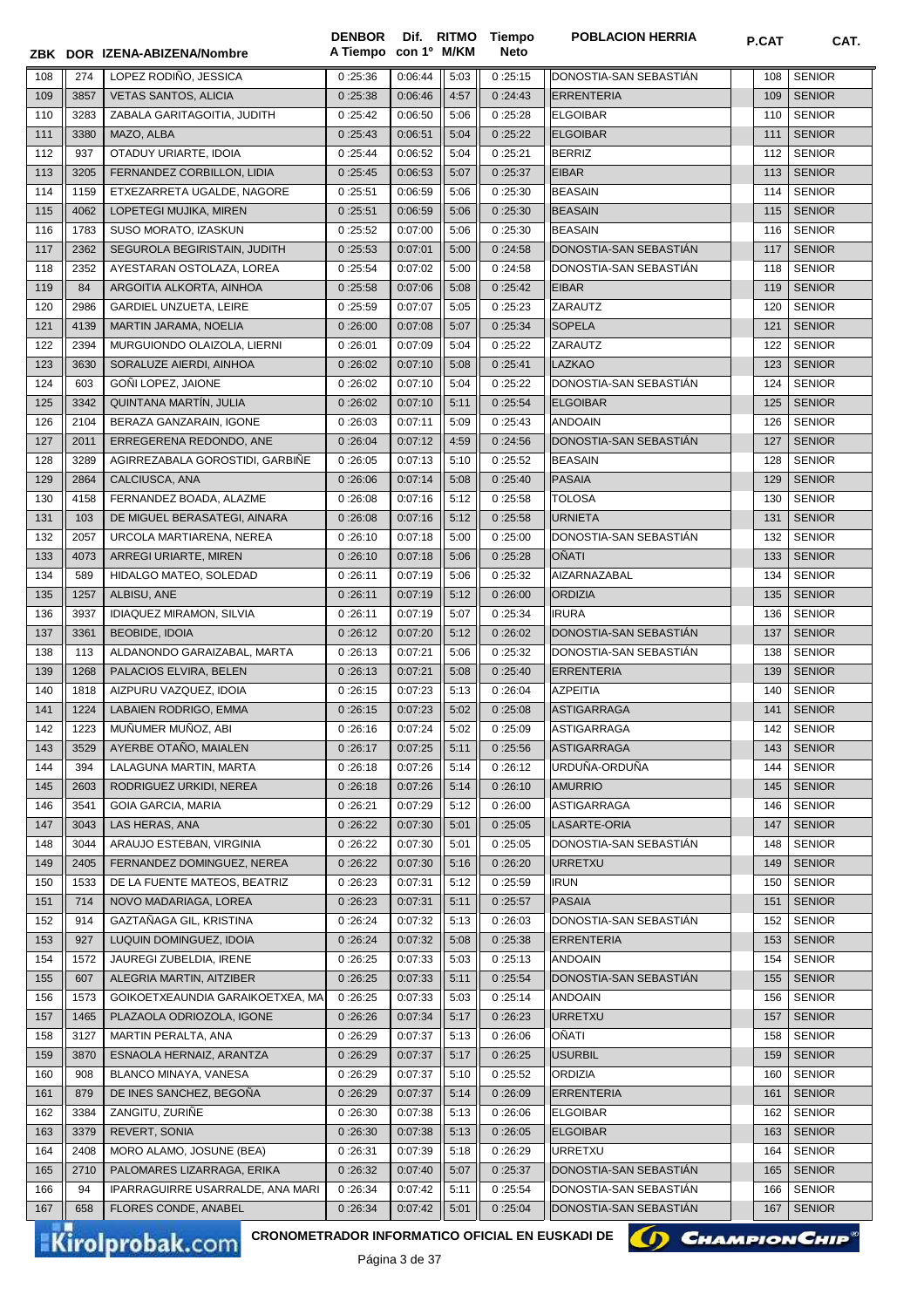|            |              | ZBK DOR IZENA-ABIZENA/Nombre                                              | A Tiempo con 1º M/KM |                    |              | Neto               |                                            |            |                                |
|------------|--------------|---------------------------------------------------------------------------|----------------------|--------------------|--------------|--------------------|--------------------------------------------|------------|--------------------------------|
| 168        | 657          | MUÑOZ MERINO, ALOÑA                                                       | 0:26:34              | 0:07:42            | 5:01         | 0:25:04            | DONOSTIA-SAN SEBASTIAN                     | 168        | <b>SENIOR</b>                  |
| 169        | 3183         | RUBIO LASA, IZARO                                                         | 0:26:35              | 0:07:43            | 5:10         | 0:25:52            | <b>ORDIZIA</b>                             | 169        | <b>SENIOR</b>                  |
| 170        | 3568         | GÓMEZ PUENTE, MARIBEL                                                     | 0:26:36              | 0:07:44            | 5:08         | 0:25:40            | <b>IRUN</b>                                | 170        | <b>SENIOR</b>                  |
| 171        | 320          | VAZQUEZ RIAL, ANA                                                         | 0:26:36              | 0:07:44            | 5:17         | 0:26:26            | <b>URNIETA</b>                             | 171        | <b>SENIOR</b>                  |
| 172        | 819          | MANCISIDOR ARRUABARRENA, OIHANA                                           | 0:26:36              | 0:07:44            | 5:16         | 0:26:19            | <b>ERRENTERIA</b>                          | 172        | <b>SENIOR</b>                  |
| 173        | 3722         | ALBA LATORRE, JOSUNE                                                      | 0:26:41              | 0:07:49            | 5:12         | 0:25:58            | <b>ORDIZIA</b>                             | 173        | <b>SENIOR</b>                  |
| 174        | 555          | GARIN ETXENIKE, ARANTXA                                                   | 0:26:42              | 0:07:50            | 5:14         | 0:26:11            | <b>HERNANI</b>                             | 174        | <b>SENIOR</b>                  |
| 175        | 3635         | HERRERO, BEGO                                                             | 0:26:42              | 0:07:50            | 5:15         | 0:26:17            | ARETXABALETA                               | 175        | <b>SENIOR</b>                  |
| 176        | 3636         | MADINABEITIA, HILDA                                                       | 0:26:42              | 0:07:50            | 5:15         | 0:26:16            | ARETXABALETA                               | 176        | <b>SENIOR</b>                  |
| 177        | 3000         | MORAL SANCHEZ, SARA                                                       | 0:26:47              | 0:07:55            | 5:16         | 0:26:19            | DONOSTIA-SAN SEBASTIÁN                     | 177        | <b>SENIOR</b>                  |
| 178        | 3818         | CEBALLOS URCELAY, CRISTINA                                                | 0:26:47              | 0:07:55            | 5:02         | 0:25:08            | <b>ZUMARRAGA</b>                           | 178        | <b>SENIOR</b>                  |
| 179        | 142          | <b>GAGO BETELU, ELENA</b>                                                 | 0:26:48              | 0:07:56            | 5:20         | 0:26:41            | LASARTE-ORIA                               | 179        | <b>SENIOR</b>                  |
| 180        | 2305         | PALACIOS GRANADO, Mª CORO                                                 | 0:26:48              | 0:07:56            | 5:20         | 0:26:40            | LASARTE-ORIA                               | 180        | <b>SENIOR</b>                  |
| 181        | 2558         | MALVIDO GOÑI, AMAIA                                                       | 0:26:48              | 0:07:56            | 5:20         | 0:26:42            | <b>HONDARRIBIA</b>                         | 181        | <b>SENIOR</b>                  |
| 182        | 211          | TORRE MADRID, ELISABETH                                                   | 0:26:49              | 0:07:57            | 5:20         | 0:26:40            | <b>ORDIZIA</b>                             | 182        | <b>SENIOR</b>                  |
| 183        | 2615         | BLÁZQUEZ INTXAUSTI, AMAIA                                                 | 0:26:49              | 0:07:57            | 5:06         | 0:25:32            | <b>ORDIZIA</b>                             | 183        | <b>SENIOR</b>                  |
| 184        | 697          | VICENTE ARTIEDA, SONIA                                                    | 0:26:49              | 0:07:57            | 5:20         | 0:26:40            | <b>ORDIZIA</b>                             | 184        | <b>SENIOR</b>                  |
| 185        | 1566         | MUÑAGORRI, EDURNE                                                         | 0:26:49              | 0:07:57            | 5:20         | 0:26:42            | <b>TOLOSA</b>                              | 185        | <b>SENIOR</b>                  |
| 186        | 702          | PAREDEROS HERNANDEZ, ARANTXA                                              | 0:26:53              | 0:08:01            | 5:07         | 0:25:35            | <b>IRUN</b><br><b>ZUMAIA</b>               | 186        | <b>SENIOR</b>                  |
| 187        | 648          | BERISTAIN EGAÑA, ENARA<br><b>GORDO GUIJARRO, SHEILA</b>                   | 0:26:53              | 0:08:01            | 5:19         | 0:26:35            |                                            | 187        | <b>SENIOR</b>                  |
| 188<br>189 | 2318<br>2549 | <b>GORDO GUIJARRO, BEATRIZ</b>                                            | 0:26:54              | 0:08:02<br>0:08:02 | 5:22<br>5:22 | 0:26:49<br>0:26:49 | <b>ZUMARRAGA</b><br>DONOSTIA-SAN SEBASTIÁN | 188<br>189 | <b>SENIOR</b><br><b>SENIOR</b> |
| 190        | 2229         | CLEMENTE, AINHOA                                                          | 0:26:54<br>0:26:55   | 0:08:03            | 5:20         | 0:26:41            | LASARTE-ORIA                               | 190        | <b>SENIOR</b>                  |
| 191        | 3790         | CENTENO MURILLO, MARIAN                                                   | 0:26:56              | 0:08:04            | 5:15         | 0:26:14            | ZARAUTZ                                    | 191        | <b>SENIOR</b>                  |
| 192        | 772          | VALDERREY LABIANO, CRISTINA                                               | 0:26:56              | 0:08:04            | 4:53         | 0:24:24            | <b>LEKUNBERRI</b>                          | 192        | <b>SENIOR</b>                  |
| 193        | 3624         | AMENABAR ALKORTA, MAITE                                                   | 0:26:58              | 0:08:06            | 5:20         | 0:26:38            | <b>ZIZURKIL</b>                            | 193        | <b>SENIOR</b>                  |
| 194        | 2886         | MORENO CARRILLO, ELI                                                      | 0:26:58              | 0:08:06            | 5:22         | 0:26:49            | <b>BERRIZ</b>                              | 194        | <b>SENIOR</b>                  |
| 195        | 2897         | <b>IGARRIZ ICETA, ELIXABETE</b>                                           | 0:26:58              | 0:08:06            | 5:13         | 0:26:06            | <b>HERNANI</b>                             | 195        | <b>SENIOR</b>                  |
| 196        | 3649         | HERNAN MENDIBE, AINHOA                                                    | 0:26:58              | 0:08:06            | 5:22         | 0:26:51            | <b>LEGAZPI</b>                             | 196        | <b>SENIOR</b>                  |
| 197        | 3634         | DIAZ ARROYO, ARLEN ELENA                                                  | 0:26:58              | 0:08:06            | 5:22         | 0:26:52            | <b>ORIO</b>                                | 197        | <b>SENIOR</b>                  |
| 198        | 3448         | MARTÍN ODRIOZOLA, EDURNE                                                  | 0:26:58              | 0:08:06            | 5:21         | 0:26:45            | LASARTE-ORIA                               | 198        | <b>SENIOR</b>                  |
| 199        | 2260         | ASAMA GOMEZ, ROSALIA                                                      | 0:26:59              | 0:08:07            | 5:10         | 0:25:49            | <b>BILBAO</b>                              | 199        | <b>SENIOR</b>                  |
| 200        | 1817         | AIZPURU VAZQUEZ, AMAIA                                                    | 0:27:00              | 0:08:08            | 5:22         | 0:26:48            | DONOSTIA-SAN SEBASTIAN                     | 200        | <b>SENIOR</b>                  |
| 201        | 2575         | MARTIN ALDASORO, AMAIA                                                    | 0:27:02              | 0:08:10            | 5:08         | 0:25:41            | <b>ERRENTERIA</b>                          | 201        | <b>SENIOR</b>                  |
| 202        | 2585         | ZEBERIO MORRÁS, MIREN                                                     | 0:27:02              | 0:08:10            | 5:20         | 0:26:38            | <b>LEGAZPI</b>                             | 202        | <b>SENIOR</b>                  |
| 203        | 115          | BENITO CARBALLO, OIHANA                                                   | 0:27:03              | 0:08:11            | 5:24         | 0:26:59            | <b>ORDIZIA</b>                             | 203        | <b>SENIOR</b>                  |
| 204        | 3965         | ORTIZ CAMINO, OLAIA                                                       | 0:27:05              | 0:08:13            | 5:18         | 0:26:32            | DONOSTIA-SAN SEBASTIAN                     | 204        | <b>SENIOR</b>                  |
| 205        | 1157         | SENOSIAIN LABAT, MARÍA                                                    | 0:27:06              | 0:08:14            | 5:10         | 0:25:50            | ESTELLA/LIZARRA                            | 205        | <b>SENIOR</b>                  |
| 206        | 846          | AJARNAUTE GONZALEZ, SUSANA                                                | 0:27:08              | 0:08:16            | 5:22         | 0:26:51            | DONOSTIA-SAN SEBASTIAN                     | 206        | <b>SENIOR</b>                  |
| 207        | 1265         | <b>GASTESI RAMAJO, UXUE</b>                                               | 0:27:08              | 0:08:16            | 5:21         | 0:26:45            | <b>BEASAIN</b>                             | 207        | <b>SENIOR</b>                  |
| 208        | 3381         | SALGADO, JOANA                                                            | 0:27:09              | 0:08:17            | 5:21         | 0:26:47            | <b>MENDARO</b>                             | 208        | <b>SENIOR</b>                  |
| 209        | 3494         | ERCE LOPEZ, SANDRA                                                        | 0:27:13              | 0:08:21            | 5:17         | 0:26:23            | <b>GETARIA</b>                             | 209        | <b>SENIOR</b>                  |
| 210        | 3445         | ARRUE ASTRAIN, MARTA                                                      | 0:27:13              | 0:08:21            | 5:13         | 0:26:03            | DONOSTIA-SAN SEBASTIAN                     | 210        | <b>SENIOR</b>                  |
| 211        | 2890         | FERNANDEZ GAGO, ROCIO                                                     | 0:27:14              | 0:08:22            | 5:24         | 0:26:59            | <b>ASTIGARRAGA</b>                         | 211        | <b>SENIOR</b>                  |
| 212        | 1253         | ZURUTUZA LASA, USUE                                                       | 0:27:15              | 0:08:23            | 5:25         | 0:27:03            | <b>ORDIZIA</b>                             | 212        | <b>SENIOR</b>                  |
| 213        | 945          | DIAZ DE GEREÑU OLABARRI, AINARA                                           | 0:27:15              | 0:08:23            | 5:25         | 0:27:06            | <b>OÑATI</b>                               | 213        | <b>SENIOR</b>                  |
| 214        | 225          | LOPEZ COBO, AMAIA                                                         | 0:27:15              | 0:08:23            | 5:19         | 0:26:36            | DONOSTIA-SAN SEBASTIAN                     | 214        | <b>SENIOR</b>                  |
| 215        | 3245         | RODRIGUEZ ARIAS PLASENCIA, ELIXAB                                         | 0:27:17              | 0:08:25            | 5:24         | 0:26:59            | DONOSTIA-SAN SEBASTIAN                     | 215        | <b>SENIOR</b>                  |
| 216        | 2592         | URIBE-ETXEBERRIA, RAKEL                                                   | 0:27:17              | 0:08:25            | 5:22         | 0:26:50            | <b>LEGAZPI</b>                             | 216        | <b>SENIOR</b>                  |
| 217        | 3544         | <b>GOMEZ PARDO, ALICIA</b>                                                | 0:27:17              | 0:08:25            | 5:20         | 0:26:41            | <b>ELGOIBAR</b>                            | 217        | <b>SENIOR</b>                  |
| 218        | 3537         | AGUIRRE MUGUERZA, IREIDE                                                  | 0:27:17              | 0:08:25            | 5:21         | 0:26:44            | <b>ELGOIBAR</b>                            | 218        | <b>SENIOR</b>                  |
| 219        | 1428         | GARCIA GONZALEZ, NIEVES                                                   | 0:27:18              | 0:08:26            | 5:26         | 0:27:10            | ZARAUTZ                                    | 219        | <b>SENIOR</b>                  |
| 220        | 3492         | <b>VERDE, MIRIAM</b>                                                      | 0:27:18              | 0:08:26            | 5:25         | 0:27:05            | DONOSTIA-SAN SEBASTIAN                     | 220        | <b>SENIOR</b>                  |
| 221        | 2220         | CAMPAÑON MENDEZ, LORENA                                                   | 0:27:18              | 0:08:26            | 5:26         | 0:27:09            | <b>BERRIZ</b>                              | 221        | <b>SENIOR</b>                  |
| 222        | 1872         | ALMANDOZ IRAZOKI, MIREN                                                   | 0:27:19              | 0:08:27            | 5:25         | 0:27:05            | <b>BERA</b>                                | 222        | <b>SENIOR</b>                  |
| 223        | 2935         | <b>JAUREGI GOIKOETXEA, IRAIA</b>                                          | 0:27:19              | 0:08:27            | 5:25         | 0:27:05            | <b>ORMAIZTEGI</b>                          | 223        | <b>SENIOR</b>                  |
| 224        | 4026         | PEROSANZ AIRAS, ANE                                                       | 0:27:19              | 0:08:27            | 5:09         | 0:25:46            | DONOSTIA-SAN SEBASTIAN                     | 224        | <b>SENIOR</b>                  |
| 225        | 2058         | ATELA GOITIZ, ESTHER                                                      | 0:27:20              | 0:08:28            | 5:26         | 0:27:11            | <b>BERRIZ</b>                              | 225        | <b>SENIOR</b>                  |
| 226        | 2889<br>3800 | GALDOS AGOTE, MAIALEN                                                     | 0:27:20              | 0:08:28            | 5:25         | 0:27:04            | ORMAIZTEGI<br>DONOSTIA-SAN SEBASTIAN       | 226        | <b>SENIOR</b>                  |
| 227        |              | AIERBE INDAKOETXEA, GARBINE                                               | 0:27:20              | 0:08:28            | 5:24         | 0:27:02            |                                            | 227        | <b>SENIOR</b>                  |
|            |              | CRONOMETRADOR INFORMATICO OFICIAL EN EUSKADI DE<br><b>Kirolprobak.com</b> |                      | Dáoine 4 de 27     |              |                    | $\boldsymbol{\omega}$                      |            | <b>CHAMPION CHIP®</b>          |



**Dif. DENBOR POBLACION HERRIA P.CAT CAT. RITMO Tiempo**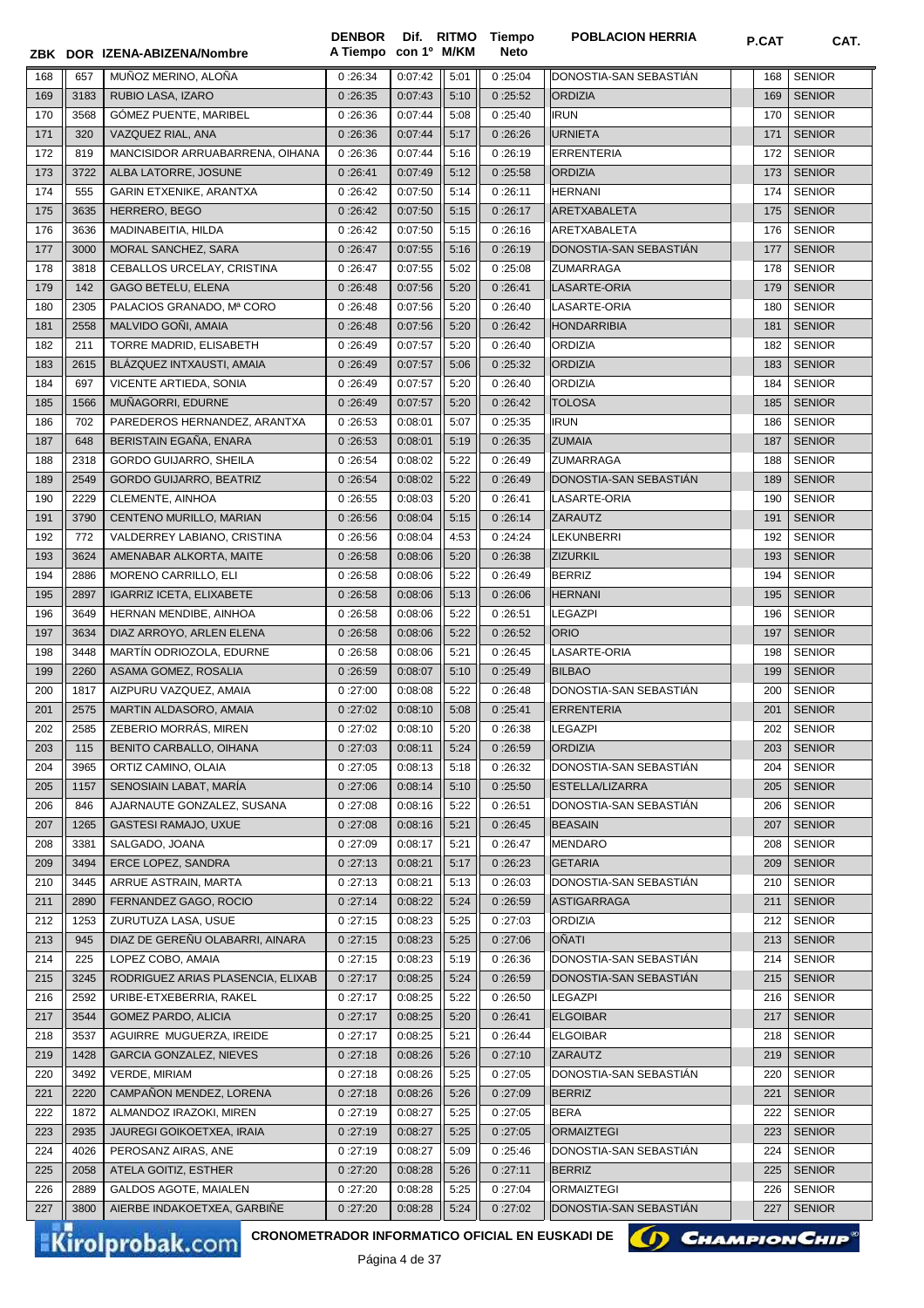|     |      | ZBK DOR IZENA-ABIZENA/Nombre                    | <b>DENBOR</b><br>A Tiempo con 1º M/KM |              |      | Dif. RITMO Tiempo<br>Neto | <b>POBLACION HERRIA</b> | P.CAT | CAT.                  |
|-----|------|-------------------------------------------------|---------------------------------------|--------------|------|---------------------------|-------------------------|-------|-----------------------|
| 228 | 3137 | RODRIGUEZ DE MIGUEL, MATILDE                    | 0:27:21                               | 0:08:29      | 5:27 | 0:27:15                   | DONOSTIA-SAN SEBASTIAN  | 228   | <b>SENIOR</b>         |
| 229 | 4048 | SANTAMARIA, SONIA                               | 0:27:21                               | 0:08:29      | 5:19 | 0:26:36                   | SALVATIERRA/AGURAIN     | 229   | <b>SENIOR</b>         |
| 230 | 3302 | LAZKANO LEGORBURU, LEIRE                        | 0:27:21                               | 0:08:29      | 5:25 | 0:27:05                   | <b>BERGARA</b>          | 230   | <b>SENIOR</b>         |
| 231 | 3301 | EZENARRO LETE, OIHANA                           | 0:27:22                               | 0:08:30      | 5:25 | 0:27:06                   | <b>BERGARA</b>          | 231   | <b>SENIOR</b>         |
| 232 | 544  | TORREALDAI GARATE, JUNE                         | 0:27:23                               | 0:08:31      | 5:15 | 0:26:17                   | DONOSTIA-SAN SEBASTIAN  | 232   | <b>SENIOR</b>         |
| 233 | 633  | BURGAÑA ALDARONDO, LAURA                        | 0:27:24                               | 0:08:32      | 5:25 | 0:27:07                   | <b>ONDARROA</b>         | 233   | <b>SENIOR</b>         |
| 234 | 1979 | TEIGA CESPON, OLAYA                             | 0:27:27                               | 0:08:35      | 5:22 | 0:26:50                   | DONOSTIA-SAN SEBASTIÁN  | 234   | <b>SENIOR</b>         |
| 235 | 3924 | ALZELAI, ARANTZA                                | 0:27:28                               | 0:08:36      | 5:14 | 0:26:11                   | <b>LEGAZPI</b>          | 235   | <b>SENIOR</b>         |
| 236 | 272  | <b>ODRIA ORTIZ. MAIDER</b>                      | 0:27:28                               | 0:08:36      | 5:26 | 0:27:08                   | <b>AZPEITIA</b>         | 236   | <b>SENIOR</b>         |
| 237 | 3078 | TAVARES TRIGUEIRO, MAIALEN                      | 0:27:29                               | 0:08:37      | 5:19 | 0:26:33                   | DONOSTIA-SAN SEBASTIÁN  | 237   | <b>SENIOR</b>         |
| 238 | 3675 | MENDOZA SANZO, BELEN                            | 0:27:30                               | 0:08:38      | 5:29 | 0:27:25                   | ALTSASU/ALSASUA         | 238   | <b>SENIOR</b>         |
| 239 | 2677 | ARISTI CARNICERO, NEREA                         | 0:27:30                               | 0:08:38      | 5:29 | 0:27:27                   | DONOSTIA-SAN SEBASTIAN  | 239   | <b>SENIOR</b>         |
| 240 | 132  | BARREROS IBARGUEN, ARANTXA                      | 0:27:33                               | 0:08:41      | 5:27 | 0:27:16                   | LAZKAO                  | 240   | <b>SENIOR</b>         |
| 241 | 809  | BENDOIRO ALDASORO, JAIONE                       | 0:27:34                               | 0:08:42      | 5:15 | 0:26:17                   | <b>ARAMA</b>            | 241   | <b>SENIOR</b>         |
| 242 | 1715 | ZABALO GOÑI, IZASKUN                            | 0:27:35                               | 0:08:43      | 5:30 | 0:27:32                   | <b>ZUMARRAGA</b>        | 242   | <b>SENIOR</b>         |
| 243 | 1536 | AMOZARRAIN ATXA, MAITE                          | 0:27:35                               | 0:08:43      | 5:27 | 0:27:13                   | ARRASATE/MONDRAGÓN      | 243   | <b>SENIOR</b>         |
| 244 | 506  | <b>BAHON, ESTIBALITZ</b>                        | 0:27:36                               | 0:08:44      | 5:04 | 0:25:22                   | <b>DONOSTIA</b>         | 244   | <b>SENIOR</b>         |
| 245 | 654  | MARTIN JIMENEZ, M CARMEN                        | 0:27:37                               | 0:08:45      | 5:30 | 0:27:28                   | <b>URNIETA</b>          | 245   | <b>SENIOR</b>         |
| 246 | 3232 | BEIZAMA, MARI                                   | 0:27:42                               | 0:08:50      | 5:31 | 0:27:36                   | ZARAUTZ                 | 246   | <b>SENIOR</b>         |
| 247 | 3235 | CAMPOS MARTIN, ELENA                            | 0:27:42                               | 0:08:50      | 5:31 | 0:27:36                   | ZARAUTZ                 | 247   | <b>SENIOR</b>         |
| 248 | 3528 | IZETA ANDIA, AINTZANE                           | 0:27:43                               | 0:08:51      | 5:29 | 0:27:24                   | <b>ASTIGARRAGA</b>      | 248   | <b>SENIOR</b>         |
| 249 | 2692 | <b>TRIGUERO, SONIA</b>                          | 0:27:44                               | 0:08:52      | 5:27 | 0:27:16                   | <b>LEGAZPI</b>          | 249   | <b>SENIOR</b>         |
| 250 | 4161 | CABALLERO SANTOS, MARI JOSE                     | 0:27:44                               | 0:08:52      | 5:27 | 0:27:16                   | <b>IRUN</b>             | 250   | <b>SENIOR</b>         |
| 251 | 4029 | OVEJERO ASTIGARRAGA, AMAIA                      | 0:27:48                               | 0:08:56      | 5:29 | 0:27:27                   | <b>ELGOIBAR</b>         | 251   | <b>SENIOR</b>         |
| 252 | 4028 | MUGERTZA ARANTZAMENDI, IRUNE                    | 0:27:48                               | 0:08:56      | 5:30 | 0:27:28                   | <b>ELGOIBAR</b>         | 252   | <b>SENIOR</b>         |
| 253 | 1878 | AGUIRRE HERNANDORENA, GORANE                    | 0:27:49                               | 0:08:57      | 5:31 | 0:27:35                   | <b>BERA</b>             | 253   | <b>SENIOR</b>         |
| 254 | 3573 | GOROSTIAGA POZO, EDURNE                         | 0:27:50                               | 0:08:58      | 5:28 | 0:27:20                   | <b>TOLOSA</b>           | 254   | <b>SENIOR</b>         |
| 255 | 3745 | ARREGI ETXANIZ, JONE                            | 0:27:50                               | 0:08:58      | 5:28 | 0:27:18                   | BERGARA                 | 255   | <b>SENIOR</b>         |
| 256 | 1793 | SASIAIN GUERRA, SAIOA                           | 0:27:50                               | 0:08:58      | 5:27 | 0:27:17                   | BERGARA                 | 256   | <b>SENIOR</b>         |
| 257 | 3579 | SANCHEZ VICENTE, MARIA ARANZAZU                 | 0:27:51                               | 0:08:59      | 5:28 | 0:27:18                   | <b>ERRENTERIA</b>       | 257   | <b>SENIOR</b>         |
| 258 | 2403 | ELGARRESTA MINTEGUI, AGURTZANE                  | 0:27:53                               | 0:09:01      | 5:34 | 0:27:50                   | <b>URRETXU</b>          | 258   | <b>SENIOR</b>         |
| 259 | 2595 | MANSO, AINARA                                   | 0:27:53                               | 0:09:01      | 5:30 | 0:27:28                   | <b>LEGAZPI</b>          | 259   | <b>SENIOR</b>         |
| 260 | 2685 | AGIRRE ARANBURU, MAITANE                        | 0:27:54                               | 0:09:02      | 5:30 | 0:27:31                   | <b>LEGAZPI</b>          | 260   | <b>SENIOR</b>         |
| 261 | 2694 | GOIKOETXEA, ENARA                               | 0:27:54                               | 0:09:02      | 5:30 | 0:27:30                   | <b>LEGAZPI</b>          | 261   | <b>SENIOR</b>         |
| 262 | 3019 | BENGOETXEA RODRIGUEZ, YAIZA                     | 0:27:56                               | 0:09:04      | 5:32 | 0:27:39                   | ERRENTERIA              | 262   | <b>SENIOR</b>         |
| 263 | 591  | AIRA GARCIA, IERA                               | 0:27:56                               | 0:09:04      | 5:32 | 0:27:39                   | <b>ERRENTERIA</b>       | 263   | <b>SENIOR</b>         |
| 264 | 2525 | CHAVEZ SANTANA, DEYLIEN                         | 0:27:57                               | 0:09:05      | 5:32 | 0:27:40                   | <b>HERNANI</b>          | 264   | <b>SENIOR</b>         |
| 265 | 912  | DEL CERRO ARRIETA, ANA                          | 0:27:58                               | 0:09:06      | 5:31 | 0:27:35                   | DONOSTIA-SAN SEBASTIAN  | 265   | <b>SENIOR</b>         |
| 266 | 2745 | CHAMORRO AMEZ, CLAUDIA                          | 0:27:59                               | 0:09:07      | 5:15 | 0:26:15                   | SANTA MARÍA DEL PÁRAMO  | 266   | <b>SENIOR</b>         |
| 267 | 2656 | ZABALA ARAMENDI, UXUE                           | 0:27:59                               | 0:09:07      | 5:12 | 0:25:58                   | <b>URRETXU</b>          | 267   | <b>SENIOR</b>         |
| 268 | 1599 | TOME SEGUROLA, RAQUEL                           | 0:27:59                               | 0:09:07      | 5:34 | 0:27:52                   | <b>IBARRA</b>           | 268   | <b>SENIOR</b>         |
| 269 | 1258 | MUGICA, GARAZI                                  | 0:27:59                               | 0:09:07      | 5:34 | 0:27:48                   | <b>ORDIZIA</b>          | 269   | <b>SENIOR</b>         |
| 270 | 2474 | IZAGIRRE AGIRREZABALA, LARRAITZ                 | 0:28:00                               | 0:09:08      | 5:35 | 0:27:56                   | <b>USURBIL</b>          | 270   | <b>SENIOR</b>         |
| 271 | 2594 | OYARBIDE, ANA                                   | 0:28:01                               | 0:09:09      | 5:31 | 0:27:37                   | <b>LEGAZPI</b>          | 271   | <b>SENIOR</b>         |
| 272 | 3764 | GALVIS FERNANDEZ, XIOMARA                       | 0:28:02                               | 0:09:10      | 5:28 | 0:27:19                   | <b>AZKOITIA</b>         | 272   | <b>SENIOR</b>         |
| 273 | 3363 | AIZPITARTE SARASQUETA, IANIRE                   | 0:28:03                               | 0:09:11      | 5:34 | 0:27:51                   | MARKINA-XEMEIN          | 273   | <b>SENIOR</b>         |
| 274 | 3362 | GUERENABARRENA CELAYA, JOSUNE                   | 0:28:04                               | 0:09:12      | 5:34 | 0:27:52                   | MARKINA-XEMEIN          | 274   | <b>SENIOR</b>         |
| 275 | 3386 | ETXABE, SUSANA                                  | 0:28:05                               | 0:09:13      | 5:32 | 0:27:40                   | <b>ELGOIBAR</b>         | 275   | <b>SENIOR</b>         |
| 276 | 3082 | SOARES YANEZ, VERONICA                          | 0:28:06                               | 0:09:14      | 5:18 | 0:26:29                   | DONOSTIA-SAN SEBASTIAN  | 276   | <b>SENIOR</b>         |
| 277 | 720  | FERRERA SANCHEZ, FATIMA                         | 0:28:08                               | 0:09:16      | 5:28 | 0:27:22                   | ZARAUTZ                 | 277   | <b>SENIOR</b>         |
| 278 | 3794 | LOPEZ DE URALDE, MAIXABEL                       | 0:28:08                               | 0:09:16      | 5:36 | 0:28:02                   | ARBIZU                  | 278   | <b>SENIOR</b>         |
| 279 | 3775 | POZUETA FERNÁNDEZ, NURIA                        | 0:28:08                               | 0:09:16      | 5:37 | 0:28:04                   | ALTSASU/ALSASUA         | 279   | <b>SENIOR</b>         |
| 280 | 610  | LETE LARRAÑAGA, AGURTZANE                       | 0:28:09                               | 0:09:17      | 5:31 | 0:27:33                   | <b>BERGARA</b>          | 280   | <b>SENIOR</b>         |
| 281 | 2177 | FIDALGO MENDIZABAL, MAIALEN                     | 0:28:11                               | 0:09:19      | 5:28 | 0:27:19                   | <b>URRETXU</b>          | 281   | <b>SENIOR</b>         |
| 282 | 3388 | ARRIZABALAGA, MIRARI                            | 0:28:13                               | 0:09:21      | 5:34 | 0:27:52                   | <b>ELGOIBAR</b>         | 282   | <b>SENIOR</b>         |
| 283 | 549  | BALERDI SAN SEBASTIAN, ALAITZ                   | 0:28:13                               | 0:09:21      | 5:36 | 0:28:00                   | <b>TOLOSA</b>           | 283   | <b>SENIOR</b>         |
| 284 | 550  | GIL ZUBIRIA, LEIRE                              | 0:28:14                               | 0:09:22      | 5:36 | 0:28:01                   | <b>TOLOSA</b>           | 284   | <b>SENIOR</b>         |
| 285 | 2214 | GARCIA LOPEZ, MARIA JOSE                        | 0:28:14                               | 0:09:22      | 5:29 | 0:27:26                   | VITORIA-GASTEIZ         | 285   | <b>SENIOR</b>         |
| 286 | 2980 | IRIBAR ARRUTI, AMAIA                            | 0:28:15                               | 0:09:23      | 5:33 | 0:27:43                   | <b>ORIO</b>             | 286   | <b>SENIOR</b>         |
| 287 | 1936 | PÉREZ MARTÍN, SONIA                             | 0:28:15                               | 0:09:23      | 5:33 | 0:27:43                   | DONOSTIA-SAN SEBASTIAN  | 287   | <b>SENIOR</b>         |
|     |      | CRONOMETRADOR INFORMATICO OFICIAL EN EUSKADI DE |                                       |              |      |                           | $\boldsymbol{\omega}$   |       | <b>CHAMPION CHIP®</b> |
|     |      | <b>Kirolprobak.com</b>                          |                                       | $D2 = 5 + 7$ |      |                           |                         |       |                       |

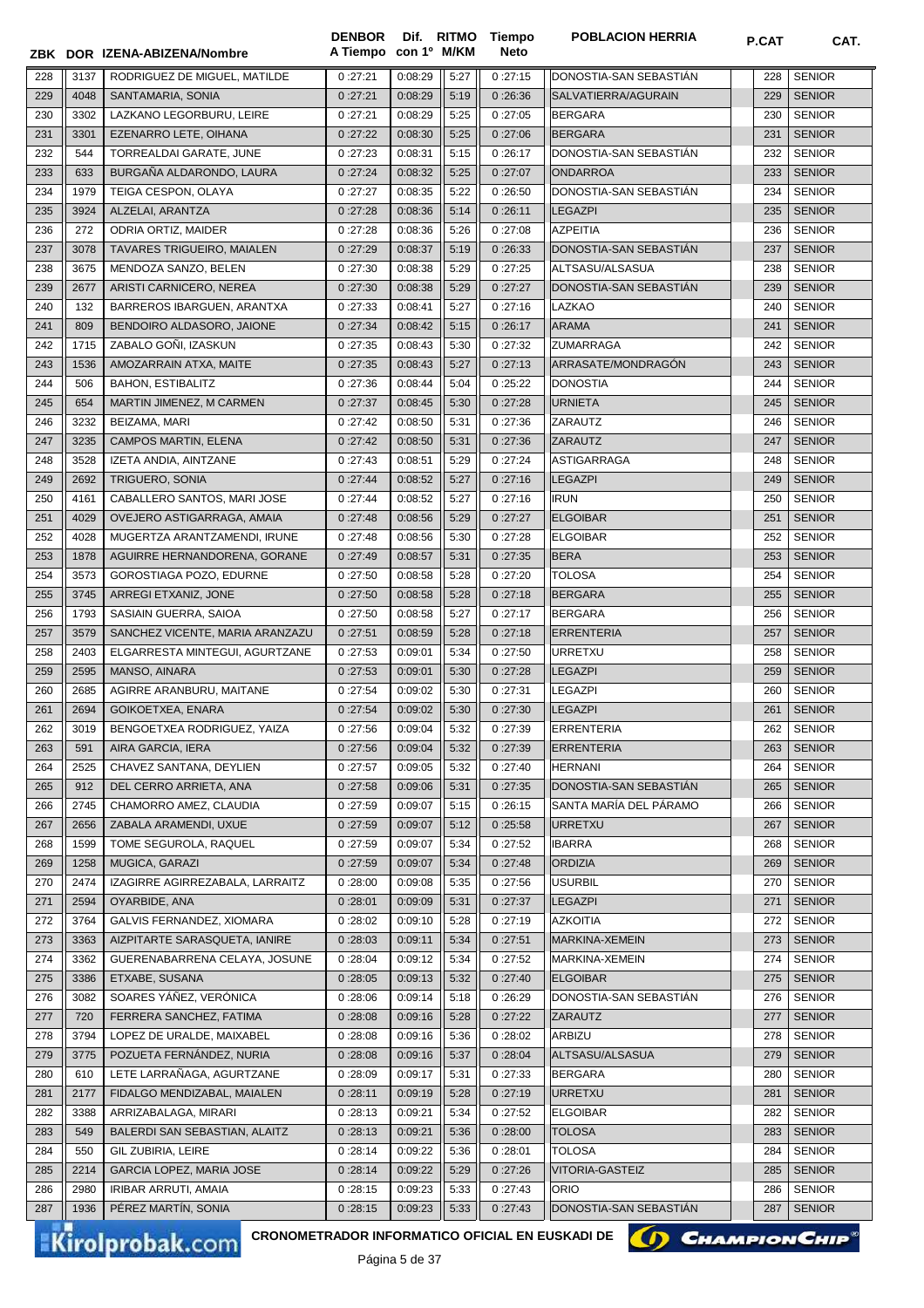|            |             | ZBK DOR IZENA-ABIZENA/Nombre                       | A Tiempo con 1º M/KM |                    |              | Neto               |                                          |            |                                |
|------------|-------------|----------------------------------------------------|----------------------|--------------------|--------------|--------------------|------------------------------------------|------------|--------------------------------|
| 288        | 1908        | IZA ARNAIZ, IRATI                                  | 0:28:15              | 0:09:23            | 5:36         | 0:28:00            | <b>LEGORRETA</b>                         | 288        | <b>SENIOR</b>                  |
| 289        | 1904        | IPARRAGIRRE ETXEZARRETA, JANIRE                    | 0:28:15              | 0:09:23            | 5:36         | 0:27:58            | <b>AZKOITIA</b>                          | 289        | <b>SENIOR</b>                  |
| 290        | 1203        | RODRIGUEZ OTERO, JUNCAL                            | 0:28:16              | 0:09:24            | 5:21         | 0:26:43            | <b>PASAIA</b>                            | 290        | <b>SENIOR</b>                  |
| 291        | 1252        | <b>BUIZA BUENO, CRISTINA</b>                       | 0:28:16              | 0:09:24            | 5:31         | 0:27:36            | DONOSTIA-SAN SEBASTIAN                   | 291        | <b>SENIOR</b>                  |
| 292        | 3041        | ZUFIRIA ETXEBERRIA, AINTZANE                       | 0:28:17              | 0:09:25            | 5:30         | 0:27:29            | <b>OIARTZUN</b>                          | 292        | <b>SENIOR</b>                  |
| 293        | 4079        | BERGARETXE MANTEROLA, EIDER                        | 0:28:17              | 0:09:25            | 5:30         | 0:27:29            | <b>OIARTZUN</b>                          | 293        | <b>SENIOR</b>                  |
| 294        | 3527        | OLAZIREGI, IONE                                    | 0:28:18              | 0:09:26            | 5:34         | 0:27:49            | ASTIGARRAGA                              | 294        | <b>SENIOR</b>                  |
| 295        | 900         | MARTIN BLAZQUEZ, YOANA                             | 0:28:19              | 0:09:27            | 5:07         | 0:25:37            | LASARTE-ORIA                             | 295        | <b>SENIOR</b>                  |
| 296        | 3275        | KARRES, JONE                                       | 0:28:20              | 0:09:28            | 5:33         | 0:27:47            | DONOSTIA-SAN SEBASTIAN                   | 296        | <b>SENIOR</b>                  |
| 297        | 1991        | ARRIZABALAGA ETXEZARRETA, ONINTZ                   | 0:28:20              | 0:09:28            | 5:31         | 0:27:36            | <b>AIA</b>                               | 297        | <b>SENIOR</b>                  |
| 298        | 2498        | AGINAGA, KARMELE                                   | 0:28:20              | 0:09:28            | 5:34         | 0:27:48            | <b>PASAIA</b>                            | 298        | <b>SENIOR</b>                  |
| 299        | 680         | ARRUTI, NEREA                                      | 0:28:20              | 0:09:28            | 5:31         | 0:27:33            | <b>ZARAUTZ</b>                           | 299        | <b>SENIOR</b>                  |
| 300        | 1906        | BILBAO LARRAURI, AMAIA                             | 0:28:22              | 0:09:30            | 5:37         | 0:28:06            | <b>AZKOITIA</b>                          | 300        | <b>SENIOR</b>                  |
| 301        | 3960        | LOPEZ ATXEGA, SONIA                                | 0:28:23              | 0:09:31            | 5:36         | 0:27:58            | DONOSTIA-SAN SEBASTIAN                   | 301        | <b>SENIOR</b>                  |
| 302        | 3295        | TELLETXEA MORENO, JOANA                            | 0:28:24              | 0:09:32            | 5:29         | 0:27:26            | <b>ERRENTERIA</b>                        | 302        | <b>SENIOR</b>                  |
| 303        | 1591        | LARRAÑAGA RAMIRO, GURUTZE                          | 0:28:25              | 0:09:33            | 5:31         | 0:27:36            | <b>ORIO</b>                              | 303        | <b>SENIOR</b>                  |
| 304        | 533         | BEGUIRISTAIN BALDA, ANA                            | 0:28:26              | 0:09:34            | 5:27         | 0:27:15            | DONOSTIA-SAN SEBASTIAN                   | 304        | <b>SENIOR</b>                  |
| 305        | 2378        | BERDONCES IZETA, AINARA                            | 0:28:26              | 0:09:34            | 5:35         | 0:27:54            | <b>PASAIA</b>                            | 305        | <b>SENIOR</b>                  |
| 306        | 2013        | SANTILLO, ADRIANA MANUELA J.                       | 0:28:26              | 0:09:34            | 5:38         | 0:28:10            | DONOSTIA-SAN SEBASTIÁN                   | 306        | <b>SENIOR</b>                  |
| 307        | 181         | <b>GRANÉ PORTA, MERITXELL</b>                      | 0:28:28              | 0:09:36            | 5:34         | 0:27:48            | DONOSTIA-SAN SEBASTIAN                   | 307        | <b>SENIOR</b>                  |
| 308        | 3198        | ZUMEGA ZUMETA, NEREA                               | 0:28:28              | 0:09:36            | 5:38         | 0:28:08            | <b>VILLABONA</b>                         | 308        | <b>SENIOR</b>                  |
| 309        | 3197        | ARRIETA AROCENA, ALOÑA                             | 0:28:28              | 0:09:36            | 5:38         | 0:28:08            | <b>VILLABONA</b>                         | 309        | <b>SENIOR</b>                  |
| 310        | 3195        | SAN SEBASTIAN, GURUTZE                             | 0:28:28              | 0:09:36            | 5:38         | 0:28:08            | <b>VILLABONA</b>                         | 310        | <b>SENIOR</b>                  |
| 311        | 395         | PEREZ SALSAMENDI, MARIA TERESA                     | 0:28:29              | 0:09:37            | 5:40         | 0:28:22            | URDUÑA-ORDUÑA                            | 311        | <b>SENIOR</b>                  |
| 312        | 625         | LARRAÑAGA, LIDE                                    | 0:28:29              | 0:09:37            | 5:40         | 0:28:22            | <b>IDIAZABAL</b>                         | 312        | <b>SENIOR</b>                  |
| 313        | 393         | ESNARRIAGA SANCHOYERTO, ANA BEL                    | 0:28:29              | 0:09:37            | 5:41         | 0:28:23            | URDUÑA-ORDUÑA                            | 313        | <b>SENIOR</b>                  |
| 314        | 2314        | SANZ GARCÍA DE MADINABEITIA, MARIN                 | 0:28:30              | 0:09:38            | 5:38         | 0:28:12            | DONOSTIA-SAN SEBASTIAN                   | 314        | <b>SENIOR</b>                  |
| 315        | 68          | AMONDARAIN VALIENTE, OIHANE                        | 0:28:31              | 0:09:39            | 5:37         | 0:28:06            | <b>IRUN</b>                              | 315        | <b>SENIOR</b>                  |
| 316        | 3410        | IRASTORZA GARMENDIA, LIERNI                        | 0:28:32              | 0:09:40            | 5:29         | 0:27:25            | <b>ZALDIBIA</b>                          | 316        | <b>SENIOR</b>                  |
| 317        | 2837        | OSINALDE IZAGIRRE, EIDER                           | 0:28:32              | 0:09:40            | 5:36         | 0:28:01            | <b>AIA</b>                               | 317        | <b>SENIOR</b>                  |
| 318        | 3793        | URIA TRULA, NEREA                                  | 0:28:36              | 0:09:44            | 5:34         | 0:27:49            | <b>ZARAUTZ</b>                           | 318        | <b>SENIOR</b>                  |
| 319        | 2307        | ARANZADI BALERDI, EUNATE                           | 0:28:36              | 0:09:44            | 5:18         | 0:26:30            | <b>ELGOIBAR</b>                          | 319        | <b>SENIOR</b>                  |
| 320        | 526         | MAIOZ PLATERO, IRATXE                              | 0:28:39              | 0:09:47            | 5:34         | 0:27:49            | ZARAUTZ                                  | 320        | <b>SENIOR</b>                  |
| 321        | 336         | LIZARRALDE LIZARRALDE, MIREN                       | 0:28:39              | 0:09:47            | 5:39         | 0:28:17            | OÑATI                                    | 321        | <b>SENIOR</b>                  |
| 322        | 2979        | RÍOS LOBEIRA, CONCHI                               | 0:28:39              | 0:09:47            | 5:06         | 0:25:28            | DONOSTIA-SAN SEBASTIAN                   | 322        | <b>SENIOR</b>                  |
| 323        | 3472        | SAN MARTIN, MARIA                                  | 0:28:40              | 0:09:48            | 5:38         | 0:28:12            | DONOSTIA-SAN SEBASTIAN                   | 323        | <b>SENIOR</b>                  |
| 324        | 2163        | TRIGUERO ANDUEZA, MILA                             | 0:28:40              | 0:09:48            | 5:42         | 0:28:32            | LEGAZPI                                  | 324        | <b>SENIOR</b>                  |
| 325        | 2413        | PEREZ GONZALEZ, GEMMA                              | 0:28:40              | 0:09:48            | 5:30         | 0:27:30            | <b>PASAIA</b>                            | 325        | <b>SENIOR</b>                  |
| 326        | 4081        | <b>IGLESIAS CABALLERO, OLGA</b>                    | 0:28:40              | 0:09:48            | 5:38         | 0:28:08            | <b>HONDARRIBIA</b>                       | 326        | <b>SENIOR</b>                  |
| 327        | 2340        | CABO HERNANDEZ, GARAZI                             | 0:28:40              | 0:09:48            | 5:40         | 0:28:19            | <b>ASTIGARRAGA</b>                       | 327        | <b>SENIOR</b>                  |
| 328        | 3866        | KAPEROTXIPI ARRUTI, IDOIA                          | 0:28:40              | 0:09:48            | 5:43         | 0:28:37            | <b>USURBIL</b>                           | 328        | <b>SENIOR</b>                  |
| 329        | 396         | CASTRESANA ETXEBERRIA, ALAZNE                      | 0:28:41              | 0:09:49            | 5:41         | 0:28:23            | <b>USURBIL</b><br>DONOSTIA-SAN SEBASTIÁN | 329        | <b>SENIOR</b>                  |
| 330        | 2445        | ALVAREZ LEGARRA, SUSANA                            | 0:28:41              | 0:09:49            | 5:35         | 0:27:57            |                                          | 330        | <b>SENIOR</b>                  |
| 331<br>332 | 511<br>2721 | ATXEGA ETXEBESTE, MONTSE<br>GOENAGA MUJIKA, MAIDER | 0:28:41<br>0:28:42   | 0:09:49<br>0:09:50 | 5:24<br>5:38 | 0:27:01<br>0:28:12 | <b>ZUMAIA</b><br><b>ORIO</b>             | 331<br>332 | <b>SENIOR</b><br><b>SENIOR</b> |
| 333        | 1511        | <b>ESNAOLA ELOLA, ITZIAR</b>                       | 0:28:43              | 0:09:51            | 5:40         | 0:28:22            | <b>LAZKAO</b>                            | 333        | <b>SENIOR</b>                  |
| 334        | 2051        | VELASCO ALONSO, SANDRA                             | 0:28:44              | 0:09:52            | 5:27         | 0:27:15            | OÑATI                                    | 334        | <b>SENIOR</b>                  |
| 335        | 2050        | VELASCO ALONSO, NURIA                              | 0:28:45              | 0:09:53            | 5:27         | 0:27:15            | <b>OÑATI</b>                             | 335        | <b>SENIOR</b>                  |
| 336        | 617         | <b>GARMENDIA MAROTIAS, IRATI</b>                   | 0:28:47              | 0:09:55            | 5:43         | 0:28:35            | ORDIZIA                                  | 336        | <b>SENIOR</b>                  |
| 337        | 618         | CHAVES SASIAIN, MAITANE                            | 0:28:47              | 0:09:55            | 5:43         | 0:28:35            | <b>ORDIZIA</b>                           | 337        | <b>SENIOR</b>                  |
| 338        | 1994        | AGUIRRE MENDEZ, ONINTZE                            | 0:28:49              | 0:09:57            | 5:33         | 0:27:45            | DONOSTIA-SAN SEBASTIAN                   | 338        | <b>SENIOR</b>                  |
| 339        | 2683        | RUIZ LARREINA, SONIA                               | 0:28:49              | 0:09:57            | 5:41         | 0:28:26            | <b>LEGAZPI</b>                           | 339        | <b>SENIOR</b>                  |
| 340        | 3111        | ANTOLIN PEÑA, MARINA                               | 0:28:49              | 0:09:57            | 5:42         | 0:28:32            | DONOSTIA-SAN SEBASTIAN                   | 340        | <b>SENIOR</b>                  |
| 341        | 649         | AGUIRRE ALBIZU, MANOLI                             | 0:28:50              | 0:09:58            | 5:42         | 0:28:31            | <b>ZUMAIA</b>                            | 341        | <b>SENIOR</b>                  |
| 342        | 95          | OLASAGASTI ECHEVESTE, AINARA                       | 0:28:50              | 0:09:58            | 5:44         | 0:28:38            | LASARTE-ORIA                             | 342        | <b>SENIOR</b>                  |
| 343        | 4147        | ALTUBE GALDOS, AMAIA                               | 0:28:51              | 0:09:59            | 5:39         | 0:28:14            | <b>ZARAUTZ</b>                           | 343        | <b>SENIOR</b>                  |
| 344        | 2159        | PURAS RUIZ, LORENA                                 | 0:28:52              | 0:10:00            | 5:44         | 0:28:41            | <b>BILBAO</b>                            | 344        | <b>SENIOR</b>                  |
| 345        | 3368        | IRIONDO ARRILLAGA, ANE                             | 0:28:52              | 0:10:00            | 5:42         | 0:28:29            | <b>ELGOIBAR</b>                          | 345        | <b>SENIOR</b>                  |
| 346        | 3367        | RODRIGUEZ MUJIKA, AMAIA                            | 0:28:52              | 0:10:00            | 5:42         | 0:28:29            | <b>ELGOIBAR</b>                          | 346        | <b>SENIOR</b>                  |
| 347        | 445         | URIZAR CALVO, ERIKA                                | 0:28:57              | 0:10:05            | 5:38         | 0:28:10            | <b>ORDIZIA</b>                           | 347        | <b>SENIOR</b>                  |
|            |             |                                                    |                      |                    |              |                    |                                          |            |                                |

**Tiempo** 

**DENBOR**

Kirolprobak.com

CRONOMETRADOR INFORMATICO OFICIAL EN EUSKADI DE **(C) CHAMPION CHIP<sup>®</sup>** 

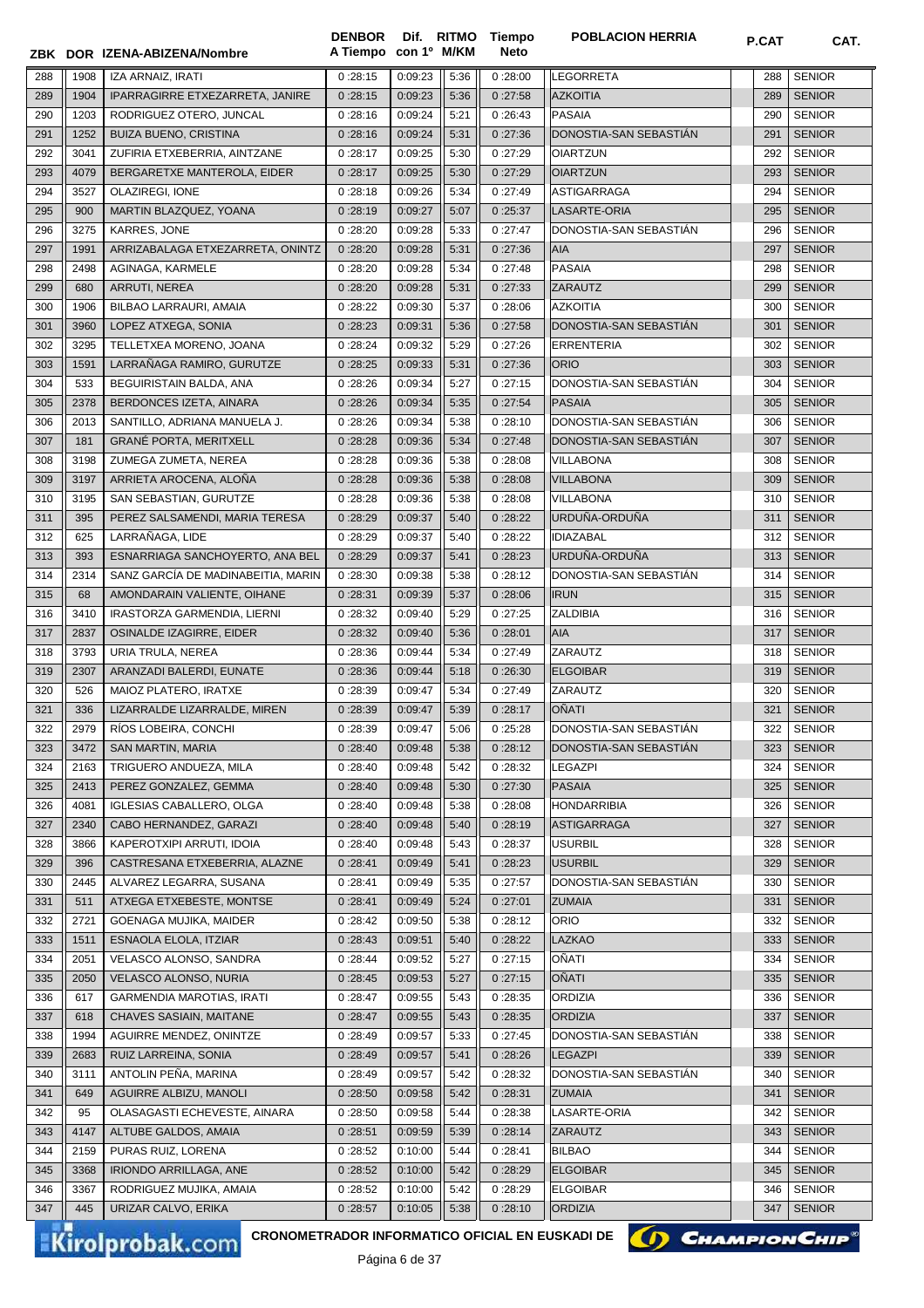|     |      | ZBK DOR IZENA-ABIZENA/Nombre                           | <b>DENBOR</b><br>A Tiempo con 1º M/KM |                     |      | Dif. RITMO Tiempo<br><b>Neto</b> | <b>POBLACION HERRIA</b>     | P.CAT | CAT.          |
|-----|------|--------------------------------------------------------|---------------------------------------|---------------------|------|----------------------------------|-----------------------------|-------|---------------|
| 348 | 958  | FERNANDEZ CALLEJO, GURUTZE                             | 0:28:57                               | 0:10:05             | 5:16 | 0:26:21                          | <b>ERRENTERIA</b>           | 348   | <b>SENIOR</b> |
| 349 | 820  | LASA VIDAL, AINHOA                                     | 0:28:57                               | 0:10:05             | 5:38 | 0:28:10                          | <b>BEASAIN</b>              | 349   | <b>SENIOR</b> |
| 350 | 957  | MANZISIDOR SEIN, AINARA                                | 0:28:57                               | 0:10:05             | 5:16 | 0:26:21                          | <b>LEZO</b>                 | 350   | <b>SENIOR</b> |
| 351 | 2497 | SOMOANO DE LUCAS, OLATZ                                | 0:28:58                               | 0:10:06             | 5:41 | 0:28:27                          | <b>PASAIA</b>               | 351   | <b>SENIOR</b> |
| 352 | 1537 | MAIZ BAZTARRIKA, IDOIA                                 | 0:28:59                               | 0:10:07             | 5:45 | 0:28:46                          | <b>ORMAIZTEGI</b>           | 352   | <b>SENIOR</b> |
| 353 | 1125 | IZETA LOPEZ, ENARA                                     | 0:29:00                               | 0:10:08             | 5:08 | 0:25:38                          | <b>ERRENTERIA</b>           | 353   | <b>SENIOR</b> |
| 354 | 70   | DIAZ GARCIA, ESTITXU                                   | 0:29:01                               | 0:10:09             | 5:41 | 0:28:27                          | DONOSTIA-SAN SEBASTIÁN      | 354   | <b>SENIOR</b> |
| 355 | 3450 | OCHOA DE ZABALEGUI PEREDA, IRANT                       | 0:29:02                               | 0:10:10             | 5:40 | 0:28:20                          | <b>IRUN</b>                 | 355   | <b>SENIOR</b> |
| 356 | 3158 | EGIAZABAL AGIRRE, OIHANA                               | 0:29:02                               | 0:10:10             | 5:40 | 0:28:20                          | <b>HONDARRIBIA</b>          | 356   | <b>SENIOR</b> |
| 357 | 63   | MARTÍN LÓPEZ, YOANA                                    | 0:29:02                               | 0:10:10             | 5:36 | 0:27:58                          | LASARTE-ORIA                | 357   | <b>SENIOR</b> |
| 358 | 3234 | VERTIZ MALLOTTI, ELIZABETH                             | 0:29:02                               | 0:10:10             | 5:40 | 0:28:20                          | <b>HONDARRIBIA</b>          | 358   | <b>SENIOR</b> |
| 359 | 3954 | PEREZ GAMBRA, LAURA                                    | 0:29:02                               | 0:10:10             | 5:17 | 0:26:27                          | <b>ARETXABALETA</b>         | 359   | <b>SENIOR</b> |
| 360 | 1107 | GALEAS GONZÁLEZ, LUCIA                                 | 0:29:03                               | 0:10:11             | 5:26 | 0:27:10                          | <b>ERRENTERIA</b>           | 360   | <b>SENIOR</b> |
| 361 | 1351 | AGIRRE ARRIZABALAGA, ENARA                             | 0:29:03                               | 0:10:11             | 5:47 | 0:28:53                          | SORALUZE/PLACENCIA DE LAS A | 361   | <b>SENIOR</b> |
| 362 | 2660 | MORARU, PAULA                                          | 0:29:04                               | 0:10:12             | 5:36 | 0:27:59                          | DONOSTIA-SAN SEBASTIÁN      | 362   | <b>SENIOR</b> |
| 363 | 2238 | AGUIRRESAROBE FERREIRA, NEREA                          | 0:29:05                               | 0:10:13             | 5:34 | 0:27:50                          | <b>HONDARRIBIA</b>          | 363   | <b>SENIOR</b> |
| 364 | 1951 | LECUONA ARANDIGOYEN, OLATZ                             | 0:29:05                               | 0:10:13             | 5:34 | 0:27:51                          | <b>HONDARRIBIA</b>          | 364   | <b>SENIOR</b> |
| 365 | 1262 | GONZALEZ NIETO, RUTH                                   | 0:29:05                               | 0:10:13             | 5:45 | 0:28:43                          | URRETXU                     | 365   | <b>SENIOR</b> |
| 366 | 2401 | AYERBE OTAÑO, NAROA                                    | 0:29:06                               | 0:10:14             | 5:45 | 0:28:45                          | <b>ASTIGARRAGA</b>          | 366   | <b>SENIOR</b> |
| 367 | 3357 | HERNANDO IDIGORAS, OIHANA                              | 0:29:06                               | 0:10:14             | 5:46 | 0:28:52                          | ARRASATE/MONDRAGÓN          | 367   | <b>SENIOR</b> |
| 368 | 3356 | <b>IDOATE ORTUETA, JUNCAL</b>                          | 0:29:06                               | 0:10:14             | 5:46 | 0:28:52                          | ARRASATE/MONDRAGÓN          | 368   | <b>SENIOR</b> |
| 369 | 3581 | BURGUILLO GRANADO, YOLANDA                             | 0:29:07                               | 0:10:15             | 5:43 | 0:28:34                          | <b>ERRENTERIA</b>           | 369   | <b>SENIOR</b> |
| 370 | 1555 | <b>GESTIDO MARTINEZ, SONIA</b>                         | 0:29:08                               | 0:10:16             | 5:43 | 0:28:34                          | <b>ERRENTERIA</b>           | 370   | <b>SENIOR</b> |
| 371 | 1241 | VALENCIA GARCIA, SILVIA                                | 0:29:08                               | 0:10:16             | 5:41 | 0:28:24                          | LASARTE-ORIA                | 371   | <b>SENIOR</b> |
| 372 | 2909 | ALBERDI ALVAREZ, JONE                                  | 0:29:09                               | 0:10:17             | 5:48 | 0:28:58                          | SORALUZE/PLACENCIA DE LAS A | 372   | <b>SENIOR</b> |
| 373 | 3460 | <b>GARCIA CRESPO, JUNCAL</b>                           | 0:29:10                               | 0:10:18             | 5:34 | 0:27:50                          | <b>IRUN</b>                 | 373   | <b>SENIOR</b> |
| 374 | 1469 | SÁNCHEZ VIDAL, ANE                                     | 0:29:10                               | 0:10:18             | 5:48 | 0:28:58                          | LAZKAO                      | 374   | <b>SENIOR</b> |
| 375 | 689  | VERTIZ CANTERO, NURIA                                  | 0:29:10                               | 0:10:18             | 5:39 | 0:28:15                          | <b>BERA</b>                 | 375   | <b>SENIOR</b> |
| 376 | 670  | HERNÁNDEZ RODRÍGUEZ, BEATRIZ                           | 0:29:11                               | 0:10:19             | 5:22 | 0:26:51                          | <b>ERRENTERIA</b>           | 376   | <b>SENIOR</b> |
| 377 | 388  | PELAEZ GONZALEZ, AMAIA                                 | 0:29:11                               | 0:10:19             | 5:28 | 0:27:21                          | <b>ERRENTERIA</b>           | 377   | <b>SENIOR</b> |
| 378 | 2516 | RODRIGUEZ FERNANDEZ, SAIOA                             | 0:29:11                               | 0:10:19             | 5:48 | 0:28:59                          | <b>AZPEITIA</b>             | 378   | <b>SENIOR</b> |
| 379 | 2414 | GONZALEZ LAZKANO, MIREIA                               | 0:29:13                               | 0:10:21             | 5:33 | 0:27:43                          | <b>BERGARA</b>              | 379   | <b>SENIOR</b> |
| 380 | 3173 | ABASOLO GONZALEZ, MARTA                                | 0:29:14                               | 0:10:22             | 5:48 | 0:28:58                          | <b>BILBAO</b>               | 380   | <b>SENIOR</b> |
| 381 | 2774 | AZCUE VICANDI, MAIDER                                  | 0:29:14                               | 0:10:22             | 5:44 | 0:28:39                          | <b>ZUMAIA</b>               | 381   | <b>SENIOR</b> |
| 382 | 3613 | GINER GARCÍA, EVA                                      | $0:29:15$ $0:10:23$                   |                     | 5:37 | 0:28:06                          | DONOSTIA-SAN SEBASTIÁN      |       | 382 SENIOR    |
| 383 | 3447 | GINER GARCÍA, ESTER                                    | 0:29:16                               | 0:10:24             | 5:37 | 0:28:05                          | DONOSTIA-SAN SEBASTIAN      | 383   | <b>SENIOR</b> |
| 384 | 3602 | PEÑA FERNANDEZ, LIDIA                                  | 0:29:17                               | 0:10:25             | 5:10 | 0:25:49                          | <b>BERGARA</b>              | 384   | <b>SENIOR</b> |
| 385 | 3415 | AGIRRE ARRIZABALAGA, AMAIA                             | 0:29:18                               | 0:10:26             | 5:50 | 0:29:08                          | SORALUZE/PLACENCIA DE LAS A | 385   | <b>SENIOR</b> |
| 386 | 705  | GOIKOETXEA CASAL, ITZIAR                               | 0:29:18                               | 0:10:26             | 5:46 | 0:28:52                          | <b>PASAIA</b>               | 386   | <b>SENIOR</b> |
| 387 | 566  | ALUSTIZA FORMOSO, ESTIBALIZ                            | 0:29:18                               | 0:10:26             | 5:46 | 0:28:52                          | DONOSTIA-SAN SEBASTIAN      | 387   | <b>SENIOR</b> |
| 388 | 2128 | OSINALDE ZALDUA, AINHOA                                | 0:29:19                               | 0:10:27             | 5:38 | 0:28:11                          | <b>ZUMARRAGA</b>            | 388   | <b>SENIOR</b> |
| 389 | 43   | ZUBIZARRETA LEJARDI, ANA                               | 0:29:20                               | 0:10:28             | 5:29 | 0:27:27                          | <b>ONDARROA</b>             | 389   | <b>SENIOR</b> |
| 390 | 3632 | PINADERO PEREZ, KARMEN                                 | 0:29:22                               | 0:10:30             | 5:23 | 0:26:57                          | ZUMARRAGA                   | 390   | <b>SENIOR</b> |
| 391 | 1768 | MUJIKA URANGA, AMAIA                                   | 0:29:24                               | 0:10:32             | 5:43 | 0:28:36                          | <b>ZARAUTZ</b>              | 391   | <b>SENIOR</b> |
| 392 | 2919 | PINADERO CARRO, SAIOA                                  | 0:29:24                               | 0:10:32             | 5:23 | 0:26:57                          | <b>LEGAZPI</b>              | 392   | <b>SENIOR</b> |
| 393 | 3058 | ESNAOLA EGAÑA, ENERITZ                                 | 0:29:25                               | 0:10:33             | 5:44 | 0:28:42                          | <b>AZKOITIA</b>             | 393   | <b>SENIOR</b> |
| 394 | 910  | ALVAREZ GONZALEZ, ANA                                  | 0:29:25                               | 0:10:33             | 5:45 | 0:28:45                          | <b>AZKOITIA</b>             | 394   | <b>SENIOR</b> |
| 395 | 3164 | GARCIA ESTEBAN, INMACULADA                             | 0:29:25                               | 0:10:33             | 5:47 | 0:28:54                          | <b>ORIO</b>                 | 395   | <b>SENIOR</b> |
| 396 | 1663 | GÓMEZ ROA, ZURIÑE                                      | 0:29:26                               | 0:10:34             | 5:44 | 0:28:40                          | DONOSTIA-SAN SEBASTIÁN      | 396   | <b>SENIOR</b> |
| 397 | 1692 | LABAKA ARRATE, ANE                                     | 0:29:26                               | 0:10:34             | 5:44 | 0:28:41                          | DONOSTIA-SAN SEBASTIÁN      | 397   | <b>SENIOR</b> |
| 398 | 1695 | LERTXUNDI BELOKI, MIREN                                | 0:29:26                               | 0:10:34             | 5:44 | 0:28:41                          | AIA                         | 398   | <b>SENIOR</b> |
| 399 | 3349 | PAREDES CASASOLA, VERONICA                             | 0:29:27                               | 0:10:35             | 5:47 | 0:28:54                          | DONOSTIA-SAN SEBASTIAN      | 399   | <b>SENIOR</b> |
| 400 | 935  | <b>ITURRIOZ AMONDARAIN, EIDER</b>                      | 0:29:27                               | 0:10:35             | 5:33 | 0:27:43                          | <b>TOLOSA</b>               | 400   | <b>SENIOR</b> |
| 401 | 406  | GOMEZ CASASOLA, LEIRE                                  | 0:29:27                               | 0:10:35             | 5:47 | 0:28:55                          | <b>ERRENTERIA</b>           | 401   | <b>SENIOR</b> |
| 402 | 1051 | OJEDA ODRIA, NEREA                                     | 0:29:27                               | 0:10:35             | 5:51 | 0:29:13                          | <b>HERNANI</b>              | 402   | <b>SENIOR</b> |
| 403 | 1047 | <b>GOMEZ RODRIGUEZ, MARI</b>                           | 0:29:27                               | 0:10:35             | 5:51 | 0:29:13                          | <b>HERNANI</b>              | 403   | <b>SENIOR</b> |
| 404 | 2936 | ARRIZABALAGA GOIBURU, GARBINE                          | 0:29:28                               | 0:10:36             | 5:44 | 0:28:40                          | ZARAUTZ                     | 404   | <b>SENIOR</b> |
| 405 | 2339 | RUIZ DE AGIRRE LARREATEGI, EIDER                       | 0:29:28                               | 0:10:36             | 5:50 | 0:29:10                          | <b>GETXO</b>                | 405   | <b>SENIOR</b> |
| 406 | 2338 | RIVERA RIVERA, DIANA                                   | 0:29:28                               | 0:10:36             | 5:50 | 0:29:09                          | <b>BILBAO</b>               | 406   | <b>SENIOR</b> |
| 407 | 2337 | ETXEBARRIA BURGOA, IZASKUN                             | 0:29:28                               | 0:10:36             | 5:50 | 0:29:09                          | <b>BASAURI</b>              | 407   | <b>SENIOR</b> |
|     |      | <b>CRONOMETRADOR INFORMATICO OFICIAL EN EUSKADI DE</b> |                                       |                     |      |                                  |                             |       |               |
|     |      | <b>Kirolprobak.com</b>                                 |                                       | $D2$ $A2$ $A3$ $A7$ |      |                                  | (I) CHAMPION CHIP®          |       |               |



Página 7 de 37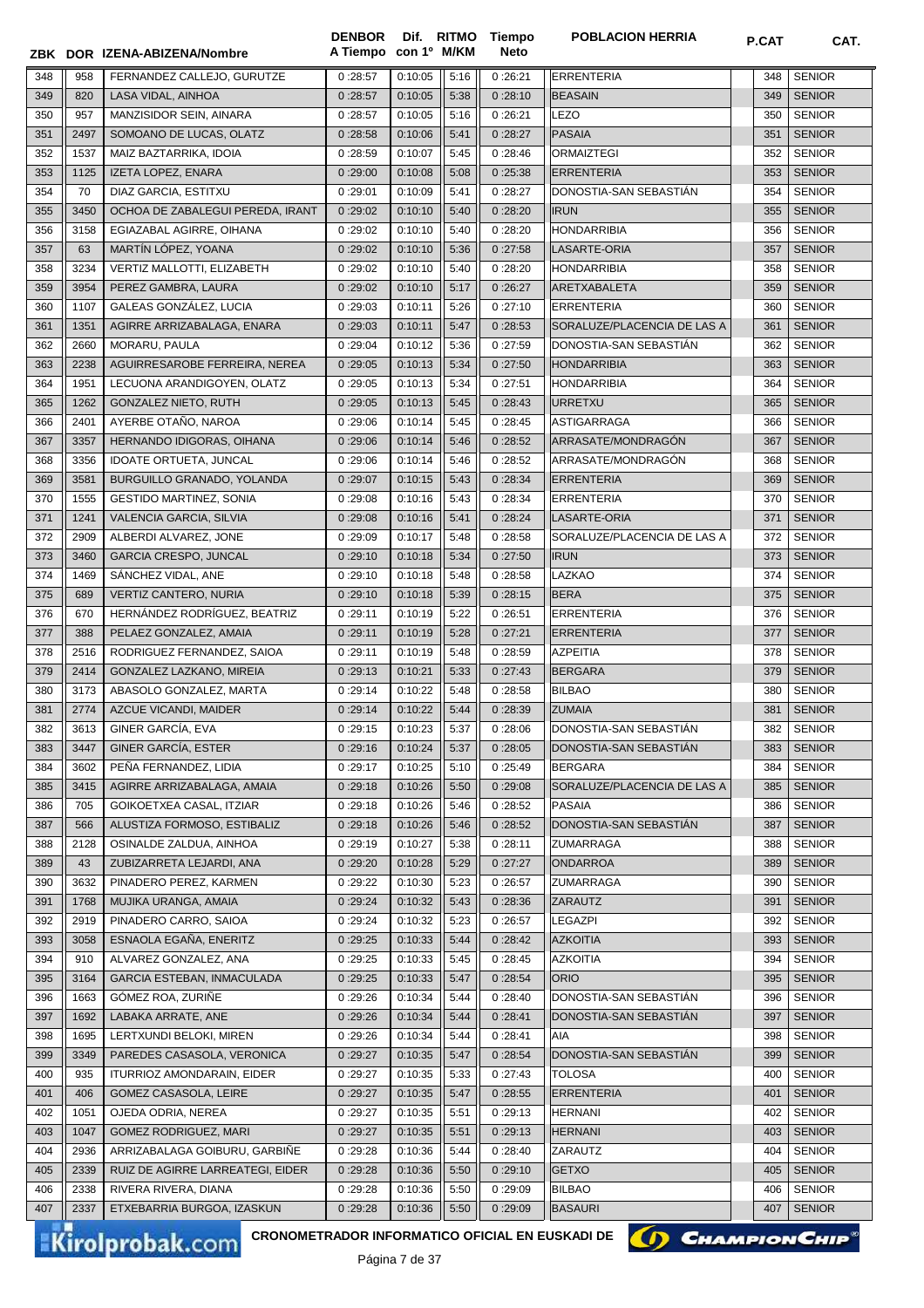|     |      | ZBK DOR IZENA-ABIZENA/Nombre                           | <b>DENBOR</b><br>A Tiempo con 1º M/KM |                                         |      | Dif. RITMO Tiempo<br><b>Neto</b> | <b>POBLACION HERRIA</b>              | P.CAT | CAT.          |
|-----|------|--------------------------------------------------------|---------------------------------------|-----------------------------------------|------|----------------------------------|--------------------------------------|-------|---------------|
| 408 | 950  | OTAEGI SAIZAR, NAIARA                                  | 0:29:28                               | 0:10:36                                 | 5:51 | 0:29:14                          | ZIZURKIL                             | 408   | <b>SENIOR</b> |
| 409 | 1048 | PEREZ LAJAS, SONIA                                     | 0:29:29                               | 0:10:37                                 | 5:51 | 0:29:14                          | <b>HERNANI</b>                       | 409   | <b>SENIOR</b> |
| 410 | 4030 | <b>IBARROLA LENCO, ODILE</b>                           | 0:29:29                               | 0:10:37                                 | 5:05 | 0:25:24                          | <b>BIDARRAY</b>                      | 410   | <b>SENIOR</b> |
|     |      |                                                        |                                       | 0:10:37                                 |      |                                  |                                      |       | <b>SENIOR</b> |
| 411 | 655  | UNANUE AGIRREBEITIA, ARANTZAZU                         | 0:29:29                               |                                         | 5:27 | 0:27:15                          | <b>BERGARA</b>                       | 411   |               |
| 412 | 345  | ERRASTI MARQUINEZ, ELENA                               | 0:29:30                               | 0:10:38                                 | 5:52 | 0:29:18                          | LEZO                                 | 412   | <b>SENIOR</b> |
| 413 | 2727 | RODRIGUEZ AGIRRE, ITXASO                               | 0:29:30                               | 0:10:38                                 | 5:49 | 0:29:07                          | <b>HERNANI</b>                       | 413   | <b>SENIOR</b> |
| 414 | 1855 | RUBIO ESPARZA, JANIRA                                  | 0:29:31                               | 0:10:39                                 | 5:32 | 0:27:40                          | DONOSTIA-SAN SEBASTIÁN               | 414   | <b>SENIOR</b> |
| 415 | 664  | IÑARRA IBARGUREN, MADDI                                | 0:29:31                               | 0:10:39                                 | 5:28 | 0:27:19                          | <b>BERGARA</b>                       | 415   | <b>SENIOR</b> |
| 416 | 3817 | ESTELLA ARRANZ, JOSUNE                                 | 0:29:33                               | 0:10:41                                 | 5:54 | 0:29:28                          | <b>USURBIL</b>                       | 416   | <b>SENIOR</b> |
| 417 | 3526 | GARTZIA ARRUABARRENA, ENERITZ                          | 0:29:34                               | 0:10:42                                 | 5:51 | 0:29:13                          | <b>ASTIGARRAGA</b>                   | 417   | <b>SENIOR</b> |
| 418 | 221  | ARBIZU MARTINEZ, AINARA                                | 0:29:34                               | 0:10:42                                 | 5:46 | 0:28:48                          | DONOSTIA-SAN SEBASTIAN               | 418   | <b>SENIOR</b> |
| 419 | 236  | FERNANDEZ GILISAGASTI, AMAIA                           | 0:29:34                               | 0:10:42                                 | 5:46 | 0:28:48                          | DONOSTIA-SAN SEBASTIAN               | 419   | <b>SENIOR</b> |
| 420 | 109  | RODRIGUEZ OCAÑA, IANIRE                                | 0:29:36                               | 0:10:44                                 | 5:49 | 0:29:03                          | <b>ORIO</b>                          | 420   | <b>SENIOR</b> |
| 421 | 3521 | OTAÑO GOÑI, ESTIBALIZ                                  | 0:29:36                               | 0:10:44                                 | 5:33 | 0:27:43                          | <b>ERRENTERIA</b>                    | 421   | <b>SENIOR</b> |
| 422 | 3520 | OTAÑO GOÑI. IZASKUN                                    | 0:29:36                               | 0:10:44                                 | 5:33 | 0:27:44                          | <b>ERRENTERIA</b>                    | 422   | <b>SENIOR</b> |
| 423 | 1435 | ZABALA ACOSTA, SANDRA                                  | 0:29:36                               | 0:10:44                                 | 5:48 | 0:29:01                          | <b>IRUN</b>                          | 423   | <b>SENIOR</b> |
| 424 | 3536 | ARRIZABALAGA URREAGA, MAIALEN                          | 0:29:37                               | 0:10:45                                 | 5:51 | 0:29:16                          | <b>ASTIGARRAGA</b>                   | 424   | <b>SENIOR</b> |
| 425 | 2416 | RODRIGUEZ RODRIGUEZ, CLARA                             | 0:29:38                               | 0:10:46                                 | 5:55 | 0:29:34                          | DONOSTIA-SAN SEBASTIAN               | 425   | <b>SENIOR</b> |
| 426 | 600  | ROBINSON, VICTORIA                                     | 0:29:40                               | 0:10:48                                 | 5:44 | 0:28:40                          | ARRASATE/MONDRAGÓN                   | 426   | <b>SENIOR</b> |
| 427 | 2973 | AGIRREZABALA ALDALUR, AINITZE                          | 0:29:40                               | 0:10:48                                 | 5:51 | 0:29:17                          | <b>DEBA</b>                          | 427   | <b>SENIOR</b> |
| 428 | 2972 | LOIOLA BARRAINKUA, JONE                                | 0:29:40                               | 0:10:48                                 | 5:51 | 0:29:17                          | <b>DEBA</b>                          | 428   | <b>SENIOR</b> |
| 429 | 3555 | ARAMENDI ESNAL, NAGORE                                 | 0:29:40                               | 0:10:48                                 | 5:44 | 0:28:42                          | <b>ZARAUTZ</b>                       | 429   | <b>SENIOR</b> |
| 430 | 2918 | REVILLA JIMENEZ, ERICA                                 | 0:29:40                               | 0:10:48                                 | 5:27 | 0:27:16                          | DONOSTIA-SAN SEBASTIAN               | 430   | <b>SENIOR</b> |
| 431 | 1135 | SÁNCHEZ CRESPO, LEIRE                                  | 0:29:41                               | 0:10:49                                 | 5:44 | 0:28:41                          | ARETXABALETA                         | 431   | <b>SENIOR</b> |
| 432 | 1558 | GARMENDIA CANO, ALOÑA                                  | 0:29:41                               | 0:10:49                                 | 5:54 | 0:29:29                          | ARRAIA-MAEZTU                        | 432   | <b>SENIOR</b> |
| 433 | 1561 | GARRIDO DORRONSORO, ESTIBALIZ                          | 0:29:42                               | 0:10:50                                 | 5:54 | 0:29:29                          | <b>MADRID</b>                        | 433   | <b>SENIOR</b> |
| 434 | 2411 | OLEAGA SOLAGUREN, IANIRE                               | 0:29:42                               | 0:10:50                                 | 5:50 | 0:29:08                          | OÑATI                                | 434   | <b>SENIOR</b> |
| 435 | 1811 | ROTETA ERKIZIA, IGOTZ                                  | 0:29:43                               | 0:10:51                                 | 5:34 | 0:27:48                          | <b>ASTEASU</b>                       | 435   | <b>SENIOR</b> |
| 436 | 2297 | MANTEROLA AROSTEGI, NERE I                             | 0:29:43                               | 0:10:51                                 | 5:49 | 0:29:04                          | <b>ORIO</b>                          | 436   | <b>SENIOR</b> |
| 437 | 2233 | AZCUE MUGICA, AURORA                                   | 0:29:44                               | 0:10:52                                 | 5:49 | 0:29:03                          | <b>ORIO</b>                          | 437   | <b>SENIOR</b> |
| 438 | 2553 | TOLOSA ALBERDI, MIRIAM                                 | 0:29:45                               | 0:10:53                                 | 5:40 | 0:28:19                          | LASARTE-ORIA                         | 438   | <b>SENIOR</b> |
| 439 | 73   | ANIBAL VAZQUEZ, AINHOA                                 | 0:29:45                               | 0:10:53                                 | 5:38 | 0:28:10                          | LAZKAO                               | 439   | <b>SENIOR</b> |
| 440 | 2319 | SUAREZ CLEMENTE, SANDRA                                | 0:29:46                               | 0:10:54                                 | 5:56 | 0:29:41                          | <b>ZUMARRAGA</b>                     | 440   | <b>SENIOR</b> |
| 441 | 2316 | MARTINEZ PEREZ, LUR                                    | 0:29:46                               | 0:10:54                                 | 5:56 | 0:29:42                          | <b>ZUMARRAGA</b>                     | 441   | <b>SENIOR</b> |
| 442 | 543  | GUTIERREZ RUBIO, AINHOA                                | 0:29:47                               | 0:10:55                                 | 5:55 | 0:29:33                          | LASARTE-ORIA                         |       | 442 SENIOR    |
| 443 | 182  | ESQUISABEL PICABEA, JAIONE                             | 0:29:47                               | 0:10:55                                 | 5:52 | 0:29:20                          | DONOSTIA-SAN SEBASTIAN               | 443   | <b>SENIOR</b> |
| 444 | 93   | ESQUISABEL PICABEA, NAGORE                             | 0:29:47                               | 0:10:55                                 | 5:55 | 0:29:34                          | LASARTE-ORIA                         | 444   | <b>SENIOR</b> |
| 445 | 2065 | TURIEL ARANZADI, CAROLINA                              | 0:29:47                               | 0:10:55                                 | 5:52 | 0:29:20                          | DONOSTIA-SAN SEBASTIAN               | 445   | <b>SENIOR</b> |
| 446 | 2602 | MARTÍNEZ FERNÁNDEZ, MARTA                              | 0:29:48                               | 0:10:56                                 | 5:56 | 0:29:39                          | LAUDIO/LLODIO                        | 446   | <b>SENIOR</b> |
| 447 | 663  | GONZALEZ LAZKANO, NERE                                 | 0:29:48                               | 0:10:56                                 | 5:31 | 0:27:34                          | BERGARA                              | 447   | <b>SENIOR</b> |
|     |      | OTEGI ABURUZA, AMAGOIA                                 |                                       |                                         | 5:35 |                                  | <b>ASTEASU</b>                       |       |               |
| 448 | 1810 |                                                        | 0:29:48                               | 0:10:56                                 |      | 0:27:53                          |                                      | 448   | <b>SENIOR</b> |
| 449 | 2094 | MONTECELO VALOR, RAQUEL5                               | 0:29:48                               | 0:10:56                                 | 5:55 | 0:29:37                          | <b>ALKIZA</b>                        | 449   | <b>SENIOR</b> |
| 450 | 2093 | LEITE DOS SANTOS, SILVIA                               | 0:29:49                               | 0:10:57                                 | 5:55 | 0:29:37                          | <b>IRURA</b>                         | 450   | <b>SENIOR</b> |
| 451 | 1916 | MORILLAS ARANBERRI, AINTZANE                           | 0:29:49                               | 0:10:57                                 | 5:55 | 0:29:37                          | <b>VILLABONA</b>                     | 451   | <b>SENIOR</b> |
| 452 | 1812 | OTEGI USANDIZAGA, JOSUNE                               | 0:29:49                               | 0:10:57                                 | 5:35 | 0:27:53                          | <b>IRURA</b>                         | 452   | <b>SENIOR</b> |
| 453 | 1230 | MERINO ASPIAZU, JOANA                                  | 0:29:49                               | 0:10:57                                 | 5:44 | 0:28:41                          | DONOSTIA-SAN SEBASTIAN               | 453   | <b>SENIOR</b> |
| 454 | 2415 | GONZALEZ, RAKEL                                        | 0:29:49                               | 0:10:57                                 | 5:40 | 0:28:19                          | <b>BERGARA</b>                       | 454   | <b>SENIOR</b> |
| 455 | 801  | BADIOLA ARRASATE, ALAZNE                               | 0:29:53                               | 0:11:01                                 | 5:46 | 0:28:50                          | LASARTE-ORIA                         | 455   | <b>SENIOR</b> |
| 456 | 2939 | PAVON GOMEZ, KAREN                                     | 0:29:55                               | 0:11:03                                 | 5:30 | 0:27:29                          | <b>ERRENTERIA</b>                    | 456   | <b>SENIOR</b> |
| 457 | 425  | <b>GALAN UILLA, ROSA</b>                               | 0:29:55                               | 0:11:03                                 | 5:46 | 0:28:52                          | LASARTE-ORIA                         | 457   | <b>SENIOR</b> |
| 458 | 2722 | SANDOMINGO LOPEZ, MARTA                                | 0:29:56                               | 0:11:04                                 | 5:32 | 0:27:41                          | ERRENTERIA                           | 458   | <b>SENIOR</b> |
| 459 | 2898 | MONTOYA GONZALEZ, MARICRUZ                             | 0:29:56                               | 0:11:04                                 | 5:48 | 0:29:01                          | PAMPLONA/IRUÑA                       | 459   | <b>SENIOR</b> |
| 460 | 2679 | GIRALT OLANO, AINTZANE                                 | 0:29:56                               | 0:11:04                                 | 5:52 | 0:29:19                          | <b>AZKOITIA</b>                      | 460   | <b>SENIOR</b> |
| 461 | 4021 | AZPIAZU AZURMENDI, MAITE                               | 0:29:56                               | 0:11:04                                 | 5:52 | 0:29:19                          | <b>AZKOITIA</b>                      | 461   | <b>SENIOR</b> |
| 462 | 2309 | ARAMBARRI SUDUPE, YOLANDA                              | 0:29:56                               | 0:11:04                                 | 5:52 | 0:29:19                          | <b>AZKOITIA</b>                      | 462   | <b>SENIOR</b> |
| 463 | 3913 | RUBIO PEREZ, MONIKA                                    | 0:29:59                               | 0:11:07                                 | 5:49 | 0:29:05                          | <b>IRUN</b>                          | 463   | <b>SENIOR</b> |
| 464 | 74   | CALVO MUJIKA, MONICA                                   | 0:30:00                               | 0:11:08                                 | 5:41 | 0:28:25                          | <b>ANDOAIN</b>                       | 464   | <b>SENIOR</b> |
| 465 | 3967 | LOZANO GARCIA, RAQUEL                                  | 0:30:00                               | 0:11:08                                 | 5:49 | 0:29:07                          | VALLE DE TRÁPAGA-TRAPAGAR            | 465   | <b>SENIOR</b> |
| 466 | 3968 | ALLEN LOSA, JANIRE                                     | 0:30:00                               | 0:11:08                                 | 5:49 | 0:29:06                          | VALLE DE TRAPAGA-TRAPAGAR            | 466   | <b>SENIOR</b> |
| 467 | 3267 | TEJADO SERRANO, YOLANDA                                | 0:30:01                               | 0:11:09                                 | 5:50 | 0:29:08                          | <b>ERRENTERIA</b>                    | 467   | <b>SENIOR</b> |
|     |      | <b>CRONOMETRADOR INFORMATICO OFICIAL EN EUSKADI DE</b> |                                       |                                         |      |                                  |                                      |       |               |
|     |      | <b>Kirolprobak.com</b>                                 |                                       | D <sub>2</sub> sin <sub>2</sub> 0 ds 27 |      |                                  | <b>OD</b> CHAMPION CHIP <sup>®</sup> |       |               |

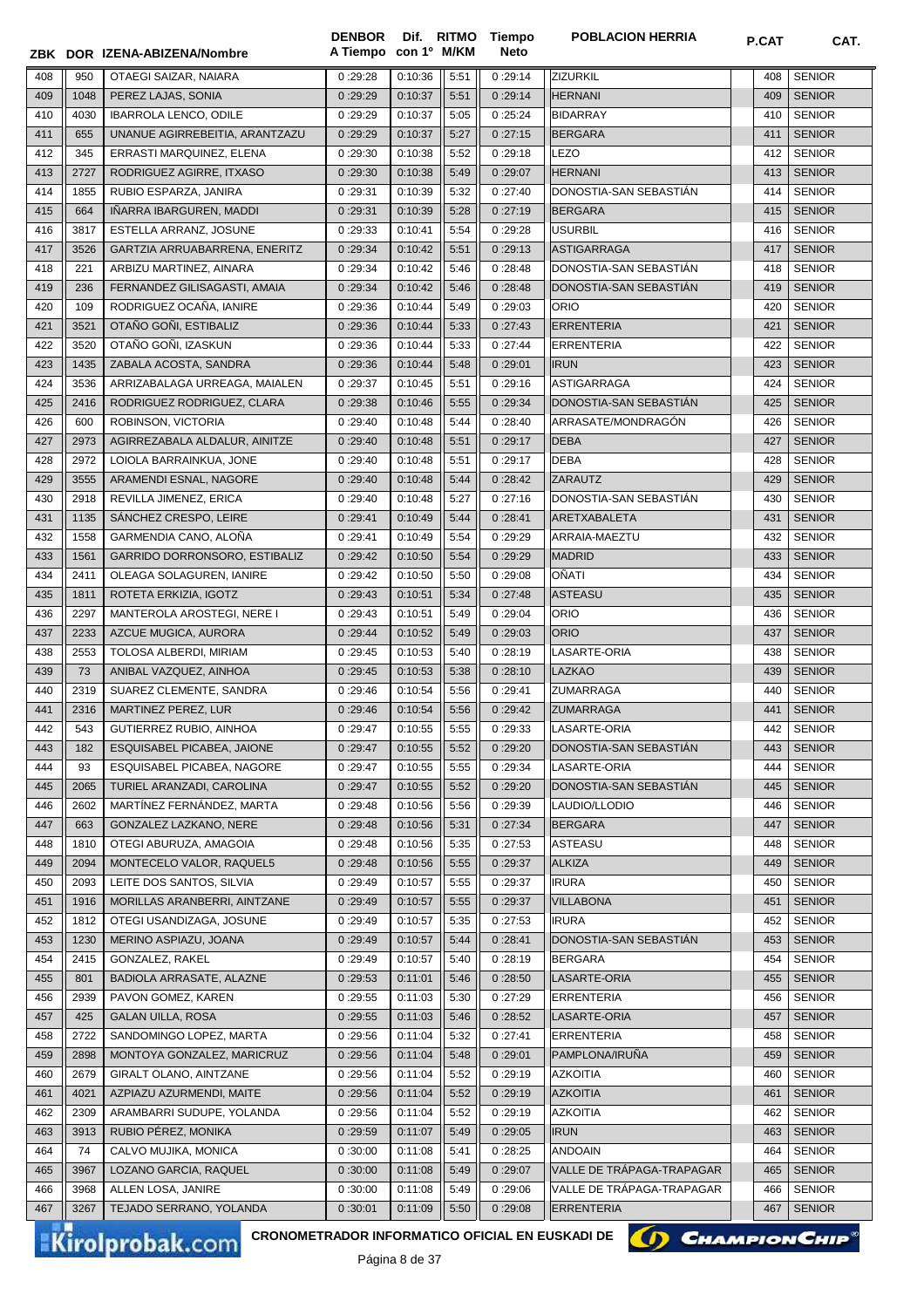|            |              | ZBK DOR IZENA-ABIZENA/Nombre            | A Tiempo con 1º M/KM |                    |              | Neto               |                                    |            |                                |
|------------|--------------|-----------------------------------------|----------------------|--------------------|--------------|--------------------|------------------------------------|------------|--------------------------------|
| 468        | 3469         | SALABERRIA, EVA                         | 0:30:01              | 0:11:09            | 5:43         | 0:28:34            | <b>PASAIA</b>                      | 468        | <b>SENIOR</b>                  |
| 469        | 2956         | AMORENA VILES, AINHOA                   | 0:30:01              | 0:11:09            | 5:25         | 0:27:07            | <b>PASAIA</b>                      | 469        | <b>SENIOR</b>                  |
| 470        | 3376         | AYERDI, IZASKUN                         | 0:30:02              | 0:11:10            | 5:56         | 0:29:40            | <b>ELGOIBAR</b>                    | 470        | <b>SENIOR</b>                  |
| 471        | 631          | BIZKARGUENAGA IÑARRAIRAEGI, ANA         | 0:30:02              | 0:11:10            | 5:51         | 0:29:17            | <b>EIBAR</b>                       | 471        | <b>SENIOR</b>                  |
| 472        | 2285         | EGITEGI IGLESIAS, ANE                   | 0:30:02              | 0:11:10            | 5:43         | 0:28:33            | DONOSTIA-SAN SEBASTIAN             | 472        | <b>SENIOR</b>                  |
| 473        | 1278         | OLABARRIETA LIZASO, LIBE                | 0:30:03              | 0:11:11            | 5:50         | 0:29:09            | ARRASATE/MONDRAGÓN                 | 473        | <b>SENIOR</b>                  |
| 474        | 2410         | EGUREN OLEAGA, MAIDER                   | 0:30:03              | 0:11:11            | 5:54         | 0:29:30            | <b>ELORRIO</b>                     | 474        | <b>SENIOR</b>                  |
| 475        | 1277         | ZUBIA RAMOS, ONEIDA                     | 0:30:04              | 0:11:12            | 5:50         | 0:29:09            | ARRASATE/MONDRAGÓN                 | 475        | <b>SENIOR</b>                  |
| 476        | 3719         | TELLETXEA GARMENDIA, MARIA              | 0:30:04              | 0:11:12            | 5:43         | 0:28:36            | <b>PASAIA</b>                      | 476        | <b>SENIOR</b>                  |
| 477        | 1549         | DE CASTRO LETE, LOREA                   | 0:30:04              | 0:11:12            | 5:59         | 0:29:53            | SORALUZE/PLACENCIA DE LAS A        | 477        | <b>SENIOR</b>                  |
| 478        | 3476         | VLADIMIROVA, KREMENA                    | 0:30:05              | 0:11:13            | 5:42         | 0:28:30            | DONOSTIA-SAN SEBASTIAN             | 478        | <b>SENIOR</b>                  |
| 479        | 1542         | HERNANDEZ RODRÍGUEZ, GLORIA             | 0:30:05              | 0:11:13            | 5:45         | 0:28:45            | <b>IRUN</b>                        | 479        | <b>SENIOR</b>                  |
| 480        | 314          | DUPUY, DELPHINE                         | 0:30:06              | 0:11:14            | 5:46         | 0:28:51            | <b>CIBOURE</b>                     | 480        | <b>SENIOR</b>                  |
| 481        | 2317         | SANCHEZ-GUARDAMINO AGUIRREBENG          | 0:30:06              | 0:11:14            | 5:50         | 0:29:09            | DONOSTIA-SAN SEBASTIAN             | 481        | <b>SENIOR</b>                  |
| 482        | 3244         | ETXEBERRIA SERENA, AINHOA               | 0:30:07              | 0:11:15            | 6:00         | 0:29:59            | <b>ELGOIBAR</b>                    | 482        | <b>SENIOR</b>                  |
| 483        | 3246         | RISUEÑO ROMAN, CRISTINA                 | 0:30:07              | 0:11:15            | 6:00         | 0:29:58            | <b>HERNANI</b>                     | 483        | <b>SENIOR</b>                  |
| 484        | 512          | GIL ARISTI, YOLANDA                     | 0:30:07              | 0:11:15            | 5:52         | 0:29:20            | ZARAUTZ                            | 484        | <b>SENIOR</b>                  |
| 485        | 72           | PALACIOS ELVIRA, CARMEN                 | 0:30:07              | 0:11:15            | 5:54         | 0:29:29            | <b>ERRENTERIA</b>                  | 485        | <b>SENIOR</b>                  |
| 486        | 3251         | CALDERON GARCIA, EIDER                  | 0:30:09              | 0:11:17            | 5:45         | 0:28:44            | DONOSTIA-SAN SEBASTIAN             | 486        | <b>SENIOR</b>                  |
| 487        | 2826         | MADARIAGA RUDIÑO, ESTITXU               | 0:30:10              | 0:11:18            | 5:38         | 0:28:10            | DONOSTIA-SAN SEBASTIAN             | 487        | <b>SENIOR</b>                  |
| 488        | 2181         | MADARIAGA RUDIÑO, OLATZ                 | 0:30:11              | 0:11:19            | 5:38         | 0:28:11            | DONOSTIA-SAN SEBASTIAN             | 488        | <b>SENIOR</b>                  |
| 489        | 3519         | ARZAK ALZAGA, AINHOA                    | 0:30:12              | 0:11:20            | 5:47         | 0:28:54            | <b>IRUN</b>                        | 489        | <b>SENIOR</b>                  |
| 490        | 2997         | AZPIRI GOLLOGANA, MAITE                 | 0:30:13              | 0:11:21            | 5:30         | 0:27:28            | MARKINA-XEMEIN                     | 490        | <b>SENIOR</b>                  |
| 491        | 1716         | LANCHAS GONZALEZ, DIANA                 | 0:30:14              | 0:11:22            | 5:42         | 0:28:31            | <b>IRUN</b>                        | 491        | <b>SENIOR</b>                  |
| 492        | 2404         | TORQUEMADA LACUNZA, AINARA              | 0:30:15              | 0:11:23            | 6:01         | 0:30:03            | <b>SEGURA</b>                      | 492        | <b>SENIOR</b>                  |
| 493        | 3449         | ZABALO, ITZIAR                          | 0:30:15              | 0:11:23            | 6:01         | 0:30:04            | <b>ANTZUOLA</b>                    | 493        | <b>SENIOR</b>                  |
| 494        | 2402         | ETXEBERRIA AGIRRE, ALAITZ               | 0:30:15              | 0:11:23            | 6:01         | 0:30:04            | <b>SEGURA</b>                      | 494        | <b>SENIOR</b>                  |
| 495        | 1261         | URTXULUTEGI LASA, MIRARI                | 0:30:15              | 0:11:23            | 5:39         | 0:28:16            | DONOSTIA-SAN SEBASTIAN             | 495        | <b>SENIOR</b>                  |
| 496        | 2170         | LARRABEITI PANDO, MAITE                 | 0:30:16              | 0:11:24            | 5:56         | 0:29:42            | <b>BASAURI</b>                     | 496        | <b>SENIOR</b>                  |
| 497        | 1560         | ARGIÑANO MADRAZO, MARI                  | 0:30:18              | 0:11:26            | 6:01         | 0:30:05            | <b>ELORRIO</b>                     | 497        | <b>SENIOR</b>                  |
| 498        | 2470         | ARGIÑANO MADRAZO, MARIJO                | 0:30:19              | 0:11:27            | 6:01         | 0:30:06            | <b>LAZKAO</b>                      | 498        | <b>SENIOR</b>                  |
| 499        | 2430         | PEREZ DE LA FUENTE, ANA                 | 0:30:19              | 0:11:27            | 6:02         | 0:30:11            | <b>ZIZURKIL</b>                    | 499        | <b>SENIOR</b>                  |
| 500        | 2429         | ECEIZA IÑURRITA, MIREN                  | 0:30:19              | 0:11:27            | 6:02         | 0:30:11            | <b>VILLABONA</b>                   | 500        | <b>SENIOR</b>                  |
| 501        | 3268         | AYERRA MUNDUATE, AMAIA                  | 0:30:19              | 0:11:27            | 5:48         | 0:29:01            | <b>ORDIZIA</b>                     | 501        | <b>SENIOR</b>                  |
| 502        | 1112         | <b>GAJATE MIGUEL, IRENE</b>             | 0:30:20              | 0:11:28            | 5:44         | 0:28:42            | DONOSTIA-SAN SEBASTIAN             | 502        | <b>SENIOR</b>                  |
| 503        | 4136         | ETXEZARRETA ALTUNA, IZASKUN             | 0:30:21              | 0:11:29            | 5:24         | 0:26:58            | ASTIGARRAGA                        | 503        | <b>SENIOR</b>                  |
| 504        | 1239         | MATEO SANCHEZ, VANESA                   | 0:30:22              | 0:11:30            | 6:00         | 0:29:59            | EZKIO-ITSASO                       | 504        | <b>SENIOR</b>                  |
| 505        | 2069         | <b>BITERI, IRAIA</b>                    | 0:30:23              | 0:11:31            | 6:00         | 0:29:58            | <b>BASAURI</b>                     | 505        | <b>SENIOR</b>                  |
| 506        | 4126         | ALZA ERRAZKIN, AINHOA                   | 0:30:24              | 0:11:32            | 5:40         | 0:28:21            | <b>HONDARRIBIA</b>                 | 506        | <b>SENIOR</b>                  |
| 507        | 1420         | HIDALGO MATEO, TONI                     | 0:30:25              | 0:11:33            | 5:55         | 0:29:33            | <b>ZARAUTZ</b>                     | 507        | <b>SENIOR</b>                  |
| 508        | 2675         | UBEGUN MANTEROLA, AINHOA                | 0:30:25              | 0:11:33            | 5:56         | 0:29:39            | <b>AIA</b>                         | 508        | <b>SENIOR</b>                  |
| 509        | 2740         | PLAZAOLA SADABA, MERTXE                 | 0:30:26              | 0:11:34            | 5:49         | 0:29:05            | <b>AZKOITIA</b>                    | 509        | <b>SENIOR</b>                  |
| 510        | 3103         | MANTEROLA BEIZAMA, AIZPEA               | 0:30:26              | 0:11:34            | 5:56         | 0:29:38            | ZARAUTZ                            | 510        | <b>SENIOR</b>                  |
| 511        | 3054         | IRAZUSTABARRENA PARRA, ELENA            | 0:30:26              | 0:11:34            | 5:53         | 0:29:24            | DONOSTIA-SAN SEBASTIAN             | 511        | <b>SENIOR</b>                  |
| 512        | 3091         | GOENAGA ARRUARTE, LIERNI                | 0:30:27              | 0:11:35            | 5:50         | 0:29:09            | <b>TOLOSA</b>                      | 512        | <b>SENIOR</b>                  |
| 513        | 1147         | BIENZOBAS GARCIA, ANA                   | 0:30:27              | 0:11:35            | 5:21         | 0:26:47            | LASARTE-ORIA                       | 513        | <b>SENIOR</b>                  |
| 514        | 1250         | EIZAGUIRRE OTAÑO, OLATZ                 | 0:30:27              | 0:11:35            | 5:32         | 0:27:38            | <b>IBARRA</b>                      | 514        | <b>SENIOR</b>                  |
| 515        | 1900         | BORDAGARAY EIZAGIRRE, ANE               | 0:30:28              | 0:11:36            | 5:53         | 0:29:27            | <b>ORIO</b>                        | 515        | <b>SENIOR</b>                  |
| 516        | 1901<br>3899 | ARANBURU, ITXASO<br>ALDAZ OSINAGA, LARA | 0:30:28<br>0:30:28   | 0:11:36            | 5:54<br>5:48 | 0:29:28<br>0:29:02 | <b>TOLOSA</b><br>OLAZTI/OLAZAGUTÍA | 516<br>517 | <b>SENIOR</b><br><b>SENIOR</b> |
| 517<br>518 | 1141         | ALKORTA BARRAGAN, ESTIBALIZ             | 0:30:28              | 0:11:36<br>0:11:36 | 5:21         | 0:26:47            | LASARTE-ORIA                       | 518        | <b>SENIOR</b>                  |
| 519        | 391          | AGOTE GODOY, SAIOA                      | 0:30:28              | 0:11:36            | 5:58         | 0:29:49            | DONOSTIA-SAN SEBASTIAN             | 519        | <b>SENIOR</b>                  |
| 520        | 389          | POLLO GONZALEZ, AMAIA                   | 0:30:28              | 0:11:36            | 5:58         | 0:29:48            | DONOSTIA-SAN SEBASTIAN             | 520        | <b>SENIOR</b>                  |
| 521        | 2902         | EGAÑA, IZARO                            | 0:30:28              | 0:11:36            | 5:49         | 0:29:03            | <b>URNIETA</b>                     | 521        | <b>SENIOR</b>                  |
| 522        | 627          | VALENCIA SALAVERRIA, IDOIA              | 0:30:29              | 0:11:37            | 6:00         | 0:29:58            | DONOSTIA-SAN SEBASTIAN             | 522        | <b>SENIOR</b>                  |
| 523        | 390          | BATALLA RODRIGUEZ, ITZIAR               | 0:30:29              | 0:11:37            | 5:58         | 0:29:50            | DONOSTIA-SAN SEBASTIAN             | 523        | <b>SENIOR</b>                  |
| 524        | 896          | LUENGO LASA, MAIDER                     | 0:30:29              | 0:11:37            | 6:05         | 0:30:25            | DONOSTIA-SAN SEBASTIAN             | 524        | <b>SENIOR</b>                  |
| 525        | 4123         | <b>BADIOLA PORTU, MAIA</b>              | 0:30:30              | 0:11:38            | 6:05         | 0:30:25            | DONOSTIA-SAN SEBASTIAN             | 525        | <b>SENIOR</b>                  |
| 526        | 3488         | CATALAN, BEATRIZ                        | 0:30:31              | 0:11:39            | 6:02         | 0:30:09            | <b>CORELLA</b>                     | 526        | <b>SENIOR</b>                  |
| 527        | 3487         | STURTZE, IRMA                           | 0:30:31              | 0:11:39            | 6:02         | 0:30:10            | DONOSTIA-SAN SEBASTIAN             | 527        | <b>SENIOR</b>                  |
|            |              |                                         |                      |                    |              |                    |                                    |            |                                |

**Tiempo** 

**DENBOR**

Kirolprobak.com

CRONOMETRADOR INFORMATICO OFICIAL EN EUSKADI DE **(A) CHAMPION CHIP<sup>®</sup>** 

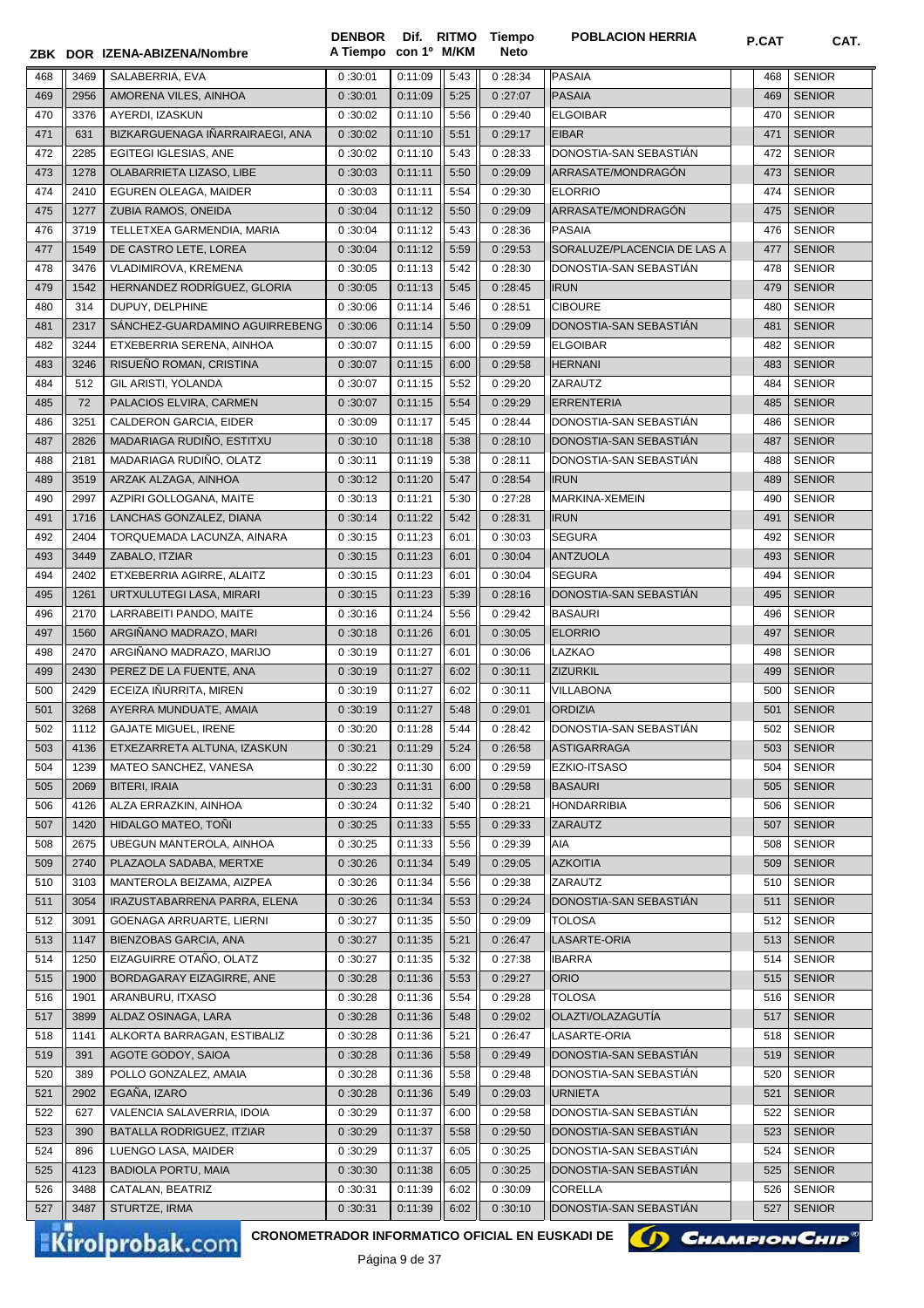|            |             | ZBK DOR IZENA-ABIZENA/Nombre                                              | <b>DENBOR</b><br>A Tiempo con 1º M/KM |                    |              | Dif. RITMO Tiempo<br><b>Neto</b> | <b>POBLACION HERRIA</b>    | P.CAT      | CAT.                           |
|------------|-------------|---------------------------------------------------------------------------|---------------------------------------|--------------------|--------------|----------------------------------|----------------------------|------------|--------------------------------|
| 528        | 180         | VILLANUEVA LLANOS, YOANA                                                  | 0:30:31                               | 0:11:39            | 5:56         | 0:29:41                          | DONOSTIA-SAN SEBASTIAN     | 528        | <b>SENIOR</b>                  |
| 529        | 2193        | <b>GESTIDO MARTINEZ, NAGORE</b>                                           | 0:30:32                               | 0:11:40            | 5:59         | 0:29:57                          | PASAIA                     | 529        | <b>SENIOR</b>                  |
| 530        | 606         | AZPIAZU LETAMENDI, MAIDER                                                 | 0:30:32                               | 0:11:40            | 5:53         | 0:29:27                          | OÑATI                      | 530        | <b>SENIOR</b>                  |
| 531        | 1079        | ALTUBE LEITES, MAIDER                                                     | 0:30:32                               | 0:11:40            | 5:54         | 0:29:28                          | <b>OÑATI</b>               | 531        | <b>SENIOR</b>                  |
| 532        | 952         | AMADOR GARCIA, RAKEL                                                      | 0:30:33                               | 0:11:41            | 5:35         | 0:27:56                          | <b>IRUN</b>                | 532        | <b>SENIOR</b>                  |
| 533        | 1552        | LUIS ESPOSITO, ROSA                                                       | 0:30:34                               | 0:11:42            | 5:57         | 0:29:46                          | <b>ZARAUTZ</b>             | 533        | <b>SENIOR</b>                  |
| 534        | 3688        | ANSOTEGUI MTZ DE MARAÑÓN, AMAIA                                           | 0:30:34                               | 0:11:42            | 5:35         | 0:27:53                          | <b>VITORIA-GASTEIZ</b>     | 534        | <b>SENIOR</b>                  |
| 535        | 1557        | EIZAGIRRE ERRAZKIN, ELENA                                                 | 0:30:34                               | 0:11:42            | 5:57         | 0:29:46                          | <b>ZARAUTZ</b>             | 535        | <b>SENIOR</b>                  |
| 536        | 29          | ETXEGARAI FONTÁN, AMAIA                                                   | 0:30:35                               | 0:11:43            | 5:58         | 0:29:50                          | DONOSTIA-SAN SEBASTIAN     | 536        | <b>SENIOR</b>                  |
| 537        | 2857        | GONZÁLEZ MATEOS, VERÓNICA                                                 | 0:30:36                               | 0:11:44            | 5:38         | 0:28:09                          | LASARTE-ORIA               | 537        | <b>SENIOR</b>                  |
| 538        | 1725        | APARICIO, MARIJO                                                          | 0:30:36                               | 0:11:44            | 5:55         | 0:29:33                          | LASARTE-ORIA               | 538        | <b>SENIOR</b>                  |
| 539        | 622         | VECINO VECINO, MÓNICA                                                     | 0:30:37                               | 0:11:45            | 5:39         | 0:28:17                          | DONOSTIA-SAN SEBASTIÁN     | 539        | <b>SENIOR</b>                  |
| 540        | 2349        | APERRIBAY SOLOZABAL, MAITE                                                | 0:30:37                               | 0:11:45            | 5:56         | 0:29:41                          | DONOSTIA-SAN SEBASTIAN     | 540        | <b>SENIOR</b>                  |
| 541        | 3574        | MARTINEZ PELLITERO, ALICIA                                                | 0:30:37                               | 0:11:45            | 5:55         | 0:29:35                          | <b>EIBAR</b>               | 541        | <b>SENIOR</b>                  |
| 542        | 3575        | ARETA AZPIRI. VIRGINIA                                                    | 0:30:38                               | 0:11:46            | 5:55         | 0:29:37                          | <b>EIBAR</b>               | 542        | <b>SENIOR</b>                  |
| 543        | 2333        | LARRAÑAGA PAREDES, IZARO                                                  | 0:30:38                               | 0:11:46            | 5:58         | 0:29:52                          | <b>AZKOITIA</b>            | 543        | <b>SENIOR</b>                  |
| 544        | 3723        | LAKA MARTIARTU, SAIOA                                                     | 0:30:38                               | 0:11:46            | 5:37         | 0:28:03                          | MARKINA-XEMEIN             | 544        | <b>SENIOR</b>                  |
| 545        | 3732        | SALABERRIA EGAÑA, IRATI                                                   | 0:30:39                               | 0:11:47            | 5:37         | 0:28:04                          | MARKINA-XEMEIN             | 545        | <b>SENIOR</b>                  |
| 546        | 2535        | BULDAIN MENDINUETA, ANDREA                                                | 0:30:40                               | 0:11:48            | 5:55         | 0:29:34                          | PAMPLONA/IRUÑA             | 546        | <b>SENIOR</b>                  |
| 547        | 3753        | LOPEZ GANUZA, LAKSHMY                                                     | 0:30:42                               | 0:11:50            | 6:06         | 0:30:28                          | DONOSTIA-SAN SEBASTIAN     | 547        | <b>SENIOR</b>                  |
| 548        | 2328        | ERRASTI LARRAURI, ESTER                                                   | 0:30:43                               | 0:11:51            | 5:59         | 0:29:53                          | LASARTE-ORIA               | 548        | <b>SENIOR</b>                  |
| 549        | 690         | BENGOA ZINKUNEGI, LIERNI                                                  | 0:30:43                               | 0:11:51            | 5:55         | 0:29:34                          | <b>PASAIA</b>              | 549        | <b>SENIOR</b>                  |
| 550        | 4043        | VELASCO ARZA, PILAR                                                       | 0:30:44                               | 0:11:52            | 5:57         | 0:29:47                          | DONOSTIA-SAN SEBASTIAN     | 550        | <b>SENIOR</b>                  |
| 551        | 2350        | FERNÁNDEZ ARRAZOLA, LAURA                                                 | 0:30:44                               | 0:11:52            | 5:59         | 0:29:57                          | DONOSTIA-SAN SEBASTIAN     | 551        | <b>SENIOR</b>                  |
| 552        | 614         | RODRIGUEZ GONZALEZ, ALAITZ                                                | 0:30:44                               | 0:11:52            | 5:47         | 0:28:54                          | <b>ERRENTERIA</b>          | 552        | <b>SENIOR</b>                  |
| 553        | 2473        | LEAL BARANDIARAN, JONE                                                    | 0:30:45                               | 0:11:53            | 5:40         | 0:28:19                          | LASARTE-ORIA               | 553        | <b>SENIOR</b>                  |
| 554        | 1008        | ARAMBURU MENDIETA, IZASKUN                                                | 0:30:46                               | 0:11:54            | 5:50         | 0:29:08                          | <b>ASTIGARRAGA</b>         | 554        | <b>SENIOR</b>                  |
| 555        | 1238        | JAUREGUI GUESURAGA, LORE                                                  | 0:30:46                               | 0:11:54            | 5:51         | 0:29:16                          | DONOSTIA-SAN SEBASTIAN     | 555        | <b>SENIOR</b>                  |
| 556        | 2937        | BORREGO VIOQUE, ISA                                                       | 0:30:46                               | 0:11:54            | 5:25         | 0:27:05                          | LASARTE-ORIA               | 556        | <b>SENIOR</b>                  |
| 557        | 3146        | ESPINA MARTINEZ, IRANTZU                                                  | 0:30:46                               | 0:11:54            | 5:32         | 0:27:38                          | <b>LEIOA</b>               | 557        | <b>SENIOR</b>                  |
| 558        | 3218        | CARRILLO GASCON, MARI MAR                                                 | 0:30:47                               | 0:11:55            | 5:39         | 0:28:17                          | <b>ERRENTERIA</b>          | 558        | <b>SENIOR</b>                  |
| 559<br>560 | 3830<br>207 | MIGUELENA ETXAIDE, MAITE<br>MUÑOZ AGUADO, LAURA                           | 0:30:47<br>0:30:47                    | 0:11:55<br>0:11:55 | 5:34<br>6:09 | 0:27:49<br>0:30:47               | <b>IRUN</b><br><b>LEZO</b> | 559        | <b>SENIOR</b><br><b>SENIOR</b> |
| 561        | 3145        | GONZÁLEZ BABARRO, CARMEN                                                  | 0:30:47                               | 0:11:55            | 5:32         | 0:27:39                          | <b>SANTURTZI</b>           | 560<br>561 | <b>SENIOR</b>                  |
| 562        | 3276        | LONGARTE ARRATE, ALAZNE                                                   | $0:30:48$ $0:11:56$                   |                    | 6:07         | 0:30:34                          | <b>LEKEITIO</b>            |            | 562 SENIOR                     |
| 563        | 527         | CAMARA DEL CASTILLO, KARMELE                                              | 0:30:49                               | 0:11:57            | 5:57         | 0:29:43                          | PASAIA                     | 563        | <b>SENIOR</b>                  |
| 564        | 686         | <b>GUAL OSKILA, EIDER</b>                                                 | 0:30:49                               | 0:11:57            | 5:56         | 0:29:42                          | PASAIA                     | 564        | <b>SENIOR</b>                  |
| 565        | 1642        | <b>MARCOS POVEDA, ELENA</b>                                               | 0:30:50                               | 0:11:58            | 5:59         | 0:29:57                          | <b>HONDARRIBIA</b>         | 565        | <b>SENIOR</b>                  |
| 566        | 1640        | BERRUETA GARMENDIA, MAIDER                                                | 0:30:50                               | 0:11:58            | 6:00         | 0:29:58                          | <b>HONDARRIBIA</b>         | 566        | <b>SENIOR</b>                  |
| 567        | 1369        | ARIZMENDI AZPITARTE, AGURTZANE                                            | 0:30:50                               | 0:11:58            | 5:34         | 0:27:49                          | <b>MENDARO</b>             | 567        | <b>SENIOR</b>                  |
| 568        | 1641        | AZKUE BERAMENDI, LEIRE                                                    | 0:30:50                               | 0:11:58            | 6:00         | 0:29:58                          | <b>HONDARRIBIA</b>         | 568        | <b>SENIOR</b>                  |
| 569        | 1167        | SOBEJANO BIENZOBAS, ALICIA                                                | 0:30:50                               | 0:11:58            | 5:26         | 0:27:10                          | LASARTE-ORIA               | 569        | <b>SENIOR</b>                  |
| 570        | 1222        | RASERO MANGAS, MONICA                                                     | 0:30:51                               | 0:11:59            | 5:55         | 0:29:35                          | DONOSTIA-SAN SEBASTIAN     | 570        | <b>SENIOR</b>                  |
| 571        | 1221        | RASERO MANGAS, ANA                                                        | 0:30:52                               | 0:12:00            | 5:55         | 0:29:35                          | <b>ERRENTERIA</b>          | 571        | <b>SENIOR</b>                  |
| 572        | 398         | AGIRRE EGUARAS, ITSASO                                                    | 0:30:53                               | 0:12:01            | 5:46         | 0:28:49                          | PAMPLONA/IRUÑA             | 572        | <b>SENIOR</b>                  |
| 573        | 227         | PASCUAL CARBALLARES, MAITE                                                | 0:30:53                               | 0:12:01            | 6:03         | 0:30:13                          | <b>ERRENTERIA</b>          | 573        | <b>SENIOR</b>                  |
| 574        | 673         | GOROSTIZA VESGA, EVA                                                      | 0:30:54                               | 0:12:02            | 6:08         | 0:30:39                          | <b>GETXO</b>               | 574        | <b>SENIOR</b>                  |
| 575        | 659         | URIEN ABAUNZA, MARIA                                                      | 0:30:54                               | 0:12:02            | 6:08         | 0:30:38                          | <b>BERGARA</b>             | 575        | <b>SENIOR</b>                  |
| 576        | 2564        | DOMINGUEZ, YOLANDA                                                        | 0:30:54                               | 0:12:02            | 5:48         | 0:29:02                          | DONOSTIA-SAN SEBASTIÁN     | 576        | <b>SENIOR</b>                  |
| 577        | 2547        | ELOSEGI, AINHOA                                                           | 0:30:54                               | 0:12:02            | 5:48         | 0:29:02                          | DONOSTIA-SAN SEBASTIÁN     | 577        | <b>SENIOR</b>                  |
| 578        | 662         | PENA ORTEGA, GEMMA                                                        | 0:30:55                               | 0:12:03            | 6:08         | 0:30:40                          | <b>IURRETA</b>             | 578        | <b>SENIOR</b>                  |
| 579        | 2164        | MAKATZAGA ELIZALDE, NORA                                                  | 0:30:55                               | 0:12:03            | 6:04         | 0:30:22                          | MUTRIKU                    | 579        | <b>SENIOR</b>                  |
| 580        | 2172        | ALBERDI MARIN, ITSASO                                                     | 0:30:55                               | 0:12:03            | 6:04         | 0:30:22                          | ZARAUTZ                    | 580        | <b>SENIOR</b>                  |
| 581        | 667         | ARIZAGA ASTIGARRAGA, ALAITZ                                               | 0:30:55                               | 0:12:03            | 6:08         | 0:30:39                          | <b>DURANGO</b>             | 581        | <b>SENIOR</b>                  |
| 582        | 2275        | LASA ERLE, JOANA                                                          | 0:30:55                               | 0:12:03            | 5:58         | 0:29:51                          | OÑATI                      | 582        | <b>SENIOR</b>                  |
| 583        | 2996        | CID TESOURO, MARIA                                                        | 0:30:55                               | 0:12:03            | 5:38         | 0:28:11                          | MARKINA-XEMEIN             | 583        | <b>SENIOR</b>                  |
| 584        | 2487        | PEREZ DAGUER, LUPE                                                        | 0:30:56                               | 0:12:04            | 5:47         | 0:28:55                          | ASTIGARRAGA                | 584        | <b>SENIOR</b>                  |
| 585        | 1848        | ARRIOLA ORMAETXEA, IDOIA                                                  | 0:30:57                               | 0:12:05            | 5:51         | 0:29:16                          | <b>EIBAR</b>               | 585        | <b>SENIOR</b>                  |
| 586        | 1606        | OSA OCON, ANA MARIA                                                       | 0:30:57                               | 0:12:05            | 6:06         | 0:30:28                          | <b>PASAIA</b>              | 586        | <b>SENIOR</b>                  |
| 587        | 4046        | LOPEZ BERMEJO, OIHANA                                                     | 0:30:57                               | 0:12:05            | 5:52         | 0:29:18                          | DONOSTIA-SAN SEBASTIAN     | 587        | <b>SENIOR</b>                  |
|            |             | CRONOMETRADOR INFORMATICO OFICIAL EN EUSKADI DE<br><b>Kirolprobak.com</b> |                                       |                    |              |                                  |                            |            | <b>CHAMPION CHIP®</b>          |

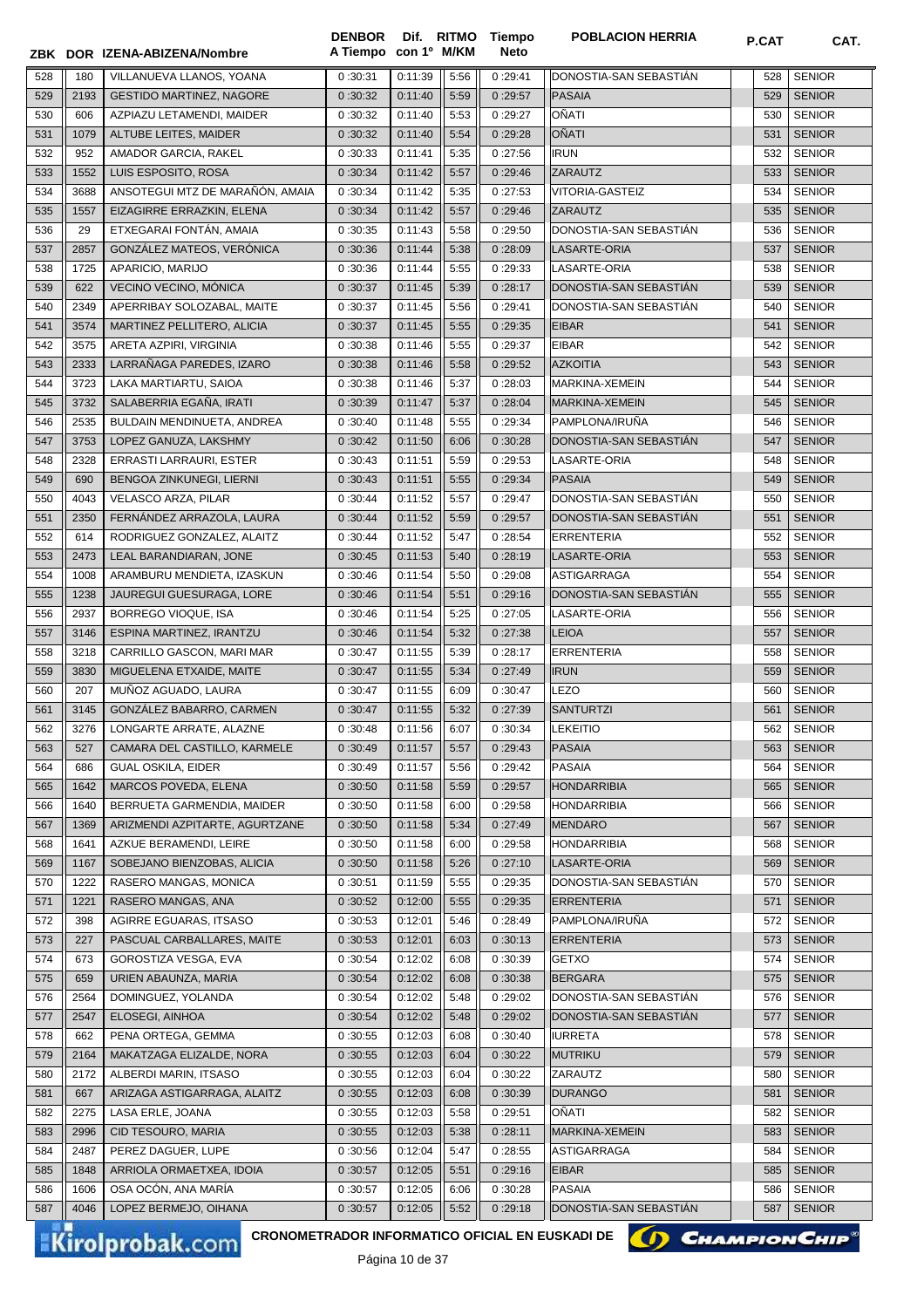**ZBK DOR IZENA-ABIZENA/Nombre A Tiempo con 1º M/KM Neto** 588 1605 ESCALANTE MARTÍNEZ DE MURGUÍA, LE 0:30:57 0:12:05 6:06 0 :30:29 DONOSTIA-SAN SEBASTIÁN 588 SENIOR 2567 MORENO TELLERIA, ARANTZA 0 :30:57 0:12:05 5:47 0 :28:55 DONOSTIA-SAN SEBASTIÁN 589 SENIOR 4047 LASA ETXEBERRIA, AINTZANE 0 :30:57 0:12:05 5:51 0 :29:17 HERNANI 590 SENIOR 591 3974 || MUERZA GARCÍA, LEYRE || 0 :30:58 || 0:12:06 || 6:05 || 0 :30:26 || DONOSTIA-SAN SEBASTIÁN || 591 SENIOR 3832 MARTINEZ RAMOS, LOREA 0 :30:58 0:12:06 6:05 0 :30:27 ASTIGARRAGA 592 SENIOR 4157 MARTIN GARCIA, NATALIA 0 :30:58 0:12:06 5:36 0 :28:01 DONOSTIA-SAN SEBASTIÁN 593 SENIOR 594 || 2063 || ORMAZÁBAL ARSUAGA, AINHOA || 0 :31:02 || 0:12:10 || 5:58 || 0 :29:48 || LASARTE-ORIA || 594 || 594 || SENIOR 2735 TELLAETXE GALARZA, VIRGINIA 0 :31:02 0:12:10 5:58 0 :29:48 LASARTE-ORIA 595 SENIOR 2540 MADARIAGA EGAÑA, LARRAITZ 0 :31:04 0:12:12 5:49 0 :29:04 ANTZUOLA 596 SENIOR 2248 ETXABE MADARIAGA, NEKANE 0 :31:04 0:12:12 5:49 0 :29:03 BERGARA 597 SENIOR 1917 ROMERO AMANTEGI, SONIA 0 :31:05 0:12:13 6:10 0 :30:52 LASARTE-ORIA 598 SENIOR 2914 AROZENA ISASA, OLATZ 0 :31:05 0:12:13 6:11 0 :30:53 LASARTE-ORIA 599 SENIOR 1086 INCIARTE BENGOETXEA, ISABEL 0 :31:06 0:12:14 6:09 0 :30:47 ERRENTERIA 600 SENIOR 601 | 1941 | MANRIQUE CIA, AMAYA | 0:31:06 | 0:12:14 || 6:09 || 0:30:47 ||IRUN | 6:09 || 1941 | MANRIQUE CIA, AMAYA 602 | 1094 | BERGADO BOUCHER, MONICA | 0:31:06 | 0:12:14 | 6:09 | 0:30:47 | ERRENTERIA | 6:02 | SENIOR 3097 USABIAGA OIARZABAL, LEIRE 0 :31:07 0:12:15 5:50 0 :29:08 IRURA 603 SENIOR 959 ARISTI ORIA, LETICIA 0 :31:07 0:12:15 5:50 0 :29:10 IRURA 604 SENIOR 1689 IRIONDO AROCENA, ESTITXU 0 :31:07 0:12:15 5:30 0 :27:32 IRUN 605 SENIOR 606 3374 OROZKO SODUPE, VIRGI | 0 :31:07 0:12:15 6:08 0 :30:38 ELGOIBAR 606 SENIOR 2912 CAMPO PABLOS, ANA 0 :31:08 0:12:16 5:39 0 :28:13 DONOSTIA-SAN SEBASTIÁN 607 SENIOR 608 || 3383 || IRURETA, NAGORE || 0 :31:08 || 0 :31:08 || 0:12:16 || 6:08 || 0 :30:39 || ELGOIBAR || 608 || 508 || 508 || 508 || 6:08 || 6:08 || 6:08 || 6:08 || 6:08 || 6:08 || 6:08 || 6:08 || 6:08 || 508 || 6:08 || 6:08 | 3382 ETURA, AINHOA 0 :31:08 0:12:16 6:08 0 :30:39 ELGOIBAR 609 SENIOR 2849 BIZARRO, ANA 0 :31:08 0:12:16 5:51 0 :29:17 IRUN 610 SENIOR 611 2298 OLIDEN ATORRASAGASTI, KARMELE 0:31:08 0:12:16  $\, \vert \, 0:12 \cdot 16 \, \vert \, 6:07 \, \vert \, 0:30 \cdot 37$  ORIO 1030 FERRERA LINHARES, MIRIAM 0 :31:09 0:12:17 5:47 0 :28:53 PASAIA 612 SENIOR 2769 DE LA RASILLA SARASOLA, CRISTINA 0 :31:09 0:12:17 5:53 0 :29:25 VILLABONA 613 SENIOR 220 OSES HERRERA, AMAYA 0 :31:09 0:12:17 5:38 0 :28:12 DONOSTIA-SAN SEBASTIÁN 614 SENIOR 1455 SARASOLA ZAPORTA, OLATZ 0 :31:09 0:12:17 5:36 0 :27:59 LEZO 615 SENIOR 163 CARRERA MAYOR, MAIALEN 0 :31:09 0:12:17 5:38 0 :28:12 DONOSTIA-SAN SEBASTIÁN 616 SENIOR 4138 GUTIERREZ CIRIA, ARANTZA 0 :31:09 0:12:17 6:08 0 :30:41 DONOSTIA-SAN SEBASTIÁN 617 SENIOR 618 || 1625 || HERNANDEZ ALONSO, CRIS || 0 :31:11 || 0:12:19 || 6:04 || 0 :30:21 || OLABERRIA || 6018 || 518 || 618 || 6:04 || 0:12:19 || 6:04 || 0 :30:21 || 0:12:19 || 6:04 || 0:12:19 || 6:04 || 0:12:19 || 6:04 || 0:12:19 2144 URIBE ARANBURU, NOEMI 0 :31:11 0:12:19 6:10 0 :30:49 ONDARROA 619 SENIOR 257 ELORZA DÁVILA, EDURNE 0 :31:11 0:12:19 5:49 0 :29:04 DONOSTIA-SAN SEBASTIÁN 620 SENIOR 621 || 1232 || NOSELLAS ZABALEGI, NEKANE || 0 :31:11 || 0:12:19 || 6:11 || 0:30:54 || TOLOSA || || 621 || SENIOR 1130 LASA ARRIZUBIETA, MIRIAM 0 :31:11 0:12:19 6:07 0 :30:34 OLABERRIA 622 SENIOR 623 | 2526 | GONZÁLEZ CRUZ, JUNEC | 0 :31:12 | 0:12:20 | 6:11 | 0 :30:57 | DONOSTIA-SAN SEBASTIÁN | 623 | SENIOR 624 || 925 || CAMPO NIETO, ALAIA || 0:31:12 || 0:12:20 || 6:11 || 0:30:55 ||ERRENTERIA || || 624 || SENIOR 4149 PUEBLA FERNANDEZ, UXOA 0 :31:12 0:12:20 6:11 0 :30:56 DONOSTIA-SAN SEBASTIÁN 625 SENIOR 4045 MACHAHUA ROMERO, ROSA 0 :31:13 0:12:21 6:03 0 :30:15 DONOSTIA-SAN SEBASTIÁN 626 SENIOR 1910 CERECEDA GURRUTXAGA, NEREA 0 :31:15 0:12:23 6:00 0 :30:00 ERRENTERIA 627 SENIOR 2443 CERECEDA GURRUTXAGA, OLATZ 0 :31:15 0:12:23 6:00 0 :30:00 ERRENTERIA 628 SENIOR 1909 ETXEBESTE HUARTE, NAGORE 0 :31:15 0:12:23 6:00 0 :30:00 ERRENTERIA 629 SENIOR 3981 FERNANDEZ DE LARREA VARONA, MARI 0 :31:16 0:12:24 5:51 0 :29:14 ORIO 630 SENIOR 3046 AROTZENA GABIRONDO, AINHOA 0 :31:16 0:12:24 6:07 0 :30:35 VILLABONA 631 SENIOR 632 2742 ECHAVE IPENZA, AITZIBER 0:31:16 0:12:24 6:07 0:30:35 DONOSTIA-SAN SEBASTIÁN (632 SENIOR 215 SIERRA MORON, GURUTZE 0 :31:16 0:12:24 5:56 0 :29:38 LASARTE-ORIA 633 SENIOR 3980 JIMENEZ ATIENZA, AMALIA 0 :31:16 0:12:24 5:51 0 :29:13 ORIO 634 SENIOR 3312 IBAIBARRIAGA REVUELTA, NAGORE 0 :31:17 0:12:25 6:02 0 :30:11 ONDARROA 635 SENIOR 1562 GASTAÑARES ZULAICA, OLATZ 0 :31:17 0:12:25 6:02 0 :30:11 ZARAUTZ 636 SENIOR 3181 GALLEGO PORTILLO, DEBORA 0 :31:18 0:12:26 6:06 0 :30:28 DONOSTIA-SAN SEBASTIÁN 637 SENIOR 1871 GRAÑA REDONDO, ROSA 0 :31:18 0:12:26 5:47 0 :28:56 HERNANI 638 SENIOR 639 | 519 | ARRIETA AROSTEGI, EDURNE | 0 :31:20 | 0:12:28 || 5:38 || 0 :28:09 | |ASTIGARRAGA | | | | | | | | 639 | SENIOR 640 || 3676 || ARANA BEITIA, NAGORE || 0 :31:21 || 0:12:29 || 6:05 || 0 :30:27 || ESKORIATZA || || || 640 || SENIOR 89 FERNÁNDEZ DE LA LAMA, ANA 0 :31:21 0:12:29 6:07 0 :30:35 ELGOIBAR 641 SENIOR 3796 ARELLANO LARRINAGA, MARINA 0 :31:21 0:12:29 6:05 0 :30:27 LOGROÑO 642 SENIOR 643 1624 HERNANDEZ ALONSO, RAKEL 0:31:21 0:12:29 6:06 0 :30:32 1 LAZKAO 643 1 6:06 1 6:06 643 SENIOR 1858 SANCHEZ CALLE, NEREA 0 :31:23 0:12:31 6:05 0 :30:25 DONOSTIA-SAN SEBASTIÁN 644 SENIOR 3493 GUTIERREZ MARTIN, MARIXA 0 :31:24 0:12:32 5:54 0 :29:28 ASTIGARRAGA 645 SENIOR  $\parallel$  1974 OLONDRIS RENGEL, LAURA  $\parallel$  0:31:24  $\parallel$  0:12:32  $\parallel$  5:30  $\parallel$  0:27:32  $\parallel$  DONOSTIA-SAN SEBASTIÁN  $\parallel$   $\parallel$  646  $\parallel$  SENIOR 1809 FERNÁNDEZ GONZÁLEZ, HENAR 0 :31:24 0:12:32 5:42 0 :28:29 AUTOL 647 SENIOR

**Dif.** 

**Tiempo** 

**DENBOR**

Kirolprobak.com

**CRONOMETRADOR INFORMATICO OFICIAL EN EUSKADI DE**

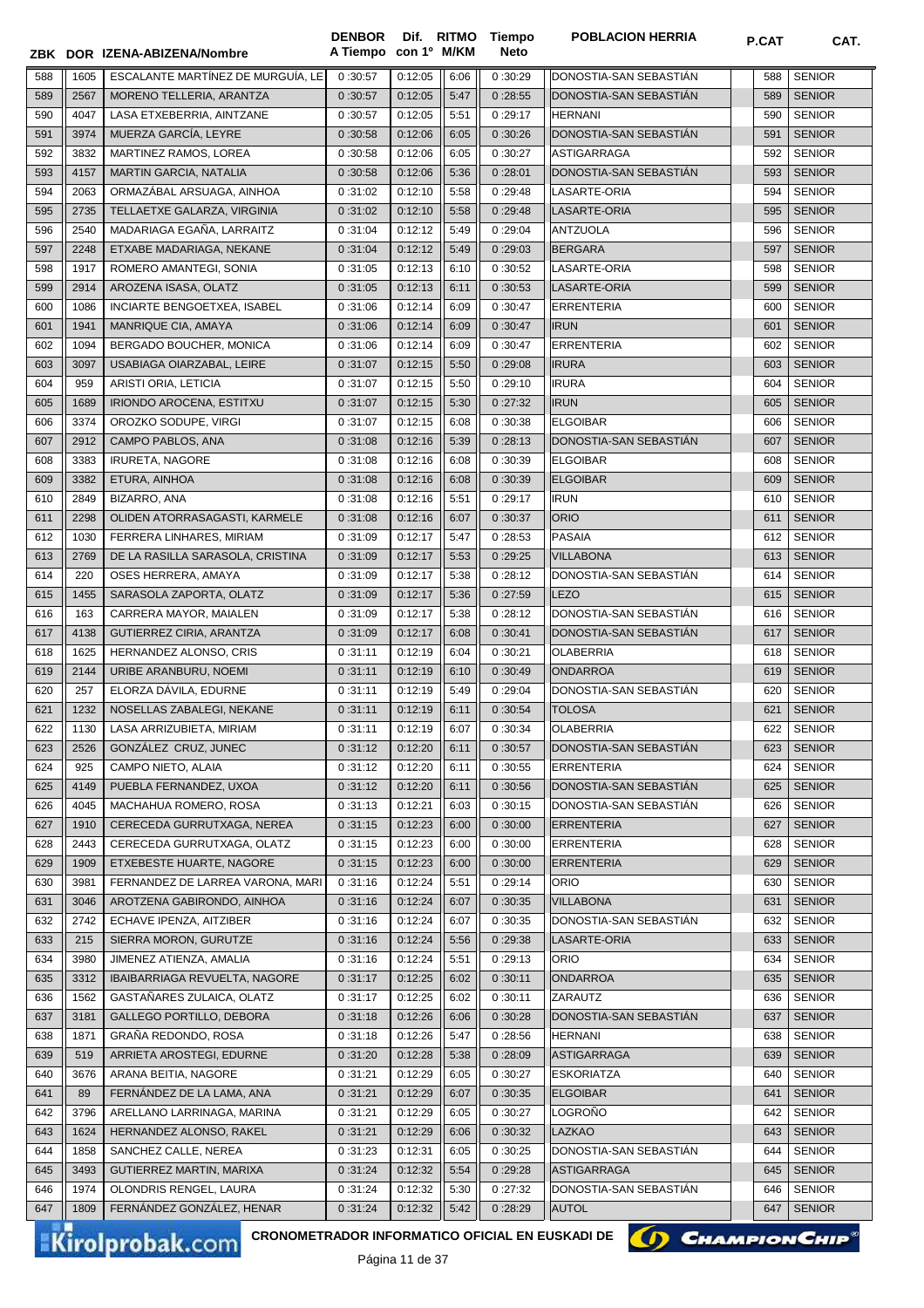|     |      | ZBK DOR IZENA-ABIZENA/Nombre       | A Tiempo con 1º M/KM |         |      | Neto    |                             |     |               |
|-----|------|------------------------------------|----------------------|---------|------|---------|-----------------------------|-----|---------------|
| 648 | 2961 | <b>IRADI, ITZIAR</b>               | 0:31:24              | 0:12:32 | 6:11 | 0:30:55 | <b>PASAIA</b>               | 648 | <b>SENIOR</b> |
| 649 | 2135 | <b>GARCIA ECHEVERRIA, ICIAR</b>    | 0:31:24              | 0:12:32 | 6:09 | 0:30:46 | DONOSTIA-SAN SEBASTIAN      | 649 | <b>SENIOR</b> |
| 650 | 909  | ARIAS GARRIDO, ANE                 | 0:31:25              | 0:12:33 | 6:06 | 0:30:30 | <b>EIBAR</b>                | 650 | <b>SENIOR</b> |
| 651 | 1240 | GONZÁLEZ RAMOS, LORENA             | 0:31:25              | 0:12:33 | 6:06 | 0:30:28 | LASARTE-ORIA                | 651 | <b>SENIOR</b> |
| 652 | 3822 | ECHEZARRETA ECHEBERRIA, ITZIAR     | 0:31:25              | 0:12:33 | 6:06 | 0:30:29 | LASARTE-ORIA                | 652 | <b>SENIOR</b> |
| 653 | 1816 | ARANBURU, NAHIA                    | 0:31:25              | 0:12:33 | 6:12 | 0:31:00 | <b>USURBIL</b>              | 653 | <b>SENIOR</b> |
| 654 | 1815 | ARANBURU, AIZKORRI                 | 0:31:25              | 0:12:33 | 6:12 | 0:31:01 | <b>USURBIL</b>              | 654 | <b>SENIOR</b> |
| 655 | 2904 | ORBEGOZO JAUREGI, KARMELE          | 0:31:26              | 0:12:34 | 6:06 | 0:30:31 | GARAI                       | 655 | <b>SENIOR</b> |
| 656 | 630  | RODRIGUEZ LARIZ, NAIARA            | 0:31:26              | 0:12:34 | 5:45 | 0:28:47 | BEASAIN                     | 656 | <b>SENIOR</b> |
| 657 | 4088 | ZEITLER, NORA                      | 0:31:26              | 0:12:34 | 5:49 | 0:29:04 | DONOSTIA-SAN SEBASTIAN      | 657 | <b>SENIOR</b> |
| 658 | 807  | IZQUIERDO BRION, EVA               | 0:31:26              | 0:12:34 | 5:50 | 0:29:10 | ASTIGARRAGA                 | 658 | <b>SENIOR</b> |
| 659 | 375  | AZPIROZ AZPIROZ, ARANTZAZU         | 0:31:26              | 0:12:34 | 6:02 | 0:30:09 | BERASTEGI                   | 659 | <b>SENIOR</b> |
| 660 | 4061 | AZPIROZ UGARTEMENDIA, AINHOA       | 0:31:26              | 0:12:34 | 6:01 | 0:30:07 | LEITZA                      | 660 | <b>SENIOR</b> |
| 661 | 2461 | MARTINEZ ANCIN, NORA               | 0:31:27              | 0:12:35 | 5:47 | 0:28:55 | DONOSTIA-SAN SEBASTIAN      | 661 | <b>SENIOR</b> |
| 662 | 262  | GOMEZ MUGARZA, MIRIAN              | 0:31:28              | 0:12:36 | 5:55 | 0:29:35 | <b>VITORIA-GASTEIZ</b>      | 662 | <b>SENIOR</b> |
| 663 | 2458 | BASURTO ARRAZTIO, AINHOA           | 0:31:28              | 0:12:36 | 6:13 | 0:31:07 | <b>HERNANI</b>              | 663 | <b>SENIOR</b> |
| 664 | 385  | BEISTEGI MUNOZ, NAIARA             | 0:31:28              | 0:12:36 | 6:08 | 0:30:39 | <b>BERGARA</b>              | 664 | <b>SENIOR</b> |
| 665 | 651  | <b>GOROSTEGUI AZKONA, AITZIBER</b> | 0:31:29              | 0:12:37 | 6:05 | 0:30:24 | <b>IRUN</b>                 | 665 | <b>SENIOR</b> |
| 666 | 4097 | MERA LOPEZ, MARIA                  | 0:31:30              | 0:12:38 | 6:15 | 0:31:13 | DONOSTIA-SAN SEBASTIÁN      | 666 | <b>SENIOR</b> |
| 667 | 296  | CARRASCO ROMERO, SANDRA            | 0:31:31              | 0:12:39 | 5:50 | 0:29:09 | DONOSTIA-SAN SEBASTIÁN      | 667 | <b>SENIOR</b> |
| 668 | 1590 | MUJIKA SARABIA, AITZIBER           | 0:31:31              | 0:12:39 | 6:09 | 0:30:43 | <b>ORIO</b>                 | 668 | <b>SENIOR</b> |
| 669 | 3948 | SALDIAS URANGA, MIRIAN             | 0:31:31              | 0:12:39 | 6:02 | 0:30:09 | <b>BERROBI</b>              | 669 | <b>SENIOR</b> |
| 670 | 3952 | EZEIZA BARANDARAIN, ESTIBALITZ     | 0:31:31              | 0:12:39 | 6:02 | 0:30:10 | <b>ALBIZTUR</b>             | 670 | <b>SENIOR</b> |
| 671 | 534  | CASARES ALARCIA, IOSUNE            | 0:31:32              | 0:12:40 | 6:16 | 0:31:22 | SORALUZE/PLACENCIA DE LAS A | 671 | <b>SENIOR</b> |
| 672 | 557  | ORTEGA ASENJO, NEREA               | 0:31:33              | 0:12:41 | 6:07 | 0:30:37 | <b>ERMUA</b>                | 672 | <b>SENIOR</b> |
| 673 | 446  | MATEO VAZ- ROMERO, EDURNE          | 0:31:33              | 0:12:41 | 5:58 | 0:29:49 | <b>USURBIL</b>              | 673 | <b>SENIOR</b> |
| 674 | 2022 | GOÑI OSTA, NAHIA                   | 0:31:34              | 0:12:42 | 5:50 | 0:29:08 | PAMPLONA/IRUÑA              | 674 | <b>SENIOR</b> |
| 675 | 1647 | JUEZ MARTINEZ, LAURA               | 0:31:34              | 0:12:42 | 5:45 | 0:28:44 | DONOSTIA-SAN SEBASTIAN      | 675 | <b>SENIOR</b> |
| 676 | 553  | AGUIRRE DOMINGUEZ, ANA             | 0:31:35              | 0:12:43 | 6:08 | 0:30:38 | <b>MALLABIA</b>             | 676 | <b>SENIOR</b> |
| 677 | 2341 | <b>MARTIN, MAGALIE</b>             | 0:31:36              | 0:12:44 | 6:12 | 0:31:00 | <b>CIBOURE</b>              | 677 | <b>SENIOR</b> |
| 678 | 2940 | SANCHEZ, YANET                     | 0:31:36              | 0:12:44 | 5:50 | 0:29:10 | <b>ERRENTERIA</b>           | 678 | <b>SENIOR</b> |
| 679 | 405  | MAIZ ELIZONDO, NAGORE              | 0:31:36              | 0:12:44 | 6:16 | 0:31:21 | <b>USURBIL</b>              | 679 | <b>SENIOR</b> |
| 680 | 3881 | IZAGIRRE, GURUTZE                  | 0:31:37              | 0:12:45 | 5:41 | 0:28:25 | ZARAUTZ                     | 680 | <b>SENIOR</b> |
| 681 | 3400 | OZOLLO RODRIGUEZ, CRISTINA         | 0:31:37              | 0:12:45 | 5:57 | 0:29:43 | <b>ERRENTERIA</b>           | 681 | <b>SENIOR</b> |
| 682 | 838  | UMEREZ EZEOLAZA, SAIOA             | 0:31:38              | 0:12:46 | 6:13 | 0:31:03 | OÑATI                       | 682 | <b>SENIOR</b> |
| 683 | 835  | ARREGI ELKOROBARRUTIA, NEREA       | 0:31:38              | 0:12:46 | 6:13 | 0:31:04 | OÑATI                       | 683 | <b>SENIOR</b> |
| 684 | 2900 | BELLOSILLO CASTILLO, BEGOÑA        | 0:31:39              | 0:12:47 | 6:09 | 0:30:45 | <b>HERNANI</b>              | 684 | <b>SENIOR</b> |
| 685 | 2895 | LUJANBIO ARREGI, MAITE             | 0:31:39              | 0:12:47 | 6:09 | 0:30:44 | <b>HERNANI</b>              | 685 | <b>SENIOR</b> |
| 686 | 2943 | ITURBE NARBAIZA, ANE               | 0:31:39              | 0:12:47 | 5:52 | 0:29:22 | DONOSTIA-SAN SEBASTIAN      | 686 | <b>SENIOR</b> |
| 687 | 2908 | GABAN PEREZ DE EULATE, RAKEL       | 0:31:39              | 0:12:47 | 6:09 | 0:30:44 | <b>HERNANI</b>              | 687 | <b>SENIOR</b> |
| 688 | 2331 | ABALOS ARNEDO, OIHANA              | 0:31:39              | 0:12:47 | 5:53 | 0:29:23 | <b>ZARAUTZ</b>              | 688 | <b>SENIOR</b> |
| 689 | 1801 | HERNAEZ LOPETEGUI, AINHOA          | 0:31:39              | 0:12:47 | 6:18 | 0:31:29 | SORALUZE/PLACENCIA DE LAS A | 689 | <b>SENIOR</b> |
| 690 | 2528 | PALLA RUBIO, BEATRIZ               | 0:31:40              | 0:12:48 | 6:08 | 0:30:38 | DONOSTIA-SAN SEBASTIÁN      | 690 | <b>SENIOR</b> |
| 691 | 2529 | <b>GARCIA CERRO, MARI MAR</b>      | 0:31:40              | 0:12:48 | 6:08 | 0:30:39 | <b>ERRENTERIA</b>           | 691 | <b>SENIOR</b> |
| 692 | 2527 | PÉREZ OUTEIRAL, JESSICA            | 0:31:40              | 0:12:48 | 6:08 | 0:30:39 | <b>ERRENTERIA</b>           | 692 | <b>SENIOR</b> |
| 693 | 1041 | ELORZA MARTIJA, LEIRE              | 0:31:41              | 0:12:49 | 5:43 | 0:28:37 | <b>AZKOITIA</b>             | 693 | <b>SENIOR</b> |
| 694 | 647  | BURGOA LASARTE, ELIXABETE          | 0:31:43              | 0:12:51 | 6:05 | 0:30:26 | <b>MUTRIKU</b>              | 694 | <b>SENIOR</b> |
| 695 | 4124 | AMENABAR BEDIAGA, ABIGAIL          | 0:31:43              | 0:12:51 | 5:51 | 0:29:14 | DONOSTIA-SAN SEBASTIAN      | 695 | <b>SENIOR</b> |
| 696 | 592  | LIZARDI ITUARTE, IRUNE             | 0:31:43              | 0:12:51 | 6:06 | 0:30:28 | <b>MUTRIKU</b>              | 696 | <b>SENIOR</b> |
| 697 | 1721 | <b>GARCIA CORRAL, NEREA</b>        | 0:31:43              | 0:12:51 | 5:42 | 0:28:30 | <b>BARAKALDO</b>            | 697 | <b>SENIOR</b> |
| 698 | 4120 | ZULAIKA, OLATZ                     | 0:31:44              | 0:12:52 | 5:58 | 0:29:48 | <b>ZUMAIA</b>               | 698 | <b>SENIOR</b> |
| 699 | 4121 | ETXABE, AITZIBER                   | 0:31:44              | 0:12:52 | 5:58 | 0:29:49 | <b>ZUMAIA</b>               | 699 | <b>SENIOR</b> |
| 700 | 1408 | MARTÍN DOMÍNGUEZ, LARA             | 0:31:44              | 0:12:52 | 6:14 | 0:31:08 | <b>ZIZURKIL</b>             | 700 | <b>SENIOR</b> |
| 701 | 4002 | LOPEZ, AITZIBER                    | 0:31:46              | 0:12:54 | 5:32 | 0:27:41 | DONOSTIA-SAN SEBASTIAN      | 701 | <b>SENIOR</b> |
| 702 | 323  | VALL GALAN, MONTSERRAT             | 0:31:47              | 0:12:55 | 5:55 | 0:29:34 | <b>IRUN</b>                 | 702 | <b>SENIOR</b> |
| 703 | 3611 | MUJIKA JAUREGI, JOSUNE             | 0:31:48              | 0:12:56 | 6:11 | 0:30:57 | <b>ZUMARRAGA</b>            | 703 | <b>SENIOR</b> |
| 704 | 3614 | MATEO ABAD, MAIDER                 | 0:31:48              | 0:12:56 | 6:11 | 0:30:57 | DONOSTIA-SAN SEBASTIAN      | 704 | <b>SENIOR</b> |
| 705 | 3615 | TORNER ZABALA, AMAIA               | 0:31:48              | 0:12:56 | 6:11 | 0:30:57 | <b>ZUMARRAGA</b>            | 705 | <b>SENIOR</b> |
| 706 | 3607 | PEREIRA, MALEN                     | 0:31:49              | 0:12:57 | 6:13 | 0:31:03 | <b>URNIETA</b>              | 706 | <b>SENIOR</b> |
| 707 | 3259 | AMIANO ZULUETA, ELOISA             | 0:31:50              | 0:12:58 | 6:03 | 0:30:13 | OÑATI                       | 707 | <b>SENIOR</b> |
|     |      |                                    |                      |         |      |         |                             |     |               |

**Tiempo** 

**DENBOR**

Kirolprobak.com

CRONOMETRADOR INFORMATICO OFICIAL EN EUSKADI DE **(A) CHAMPION CHIP<sup>®</sup>**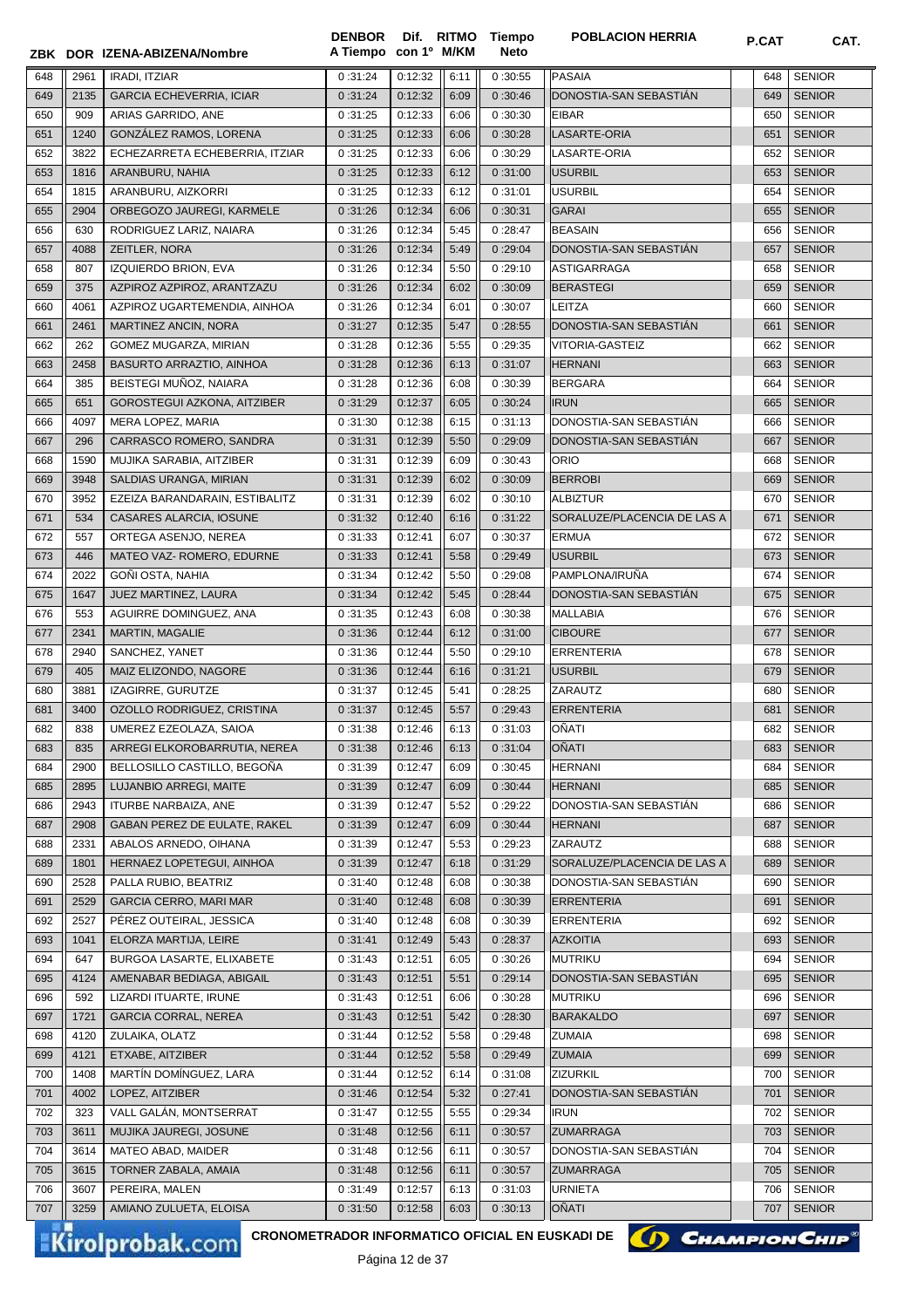|            |             | ZBK DOR IZENA-ABIZENA/Nombre                                                     | <b>DENBOR</b><br>A Tiempo con 1º M/KM |                    |              | Dif. RITMO Tiempo<br><b>Neto</b> | <b>POBLACION HERRIA</b>                  | P.CAT      | CAT.                           |
|------------|-------------|----------------------------------------------------------------------------------|---------------------------------------|--------------------|--------------|----------------------------------|------------------------------------------|------------|--------------------------------|
| 708        | 903         | CAMARZANA BARRIO, SANDRA                                                         | 0:31:50                               | 0:12:58            | 6:13         | 0:31:03                          | <b>AZKOITIA</b>                          | 708        | <b>SENIOR</b>                  |
| 709        | 1726        | KINTELA OLAIZOLA, MAITE                                                          | 0:31:50                               | 0:12:58            | 6:13         | 0:31:06                          | <b>AZKOITIA</b>                          | 709        | <b>SENIOR</b>                  |
| 710        | 818         | OIARTZABAL ATXAGA, AMAIA                                                         | 0:31:50                               | 0:12:58            | 6:18         | 0:31:32                          | <b>OIARTZUN</b>                          | 710        | <b>SENIOR</b>                  |
| 711        | 3365        | BALMACEDA SANCHEZ, MARIANA                                                       | 0:31:50                               | 0:12:58            | 6:08         | 0:30:40                          | <b>ZARAUTZ</b>                           | 711        | <b>SENIOR</b>                  |
| 712        | 3833        | DE ADRIÁN BELAUSTEGUI, ALEJANDRA                                                 | 0:31:50                               | 0:12:58            | 6:13         | 0:31:03                          | DONOSTIA-SAN SEBASTIAN                   | 712        | <b>SENIOR</b>                  |
| 713        | 2896        | MIRANDA TABERNA, NEREA                                                           | 0:31:50                               | 0:12:58            | 6:11         | 0:30:56                          | <b>HERNANI</b>                           | 713        | <b>SENIOR</b>                  |
| 714        | 2510        | LÓPEZ GARCÍA, RAQUEL                                                             | 0:31:50                               | 0:12:58            | 6:13         | 0:31:05                          | ZARAUTZ                                  | 714        | <b>SENIOR</b>                  |
| 715        | 836         | MARTIN ALONSO, FATIMA                                                            | 0:31:51                               | 0:12:59            | 6:15         | 0:31:17                          | <b>OÑATI</b>                             | 715        | <b>SENIOR</b>                  |
| 716        | 4049        | BORREZO ALVAREZ, ANA                                                             | 0:31:52                               | 0:13:00            | 6:02         | 0:30:09                          | DONOSTIA-SAN SEBASTIÁN                   | 716        | <b>SENIOR</b>                  |
| 717        | 3377        | YUDEGO, AMAIA                                                                    | 0:31:52                               | 0:13:00            | 6:16         | 0:31:21                          | DONOSTIA-SAN SEBASTIÁN                   | 717        | <b>SENIOR</b>                  |
| 718        | 734         | MUGERZA PERELLÓ, INMA                                                            | 0:31:52                               | 0:13:00            | 6:16         | 0:31:22                          | <b>ELGOIBAR</b>                          | 718        | <b>SENIOR</b>                  |
| 719        | 2960        | DIAZ, MAITANE                                                                    | 0:31:53                               | 0:13:01            | 6:06         | 0:30:29                          | ZARAUTZ                                  | 719        | <b>SENIOR</b>                  |
| 720        | 991         | ZUBELDIA APAOLAZA, ORREAGA                                                       | 0:31:54                               | 0:13:02            | 5:54         | 0:29:30                          | <b>IRUÑEA</b>                            | 720        | <b>SENIOR</b>                  |
| 721        | 368         | ANTXUSTEGI OJINAGA, EIDER                                                        | 0:31:54                               | 0:13:02            | 6:22         | 0:31:48                          | <b>MUNGIA</b>                            | 721        | <b>SENIOR</b>                  |
| 722        | 2913        | ARRIARAN RODRIGUEZ, ELENA                                                        | 0:31:54                               | 0:13:02            | 6:22         | 0:31:48                          | LASARTE-ORIA                             | 722        | <b>SENIOR</b>                  |
| 723        | 660         | ANDUAGA, NEREA                                                                   | 0:31:55                               | 0:13:03            | 5:56         | 0:29:41                          | <b>BERGARA</b>                           | 723        | <b>SENIOR</b>                  |
| 724        | 2932        | RODRIGUES DE FARIAS, ANA                                                         | 0:31:55                               | 0:13:03            | 6:22         | 0:31:48                          | LASARTE-ORIA                             | 724        | <b>SENIOR</b>                  |
| 725        | 4173        | MATILLA VECINO, NEREA                                                            | 0:31:56                               | 0:13:04            | 5:53         | 0:29:25                          |                                          | 725        | <b>SENIOR</b>                  |
| 726        | 3862        | ORTEGA ALVAREZ, LUCIA                                                            | 0:31:56                               | 0:13:04            | 5:59         | 0:29:55                          | DONOSTIA-SAN SEBASTIÁN                   | 726        | <b>SENIOR</b>                  |
| 727        | 757         | RIBEIRO DA SILVA, ANILMA                                                         | 0:31:57                               | 0:13:05            | 5:52         | 0:29:18                          | DONOSTIA-SAN SEBASTIAN                   | 727        | <b>SENIOR</b>                  |
| 728        | 1937        | ECHEVERRIA OLIVA, EIDER                                                          | 0:31:57                               | 0:13:05            | 6:12         | 0:31:01                          | DONOSTIA-SAN SEBASTIAN                   | 728        | <b>SENIOR</b>                  |
| 729        | 2053        | ECHEVERRIA OLIVA, NORA                                                           | 0:31:57                               | 0:13:05            | 6:12         | 0:31:01                          | DONOSTIA-SAN SEBASTIÁN                   | 729        | <b>SENIOR</b>                  |
| 730        | 943         | ALBIZU FLOREZ, IRATXE                                                            | 0:31:57                               | 0:13:05            | 6:03         | 0:30:17                          | <b>ZUMAIA</b>                            | 730        | <b>SENIOR</b>                  |
| 731        | 2861        | ZUBIZARRETA MARQUES, NAIARA                                                      | 0:31:57                               | 0:13:05            | 5:40         | 0:28:22                          | DONOSTIA-SAN SEBASTIAN                   | 731        | <b>SENIOR</b>                  |
| 732        | 2957        | CARNES URIBEETXEBERRIA, IRENE                                                    | 0:31:58                               | 0:13:06            | 6:18         | 0:31:28                          | PASAIA                                   | 732        | <b>SENIOR</b>                  |
| 733        | 4137        | GAGO BETELU, ANA                                                                 | 0:31:59                               | 0:13:07            | 6:14         | 0:31:09                          | LASARTE-ORIA                             | 733        | <b>SENIOR</b>                  |
| 734        | 1140        | RODRIGUEZ AIZKORRETA, ZIORTZA                                                    | 0:31:59                               | 0:13:07            | 6:18         | 0:31:30                          | DONOSTIA-SAN SEBASTIAN                   | 734        | <b>SENIOR</b>                  |
| 735        | 1617        | DEL POZO SANZ, ELIXABETE                                                         | 0:31:59                               | 0:13:07            | 6:18         | 0:31:30                          | <b>PASAIA</b>                            | 735        | <b>SENIOR</b>                  |
| 736        | 1822        | ZIALTZETA ETXEBERRIA, ARANTZAZU                                                  | 0:32:00                               | 0:13:08            | 6:15         | 0:31:15                          | <b>AZKOITIA</b>                          | 736        | <b>SENIOR</b>                  |
| 737        | 859<br>1057 | AZURMENDI, MAIDER<br>DEOGRACIAS HORRILLO, MARIJO                                 | 0:32:00                               | 0:13:08<br>0:13:08 | 6:00         | 0:30:00                          | DONOSTIA-SAN SEBASTIAN<br><b>AJANGIZ</b> | 737        | <b>SENIOR</b><br><b>SENIOR</b> |
| 738<br>739 | 1539        | OIARBIDE MURUA, ERESTI                                                           | 0:32:00<br>0:32:01                    | 0:13:09            | 6:13<br>6:21 | 0:31:06<br>0:31:47               | <b>GABIRIA</b>                           | 738<br>739 | <b>SENIOR</b>                  |
| 740        | 2499        | KANPANDEGI MITXELENA, OIHANA                                                     | 0:32:02                               | 0:13:10            | 6:17         | 0:31:23                          | <b>HONDARRIBIA</b>                       | 740        | <b>SENIOR</b>                  |
| 741        | 3262        | MAENG, SU LIM                                                                    | 0:32:02                               | 0:13:10            | 6:05         | 0:30:25                          | <b>ZARAUTZ</b>                           | 741        | <b>SENIOR</b>                  |
| 742        | 1166        | LARREA DE ORTE, ERIKA                                                            | $0:32:02$ 0:13:10                     |                    | 6:12         | 0:31:01                          | DONOSTIA-SAN SEBASTIÁN                   |            | 742 SENIOR                     |
| 743        | 2462        | CEBERIO LOINAZ, AINHOA                                                           | 0:32:02                               | 0:13:10            | 6:24         | 0:32:02                          | <b>HONDARRIBIA</b>                       | 743        | <b>SENIOR</b>                  |
| 744        | 2712        | <b>GRADISSIMO CORDEIRO, SUSANA</b>                                               | 0:32:02                               | 0:13:10            | 6:17         | 0:31:24                          | <b>HONDARRIBIA</b>                       | 744        | <b>SENIOR</b>                  |
| 745        | 3534        | MENDIZABAL RAMIREZ, MARTA                                                        | 0:32:02                               | 0:13:10            | 6:20         | 0:31:40                          | ASTIGARRAGA                              | 745        | <b>SENIOR</b>                  |
| 746        | 3533        | ETXEBERRIA DAVILA, SUSANA                                                        | 0:32:03                               | 0:13:11            | 6:20         | 0:31:40                          | <b>ASTIGARRAGA</b>                       | 746        | <b>SENIOR</b>                  |
| 747        | 1659        | MAESTRO ROLDAN, BEGOÑA                                                           | 0:32:03                               | 0:13:11            | 5:42         | 0:28:32                          | LASARTE-ORIA                             | 747        | <b>SENIOR</b>                  |
| 748        | 3233        | MARTIJA ALCORTA, MIREN JOSUNE                                                    | 0:32:03                               | 0:13:11            | 6:22         | 0:31:50                          | <b>ZUMAIA</b>                            | 748        | <b>SENIOR</b>                  |
| 749        | 2168        | MENDIKUTE MENDIZABAL, ARRATE                                                     | 0:32:03                               | 0:13:11            | 6:16         | 0:31:18                          | DONOSTIA-SAN SEBASTIÁN                   | 749        | <b>SENIOR</b>                  |
| 750        | 1657        | GARZES ALDAZABAL, REBEKA                                                         | 0:32:03                               | 0:13:11            | 5:42         | 0:28:32                          | LASARTE-ORIA                             | 750        | <b>SENIOR</b>                  |
| 751        | 350         | <b>BOLIBAR MICHELENA, MAIDER</b>                                                 | 0:32:03                               | 0:13:11            | 6:05         | 0:30:24                          | DONOSTIA-SAN SEBASTIAN                   | 751        | <b>SENIOR</b>                  |
| 752        | 2056        | ARAGONES MARGALEF, INGRID                                                        | 0:32:03                               | 0:13:11            | 6:16         | 0:31:18                          | DONOSTIA-SAN SEBASTIAN                   | 752        | <b>SENIOR</b>                  |
| 753        | 2833        | ROLDAN SESMA, GOIZALDE                                                           | 0:32:04                               | 0:13:12            | 5:43         | 0:28:35                          | <b>LEKEITIO</b>                          | 753        | <b>SENIOR</b>                  |
| 754        | 2136        | UGALDE LASA, ITXASO                                                              | 0:32:04                               | 0:13:12            | 6:06         | 0:30:29                          | <b>LEZO</b>                              | 754        | <b>SENIOR</b>                  |
| 755        | 2139        | INTXAURRANDIETA UGALDE, ANE                                                      | 0:32:04                               | 0:13:12            | 6:06         | 0:30:29                          | <b>LEZO</b>                              | 755        | <b>SENIOR</b>                  |
| 756        | 2137        | GALVEZ LEGORBURU, JAIONE                                                         | 0:32:05                               | 0:13:13            | 6:06         | 0:30:28                          | <b>LEZO</b>                              | 756        | <b>SENIOR</b>                  |
| 757        | 4148        | JIMÉNEZ MEDANO, MIRENBE                                                          | 0:32:05                               | 0:13:13            | 5:51         | 0:29:15                          | DONOSTIA-SAN SEBASTIÁN                   | 757        | <b>SENIOR</b>                  |
| 758        | 3052        | CARDEÑA BRAVO, MAITE                                                             | 0:32:05                               | 0:13:13            | 6:15         | 0:31:14                          | ZARAUTZ                                  | 758        | <b>SENIOR</b>                  |
| 759        | 3495        | EIZAGUIRRE LOZANO, LAURA                                                         | 0:32:05                               | 0:13:13            | 6:15         | 0:31:14                          | <b>ZARAUTZ</b>                           | 759        | <b>SENIOR</b>                  |
| 760        | 3556        | NUÑEZ AIZPURUA, AINHOA                                                           | 0:32:05                               | 0:13:13            | 6:15         | 0:31:14                          | ZARAUTZ                                  | 760        | <b>SENIOR</b>                  |
| 761        | 1515        | BASTERRA FERNÁNDEZ, MAIALEN                                                      | 0:32:05                               | 0:13:13            | 5:39         | 0:28:13                          | <b>GERNIKA-LUMO</b>                      | 761        | <b>SENIOR</b>                  |
| 762        | 2287        | ETXARRI LIZARRIBAR, AINHOA                                                       | 0:32:06                               | 0:13:14            | 6:19         | 0:31:36                          | ANOETA                                   | 762        | <b>SENIOR</b>                  |
| 763        | 2417        | LABANDIBAR PIKABEA, NEREA                                                        | 0:32:06                               | 0:13:14            | 6:10         | 0:30:51                          | <b>OIARTZUN</b>                          | 763        | <b>SENIOR</b>                  |
| 764        | 2289        | TOME LABAYEN, AMAIA                                                              | 0:32:06                               | 0:13:14            | 6:19         | 0:31:37                          | ANOETA                                   | 764        | <b>SENIOR</b>                  |
| 765        | 1385        | GOROSABEL ARRIETA, MAIALEN                                                       | 0:32:06                               | 0:13:14            | 6:07         | 0:30:33                          | <b>ETXEBARRIA</b>                        | 765        | <b>SENIOR</b>                  |
| 766        | 204         | RIVERA RODRIGUEZ, LOURDES                                                        | 0:32:06                               | 0:13:14            | 6:07         | 0:30:35                          | ASTIGARRAGA                              | 766        | <b>SENIOR</b>                  |
| 767        | 3005        | TABERA AREVALO, TAMARA                                                           | 0:32:06                               | 0:13:14            | 5:44         | 0:28:42                          | <b>BEASAIN</b>                           | 767        | <b>SENIOR</b>                  |
|            |             | <b>CRONOMETRADOR INFORMATICO OFICIAL EN EUSKADI DE</b><br><b>Kirolprobak.com</b> |                                       | $D4$ ainn 40 de 07 |              |                                  | (I) CHAMPION CHIP®                       |            |                                |

Página 13 de 37

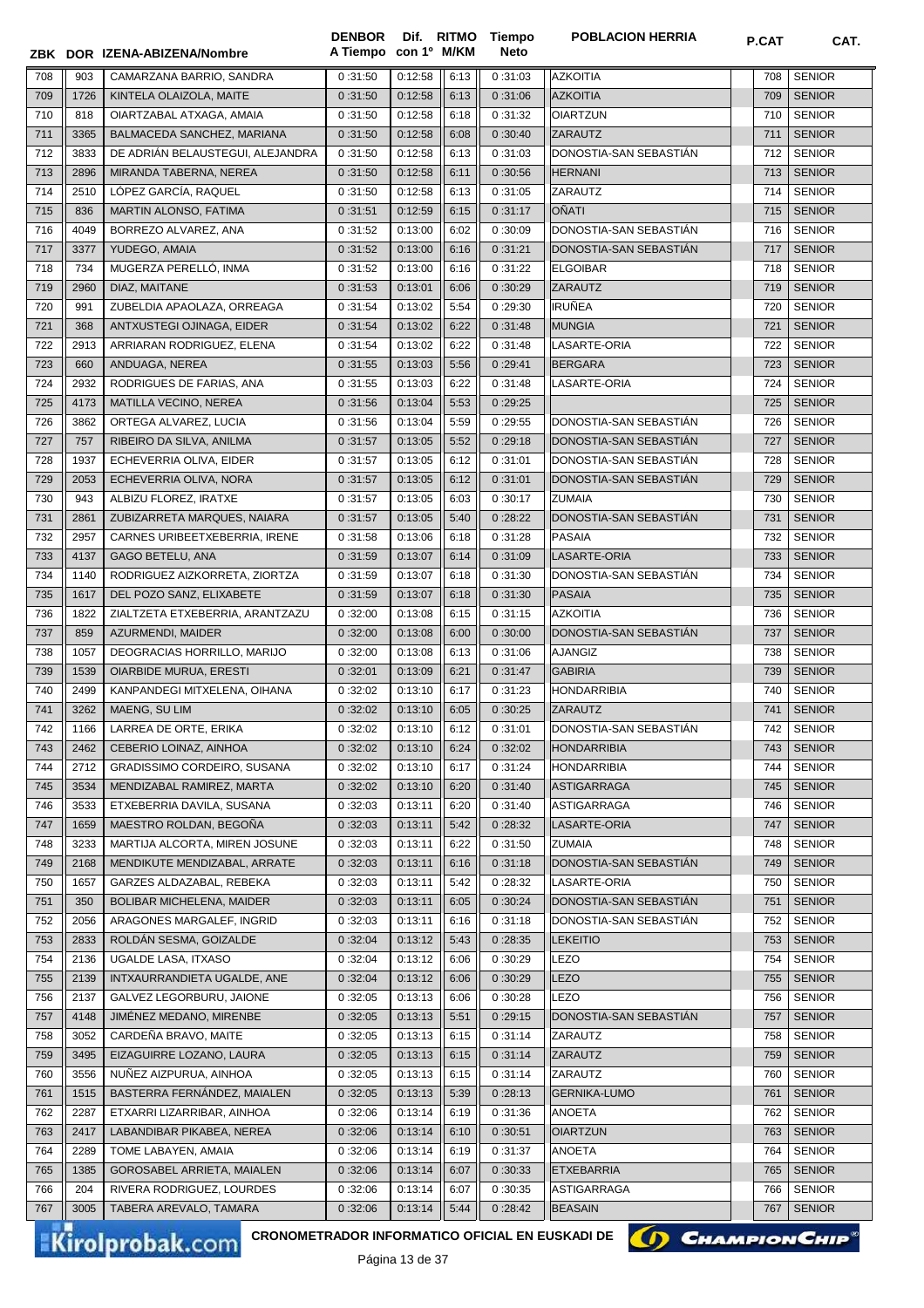|            |      | ZBK DOR IZENA-ABIZENA/Nombre    | A Tiempo con 1º M/KM |         |              | Neto    |                               |            |                                |
|------------|------|---------------------------------|----------------------|---------|--------------|---------|-------------------------------|------------|--------------------------------|
| 768        | 3125 | ARREGI ITURRALDE, LIERNI        | 0:32:06              | 0:13:14 | 6:21         | 0:31:44 | OÑATI                         | 768        | <b>SENIOR</b>                  |
| 769        | 1636 | SALABERRIA SALABERRIA, EDURNE   | 0:32:08              | 0:13:16 | 6:06         | 0:30:30 | <b>LEZO</b>                   | 769        | <b>SENIOR</b>                  |
| 770        | 1619 | ZABALA BERISTAIN, AINARA        | 0:32:08              | 0:13:16 | 6:06         | 0:30:30 | LEZO                          | 770        | <b>SENIOR</b>                  |
| 771        | 2883 | MENDIBE ARANTZAMENDI, IXAIE     | 0:32:08              | 0:13:16 | 5:56         | 0:29:38 | MARKINA-XEMEIN                | 771        | <b>SENIOR</b>                  |
| 772        | 1889 | MATEOS CARBALLES, ANA BELEN     | 0:32:08              | 0:13:16 | 6:22         | 0:31:50 | DONOSTIA-SAN SEBASTIÁN        | 772        | <b>SENIOR</b>                  |
| 773        | 4181 | DOMINGO GARCÍA, JENNIFER        | 0:32:09              | 0:13:17 | 5:51         | 0:29:16 | <b>BASAURI</b>                | 773        | <b>SENIOR</b>                  |
| 774        | 2630 | ALBERDI, ESTITXU                | 0:32:09              | 0:13:17 | 6:04         | 0:30:22 | <b>HERNANI</b>                | 774        | <b>SENIOR</b>                  |
| 775        | 4182 | IZAGUIRRE TORRALBA, MAIALEN     | 0:32:09              | 0:13:17 | 5:51         | 0:29:17 | DONOSTIA-SAN SEBASTIAN        | 775        | <b>SENIOR</b>                  |
| 776        | 4183 | GARCÍA DE ANDOIN, SAIOA         | 0:32:09              | 0:13:17 | 5:51         | 0:29:17 | <b>BEASAIN</b>                | 776        | <b>SENIOR</b>                  |
| 777        | 2077 | ZAPIRAIN SANCHEZ, LEIRE         | 0:32:09              | 0:13:17 | 6:04         | 0:30:19 | DONOSTIA-SAN SEBASTIAN        | 777        | <b>SENIOR</b>                  |
| 778        | 4180 | CARRERA GARCÍA-PASCUAL, LORENA  | 0:32:10              | 0:13:18 | 5:51         | 0:29:17 | <b>EIBAR</b>                  | 778        | <b>SENIOR</b>                  |
| 779        | 1644 | LIZASO ELGARRESTA, IZARNE       | 0:32:10              | 0:13:18 | 6:14         | 0:31:09 | <b>ANDOAIN</b>                | 779        | <b>SENIOR</b>                  |
| 780        | 3242 | <b>IDROVO PARRA, LAYDA</b>      | 0:32:10              | 0:13:18 | 6:08         | 0:30:42 | DONOSTIA-SAN SEBASTIAN        | 780        | <b>SENIOR</b>                  |
| 781        | 1635 | ABANDO OLASKOAGA, AMAIA         | 0:32:10              | 0:13:18 | 6:14         | 0:31:09 | LEGORRETA                     | 781        | <b>SENIOR</b>                  |
| 782        | 857  | SANZ GOIKOETXEA, MAIDER         | 0:32:10              | 0:13:18 | 6:10         | 0:30:51 | LARRAUL                       | 782        | <b>SENIOR</b>                  |
| 783        | 3216 | LARDIES AGIRRE, AMAIA           | 0:32:10              | 0:13:18 | 5:37         | 0:28:06 | <b>TOLOSA</b>                 | 783        | <b>SENIOR</b>                  |
| 784        | 3131 | MUÑAGORRI AROCENA, ONINTZA      | 0:32:10              | 0:13:18 | 5:37         | 0:28:07 | <b>TOLOSA</b>                 | 784        | <b>SENIOR</b>                  |
| 785        | 976  | MORILLO, AINHOA                 | 0:32:11              | 0:13:19 | 6:23         | 0:31:56 | <b>ZEGAMA</b>                 | 785        | <b>SENIOR</b>                  |
| 786        | 3003 | AGIRRE AIZPURUA, IGONE          | 0:32:11              | 0:13:19 | 5:45         | 0:28:47 | <b>ZUMAIA</b>                 | 786        | <b>SENIOR</b>                  |
| 787        | 1975 | <b>GARCIA AUDIKANA, ITSASO</b>  | 0:32:12              | 0:13:20 | 6:08         | 0:30:40 | <b>ANDOAIN</b>                | 787        | <b>SENIOR</b>                  |
| 788        | 1645 | ARRIETA LLOPIS, OLATZ           | 0:32:13              | 0:13:21 | 6:14         | 0:31:12 | <b>ERRENTERIA</b>             | 788        | <b>SENIOR</b>                  |
| 789        | 3477 | ESNAL OLGUIN, TÁNIT             | 0:32:13              | 0:13:21 | 6:19         | 0:31:34 | DONOSTIA-SAN SEBASTIÁN        | 789        | <b>SENIOR</b>                  |
| 790        | 1471 | LARRETA BALERDI, LEIRE          | 0:32:13              | 0:13:21 | 6:14         | 0:31:11 | <b>VILLABONA</b>              | 790        | <b>SENIOR</b>                  |
| 791        | 3478 | MARTINEZ VALLES, AMAIA          | 0:32:13              | 0:13:21 | 6:19         | 0:31:35 | DONOSTIA-SAN SEBASTIÁN        | 791        | <b>SENIOR</b>                  |
| 792        | 1706 | ARRIOLA GAINZA, IOSUNE          | 0:32:13              | 0:13:21 | 5:44         | 0:28:38 | <b>ZESTOA</b>                 | 792        | <b>SENIOR</b>                  |
|            | 837  | DELGADO GALINDO, ANDREA         | 0:32:13              | 0:13:21 |              | 0:31:39 | OÑATI                         | 793        | <b>SENIOR</b>                  |
| 793<br>794 | 1583 | SANZ GONZALEZ, SONIA            | 0:32:14              | 0:13:22 | 6:20<br>5:56 | 0:29:41 | <b>TOLOSA</b>                 | 794        | <b>SENIOR</b>                  |
|            | 895  | ARTOLA PIÑEIRO, NAROA           |                      | 0:13:22 | 6:26         | 0:32:08 | DONOSTIA-SAN SEBASTIAN        | 795        | <b>SENIOR</b>                  |
| 795<br>796 | 1704 | BEGIRISTAIN URIARTE, ITZIAR     | 0:32:14<br>0:32:14   | 0:13:22 | 5:56         | 0:29:41 | <b>TOLOSA</b>                 | 796        | <b>SENIOR</b>                  |
| 797        | 1708 | <b>IBARBIA QUINTERO, ADIUTZ</b> | 0:32:14              | 0:13:22 | 5:44         | 0:28:38 | <b>ZESTOA</b>                 | 797        | <b>SENIOR</b>                  |
| 798        | 893  | SUAREZ BERRIDI, KARLA           | 0:32:14              | 0:13:22 | 6:26         | 0:32:09 | DONOSTIA-SAN SEBASTIAN        | 798        | <b>SENIOR</b>                  |
|            | 855  | UGARTE AIZPURU, EDURNE          |                      |         | 6:11         |         | DONOSTIA-SAN SEBASTIAN        | 799        | <b>SENIOR</b>                  |
| 799        | 746  | AQUERRETA ALAÑA, ELENA          | 0:32:14              | 0:13:22 | 6:14         | 0:30:53 |                               |            |                                |
| 800<br>801 | 3872 | ROTETA ETXEBERRIA, ANA          | 0:32:15<br>0:32:15   | 0:13:23 | 6:17         | 0:31:10 | <b>IRUN</b><br><b>ZARAUTZ</b> | 800<br>801 | <b>SENIOR</b><br><b>SENIOR</b> |
|            |      | GONZÁLEZ NARBONA, SARA          |                      | 0:13:23 |              | 0:31:23 |                               |            |                                |
| 802        | 2905 |                                 | 0:32:15              | 0:13:23 | 6:20         | 0:31:42 | DONOSTIA-SAN SEBASTIAN        | 802        | <b>SENIOR</b>                  |
| 803        | 3939 | URBITARTE, MAIDER               | 0:32:16              | 0:13:24 | 6:17         | 0:31:23 | ZARAUTZ                       | 803        | <b>SENIOR</b>                  |
| 804        | 2670 | ERRASTI CARRERA, ARANTZA        | 0:32:16              | 0:13:24 | 6:18         | 0:31:29 | <b>AZKOITIA</b>               | 804        | <b>SENIOR</b><br><b>SENIOR</b> |
| 805        | 595  | JAEN ORTIZ, FRANCISCA           | 0:32:16              | 0:13:24 | 6:14         | 0:31:10 | <b>IRUN</b>                   | 805        |                                |
| 806        | 790  | MANCISIDOR GUELABURU, AITZIBER  | 0:32:16              | 0:13:24 | 6:17         | 0:31:25 | <b>DEBA</b>                   | 806        | <b>SENIOR</b>                  |
| 807        | 1963 | BILBAO LARRAURI, EDURNE         | 0:32:16              | 0:13:24 | 6:14         | 0:31:09 | <b>BERMEO</b>                 | 807        | <b>SENIOR</b>                  |
| 808        | 1965 | BILBAO ORMAZA, MAITE            | 0:32:16              | 0:13:24 | 6:14         | 0:31:10 | <b>BERMEO</b>                 | 808        | <b>SENIOR</b>                  |
| 809        | 2671 | ELORZA GUEZALAGA, BEGOÑA        | 0:32:17              | 0:13:25 | 6:18         | 0:31:29 | <b>AZKOITIA</b>               | 809        | <b>SENIOR</b>                  |
| 810        | 792  | LANGARIKA ARRIETA, ZURIÑE       | 0:32:17              | 0:13:25 | 6:17         | 0:31:26 | <b>ZESTOA</b>                 | 810        | <b>SENIOR</b>                  |
| 811        | 793  | CENTENO JARA, MAITE             | 0:32:17              | 0:13:25 | 6:17         | 0:31:25 | <b>ZESTOA</b>                 | 811        | <b>SENIOR</b>                  |
| 812        | 2327 | ARANA ALVAREZ, UXUA             | 0:32:17              | 0:13:25 | 6:02         | 0:30:10 | DONOSTIA-SAN SEBASTIÁN        | 812        | <b>SENIOR</b>                  |
| 813        | 1150 | ORKOLAGA FERNANDEZ, OIHANA      | 0:32:17              | 0:13:25 | 6:07         | 0:30:33 | DONOSTIA-SAN SEBASTIAN        | 813        | <b>SENIOR</b>                  |
| 814        | 2423 | OLAIZOLA ARRUE, SAIOA           | 0:32:18              | 0:13:26 | 6:07         | 0:30:34 | DONOSTIA-SAN SEBASTIAN        | 814        | <b>SENIOR</b>                  |
| 815        | 1165 | MADARIAGA, NEKANE               | 0:32:18              | 0:13:26 | 6:07         | 0:30:34 | DONOSTIA-SAN SEBASTIAN        | 815        | <b>SENIOR</b>                  |
| 816        | 3062 | HERMOSO FRANCO, ELISABETH       | 0:32:18              | 0:13:26 | 6:00         | 0:29:59 | DONOSTIA-SAN SEBASTIAN        | 816        | <b>SENIOR</b>                  |
| 817        | 2308 | LIZASO IBARBIA, MARI MAR        | 0:32:18              | 0:13:26 | 6:07         | 0:30:37 | <b>USURBIL</b>                | 817        | <b>SENIOR</b>                  |
| 818        | 2664 | YEREGUI RECONDO, OLATZ          | 0:32:19              | 0:13:27 | 6:08         | 0:30:39 | <b>AZPEITIA</b>               | 818        | <b>SENIOR</b>                  |
| 819        | 2832 | ARRIZABALAGA CALVAR, LURDES     | 0:32:19              | 0:13:27 | 6:18         | 0:31:30 | <b>TOLOSA</b>                 | 819        | <b>SENIOR</b>                  |
| 820        | 926  | YEREGUI OSINALDE, JAIONE        | 0:32:19              | 0:13:27 | 6:16         | 0:31:18 | <b>EIBAR</b>                  | 820        | <b>SENIOR</b>                  |
| 821        | 2779 | LARREA ARRIZABALAGA, NEKANE     | 0:32:19              | 0:13:27 | 6:24         | 0:32:02 | <b>MUTRIKU</b>                | 821        | <b>SENIOR</b>                  |
| 822        | 2778 | EIZAGIRRE ANDONEGI, LEIRE       | 0:32:19              | 0:13:27 | 6:24         | 0:32:02 | <b>MUTRIKU</b>                | 822        | <b>SENIOR</b>                  |
| 823        | 2665 | <b>GARATE SAMANIEGO, AMAIA</b>  | 0:32:21              | 0:13:29 | 6:08         | 0:30:41 | <b>AZKOITIA</b>               | 823        | <b>SENIOR</b>                  |
| 824        | 1386 | ROYO CLIMENT, MONTSE            | 0:32:21              | 0:13:29 | 6:09         | 0:30:47 | TOLOSA                        | 824        | <b>SENIOR</b>                  |
| 825        | 2666 | ELORZA GUEREÑO, IRENE           | 0:32:21              | 0:13:29 | 6:08         | 0:30:41 | <b>AZKOITIA</b>               | 825        | <b>SENIOR</b>                  |
| 826        | 598  | VAREA LASAOSA, LEIRE            | 0:32:22              | 0:13:30 | 5:46         | 0:28:48 | DONOSTIA-SAN SEBASTIAN        | 826        | <b>SENIOR</b>                  |
| 827        | 3875 | ARRIBAS RAMOS, ISABEL           | 0:32:22              | 0:13:30 | 6:00         | 0:30:01 | <b>HERNANI</b>                | 827        | <b>SENIOR</b>                  |

**Tiempo** 

**DENBOR**

**CRONOMETRADOR INFORMATICO OFICIAL EN EUSKADI DE CHAMPION CHIP<sup>®</sup>** 

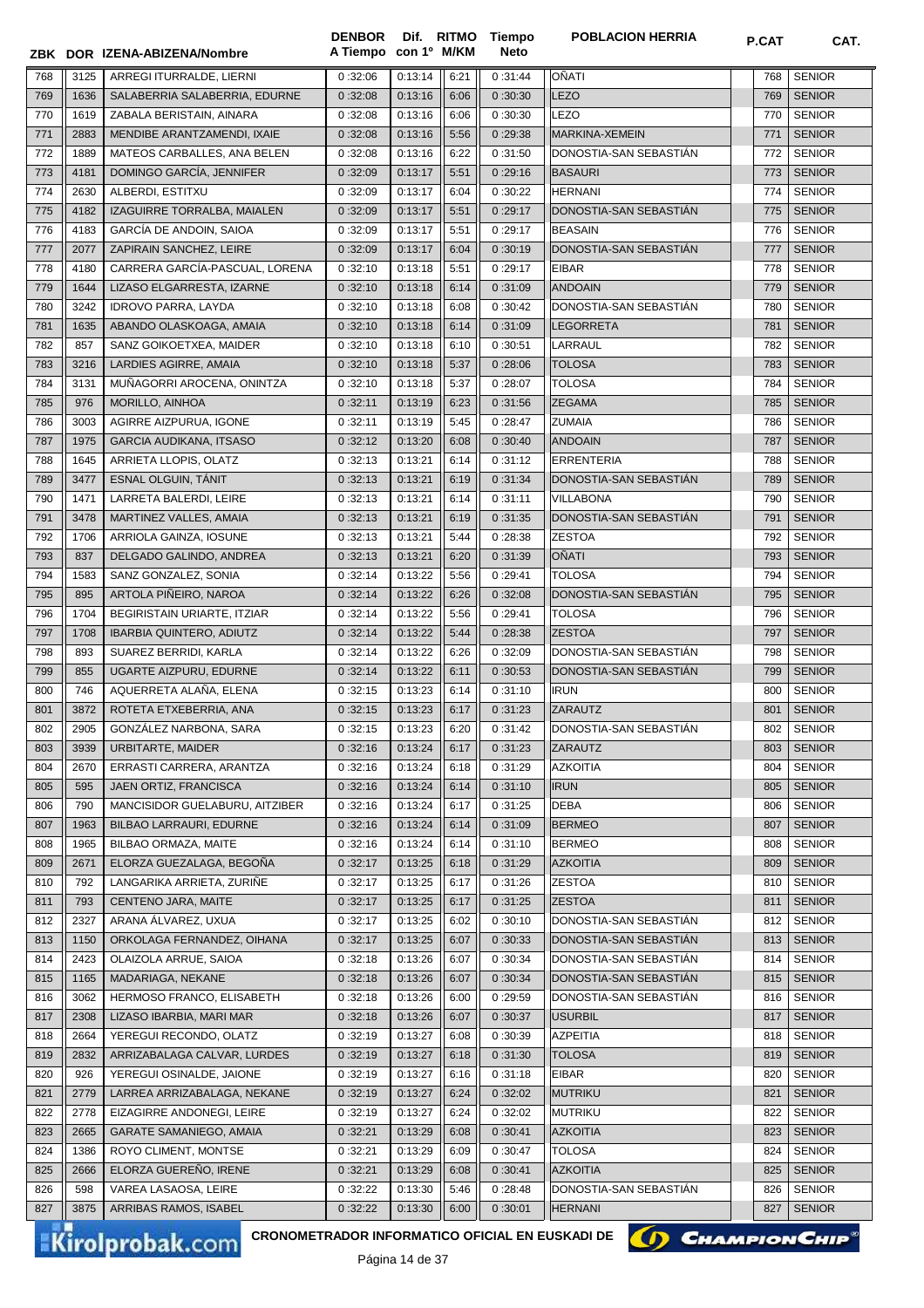|            |             | ZBK DOR IZENA-ABIZENA/Nombre                    | <b>DENBOR</b><br>A Tiempo | con 1º M/KM        |              | Dif. RITMO Tiempo<br>Neto | <b>POBLACION HERRIA</b>                | <b>P.CAT</b> | CAT.                           |
|------------|-------------|-------------------------------------------------|---------------------------|--------------------|--------------|---------------------------|----------------------------------------|--------------|--------------------------------|
|            |             |                                                 |                           |                    |              |                           |                                        |              |                                |
| 828        | 613         | MONTERO CALDERON, MARI MAR                      | 0:32:23                   | 0:13:31            | 6:15         | 0:31:16                   | LASARTE-ORIA                           | 828          | <b>SENIOR</b>                  |
| 829<br>830 | 629<br>1059 | PALOMARES LIZARRAGA, PAKI                       | 0:32:24<br>0:32:24        | 0:13:32<br>0:13:32 | 6:15<br>6:14 | 0:31:16<br>0:31:09        | LASARTE-ORIA<br>DONOSTIA-SAN SEBASTIAN | 829<br>830   | <b>SENIOR</b><br><b>SENIOR</b> |
| 831        | 1058        | LINDEN IRAOLA, JANINA<br>STRAUB, KARINA         | 0:32:24                   | 0:13:32            | 6:14         | 0:31:09                   | DONOSTIA-SAN SEBASTIÁN                 | 831          | <b>SENIOR</b>                  |
| 832        | 1703        | PAJARES VAZQUEZ, ANA                            | 0:32:24                   | 0:13:32            | 5:49         | 0:29:03                   | <b>PASAIA</b>                          | 832          | <b>SENIOR</b>                  |
| 833        | 1896        | ALONSO SANCHEZ, ITZIAR                          | 0:32:24                   | 0:13:32            | 6:07         | 0:30:35                   | DONOSTIA-SAN SEBASTIAN                 | 833          | <b>SENIOR</b>                  |
| 834        | 3849        | <b>TAPIAS COBO. LEIRE</b>                       | 0:32:24                   | 0:13:32            | 5:46         | 0:28:49                   | DONOSTIA-SAN SEBASTIAN                 | 834          | <b>SENIOR</b>                  |
| 835        | 1335        | ESTEVEZ VEGA, MONICA                            | 0:32:26                   | 0:13:34            | 6:05         | 0:30:26                   | <b>LEGORRETA</b>                       | 835          | <b>SENIOR</b>                  |
| 836        | 3025        | ARRITOKIETA EGAÑA, MARTA                        | 0:32:26                   | 0:13:34            | 6:08         | 0:30:40                   | DONOSTIA-SAN SEBASTIAN                 | 836          | <b>SENIOR</b>                  |
| 837        | 3254        | MONUX ARANZETA, IONE                            | 0:32:28                   | 0:13:36            | 6:21         | 0:31:43                   | <b>BERGARA</b>                         | 837          | <b>SENIOR</b>                  |
| 838        | 3714        | ESTONBA MINCHERO, AITZIBER                      | 0:32:29                   | 0:13:37            | 6:04         | 0:30:22                   | <b>IRUN</b>                            | 838          | <b>SENIOR</b>                  |
| 839        | 1844        | ELGEZUA LARRAÑAGA, NEREA                        | 0:32:29                   | 0:13:37            | 6:00         | 0:30:01                   | MARKINA-XEMEIN                         | 839          | <b>SENIOR</b>                  |
| 840        | 1977        | AZKONA LARREA, SAIOA                            | 0:32:29                   | 0:13:37            | 6:27         | 0:32:14                   | ZEGAMA                                 | 840          | <b>SENIOR</b>                  |
| 841        | 3506        | <b>BARRIOLA OTEGI, EIDER</b>                    | 0:32:29                   | 0:13:37            | 6:05         | 0:30:24                   | DONOSTIA-SAN SEBASTIAN                 | 841          | <b>SENIOR</b>                  |
| 842        | 1843        | LOPEZ BILBAO, ANA                               | 0:32:29                   | 0:13:37            | 6:00         | 0:30:02                   | TOLOSA                                 | 842          | <b>SENIOR</b>                  |
| 843        | 3451        | <b>MARTIN ERASO, AMAIA</b>                      | 0:32:30                   | 0:13:38            | 6:06         | 0:30:30                   | <b>IRUN</b>                            | 843          | <b>SENIOR</b>                  |
| 844        | 3468        | LOPEZ GONZALEZ, MAITANE                         | 0:32:30                   | 0:13:38            | 6:06         | 0:30:30                   | <b>IRUN</b>                            | 844          | <b>SENIOR</b>                  |
| 845        | 1440        | <b>INTXAUSTI, AINTZANE</b>                      | 0:32:30                   | 0:13:38            | 5:58         | 0:29:50                   | <b>SEGURA</b>                          | 845          | <b>SENIOR</b>                  |
| 846        | 2009        | GARMENDIA ELORZA, MAITANE                       | 0:32:30                   | 0:13:38            | 6:25         | 0:32:06                   | <b>BEASAIN</b>                         | 846          | <b>SENIOR</b>                  |
| 847        | 3525        | <b>GONZALO UDABE, ALAITZ</b>                    | 0:32:31                   | 0:13:39            | 6:05         | 0:30:25                   | DONOSTIA-SAN SEBASTIÁN                 | 847          | <b>SENIOR</b>                  |
| 848        | 737         | OIARBIDE, NAIARA                                | 0:32:31                   | 0:13:39            | 5:58         | 0:29:51                   | <b>SEGURA</b>                          | 848          | <b>SENIOR</b>                  |
| 849        | 2500        | BASTIDA ETXEBERRIA, AINTZANE                    | 0:32:31                   | 0:13:39            | 5:58         | 0:29:50                   | <b>AZPEITIA</b>                        | 849          | <b>SENIOR</b>                  |
| 850        | 563         | ALGABA ROMERO, MARI CARMEN                      | 0:32:32                   | 0:13:40            | 6:27         | 0:32:13                   | <b>OIARTZUN</b>                        | 850          | <b>SENIOR</b>                  |
| 851        | 4185        | HIDALGO BENITEZ, GLORIA                         | 0:32:32                   | 0:13:40            | 5:58         | 0:29:51                   | <b>AZPEITIA</b>                        | 851          | <b>SENIOR</b>                  |
| 852        | 923         | SAIZAR, MIREN                                   | 0:32:32                   | 0:13:40            | 6:10         | 0:30:51                   | DONOSTIA-SAN SEBASTIAN                 | 852          | <b>SENIOR</b>                  |
| 853        | 1437        | IPARRAGIRRE ARANBURU, ANE                       | 0:32:32                   | 0:13:40            | 6:14         | 0:31:08                   | <b>IDIAZABAL</b>                       | 853          | <b>SENIOR</b>                  |
| 854        | 921         | METAUTEN, NEREA                                 | 0:32:33                   | 0:13:41            | 6:10         | 0:30:51                   | DONOSTIA-SAN SEBASTIAN                 | 854          | <b>SENIOR</b>                  |
| 855        | 920         | SAN MILLAN, TANYA                               | 0:32:33                   | 0:13:41            | 6:10         | 0:30:51                   | LASARTE-ORIA                           | 855          | <b>SENIOR</b>                  |
| 856        | 3616        | GARMENDIA MAISONNAVE, SUSANA                    | 0:32:33                   | 0:13:41            | 6:14         | 0:31:08                   | <b>ORDIZIA</b>                         | 856          | <b>SENIOR</b>                  |
| 857        | 609         | ZABALA IGUARAN, NEKANE                          | 0:32:33                   | 0:13:41            | 6:16         | 0:31:20                   | <b>ANDOAIN</b>                         | 857          | <b>SENIOR</b>                  |
| 858        | 1543        | <b>BON PEREZ, MARTA</b>                         | 0:32:33                   | 0:13:41            | 6:15         | 0:31:16                   | <b>IRUN</b>                            | 858          | <b>SENIOR</b>                  |
| 859        | 1129        | URRAKA ALBERDI, OLATZ                           | 0:32:33                   | 0:13:41            | 6:15         | 0:31:15                   | LARRAUL                                | 859          | <b>SENIOR</b>                  |
| 860        | 2915        | JONSANSORO EZCURRA, ALONA                       | 0:32:34                   | 0:13:42            | 6:16         | 0:31:22                   | <b>ALEGIA</b>                          | 860          | <b>SENIOR</b>                  |
| 861        | 608         | LIZARRIBAR GARMENDIA, NEREA                     | 0:32:34                   | 0:13:42            | 6:16         | 0:31:22                   | <b>LEABURU</b>                         | 861          | <b>SENIOR</b>                  |
| 862        | 1176        | MUNOZ ASTIGARRAGA, ITZIAR                       | 0:32:34                   | 0:13:42            | 5:56         | 0:29:42                   | ERRENTERIA                             | 862          | <b>SENIOR</b>                  |
| 863        | 2296        | BENGOA BERRUETA, VIRGINIA                       | 0:32:34                   | 0:13:42            | 6:23         | 0:31:55                   | VITORIA-GASTEIZ                        | 863          | <b>SENIOR</b>                  |
| 864        | 2882        | FLORES MARCELO, CRISTINA                        | 0:32:34                   | 0:13:42            | 5:56         | 0:29:41                   | DONOSTIA-SAN SEBASTIAN                 | 864          | <b>SENIOR</b>                  |
| 865        | 2491        | LETE DE PEDRO, AMAIA                            | 0:32:34                   | 0:13:42            | 6:23         | 0:31:55                   | VITORIA-GASTEIZ                        | 865          | <b>SENIOR</b>                  |
| 866        | 1177        | LOPEZ ENRIQUEZ, BEGOÑA                          | 0:32:35                   | 0:13:43            | 5:56         | 0:29:42                   | <b>OIARTZUN</b>                        | 866          | <b>SENIOR</b>                  |
| 867        | 2014        | BELOKI GARMENDIA, AMAIA                         | 0:32:35                   | 0:13:43            | 6:19         | 0:31:35                   | <b>ALEGIA</b>                          | 867          | <b>SENIOR</b>                  |
| 868        | 2015        | BELOKI ZABALA, SORKUNDE                         | 0:32:35                   | 0:13:43            | 6:19         | 0:31:34                   | <b>TOLOSA</b>                          | 868          | <b>SENIOR</b>                  |
| 869        | 197         | PAREDEROS HERNANDEZ, IDOIA                      | 0:32:35                   | 0:13:43            | 6:16         | 0:31:18                   | <b>IRUN</b>                            | 869          | <b>SENIOR</b>                  |
| 870        | 785         | GARCIA OLAIZOLA, LEIRE                          | 0:32:35                   | 0:13:43            | 5:55         | 0:29:36                   | <b>IRUN</b>                            | 870          | <b>SENIOR</b>                  |
| 871        | 1034        | ARTETXE ETXANIZ, MAIDER                         | 0:32:36                   | 0:13:44            | 6:24         | 0:31:59                   | <b>ORIO</b>                            | 871          | <b>SENIOR</b>                  |
| 872        | 2730        | USABIAGA UZKUDUN, IRAITZ                        | 0:32:36                   | 0:13:44            | 6:07         | 0:30:33                   | ZIZURKIL                               | 872          | <b>SENIOR</b>                  |
| 873        | 1315        | GARMENDIA ARGAIZ, AINHOA                        | 0:32:36                   | 0:13:44            | 6:30         | 0:32:28                   | <b>LAZKAO</b>                          | 873          | <b>SENIOR</b>                  |
| 874        | 2738        | ERDOZIA IBAÑEZ, NORA                            | 0:32:36                   | 0:13:44            | 6:15         | 0:31:16                   | DONOSTIA-SAN SEBASTIAN                 | 874          | <b>SENIOR</b>                  |
| 875        | 1033        | ETXABE EIZMENDI, GEMMA                          | 0:32:36                   | 0:13:44            | 6:24         | 0:31:58                   | <b>ORIO</b>                            | 875          | <b>SENIOR</b>                  |
| 876        | 1316        | ARAKAMA LAPLACE, AGURTZANE                      | 0:32:37                   | 0:13:45            | 6:30         | 0:32:28                   | LAZKAO                                 | 876          | <b>SENIOR</b>                  |
| 877        | 472         | PIKO URIZABEL, ANE                              | 0:32:37                   | 0:13:45            | 5:49         | 0:29:04                   | OÑATI                                  | 877          | <b>SENIOR</b>                  |
| 878        | 468         | LARREA ITURRIAGA, JONE                          | 0:32:37                   | 0:13:45            | 5:49         | 0:29:05                   | OÑATI                                  | 878          | <b>SENIOR</b>                  |
| 879        | 2386        | FEIJOO URIBARRI, MARIA JOSE                     | 0:32:37                   | 0:13:45            | 5:45         | 0:28:44                   | MARKINA-XEMEIN                         | 879          | <b>SENIOR</b>                  |
| 880        | 2281        | VALENZUELA SEPULVEDA, SANDRA VIVI               | 0:32:38                   | 0:13:46            | 6:03         | 0:30:14                   | PAMPLONA/IRUNA                         | 880          | <b>SENIOR</b>                  |
| 881        | 3897        | DURAN BARRIGA, Mª ANGELES                       | 0:32:39                   | 0:13:47            | 6:15         | 0:31:14                   | OLAZTI/OLAZAGUTÍA                      | 881          | <b>SENIOR</b>                  |
| 882        | 1895        | MITXELENA YARZA, OIHANA                         | 0:32:41                   | 0:13:49            | 6:02         | 0:30:11                   | DONOSTIA-SAN SEBASTIAN                 | 882          | <b>SENIOR</b>                  |
| 883        | 3900        | LÓPEZ BARTOLOMÉ, Mª JOSE                        | 0:32:42                   | 0:13:50            | 6:14         | 0:31:10                   | OLAZTI/OLAZAGUTÍA                      | 883          | <b>SENIOR</b>                  |
| 884        | 3814        | ARISTIMUÑO DOMINGUEZ, AINHOA                    | 0:32:42                   | 0:13:50            | 6:26         | 0:32:09                   | ARRASATE/MONDRAGÓN                     | 884          | <b>SENIOR</b>                  |
| 885        | 3815        | LAZKANO BALZATEGI, MIREN                        | 0:32:43                   | 0:13:51            | 6:26         | 0:32:10                   | ARRASATE/MONDRAGÓN                     | 885          | <b>SENIOR</b>                  |
| 886        | 2565        | GONZALEZ GARCIA, NEREA                          | 0:32:43                   | 0:13:51            | 6:18         | 0:31:29                   | TOLOSA                                 | 886          | <b>SENIOR</b>                  |
| 887        | 2344        | IRURETAGOIENA, ALAZNE                           | 0:32:43                   | 0:13:51            | 6:18         | 0:31:28                   | <b>ANOETA</b>                          | 887          | <b>SENIOR</b>                  |
|            |             | CRONOMETRADOR INFORMATICO OFICIAL EN EUSKADI DE |                           |                    |              |                           |                                        |              |                                |
|            |             | <b>Kirolprobak.com</b>                          |                           | Dáana A E do 27    |              |                           | () CHAMPION CHIP                       |              |                                |

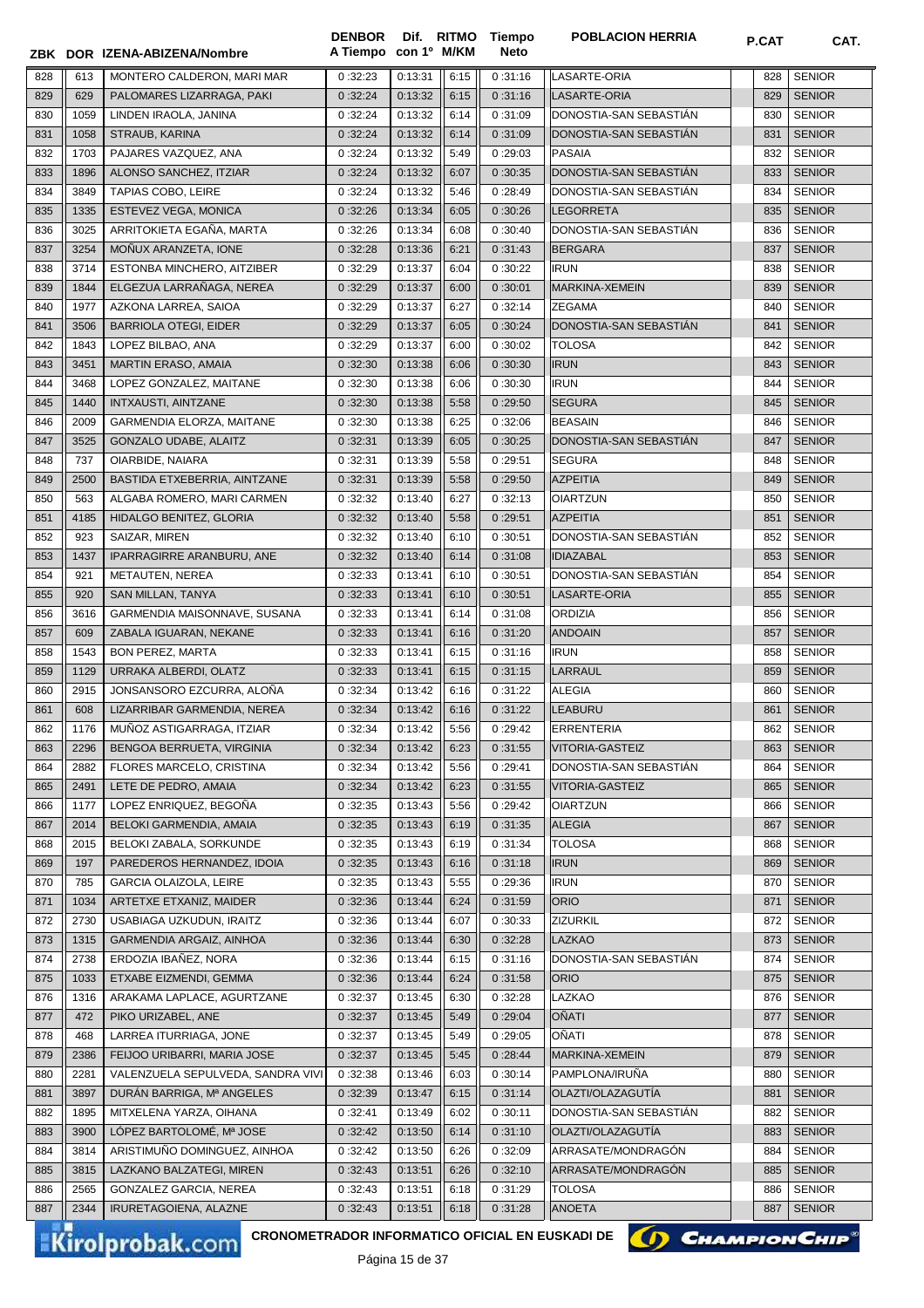|            |              | ZBK DOR IZENA-ABIZENA/Nombre                       | <b>DENBOR</b><br>A Tiempo | con 1º M/KM        |              | Dif. RITMO Tiempo<br><b>Neto</b> | <b>POBLACION HERRIA</b>          | P.CAT      | CAT.                           |
|------------|--------------|----------------------------------------------------|---------------------------|--------------------|--------------|----------------------------------|----------------------------------|------------|--------------------------------|
| 888        | 392          | <b>GARCIA MARTIN, MARINA</b>                       | 0:32:44                   | 0:13:52            | 6:14         | 0:31:12                          | ZARAUTZ                          | 888        | <b>SENIOR</b>                  |
| 889        | 459          | <b>IBARBIA, IGONE</b>                              | 0:32:45                   | 0:13:53            | 6:16         | 0:31:19                          | DONOSTIA-SAN SEBASTIAN           | 889        | <b>SENIOR</b>                  |
| 890        | 4135         | URKIZU MENDIZABAL. LARRAITZ                        | 0:32:46                   | 0:13:54            | 6:16         | 0:31:19                          | ABALTZISKETA                     | 890        | <b>SENIOR</b>                  |
| 891        | 3346         | ELUSTONDO ERAUSKIN, USOA                           | 0:32:46                   | 0:13:54            | 6:24         | 0:32:02                          | AIZARNAZABAL                     | 891        | <b>SENIOR</b>                  |
| 892        | 2252         | MORENO ESCOBAR, SHEREZADE                          | 0:32:46                   | 0:13:54            | 6:10         | 0:30:52                          | <b>BERGARA</b>                   | 892        | <b>SENIOR</b>                  |
| 893        | 1734         | NARBARTE PORTUGAL, ARANTZAZU                       | 0:32:46                   | 0:13:54            | 6:24         | 0:31:58                          | <b>ERRENTERIA</b>                | 893        | <b>SENIOR</b>                  |
| 894        | 3345         | ELUSTONDO ERAUSKIN, LOREA                          | 0:32:46                   | 0:13:54            | 6:24         | 0:32:02                          | AIZARNAZABAL                     | 894        | <b>SENIOR</b>                  |
| 895        | 1523         | ZABALA GABIKAGOXEASKOA, NORA                       | 0:32:47                   | 0:13:55            | 5:47         | 0:28:54                          | <b>FORUA</b>                     | 895        | <b>SENIOR</b>                  |
| 896        | 2234         | ARRILLAGA MAYOZ, AINHOA                            | 0:32:47                   | 0:13:55            | 5:57         | 0:29:45                          | DONOSTIA-SAN SEBASTIÁN           | 896        | <b>SENIOR</b>                  |
| 897        | 2441         | ZAMARREÑO FONSECA, MAITE                           | 0:32:49                   | 0:13:57            | 6:29         | 0:32:23                          | <b>IRUN</b>                      | 897        | <b>SENIOR</b>                  |
| 898        | 2574         | NOYA ARRIZABALAGA, MARIA                           | 0:32:49                   | 0:13:57            | 6:11         | 0:30:54                          | <b>ONDARROA</b>                  | 898        | <b>SENIOR</b>                  |
| 899        | 2576         | LASA ELGEZUA, IDOIA                                | 0:32:49                   | 0:13:57            | 6:11         | 0:30:55                          | <b>BERRIATUA</b>                 | 899        | <b>SENIOR</b>                  |
| 900        | 2562         | OLEA DOS SANTOS, LUISA                             | 0:32:49                   | 0:13:57            | 6:11         | 0:30:57                          | <b>ORDIZIA</b>                   | 900        | <b>SENIOR</b>                  |
| 901        | 2689         | SANCHEZ ARAUJO, ELISABET                           | 0:32:49                   | 0:13:57            | 6:04         | 0:30:21                          | <b>LEGAZPI</b>                   | 901        | <b>SENIOR</b>                  |
| 902        | 1106         | BILLAR INZA, NAGORE                                | 0:32:50                   | 0:13:58            | 6:01         | 0:30:06                          | OÑATI                            | 902        | <b>SENIOR</b>                  |
| 903        | 1104         | BILLAR INZA, AMAIA                                 | 0:32:50                   | 0:13:58            | 6:01         | 0:30:07                          | OÑATI                            | 903        | <b>SENIOR</b>                  |
| 904        | 3961         | ZUBELDIA ALKORTA, HEGOA                            | 0:32:51                   | 0:13:59            | 6:08         | 0:30:38                          | DONOSTIA-SAN SEBASTIAN           | 904        | <b>SENIOR</b>                  |
| 905        | 3953         | ZUBELDIA ALKORTA, EIDER                            | 0:32:51                   | 0:13:59            | 6:08         | 0:30:38                          | DONOSTIA-SAN SEBASTIAN           | 905        | <b>SENIOR</b>                  |
| 906        | 4017         | SAINZ URANGA, LARRAITZ                             | 0:32:51                   | 0:13:59            | 5:45         | 0:28:45                          | <b>GETXO</b>                     | 906        | <b>SENIOR</b>                  |
| 907        | 4015         | LOPEZ ZABALA, NEREA                                | 0:32:51                   | 0:13:59            | 5:45         | 0:28:47                          | <b>GETXO</b>                     | 907        | <b>SENIOR</b>                  |
| 908        | 184          | PASTOR, GÉRALDINE                                  | 0:32:51                   | 0:13:59            | 5:49         | 0:29:05                          | DONOSTIA-SAN SEBASTIAN           | 908        | <b>SENIOR</b>                  |
| 909        | 2783         | <b>GARCIA MONTES, REBECA</b>                       | 0:32:52                   | 0:14:00            | 6:34         | 0:32:52                          | DONOSTIA-SAN SEBASTIAN           | 909        | <b>SENIOR</b>                  |
| 910        | 2244         | URKIA AZURMENDI, IDOIA                             | 0:32:52                   | 0:14:00            | 5:57         | 0:29:45                          | DONOSTIA-SAN SEBASTIAN           | 910        | <b>SENIOR</b>                  |
| 911        | 858          | HERRERA, VIRGINIA                                  | 0:32:52                   | 0:14:00            | 6:14         | 0:31:08                          | <b>EIBAR</b>                     | 911        | <b>SENIOR</b>                  |
| 912<br>913 | 3901<br>2693 | MARTIN CARPIO, MARI MAR<br>PUENTE IRURITA, AURKENE | 0:32:52<br>0:32:52        | 0:14:00<br>0:14:00 | 6:14<br>5:59 | 0:31:09<br>0:29:55               | <b>USURBIL</b><br><b>LEGAZPI</b> | 912<br>913 | <b>SENIOR</b><br><b>SENIOR</b> |
| 914        | 3253         | GARCÍA BENÍTEZ, ANA MARIA                          | 0:32:53                   | 0:14:01            | 6:17         | 0:31:24                          | DONOSTIA-SAN SEBASTIAN           | 914        | <b>SENIOR</b>                  |
| 915        | 1067         | IRAZUSTA MENDIBURU, MADDI                          | 0:32:53                   | 0:14:01            | 6:29         | 0:32:23                          | DONOSTIA-SAN SEBASTIAN           | 915        | <b>SENIOR</b>                  |
| 916        | 2840         | CIRCUJANO MORALES, INÉS                            | 0:32:53                   | 0:14:01            | 6:25         | 0:32:07                          | <b>USURBIL</b>                   | 916        | <b>SENIOR</b>                  |
| 917        | 3084         | SAROBE TXOPEITIA, NAROA                            | 0:32:53                   | 0:14:01            | 6:15         | 0:31:13                          | DONOSTIA-SAN SEBASTIAN           | 917        | <b>SENIOR</b>                  |
| 918        | 2952         | CIRCUJANO MORALES, PILAR                           | 0:32:53                   | 0:14:01            | 6:25         | 0:32:07                          | DONOSTIA-SAN SEBASTIAN           | 918        | <b>SENIOR</b>                  |
| 919        | 3370         | OYARZABAL URKIOLA, AMAIA                           | 0:32:53                   | 0:14:01            | 6:17         | 0:31:25                          | DONOSTIA-SAN SEBASTIAN           | 919        | <b>SENIOR</b>                  |
| 920        | 878          | CRUZ BASAÑEZ, NATALIA                              | 0:32:53                   | 0:14:01            | 6:17         | 0:31:25                          | <b>ERRENTERIA</b>                | 920        | <b>SENIOR</b>                  |
| 921        | 2903         | AGUIRRE ALTI, MACARENA                             | 0:32:54                   | 0:14:02            | 6:29         | 0:32:24                          | DONOSTIA-SAN SEBASTIÁN           | 921        | <b>SENIOR</b>                  |
| 922        | 150          | PAGOLA SALABERRIA, MAITE                           | 0:32:54                   | 0:14:02            | 6:28         | 0:32:21                          | LASARTE-ORIA                     | 922        | <b>SENIOR</b>                  |
| 923        | 3973         | AMIANO ZULUETA, MARTA                              | 0:32:54                   | 0:14:02            | 6:29         | 0:32:23                          | DONOSTIA-SAN SEBASTIAN           | 923        | <b>SENIOR</b>                  |
| 924        | 3972         | CASANOVA BERMEJO, EIDER                            | 0:32:54                   | 0:14:02            | 6:29         | 0:32:23                          | DONOSTIA-SAN SEBASTIAN           | 924        | <b>SENIOR</b>                  |
| 925        | 3061         | MUÑOZ EZKERGAIN, ANE                               | 0:32:54                   | 0:14:02            | 6:07         | 0:30:35                          | DONOSTIA-SAN SEBASTIAN           | 925        | <b>SENIOR</b>                  |
| 926        | 2160         | AREVALO VILLAGARCIA, EVA                           | 0:32:54                   | 0:14:02            | 6:24         | 0:31:59                          | <b>BERGARA</b>                   | 926        | <b>SENIOR</b>                  |
| 927        | 1372         | TEJERO SAN MARTIN, MAITANE                         | 0:32:54                   | 0:14:02            | 5:59         | 0:29:53                          | <b>MENDARO</b>                   | 927        | <b>SENIOR</b>                  |
| 928        | 3895         | ARISTU RODRIGEZ, AMAIA                             | 0:32:55                   | 0:14:03            | 6:18         | 0:31:29                          | OLAZTI/OLAZAGUTÍA                | 928        | <b>SENIOR</b>                  |
| 929        | 3689         | CARBAJO, ITZIAR                                    | 0:32:55                   | 0:14:03            | 6:04         | 0:30:19                          | <b>ZUMARRAGA</b>                 | 929        | <b>SENIOR</b>                  |
| 930        | 709<br>3690  | GOÑI ALBERDI, EDURNE                               | 0:32:55                   | 0:14:03            | 6:29<br>6:04 | 0:32:25                          | DONOSTIA-SAN SEBASTIAN           | 930        | <b>SENIOR</b>                  |
| 931<br>932 | 4115         | RODRIGUEZ SIERRA, ANE<br><b>GARDOKI, MARIA</b>     | 0:32:55<br>0:32:56        | 0:14:03<br>0:14:04 | 6:33         | 0:30:20<br>0:32:46               | <b>ZUMARRAGA</b><br>OÑATI        | 931<br>932 | <b>SENIOR</b><br><b>SENIOR</b> |
| 933        | 4096         | AIERTZA ALDALUR, ALAITZ                            | 0:32:56                   | 0:14:04            | 6:26         | 0:32:11                          | <b>ZARAUTZ</b>                   | 933        | <b>SENIOR</b>                  |
| 934        | 1654         | PIELHOFF WEISS, MARIANNE                           | 0:32:56                   | 0:14:04            | 6:26         | 0:32:11                          | ZARAUTZ                          | 934        | <b>SENIOR</b>                  |
| 935        | 3303         | ECHEVERRIA HERNANDEZ, AINHOA                       | 0:32:58                   | 0:14:06            | 6:23         | 0:31:53                          | LASARTE-ORIA                     | 935        | <b>SENIOR</b>                  |
| 936        | 554          | NOVOA OTERO, VERONICA                              | 0:32:58                   | 0:14:06            | 6:24         | 0:31:59                          | <b>ERMUA</b>                     | 936        | <b>SENIOR</b>                  |
| 937        | 3666         | SEVILLA CAMPO, BEGOÑA                              | 0:32:58                   | 0:14:06            | 6:16         | 0:31:21                          | DONOSTIA-SAN SEBASTIAN           | 937        | <b>SENIOR</b>                  |
| 938        | 2513         | ELORZA ESNAOLA, SAIOA                              | 0:32:58                   | 0:14:06            | 6:21         | 0:31:47                          | LASARTE-ORIA                     | 938        | <b>SENIOR</b>                  |
| 939        | 1234         | NUIN MERINO, AMAIA                                 | 0:32:58                   | 0:14:06            | 6:22         | 0:31:51                          | DONOSTIA-SAN SEBASTIAN           | 939        | <b>SENIOR</b>                  |
| 940        | 2974         | IZAGIRRE BALDA, ESTITXU                            | 0:32:58                   | 0:14:06            | 6:22         | 0:31:48                          | LASARTE-ORIA                     | 940        | <b>SENIOR</b>                  |
| 941        | 552          | AGUIRRE DOMINGUEZ, AGATE                           | 0:32:58                   | 0:14:06            | 6:24         | 0:31:59                          | <b>ERMUA</b>                     | 941        | <b>SENIOR</b>                  |
| 942        | 4063         | EXTENDERÍA UGARTE, IRUÑA                           | 0:32:59                   | 0:14:07            | 6:12         | 0:31:02                          | <b>AZPEITIA</b>                  | 942        | <b>SENIOR</b>                  |
| 943        | 4066         | RODRIGUEZ URBIETA, ITXASO                          | 0:32:59                   | 0:14:07            | 6:12         | 0:31:02                          | <b>AZPEITIA</b>                  | 943        | <b>SENIOR</b>                  |
| 944        | 4065         | KARRERA LAZKANO, ESTIBALITZ                        | 0:32:59                   | 0:14:07            | 6:13         | 0:31:03                          | <b>LEGAZPI</b>                   | 944        | <b>SENIOR</b>                  |
| 945        | 339          | GARZON MENDIZABAL, ENARA                           | 0:32:59                   | 0:14:07            | 6:18         | 0:31:32                          | <b>OIARTZUN</b>                  | 945        | <b>SENIOR</b>                  |
| 946        | 1596         | ALCORTA, AITZIBER                                  | 0:33:00                   | 0:14:08            | 6:18         | 0:31:30                          | <b>IRURA</b>                     | 946        | <b>SENIOR</b>                  |
| 947        | 2351         | URRETAVIZCAYA, ARANTXA                             | 0:33:00                   | 0:14:08            | 6:24         | 0:31:59                          | <b>URNIETA</b>                   | 947        | <b>SENIOR</b>                  |

CRONOMETRADOR INFORMATICO OFICIAL EN EUSKADI DE **(A) CHAMPION CHIP**<sup>®</sup>

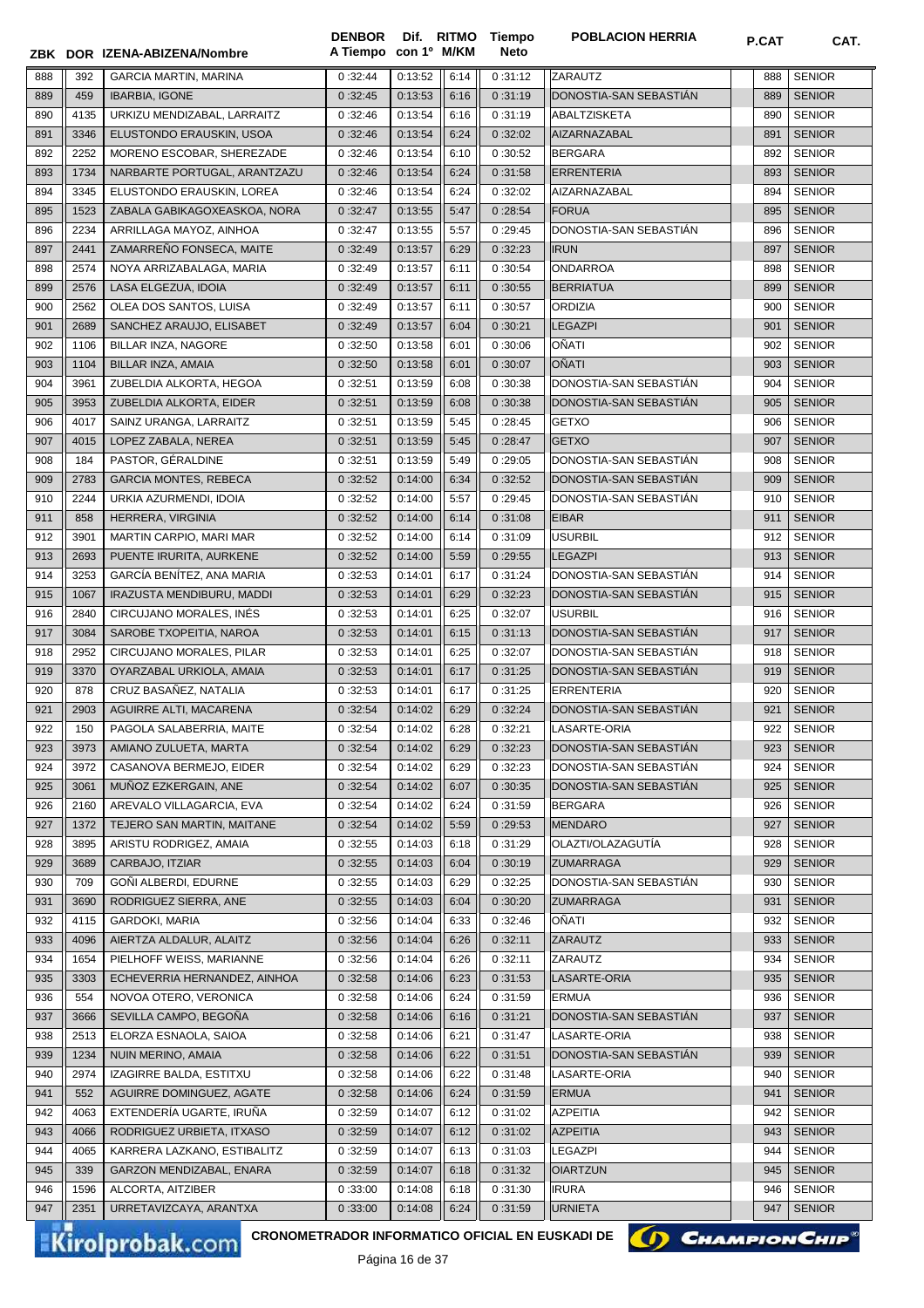|      |      | ZBK DOR IZENA-ABIZENA/Nombre       | A Tiempo con 1º M/KM |         |      | Neto    |                             |      |               |
|------|------|------------------------------------|----------------------|---------|------|---------|-----------------------------|------|---------------|
| 948  | 4064 | <b>IRIARTE MARTINEZ, NEREA</b>     | 0:33:00              | 0:14:08 | 6:13 | 0:31:04 | <b>AZPEITIA</b>             | 948  | <b>SENIOR</b> |
| 949  | 1693 | IÑURRIETA GALARRAGA, MAITANE       | 0:33:01              | 0:14:09 | 5:55 | 0:29:36 | SORALUZE/PLACENCIA DE LAS A | 949  | <b>SENIOR</b> |
| 950  | 2934 | FERRON RUIZ, LUR                   | 0:33:03              | 0:14:11 | 6:18 | 0:31:28 | <b>ORDIZIA</b>              | 950  | <b>SENIOR</b> |
| 951  | 620  | LEKUONA SARASOLA, ANA              | 0:33:03              | 0:14:11 | 5:58 | 0:29:52 | <b>BEASAIN</b>              | 951  | <b>SENIOR</b> |
| 952  | 2103 | RODRIGUEZ IMAZ, AMAIA              | 0:33:04              | 0:14:12 | 5:54 | 0:29:29 | DONOSTIA-SAN SEBASTIAN      | 952  | <b>SENIOR</b> |
| 953  | 1559 | LASA LARRAÑAGA, AINARA             | 0:33:05              | 0:14:13 | 6:04 | 0:30:22 | ZARAUTZ                     | 953  | <b>SENIOR</b> |
| 954  | 3105 | ESPADAS GOMEZ, VERONICA            | 0:33:05              | 0:14:13 | 6:14 | 0:31:08 | <b>ERRENTERIA</b>           | 954  | <b>SENIOR</b> |
| 955  | 3966 | LOBATO GIL, SUSANA                 | 0:33:06              | 0:14:14 | 6:14 | 0:31:08 | DONOSTIA-SAN SEBASTIÁN      | 955  | <b>SENIOR</b> |
| 956  | 177  | <b>GONZALEZ GIL, NEREA</b>         | 0:33:06              | 0:14:14 | 5:47 | 0:28:56 | <b>PASAIA</b>               | 956  | <b>SENIOR</b> |
| 957  | 1430 | ORTIGALA ANTOLIN, NOELIA           | 0:33:06              | 0:14:14 | 6:14 | 0:31:08 | DONOSTIA-SAN SEBASTIAN      | 957  | <b>SENIOR</b> |
| 958  | 3806 | DÍEZ GARCÍA, LEIRE                 | 0:33:07              | 0:14:15 | 5:56 | 0:29:42 | <b>ERRENTERIA</b>           | 958  | <b>SENIOR</b> |
| 959  | 2970 | EPELDE JUARISTI, MADDALEN          | 0:33:09              | 0:14:17 | 6:24 | 0:31:58 | <b>AZPEITIA</b>             | 959  | <b>SENIOR</b> |
| 960  | 2985 | OTEGI ZABALETA, GARBIÑE            | 0:33:09              | 0:14:17 | 6:23 | 0:31:57 | <b>ALEGIA</b>               | 960  | <b>SENIOR</b> |
| 961  | 1044 | ECHEGARAY JULIAN, OIHANA           | 0:33:10              | 0:14:18 | 6:35 | 0:32:56 | DONOSTIA-SAN SEBASTIAN      | 961  | <b>SENIOR</b> |
| 962  | 3680 | URRETABIZKAIA ODRIOZOLA, AINHOA    | 0:33:10              | 0:14:18 | 5:49 | 0:29:05 | <b>URRETXU</b>              | 962  | <b>SENIOR</b> |
| 963  | 3684 | AZCONA, ANA                        | 0:33:10              | 0:14:18 | 5:49 | 0:29:05 | <b>ZUMARRAGA</b>            | 963  | <b>SENIOR</b> |
| 964  | 297  | GONZÁLEZ GONZÁLEZ, ELENA           | 0:33:11              | 0:14:19 | 6:25 | 0:32:04 | LASARTE-ORIA                | 964  | <b>SENIOR</b> |
| 965  | 294  | RODRIGUEZ IRASTORZA, MAITE         | 0:33:11              | 0:14:19 | 6:18 | 0:31:30 | <b>IRUN</b>                 | 965  | <b>SENIOR</b> |
| 966  | 3531 | <b>GARMENDIA OLLOKIEGI, IDURRE</b> | 0:33:11              | 0:14:19 | 6:11 | 0:30:54 | <b>ASTIGARRAGA</b>          | 966  | <b>SENIOR</b> |
| 967  | 803  | UGALDE RUIZ, AMAIA                 | 0:33:12              | 0:14:20 | 6:11 | 0:30:54 | <b>ASTIGARRAGA</b>          | 967  | <b>SENIOR</b> |
| 968  | 3898 | GANUZA FERNANDEZ, ANA ROSA         | 0:33:12              | 0:14:20 | 6:21 | 0:31:47 | OLAZTI/OLAZAGUTÍA           | 968  | <b>SENIOR</b> |
| 969  | 863  | BELARTIETA, NAIARA                 | 0:33:12              | 0:14:20 | 6:27 | 0:32:14 | <b>URNIETA</b>              | 969  | <b>SENIOR</b> |
| 970  | 44   | RODRIGO ROMERO, ANA                | 0:33:12              | 0:14:20 | 6:20 | 0:31:41 | <b>ERRENTERIA</b>           | 970  | <b>SENIOR</b> |
| 971  | 3010 | IRASTORZA VILLARROYA, IDOIA        | 0:33:12              | 0:14:20 | 6:16 | 0:31:19 | DONOSTIA-SAN SEBASTIAN      | 971  | <b>SENIOR</b> |
| 972  | 520  | ASPIAZU ASTARLOA, LEIRE            | 0:33:13              | 0:14:21 | 6:16 | 0:31:22 | DONOSTIA-SAN SEBASTIÁN      | 972  | <b>SENIOR</b> |
| 973  | 523  | ELIZBURU ONAINDIA, MAITE           | 0:33:13              | 0:14:21 | 6:16 | 0:31:21 | SORALUZE/PLACENCIA DE LAS A | 973  | <b>SENIOR</b> |
| 974  | 3754 | MUGICA TORRES, CARLA               | 0:33:13              | 0:14:21 | 6:22 | 0:31:48 | DONOSTIA-SAN SEBASTIAN      | 974  | <b>SENIOR</b> |
| 975  | 3483 | EZCURDIA AZPIROZ, VANESSA          | 0:33:14              | 0:14:22 | 6:00 | 0:30:01 | DONOSTIA-SAN SEBASTIAN      | 975  | <b>SENIOR</b> |
| 976  | 3482 | DE LA CALLE VALTIERRA, MYRIAM      | 0:33:14              | 0:14:22 | 6:00 | 0:30:01 | <b>ERRENTERIA</b>           | 976  | <b>SENIOR</b> |
| 977  | 3771 | ABOY, VIRGINIA                     | 0:33:14              | 0:14:22 | 6:00 | 0:30:01 | DONOSTIA-SAN SEBASTIÁN      | 977  | <b>SENIOR</b> |
| 978  | 188  | VICARREGUI LERCHUNDI, AINHOA       | 0:33:17              | 0:14:25 | 6:26 | 0:32:09 | DONOSTIA-SAN SEBASTIÁN      | 978  | <b>SENIOR</b> |
| 979  | 2687 | ALBERDI AGIRREURRETA, LEIRE        | 0:33:17              | 0:14:25 | 6:34 | 0:32:52 | <b>LEGAZPI</b>              | 979  | <b>SENIOR</b> |
| 980  | 2590 | PLAZA, INMA                        | 0:33:17              | 0:14:25 | 6:34 | 0:32:52 | <b>LEGAZPI</b>              | 980  | <b>SENIOR</b> |
|      | 291  | OLMOS MUÑOZ, SILVIA                | 0:33:18              |         | 6:19 |         | <b>IRUN</b>                 | 981  | <b>SENIOR</b> |
| 981  |      | ETXEZARRETA OLANO, AURITZE         |                      | 0:14:26 |      | 0:31:37 |                             |      | <b>SENIOR</b> |
| 982  | 33   |                                    | 0:33:18              | 0:14:26 | 6:13 | 0:31:06 | <b>TOLOSA</b>               | 982  |               |
| 983  | 34   | URKOLA ETXETXIPIA, ITZIAR          | 0:33:18              | 0:14:26 | 6:14 | 0:31:08 | <b>TOLOSA</b>               | 983  | <b>SENIOR</b> |
| 984  | 500  | YARZA ETXABE, IRUNE                | 0:33:18              | 0:14:26 | 6:18 | 0:31:28 | ERMUA                       | 984  | <b>SENIOR</b> |
| 985  | 40   | URKOLA ETXETXIPIA, KRISTINA        | 0:33:18              | 0:14:26 | 6:13 | 0:31:06 | <b>TOLOSA</b>               | 985  | <b>SENIOR</b> |
| 986  | 3202 | NUÑEZ IGLESIAS, AINARA             | 0:33:18              | 0:14:26 | 6:22 | 0:31:52 | <b>IRUN</b>                 | 986  | <b>SENIOR</b> |
| 987  | 2363 | LEJARDI VALLEJO, AROIA             | 0:33:18              | 0:14:26 | 6:18 | 0:31:29 | <b>ERMUA</b>                | 987  | <b>SENIOR</b> |
| 988  | 37   | DE ARRIBA DE DIEGO, ELI            | 0:33:18              | 0:14:26 | 6:14 | 0:31:08 | <b>TOLOSA</b>               | 988  | <b>SENIOR</b> |
| 989  | 1567 | REY ALVAREZ, ROSI                  | 0:33:19              | 0:14:27 | 6:22 | 0:31:52 | <b>IRUN</b>                 | 989  | <b>SENIOR</b> |
| 990  | 3201 | SIRVENT GONZALEZ, M.EUGENIA        | 0:33:19              | 0:14:27 | 6:22 | 0:31:52 | <b>IRUN</b>                 | 990  | <b>SENIOR</b> |
| 991  | 542  | ROLDAN CUARTERO, OIHANA            | 0:33:19              | 0:14:27 | 6:07 | 0:30:37 | <b>SEGURA</b>               | 991  | <b>SENIOR</b> |
| 992  | 3120 | MUÑOA ORDOZGOITI, ALOÑA            | 0:33:19              | 0:14:27 | 6:07 | 0:30:37 | <b>SEGURA</b>               | 992  | <b>SENIOR</b> |
| 993  | 3950 | GALARTZA IRIGOIEN, AINHOA          | 0:33:20              | 0:14:28 | 6:23 | 0:31:56 | <b>ALBIZTUR</b>             | 993  | <b>SENIOR</b> |
| 994  | 1303 | BERMEJO SANTOS, IZASKUN            | 0:33:20              | 0:14:28 | 6:02 | 0:30:09 | <b>ASTIGARRAGA</b>          | 994  | <b>SENIOR</b> |
| 995  | 3055 | CAPDEQUI GARCIA, IDOIA             | 0:33:20              | 0:14:28 | 6:27 | 0:32:14 | DONOSTIA-SAN SEBASTIAN      | 995  | <b>SENIOR</b> |
| 996  | 1717 | BUJAN FERNANDEZ, SANDRA            | 0:33:20              | 0:14:28 | 6:40 | 0:33:20 | <b>BARAKALDO</b>            | 996  | <b>SENIOR</b> |
| 997  | 145  | CAPDEQUI GARCIA, NEREA             | 0:33:20              | 0:14:28 | 6:27 | 0:32:13 | <b>ANDOAIN</b>              | 997  | <b>SENIOR</b> |
| 998  | 678  | MACANDREW, SALLY                   | 0:33:20              | 0:14:28 | 6:18 | 0:31:31 | DONOSTIA-SAN SEBASTIAN      | 998  | <b>SENIOR</b> |
| 999  | 2277 | LETE OCA, EDURNE                   | 0:33:21              | 0:14:29 | 6:18 | 0:31:30 | <b>ERRENTERIA</b>           | 999  | <b>SENIOR</b> |
| 1000 | 2134 | FELIPE MENDEZ, ANA                 | 0:33:21              | 0:14:29 | 6:18 | 0:31:30 | <b>ERRENTERIA</b>           | 1000 | <b>SENIOR</b> |
| 1001 | 2224 | DOMINGUEZ MARTINEZ, VICKY          | 0:33:21              | 0:14:29 | 6:27 | 0:32:16 | DONOSTIA-SAN SEBASTIAN      | 1001 | <b>SENIOR</b> |
| 1002 | 3925 | INTXAUSTI IRAZU, IRENE             | 0:33:22              | 0:14:30 | 6:27 | 0:32:14 | DONOSTIA-SAN SEBASTIAN      | 1002 | <b>SENIOR</b> |
| 1003 | 143  | ZUBELDIA ALKORTA, AIZPEA           | 0:33:22              | 0:14:30 | 6:14 | 0:31:09 | ARETXABALETA                | 1003 | SENIOR        |
| 1004 | 3258 | GARCIA GONZALEZ, HELENA            | 0:33:22              | 0:14:30 | 6:21 | 0:31:45 | <b>EIBAR</b>                | 1004 | <b>SENIOR</b> |
| 1005 | 4159 | ANTXIA PULIDO, NATALIA             | 0:33:22              | 0:14:30 | 5:56 | 0:29:42 | PORTUGALETE                 | 1005 | <b>SENIOR</b> |
| 1006 | 1329 | RUIZ HERNÁNDEZ, GIOVANNA RUIZ HER  | 0:33:22              | 0:14:30 | 6:24 | 0:32:00 | <b>HENDAYE</b>              | 1006 | <b>SENIOR</b> |
| 1007 | 293  | LUIS CASTAÑO, CRISTINA             | 0:33:23              | 0:14:31 | 6:20 | 0:31:41 | <b>IRUN</b>                 | 1007 | <b>SENIOR</b> |

**Tiempo** 

**DENBOR**

Kirolprobak.com

CRONOMETRADOR INFORMATICO OFICIAL EN EUSKADI DE **(A) CHAMPION CHIP<sup>®</sup>** 

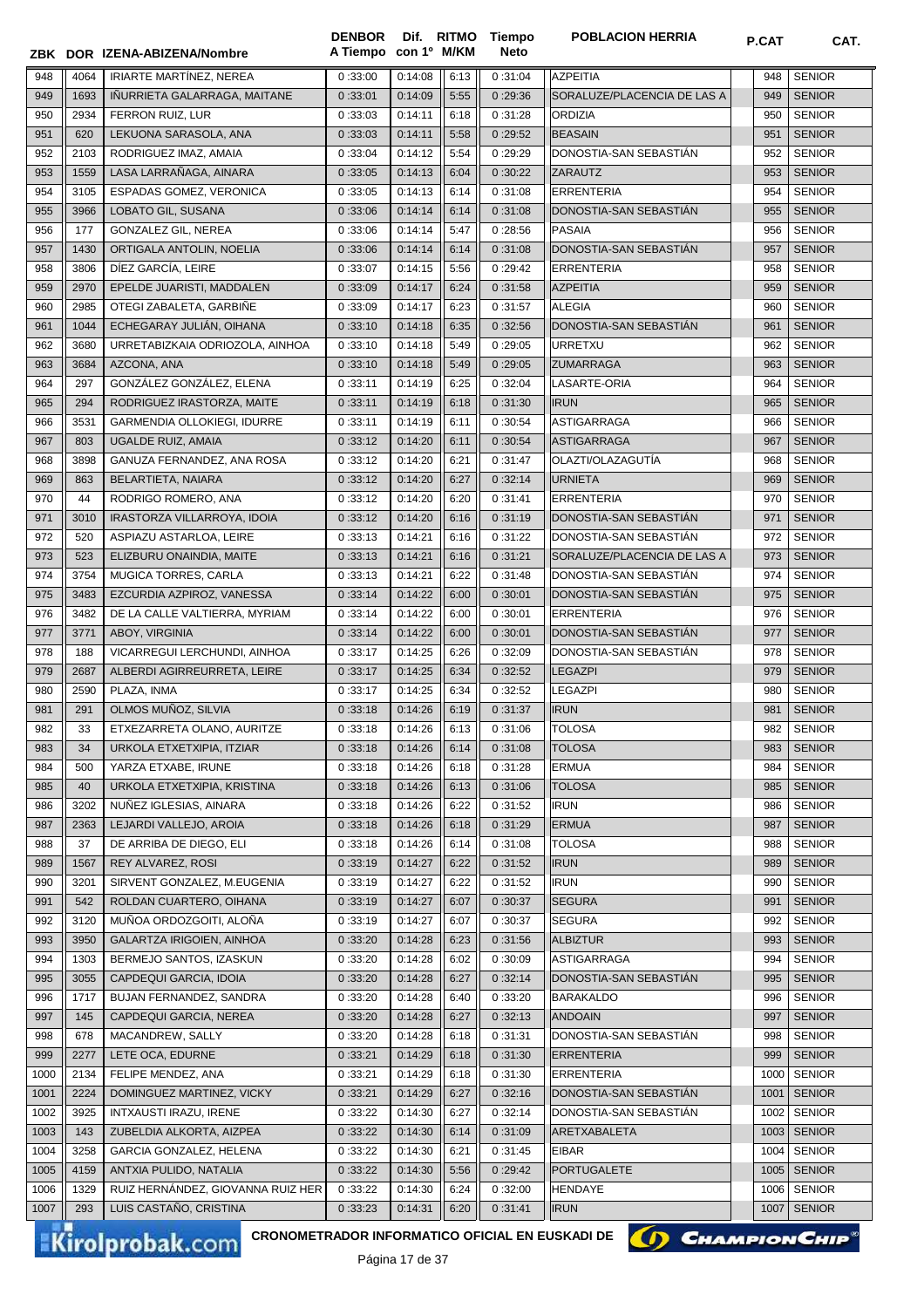|      |      | ZBK DOR IZENA-ABIZENA/Nombre      | <b>DENBOR</b><br>A Tiempo con 1º M/KM |         |      | Dif. RITMO Tiempo<br><b>Neto</b> | <b>POBLACION HERRIA</b> | P.CAT | CAT.          |
|------|------|-----------------------------------|---------------------------------------|---------|------|----------------------------------|-------------------------|-------|---------------|
| 1008 | 2033 | ARIAS DÁVILA, MARIJO              | 0:33:24                               | 0:14:32 | 6:29 | 0:32:27                          | ZARAUTZ                 | 1008  | <b>SENIOR</b> |
| 1009 | 3430 | BERAZA ELIZONDO, AINARA           | 0:33:24                               | 0:14:32 | 6:29 | 0:32:25                          | <b>ANDOAIN</b>          | 1009  | <b>SENIOR</b> |
| 1010 | 2034 | URZAIZ, EDURNE                    | 0:33:25                               | 0:14:33 | 6:12 | 0:31:00                          | ANSOÁIN                 | 1010  | <b>SENIOR</b> |
| 1011 | 1381 | BASKARAN ETXEBERRIA, JOSUNE       | 0:33:25                               | 0:14:33 | 6:39 | 0:33:15                          | MARKINA-XEMEIN          | 1011  | <b>SENIOR</b> |
|      |      |                                   | 0:33:26                               | 0:14:34 |      | 0:30:58                          | DONOSTIA-SAN SEBASTIAN  |       | <b>SENIOR</b> |
| 1012 | 2871 | MARKINA AMUCHASTEGUI, MYRIAM      |                                       |         | 6:12 |                                  |                         | 1012  |               |
| 1013 | 1072 | VIVANCO LÓPEZ, MAITE              | 0:33:26                               | 0:14:34 | 6:06 | 0:30:29                          | DONOSTIA-SAN SEBASTIAN  |       | 1013 SENIOR   |
| 1014 | 3037 | AUSIN AOIZ, MARGA                 | 0:33:27                               | 0:14:35 | 6:31 | 0:32:36                          | DONOSTIA-SAN SEBASTIÁN  | 1014  | <b>SENIOR</b> |
| 1015 | 1208 | GOIKOETXEA, OHIANA                | 0:33:27                               | 0:14:35 | 6:05 | 0:30:26                          | DONOSTIA-SAN SEBASTIAN  |       | 1015 SENIOR   |
| 1016 | 2488 | FERNÁNDEZ GARCÍA, PAOLA           | 0:33:27                               | 0:14:35 | 6:11 | 0:30:55                          | DONOSTIA-SAN SEBASTIAN  | 1016  | <b>SENIOR</b> |
| 1017 | 3094 | <b>OTEGI, MAIDER</b>              | 0:33:27                               | 0:14:35 | 6:19 | 0:31:37                          | <b>ORDIZIA</b>          | 1017  | <b>SENIOR</b> |
| 1018 | 1134 | AYALA, UXUE                       | 0:33:28                               | 0:14:36 | 6:05 | 0:30:27                          | <b>TOLOSA</b>           | 1018  | <b>SENIOR</b> |
| 1019 | 2570 | ARRIARAN VILLAR, ELENA            | 0:33:28                               | 0:14:36 | 6:00 | 0:29:59                          | <b>BERGARA</b>          | 1019  | <b>SENIOR</b> |
| 1020 | 1903 | BARRENETXEA-ARANDO, AITZIBER      | 0:33:28                               | 0:14:36 | 6:05 | 0:30:27                          | DONOSTIA-SAN SEBASTIAN  | 1020  | <b>SENIOR</b> |
| 1021 | 178  | ALTUBE GALDOS, NEREA              | 0:33:28                               | 0:14:36 | 6:30 | 0:32:31                          | <b>OÑATI</b>            | 1021  | <b>SENIOR</b> |
| 1022 | 1111 | PERÉZ FUENTE, SONIA               | 0:33:28                               | 0:14:36 | 6:14 | 0:31:10                          | DONOSTIA-SAN SEBASTIAN  | 1022  | <b>SENIOR</b> |
| 1023 | 451  | CONEA, OLIMPIA                    | 0:33:28                               | 0:14:36 | 6:32 | 0:32:41                          | <b>HERNANI</b>          | 1023  | <b>SENIOR</b> |
| 1024 | 3423 | LARRAÑAGA MAIZ, AINHOA            | 0:33:29                               | 0:14:37 | 6:31 | 0:32:33                          | ZARAUTZ                 | 1024  | <b>SENIOR</b> |
| 1025 | 682  | CALVO JAUREGI, ENERITZ            | 0:33:29                               | 0:14:37 | 6:28 | 0:32:22                          | <b>PASAIA</b>           | 1025  | <b>SENIOR</b> |
| 1026 | 681  | RUIBAL MARTICORENA, IGONE         | 0:33:29                               | 0:14:37 | 6:29 | 0:32:24                          | <b>IRUN</b>             | 1026  | <b>SENIOR</b> |
| 1027 | 967  | <b>IRASTORZA, ITSASO</b>          | 0:33:30                               | 0:14:38 | 6:16 | 0:31:18                          | <b>ORDIZIA</b>          | 1027  | <b>SENIOR</b> |
| 1028 | 3426 | ARRIETA LERTXUNDI, MIRIAM         | 0:33:30                               | 0:14:38 | 6:31 | 0:32:33                          | ZARAUTZ                 | 1028  | <b>SENIOR</b> |
| 1029 | 3427 | MUTILOA ALGUACIL, LEIRE           | 0:33:30                               | 0:14:38 | 6:30 | 0:32:32                          | <b>ZARAUTZ</b>          | 1029  | <b>SENIOR</b> |
|      |      |                                   |                                       |         |      |                                  |                         |       |               |
| 1030 | 2162 | CAMAÑO GONZALEZ, PILI             | 0:33:30                               | 0:14:38 | 6:26 | 0:32:09                          | DONOSTIA-SAN SEBASTIAN  | 1030  | <b>SENIOR</b> |
| 1031 | 1961 | MUÑOZ CULLA, MAIDER               | 0:33:30                               | 0:14:38 | 6:26 | 0:32:10                          | DONOSTIA-SAN SEBASTIAN  | 1031  | <b>SENIOR</b> |
| 1032 | 530  | RAMIREZ, IRATXE                   | 0:33:30                               | 0:14:38 | 6:18 | 0:31:31                          | <b>IRURA</b>            | 1032  | <b>SENIOR</b> |
| 1033 | 982  | CARRASCO GARCIA, ESTEFANÍA        | 0:33:30                               | 0:14:38 | 6:29 | 0:32:26                          | DONOSTIA-SAN SEBASTIAN  | 1033  | <b>SENIOR</b> |
| 1034 | 1068 | AZURMENDI, ANE                    | 0:33:30                               | 0:14:38 | 6:16 | 0:31:19                          | <b>ORDIZIA</b>          | 1034  | <b>SENIOR</b> |
| 1035 | 1001 | GAGO CALDERÓN, BELÉN              | 0:33:30                               | 0:14:38 | 6:30 | 0:32:30                          | DONOSTIA-SAN SEBASTIAN  | 1035  | <b>SENIOR</b> |
| 1036 | 1643 | LEKUONA AMANTEGI, NEKANE          | 0:33:31                               | 0:14:39 | 6:12 | 0:31:01                          | <b>LEGAZPI</b>          | 1036  | <b>SENIOR</b> |
| 1037 | 4087 | MORALES, VIRGINIA                 | 0:33:31                               | 0:14:39 | 6:15 | 0:31:13                          | DONOSTIA-SAN SEBASTIAN  | 1037  | <b>SENIOR</b> |
| 1038 | 3080 | <b>IRIZAR ALBERDI, JAIONE</b>     | 0:33:31                               | 0:14:39 | 6:34 | 0:32:49                          | <b>AZKOITIA</b>         | 1038  | <b>SENIOR</b> |
| 1039 | 3077 | SALINAS GUTIERREZ, CRISTINA       | 0:33:31                               | 0:14:39 | 6:34 | 0:32:49                          | <b>AZKOITIA</b>         | 1039  | <b>SENIOR</b> |
| 1040 | 1263 | <b>GONZALEZ NIETO, AINARA</b>     | 0:33:31                               | 0:14:39 | 6:38 | 0:33:09                          | <b>ZUMARRAGA</b>        | 1040  | <b>SENIOR</b> |
| 1041 | 3776 | BARRIO MARTÍNEZ, MARÍA DEL CARMEN | 0:33:31                               | 0:14:39 | 6:31 | 0:32:36                          | LOGRONO                 |       | 1041   SENIOR |
| 1042 | 3883 | OLASKOAGA LASA, LEIRE             | 0:33:31                               | 0:14:39 | 6:32 | 0:32:38                          | ZARAUTZ                 |       | 1042 SENIOR   |
| 1043 | 1622 | ZURUTUZA ALBERDI, ARGIÑE          | 0:33:31                               | 0:14:39 | 6:28 | 0:32:19                          | <b>BEASAIN</b>          |       | 1043 SENIOR   |
| 1044 | 1529 | ALARCIA COBO, NEREA               | 0:33:32                               | 0:14:40 | 6:12 | 0:31:02                          | <b>LEGAZPI</b>          | 1044  | <b>SENIOR</b> |
| 1045 | 1744 | ARETXAGA ARANZABAL, LIBE          | 0:33:32                               | 0:14:40 | 6:13 | 0:31:05                          | <b>BILBAO</b>           | 1045  | <b>SENIOR</b> |
| 1046 | 1746 | ZULUAGA AGIRRE, LEIRE             | 0:33:32                               | 0:14:40 | 6:13 |                                  | <b>BILBAO</b>           |       | <b>SENIOR</b> |
|      |      |                                   |                                       |         |      | 0:31:05                          |                         | 1046  |               |
| 1047 | 948  | AMANTEGI MAKUSO, JOSUNE           | 0:33:32                               | 0:14:40 | 6:13 | 0:31:05                          | <b>IRURA</b>            | 1047  | <b>SENIOR</b> |
| 1048 | 3567 | IRAOLA LIZASO, ALONA              | 0:33:32                               | 0:14:40 | 6:13 | 0:31:05                          | ZIZURKIL                | 1048  | <b>SENIOR</b> |
| 1049 | 2322 | DIAZ VENTURA, LEIRE               | 0:33:32                               | 0:14:40 | 6:22 | 0:31:49                          | <b>USURBIL</b>          | 1049  | <b>SENIOR</b> |
| 1050 | 1530 | SOLANAS ARIZTIMUINO, MIREN        | 0:33:32                               | 0:14:40 | 6:13 | 0:31:03                          | LEGAZPI                 | 1050  | <b>SENIOR</b> |
| 1051 | 400  | HUESO ALVIZ, ALICIA               | 0:33:32                               | 0:14:40 | 5:56 | 0:29:38                          | DONOSTIA-SAN SEBASTIAN  | 1051  | <b>SENIOR</b> |
| 1052 | 3884 | ARRILLAGA ZORROZUA, AITZIBER      | 0:33:32                               | 0:14:40 | 6:32 | 0:32:39                          | ZARAUTZ                 | 1052  | <b>SENIOR</b> |
| 1053 | 3891 | OTXOTORENA SAGASTIBELTZA, MARIA   | 0:33:33                               | 0:14:41 | 6:06 | 0:30:32                          | <b>LEITZA</b>           | 1053  | <b>SENIOR</b> |
| 1054 | 1585 | LAINEZ DE MARCOS, AINIZE          | 0:33:33                               | 0:14:41 | 6:35 | 0:32:55                          | DONOSTIA-SAN SEBASTIAN  | 1054  | <b>SENIOR</b> |
| 1055 | 401  | ROMAN GRANJA, ESTIBALIZ           | 0:33:33                               | 0:14:41 | 5:56 | 0:29:39                          | DONOSTIA-SAN SEBASTIAN  | 1055  | <b>SENIOR</b> |
| 1056 | 338  | INDAKOETXEA RODADO, NAGORE        | 0:33:33                               | 0:14:41 | 6:26 | 0:32:12                          | <b>ERRENTERIA</b>       | 1056  | <b>SENIOR</b> |
| 1057 | 1914 | <b>UGARTE JUANES, IXONE</b>       | 0:33:33                               | 0:14:41 | 6:26 | 0:32:11                          | <b>OIARTZUN</b>         | 1057  | <b>SENIOR</b> |
| 1058 | 3577 | OCHOA ARROSPIDE, RAQUEL           | 0:33:33                               | 0:14:41 | 6:13 | 0:31:06                          | ZIZURKIL                | 1058  | <b>SENIOR</b> |
| 1059 | 2929 | GARCIA FERNANDEZ, ELENA           | 0:33:34                               | 0:14:42 | 6:13 | 0:31:05                          | <b>BILBAO</b>           | 1059  | <b>SENIOR</b> |
| 1060 | 1952 | ODRIOZOLA URRUZOLA, OLATZ         | 0:33:34                               | 0:14:42 | 6:26 | 0:32:11                          | <b>OIARTZUN</b>         | 1060  | <b>SENIOR</b> |
| 1061 | 1720 | ALVAREZ FONSECA, TXELO            | 0:33:34                               | 0:14:42 | 6:02 | 0:30:10                          | <b>BARAKALDO</b>        | 1061  | <b>SENIOR</b> |
| 1062 | 2223 | ELORZA ZUBIRIA, NEKANE            | 0:33:34                               | 0:14:42 | 6:19 | 0:31:37                          | ZUMARRAGA               | 1062  | <b>SENIOR</b> |
| 1063 | 2221 | TORQUEMADA LACUNZA, JOSUNE        | 0:33:34                               | 0:14:42 | 6:19 | 0:31:36                          | ZUMARRAGA               | 1063  | <b>SENIOR</b> |
| 1064 | 3596 | DIEZ SANCHEZ, MAITE               | 0:33:34                               | 0:14:42 | 6:06 | 0:30:32                          | ZARAUTZ                 | 1064  | <b>SENIOR</b> |
|      | 3590 |                                   |                                       |         | 6:07 |                                  | <b>IRUN</b>             | 1065  | <b>SENIOR</b> |
| 1065 |      | <b>ISAAC RODRIGUEZ, CHARO</b>     | 0:33:35                               | 0:14:43 |      | 0:30:33                          |                         |       |               |
| 1066 | 3404 | IBARBIA MARINAMENDI, RUTH         | 0:33:35                               | 0:14:43 | 6:00 | 0:29:58                          | <b>ZUMAIA</b>           | 1066  | <b>SENIOR</b> |
| 1067 | 194  | SUDUPE URKIZU, IRUNE              | 0:33:35                               | 0:14:43 | 6:25 | 0:32:04                          | <b>ASTEASU</b>          | 1067  | <b>SENIOR</b> |

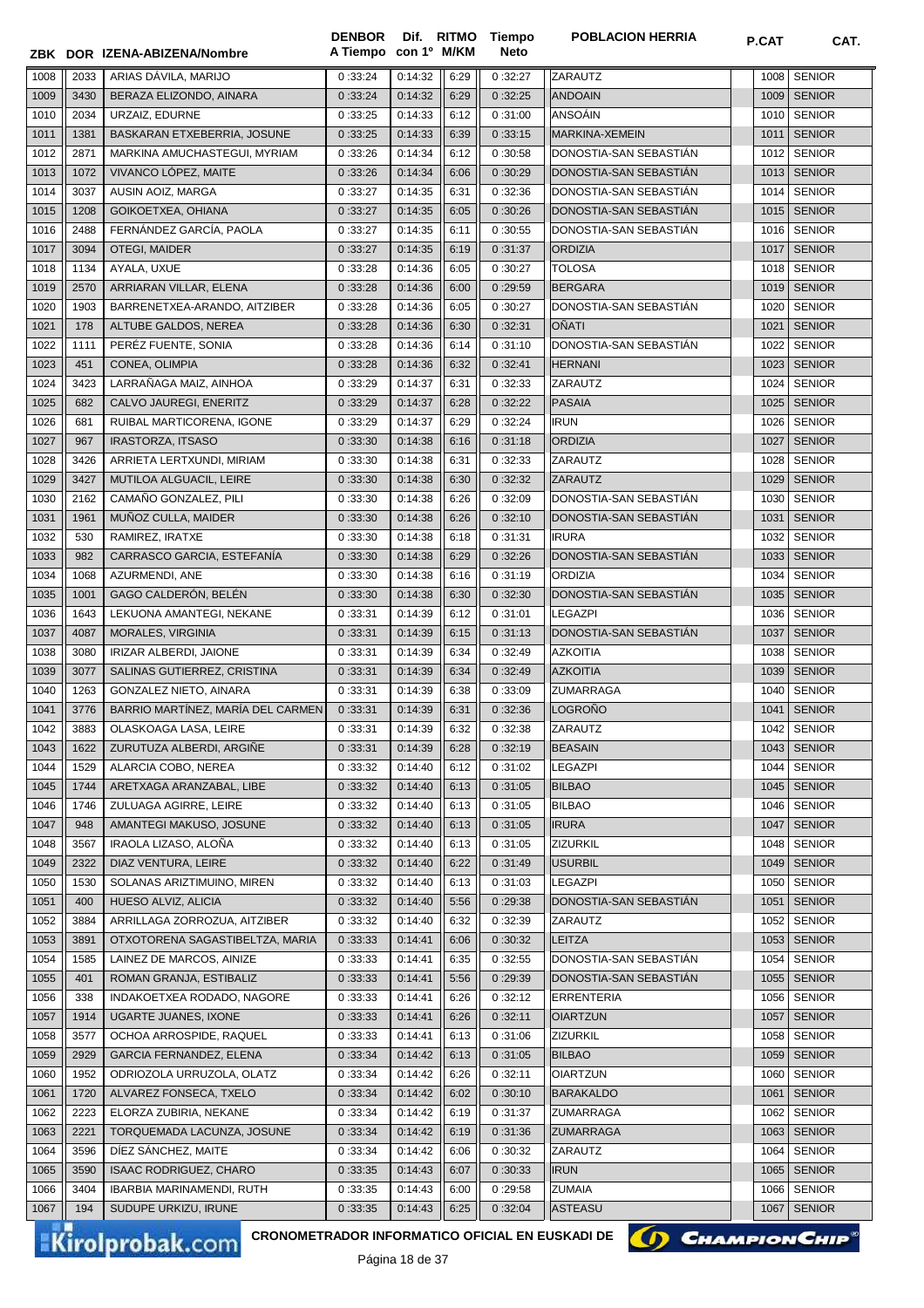|      |                | ZBK DOR IZENA-ABIZENA/Nombre                                              | <b>DENBOR</b><br>A Tiempo con 1º M/KM |                    |      | Dif. RITMO Tiempo<br><b>Neto</b> | <b>POBLACION HERRIA</b>     | P.CAT | CAT.          |
|------|----------------|---------------------------------------------------------------------------|---------------------------------------|--------------------|------|----------------------------------|-----------------------------|-------|---------------|
| 1068 | 1083           | DUÑABEITIA USATEGI, IRATXE                                                | 0:33:35                               | 0:14:43            | 6:19 | 0:31:36                          | LAUDIO/LLODIO               | 1068  | <b>SENIOR</b> |
| 1069 | $\overline{1}$ | DI-MALTA DIAZ, MAIDER                                                     | 0:33:35                               | 0:14:43            | 6:29 | 0:32:26                          | <b>PASAIA</b>               | 1069  | <b>SENIOR</b> |
| 1070 | 3068           | SAMPEDRO VALDES, VANESA                                                   | 0:33:36                               | 0:14:44            | 6:28 | 0:32:20                          | <b>OIARTZUN</b>             | 1070  | <b>SENIOR</b> |
| 1071 | 1718           | <b>GARCIA CORRAL, BELEN</b>                                               | 0:33:36                               | 0:14:44            | 6:02 | 0:30:11                          | <b>BARAKALDO</b>            | 1071  | <b>SENIOR</b> |
| 1072 | 123            | MOREDA BALENCIAGA, SONIA                                                  | 0:33:36                               | 0:14:44            | 6:25 | 0:32:04                          | <b>MUTRIKU</b>              | 1072  | <b>SENIOR</b> |
| 1073 | 1128           | BEGUIRISTAIN LAHUERTA, BELEN                                              | 0:33:36                               | 0:14:44            | 5:58 | 0:29:51                          | PAMPLONA/IRUÑA              | 1073  | <b>SENIOR</b> |
| 1074 | 67             | ANSOLA SAN VICENTE, ESTIBALIZ                                             | 0:33:36                               | 0:14:44            | 6:25 | 0:32:03                          | <b>AZKOITIA</b>             | 1074  | <b>SENIOR</b> |
| 1075 | 4069           | GOMEZ REKARTE, OLATZ                                                      | 0:33:36                               | 0:14:44            | 6:07 | 0:30:37                          | ALTSASU/ALSASUA             |       | 1075   SENIOR |
| 1076 | 1127           | BEGUIRISTAIN LAHUERTA, BLANCA                                             | 0:33:36                               | 0:14:44            | 5:58 | 0:29:52                          | DONOSTIA-SAN SEBASTIAN      | 1076  | <b>SENIOR</b> |
| 1077 | 3578           | URRA BENGOA, LEIRE                                                        | 0:33:36                               | 0:14:44            | 6:17 | 0:31:27                          | ARETXABALETA                | 1077  | <b>SENIOR</b> |
| 1078 | 329            | ZUBIMENDI ORMAZABAL, NEREA                                                | 0:33:37                               | 0:14:45            | 6:26 | 0:32:10                          | <b>BERGARA</b>              | 1078  | <b>SENIOR</b> |
| 1079 | 2450           | MUÑOA AMAS, ANE                                                           | 0:33:37                               | 0:14:45            | 6:32 | 0:32:40                          | <b>ZARAUTZ</b>              | 1079  | <b>SENIOR</b> |
| 1080 | 2581           | PRIETO BLANCO, NAGORE                                                     | 0:33:37                               | 0:14:45            | 6:27 | 0:32:13                          | <b>LEGAZPI</b>              | 1080  | <b>SENIOR</b> |
| 1081 | 3561           | RUBIO DE JESÚS, MAITANE                                                   | 0:33:37                               | 0:14:45            | 6:17 | 0:31:27                          | ARRASATE/MONDRAGÓN          | 1081  | <b>SENIOR</b> |
| 1082 | 4068           | GALLEGO ROSADO. NAGORE                                                    | 0:33:37                               | 0:14:45            | 6:08 | 0:30:38                          | ALTSASU/ALSASUA             | 1082  | <b>SENIOR</b> |
| 1083 | 918            | DEL CASTILLO ECHEVARRIA, VANESSA                                          | 0:33:37                               | 0:14:45            | 6:07 | 0:30:33                          | <b>AZKOITIA</b>             | 1083  | <b>SENIOR</b> |
| 1084 | 2243           | AGUIRREZABALA IRIZAR, NEREA                                               | 0:33:37                               | 0:14:45            | 6:06 | 0:30:30                          | DONOSTIA-SAN SEBASTIÁN      | 1084  | <b>SENIOR</b> |
| 1085 | 3848           | <b>BARACE LLORENTE, CARMEN</b>                                            | 0:33:37                               | 0:14:45            | 6:22 | 0:31:48                          | DONOSTIA-SAN SEBASTIAN      |       | 1085   SENIOR |
| 1086 | 2789           | ANSORENA LEGARRA, KATALIN                                                 | 0:33:38                               | 0:14:46            | 6:22 | 0:31:51                          | DONOSTIA-SAN SEBASTIAN      | 1086  | <b>SENIOR</b> |
| 1087 | 2948           | ANSORENA LEGARRA, PATRICIA                                                | 0:33:38                               | 0:14:46            | 6:22 | 0:31:52                          | DONOSTIA-SAN SEBASTIAN      | 1087  | <b>SENIOR</b> |
|      |                |                                                                           |                                       | 0:14:46            |      | 0:32:29                          |                             | 1088  | <b>SENIOR</b> |
| 1088 | 2196           | VÁZQUEZ HERCE, MAMEN                                                      | 0:33:38                               |                    | 6:30 |                                  | DONOSTIA-SAN SEBASTIAN      |       |               |
| 1089 | 45             | <b>BLANCO MARTIN, CRISTINA</b>                                            | 0:33:39                               | 0:14:47            | 5:59 | 0:29:54                          | <b>OIARTZUN</b>             | 1089  | <b>SENIOR</b> |
| 1090 | 1853           | ARRIETA ZALAKAIN, BELEN                                                   | 0:33:39                               | 0:14:47            | 6:38 | 0:33:12                          | DONOSTIA-SAN SEBASTIAN      | 1090  | <b>SENIOR</b> |
| 1091 | 3162           | GARAYOA TELLETXEA, LORENA                                                 | 0:33:39                               | 0:14:47            | 5:59 | 0:29:57                          | DONOSTIA-SAN SEBASTIAN      | 1091  | <b>SENIOR</b> |
| 1092 | 975            | VIGURI AGIRRE, ZURINE                                                     | 0:33:39                               | 0:14:47            | 6:11 | 0:30:56                          | ARRASATE/MONDRAGÓN          | 1092  | <b>SENIOR</b> |
| 1093 | 3053           | HERRERO GARCIA, SARA                                                      | 0:33:40                               | 0:14:48            | 6:00 | 0:29:58                          | LASARTE-ORIA                | 1093  | <b>SENIOR</b> |
| 1094 | 1623           | IRASTORZA OTEGI, AINHOA                                                   | 0:33:40                               | 0:14:48            | 6:30 | 0:32:28                          | <b>BEASAIN</b>              | 1094  | <b>SENIOR</b> |
| 1095 | 3652           | LUQUE RUIZ DE EGUILAZ, NAROA                                              | 0:33:40                               | 0:14:48            | 6:39 | 0:33:14                          | <b>TOLOSA</b>               | 1095  | <b>SENIOR</b> |
| 1096 | 1807           | IRAOLA ESQUISABEL, NAIARA                                                 | 0:33:41                               | 0:14:49            | 6:28 | 0:32:18                          | <b>BIDEGOIAN</b>            | 1096  | <b>SENIOR</b> |
| 1097 | 3583           | JAURENA DOMINGUEZ, MARIA                                                  | 0:33:41                               | 0:14:49            | 6:19 | 0:31:35                          | <b>IRUN</b>                 | 1097  | <b>SENIOR</b> |
| 1098 | 2750           | PEREZ GOÑI, IRATXE                                                        | 0:33:41                               | 0:14:49            | 6:08 | 0:30:42                          | <b>HERNANI</b>              | 1098  | <b>SENIOR</b> |
| 1099 | 3951           | BALERDI TELLERIA, LIERNI                                                  | 0:33:42                               | 0:14:50            | 6:28 | 0:32:19                          | <b>ALBIZTUR</b>             | 1099  | <b>SENIOR</b> |
| 1100 | 1956           | PERCEBOM, ANA MARIA                                                       | 0:33:42                               | 0:14:50            | 5:59 | 0:29:56                          | DONOSTIA-SAN SEBASTIAN      | 1100  | <b>SENIOR</b> |
| 1101 | 3572           | TELLETXEA URDANGARIN, AMAIA                                               | 0:33:42                               | 0:14:50            | 6:25 | 0:32:07                          | DONOSTIA-SAN SEBASTIÁN      |       | 1101   SENIOR |
| 1102 | 3250           | SAEZ BAZTAN, AINARA                                                       | 0:33:42                               | 0:14:50            | 6:25 | 0:32:06                          | DONOSTIA-SAN SEBASTIÁN      |       | 1102 SENIOR   |
| 1103 | 3412           | NARBAIZA GALLASTEGI, NEREA                                                | 0:33:42                               | 0:14:50            | 6:30 | 0:32:28                          | <b>ABADIÑO</b>              |       | 1103   SENIOR |
| 1104 | 3411           | NARBAIZA GALLASTEGI, IONE                                                 | 0:33:42                               | 0:14:50            | 6:30 | 0:32:29                          | <b>ABADIÑO</b>              |       | 1104   SENIOR |
| 1105 | 3668           | ELUSTONDO, MAITANE                                                        | 0:33:42                               | 0:14:50            | 6:21 | 0:31:44                          | <b>TOLOSA</b>               |       | 1105   SENIOR |
| 1106 | 3642           | EGIA LABAIEN, NAGORE                                                      | 0:33:42                               | 0:14:50            | 6:21 | 0:31:44                          | <b>TOLOSA</b>               |       | 1106 SENIOR   |
| 1107 | 421            | ARREGUI AMIANO, ELENA                                                     | 0:33:43                               | 0:14:51            | 5:58 | 0:29:50                          | DONOSTIA-SAN SEBASTIÁN      | 1107  | <b>SENIOR</b> |
| 1108 | 1383           | ARTIEDA ZABALA, LIERNI                                                    | 0:33:43                               | 0:14:51            | 6:27 | 0:32:13                          | <b>TOLOSA</b>               |       | 1108 SENIOR   |
| 1109 | 3667           | MALKORRA, ELI                                                             | 0:33:43                               | 0:14:51            | 6:21 | 0:31:45                          | <b>TOLOSA</b>               |       | 1109   SENIOR |
| 1110 | 3237           | HERNÁNDEZ ARANGUREN, NAIARA                                               | 0:33:43                               | 0:14:51            | 6:21 | 0:31:45                          | <b>TOLOSA</b>               | 1110  | <b>SENIOR</b> |
| 1111 | 3728           | <b>BILBAO, NAGORE</b>                                                     | 0:33:43                               | 0:14:51            | 6:21 | 0:31:44                          | <b>TOLOSA</b>               | 1111  | <b>SENIOR</b> |
| 1112 | 2578           | ESTENERENA MERINO, ALMUDENA                                               | 0:33:44                               | 0:14:52            | 5:58 | 0:29:51                          | AIA                         | 1112  | <b>SENIOR</b> |
| 1113 | 2593           | LÓPEZ DE ARCAUTE HERNÁNDEZ, RUT                                           | 0:33:44                               | 0:14:52            | 6:17 | 0:31:24                          | VITORIA-GASTEIZ             | 1113  | <b>SENIOR</b> |
| 1114 | 342            | LOPETEGI IRAZUSTABARRENA, AMAIA                                           | 0:33:44                               | 0:14:52            | 6:23 | 0:31:56                          | <b>BEASAIN</b>              | 1114  | <b>SENIOR</b> |
| 1115 | 1304           | OSABA VÉLEZ DE MENDIZÁBAL, BEGOÑ                                          | 0:33:44                               | 0:14:52            | 6:17 | 0:31:24                          | VITORIA-GASTEIZ             | 1115  | <b>SENIOR</b> |
| 1116 | 2211           | CARRO, MARIA                                                              | 0:33:44                               | 0:14:52            | 6:12 | 0:31:00                          | <b>ASTIGARRAGA</b>          | 1116  | <b>SENIOR</b> |
| 1117 | 3860           | BALENCIAGA GODOY, AINARA                                                  | 0:33:45                               | 0:14:53            | 6:12 | 0:31:00                          | DONOSTIA-SAN SEBASTIÁN      | 1117  | <b>SENIOR</b> |
| 1118 | 2334           | VAZQUEZ IGLESIAS, ELISABET                                                | 0:33:45                               | 0:14:53            | 6:35 | 0:32:54                          | LAZKAO                      |       | 1118 SENIOR   |
| 1119 | 2335           | PALACIOS SEPÚLVEDA, VANESSA                                               | 0:33:45                               | 0:14:53            | 6:35 | 0:32:55                          | <b>LAZKAO</b>               |       | 1119   SENIOR |
| 1120 | 4156           | YEREGI SASIAIN, MERTXE                                                    | 0:33:46                               | 0:14:54            | 6:26 | 0:32:12                          | ASTIGARRAGA                 | 1120  | <b>SENIOR</b> |
| 1121 | 3560           | ARRUABARRENA BOLUNBURU, MARINA                                            | 0:33:48                               | 0:14:56            | 5:54 | 0:29:29                          | SORALUZE/PLACENCIA DE LAS A | 1121  | <b>SENIOR</b> |
| 1122 | 2061           | EGIMENDIA PEREZ, MAIALEN                                                  | 0:33:48                               | 0:14:56            | 6:10 | 0:30:51                          | DONOSTIA-SAN SEBASTIAN      | 1122  | <b>SENIOR</b> |
| 1123 | 1492           | PAZ MAUDES, SUSANA                                                        | 0:33:48                               | 0:14:56            | 6:10 | 0:30:52                          | LEZO                        | 1123  | <b>SENIOR</b> |
| 1124 | 2743           | GEREÑO ERASO, OLATZ                                                       | 0:33:49                               | 0:14:57            | 6:22 | 0:31:51                          | LEITZA                      | 1124  | <b>SENIOR</b> |
| 1125 | 2636           | BALERDI AIZPURUA, KRISTINA                                                | 0:33:49                               | 0:14:57            | 6:34 | 0:32:52                          | <b>AIA</b>                  |       | 1125   SENIOR |
| 1126 | 2179           | SALA MOZOS, TERESA                                                        | 0:33:49                               | 0:14:57            | 6:22 | 0:31:49                          | DONOSTIA-SAN SEBASTIAN      |       | 1126 SENIOR   |
| 1127 | 1565           | LORENTE GARCÍA, LEIRE                                                     | 0:33:49                               | 0:14:57            | 6:11 | 0:30:53                          | LASARTE-ORIA                |       | 1127   SENIOR |
|      |                |                                                                           |                                       |                    |      |                                  |                             |       |               |
|      |                | CRONOMETRADOR INFORMATICO OFICIAL EN EUSKADI DE<br><b>Kirolprobak.com</b> |                                       | $D4$ ainn 40 de 97 |      |                                  | () CHAMPION CHIP            |       |               |

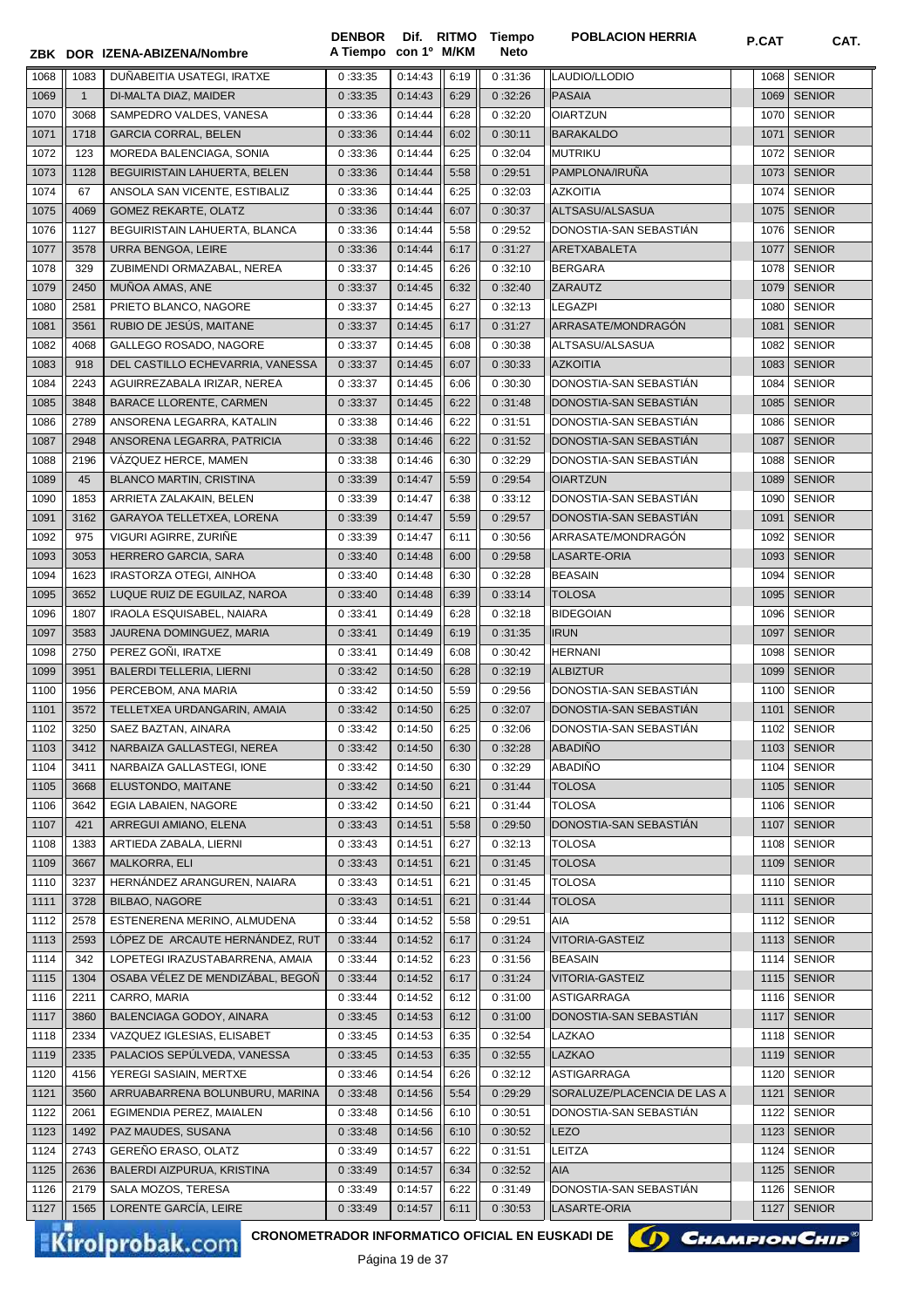|      |      | ZBK DOR IZENA-ABIZENA/Nombre    | A Tiempo con 1º M/KM |         |      | Neto    |                        |      |               |
|------|------|---------------------------------|----------------------|---------|------|---------|------------------------|------|---------------|
| 1128 | 2129 | LICEAGA ONTORIA, OLATZ          | 0:33:50              | 0:14:58 | 6:14 | 0:31:08 | <b>ASTIGARRAGA</b>     | 1128 | <b>SENIOR</b> |
| 1129 | 3459 | POZO LIZASO, AINHOA             | 0:33:50              | 0:14:58 | 6:31 | 0:32:36 | <b>ORIO</b>            | 1129 | <b>SENIOR</b> |
| 1130 | 3458 | PADRONES, SILVIA                | 0:33:50              | 0:14:58 | 6:31 | 0:32:36 | ORIO                   | 1130 | <b>SENIOR</b> |
| 1131 | 2652 | <b>GONZALEZ GRACIA, MARTA</b>   | 0:33:50              | 0:14:58 | 6:35 | 0:32:53 | <b>ZARAUTZ</b>         | 1131 | <b>SENIOR</b> |
| 1132 | 1028 | OLAIZOLA TARRAGONA, OLATZ       | 0:33:51              | 0:14:59 | 6:08 | 0:30:40 | LEZO                   | 1132 | <b>SENIOR</b> |
| 1133 | 1081 | SANCHEZ, ANE                    | 0:33:51              | 0:14:59 | 6:25 | 0:32:07 | DONOSTIA-SAN SEBASTIAN | 1133 | <b>SENIOR</b> |
| 1134 | 1088 | ETXAURI, AMAIA                  | 0:33:51              | 0:14:59 | 6:25 | 0:32:07 | DONOSTIA-SAN SEBASTIAN | 1134 | <b>SENIOR</b> |
| 1135 | 2824 | MARTÍN ANDONEGUI, CRISTINA      | 0:33:52              | 0:15:00 | 6:11 | 0:30:54 | DONOSTIA-SAN SEBASTIÁN | 1135 | <b>SENIOR</b> |
| 1136 | 1192 | ALDASORO ITURBE, INTZA          | 0:33:53              | 0:15:01 | 6:42 | 0:33:31 | DONOSTIA-SAN SEBASTIÁN | 1136 | <b>SENIOR</b> |
| 1137 | 2312 | MARIÑO, HAIZEA                  | 0:33:53              | 0:15:01 | 6:07 | 0:30:33 | DONOSTIA-SAN SEBASTIAN | 1137 | <b>SENIOR</b> |
| 1138 | 3419 | AZURMENDI ZABALETA, EDURNE      | 0:33:53              | 0:15:01 | 6:06 | 0:30:32 | <b>PASAIA</b>          | 1138 | <b>SENIOR</b> |
| 1139 | 3203 | DE LA IGLESIA GAMBOA, IGONE     | 0:33:53              | 0:15:01 | 6:11 | 0:30:55 | <b>BERGARA</b>         | 1139 | <b>SENIOR</b> |
| 1140 | 1012 | QUINTANA, GEMMA                 | 0:33:53              | 0:15:01 | 6:28 | 0:32:19 | <b>PASAIA</b>          | 1140 | <b>SENIOR</b> |
| 1141 | 1013 | MOHEDANO MARTINEZ, EIDER        | 0:33:53              | 0:15:01 | 6:28 | 0:32:20 | DONOSTIA-SAN SEBASTIAN | 1141 | <b>SENIOR</b> |
| 1142 | 214  | LASA GOMEZ, AINHOA              | 0:33:53              | 0:15:01 | 6:28 | 0:32:20 | DONOSTIA-SAN SEBASTIAN | 1142 | <b>SENIOR</b> |
| 1143 | 3336 | RODRIGUEZ, SANDRA               | 0:33:53              | 0:15:01 | 5:59 | 0:29:56 | DONOSTIA-SAN SEBASTIÁN | 1143 | <b>SENIOR</b> |
| 1144 | 3843 | SALAZAR BLANCO, AINARA          | 0:33:53              | 0:15:01 | 6:15 | 0:31:15 | DONOSTIA-SAN SEBASTIÁN | 1144 | <b>SENIOR</b> |
| 1145 | 742  | MARTINEZ MERCADO, LETICIA       | 0:33:53              | 0:15:01 | 6:11 | 0:30:56 | LASARTE-ORIA           | 1145 | <b>SENIOR</b> |
| 1146 | 1016 | ERKIZIA POSTIGO, NEREA          | 0:33:53              | 0:15:01 | 6:28 | 0:32:20 | <b>PASAIA</b>          | 1146 | <b>SENIOR</b> |
| 1147 | 1015 | QUINTANA CAMPO, ANA             | 0:33:54              | 0:15:02 | 6:28 | 0:32:19 | <b>LEGAZPI</b>         | 1147 | <b>SENIOR</b> |
| 1148 | 3816 | ETXABE IBARBURU, AITZIBER       | 0:33:54              | 0:15:02 | 6:15 | 0:31:16 | DONOSTIA-SAN SEBASTIÁN | 1148 | <b>SENIOR</b> |
| 1149 | 1014 | QUINTANA CAMPO, MARTA           | 0:33:54              | 0:15:02 | 6:28 | 0:32:20 | <b>AYEGUI</b>          | 1149 | <b>SENIOR</b> |
| 1150 | 365  | RAZKIN GARCÍA, JOSUNE           | 0:33:54              | 0:15:02 | 6:17 | 0:31:26 | DONOSTIA-SAN SEBASTIAN | 1150 | <b>SENIOR</b> |
| 1151 | 2130 | MATILLA OTEGUI, AINHOA          | 0:33:54              | 0:15:02 | 6:14 | 0:31:12 | <b>ASTIGARRAGA</b>     | 1151 | <b>SENIOR</b> |
| 1152 | 3072 | RODRIGUEZ LOIDI, NAGORE         | 0:33:54              | 0:15:02 | 6:13 | 0:31:05 | <b>IRUN</b>            | 1152 | <b>SENIOR</b> |
| 1153 | 507  | GARCIA DE EULATE CAMBRA, ITZIAR | 0:33:55              | 0:15:03 | 6:34 | 0:32:50 | <b>USURBIL</b>         | 1153 | <b>SENIOR</b> |
| 1154 | 3035 | LARREA HERMOSILLA, SUSANA       | 0:33:55              | 0:15:03 | 6:37 | 0:33:03 | DONOSTIA-SAN SEBASTIAN | 1154 | <b>SENIOR</b> |
| 1155 | 3034 | PADRONES GIL, LETICIA           | 0:33:55              | 0:15:03 | 6:13 | 0:31:06 | DONOSTIA-SAN SEBASTIAN | 1155 | <b>SENIOR</b> |
| 1156 | 3759 | TXINTXURRETA AIERBE, IGONE      | 0:33:55              | 0:15:03 | 5:58 | 0:29:52 | <b>BEASAIN</b>         | 1156 | <b>SENIOR</b> |
| 1157 | 50   | MONREAL VILLAR, UXUE            | 0:33:55              | 0:15:03 | 6:33 | 0:32:46 | <b>PASAIA</b>          | 1157 | <b>SENIOR</b> |
| 1158 | 3760 | URANGA TXINTXURRETA, MAITANE    | 0:33:55              | 0:15:03 | 5:58 | 0:29:52 | <b>BEASAIN</b>         | 1158 | <b>SENIOR</b> |
| 1159 | 3757 | URANGA TXINTXURRETA, AGURTZANE  | 0:33:55              | 0:15:03 | 5:59 | 0:29:53 | <b>BEASAIN</b>         | 1159 | <b>SENIOR</b> |
| 1160 | 1280 | URIGAIN ALONSO, AMAIA           | 0:33:56              | 0:15:04 | 6:19 | 0:31:33 | <b>IRUN</b>            | 1160 | <b>SENIOR</b> |
| 1161 | 198  | CANDAMIL LLOPIS, MARIA          | 0:33:56              | 0:15:04 | 5:56 | 0:29:40 | DONOSTIA-SAN SEBASTIÁN | 1161 | <b>SENIOR</b> |
| 1162 | 3756 | MUJIKA ARTOLA, ARANTXA          | 0:33:56              | 0:15:04 | 5:58 | 0:29:52 | <b>BEASAIN</b>         | 1162 | <b>SENIOR</b> |
| 1163 | 2476 | NOGUES VÁZQUEZ, MARÍA CARMEN    | 0:33:56              | 0:15:04 | 6:18 | 0:31:32 | <b>IRUN</b>            |      | 1163   SENIOR |
| 1164 | 2453 | ILLORO, OIHANA                  | 0:33:56              | 0:15:04 | 6:07 | 0:30:35 | MARKINA-XEMEIN         | 1164 | <b>SENIOR</b> |
| 1165 | 3266 | ELIZBURU ARTABE, MAIDER         | 0:33:56              | 0:15:04 | 6:06 | 0:30:29 | <b>ZIZURKIL</b>        | 1165 | <b>SENIOR</b> |
| 1166 | 3265 | JUANTORENA AZPIAZU, ALAITZ      | 0:33:56              | 0:15:04 | 6:06 | 0:30:30 | EZKIO-ITSASO           | 1166 | <b>SENIOR</b> |
| 1167 | 1194 | ARRIZABALAGA ALDALUR, NAIARA    | 0:33:56              | 0:15:04 | 6:22 | 0:31:52 | <b>AZPEITIA</b>        | 1167 | <b>SENIOR</b> |
| 1168 | 1195 | ARZUAGA ARRUTI, MARIA           | 0:33:56              | 0:15:04 | 6:22 | 0:31:52 | <b>AZPEITIA</b>        | 1168 | <b>SENIOR</b> |
| 1169 | 3118 | LOIDI, HAIZEA                   | 0:33:56              | 0:15:04 | 6:10 | 0:30:50 | <b>OIARTZUN</b>        | 1169 | <b>SENIOR</b> |
| 1170 | 596  | PRESEDO ALBERDI, MARINA         | 0:33:56              | 0:15:04 | 6:19 | 0:31:34 | <b>IRUN</b>            | 1170 | <b>SENIOR</b> |
| 1171 | 1085 | ELORZA IRIONDO, IRENE           | 0:33:56              | 0:15:04 | 6:01 | 0:30:03 | <b>MENDARO</b>         | 1171 | <b>SENIOR</b> |
| 1172 | 167  | ANDRES SOROA, JAIONE            | 0:33:57              | 0:15:05 | 6:33 | 0:32:47 | <b>PASAIA</b>          | 1172 | <b>SENIOR</b> |
| 1173 | 3586 | ALMARAZ GARCIA, BRENDA CECILIA  | 0:33:57              | 0:15:05 | 6:05 | 0:30:27 | DONOSTIA-SAN SEBASTIAN | 1173 | <b>SENIOR</b> |
| 1174 | 3088 | IZAGIRRE OLIDEN, AMAIA          | 0:33:57              | 0:15:05 | 6:32 | 0:32:42 | <b>IRUN</b>            | 1174 | <b>SENIOR</b> |
| 1175 | 1735 | PARDO LEGARIA, AINTZANE         | 0:33:57              | 0:15:05 | 5:56 | 0:29:41 | DONOSTIA-SAN SEBASTIAN | 1175 | <b>SENIOR</b> |
| 1176 | 2828 | CARRASCO MARTINEZ, COVADONGA    | 0:33:58              | 0:15:06 | 6:06 | 0:30:32 | <b>PASAIA</b>          | 1176 | <b>SENIOR</b> |
| 1177 | 2951 | GÜEMEZ SAENZ DE UGARTE, MAIDER  | 0:33:58              | 0:15:06 | 6:07 | 0:30:33 | VITORIA-GASTEIZ        | 1177 | <b>SENIOR</b> |
| 1178 | 2428 | IMAZ ARCE, ANA                  | 0:33:58              | 0:15:06 | 6:22 | 0:31:51 | DONOSTIA-SAN SEBASTIAN | 1178 | <b>SENIOR</b> |
| 1179 | 2556 | <b>GARCIA SANMARTIN, LAURA</b>  | 0:33:58              | 0:15:06 | 6:34 | 0:32:50 | DONOSTIA-SAN SEBASTIAN | 1179 | <b>SENIOR</b> |
| 1180 | 3703 | CERVA, CAROLYN                  | 0:33:58              | 0:15:06 | 6:05 | 0:30:23 | DONOSTIA-SAN SEBASTIAN | 1180 | <b>SENIOR</b> |
| 1181 | 3098 | OCARIZ MERINO, CRISTINA         | 0:33:58              | 0:15:06 | 6:19 | 0:31:33 | <b>ARBIZU</b>          | 1181 | <b>SENIOR</b> |
| 1182 | 3462 | EIZAGIRRE BIKONDOA, LOREA       | 0:33:58              | 0:15:06 | 6:21 | 0:31:47 | ZARAUTZ                | 1182 | <b>SENIOR</b> |
| 1183 | 111  | <b>BRIGGS, MEGAN</b>            | 0:33:58              | 0:15:06 | 6:06 | 0:30:28 | DONOSTIA-SAN SEBASTIAN | 1183 | <b>SENIOR</b> |
| 1184 | 3650 | ETXEBERRIA NAVARRO, ANA MARIA   | 0:33:58              | 0:15:06 | 6:30 | 0:32:29 | <b>LEGAZPI</b>         | 1184 | <b>SENIOR</b> |
| 1185 | 3099 | SASTRE CARRANZA, ANA            | 0:33:58              | 0:15:06 | 6:19 | 0:31:33 | <b>LEGAZPI</b>         | 1185 | <b>SENIOR</b> |
| 1186 | 134  | TELLERIA ARAMBURU, JAIONE       | 0:33:58              | 0:15:06 | 6:16 | 0:31:19 | <b>EIBAR</b>           | 1186 | <b>SENIOR</b> |
| 1187 | 133  | TELLERIA ARAMBURU, NEREA        | 0:33:59              | 0:15:07 | 6:16 | 0:31:18 | <b>EIBAR</b>           | 1187 | <b>SENIOR</b> |

**Tiempo** 

**DENBOR**

Kirolprobak.com

CRONOMETRADOR INFORMATICO OFICIAL EN EUSKADI DE **(A) CHAMPION CHIP**<sup>®</sup>

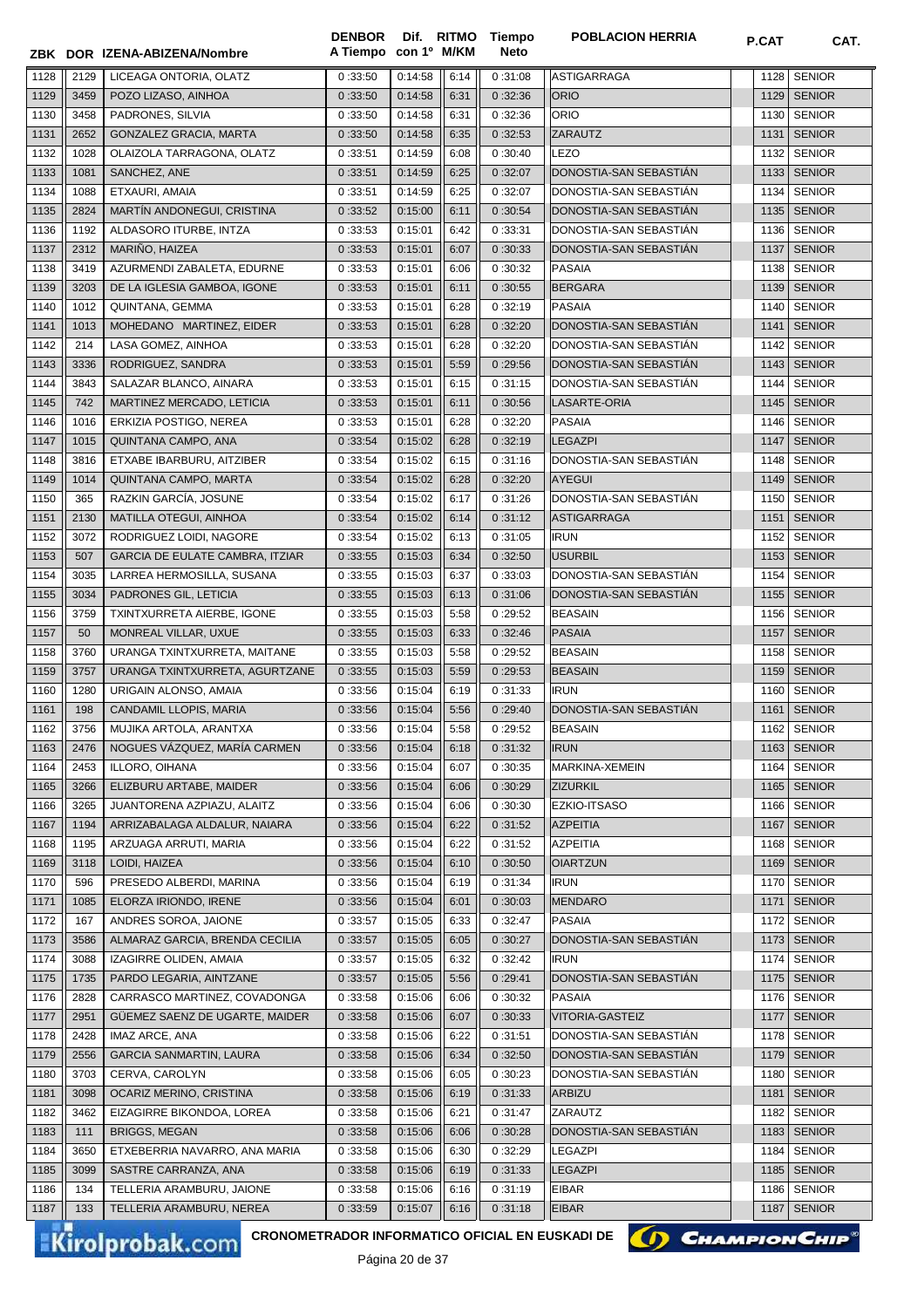|      |             | ZBK DOR IZENA-ABIZENA/Nombre                | A Tiempo con 1º M/KM |         |      | Neto    |                                   |      |               |
|------|-------------|---------------------------------------------|----------------------|---------|------|---------|-----------------------------------|------|---------------|
| 1188 | 1611        | MARTIN TEJERIA, OLATZ                       | 0:33:59              | 0:15:07 | 6:41 | 0:33:26 | LASARTE-ORIA                      | 1188 | <b>SENIOR</b> |
| 1189 | 3274        | ETXEBERRIA GERENABARRENA, ANE               | 0:34:00              | 0:15:08 | 6:48 | 0:34:00 | MARKINA-XEMEIN                    | 1189 | <b>SENIOR</b> |
| 1190 | 3102        | IRASTORZA SAN VICENTE, ANA                  | 0:34:00              | 0:15:08 | 6:19 | 0:31:35 | <b>URRETXU</b>                    | 1190 | <b>SENIOR</b> |
| 1191 | 1251        | ECHEZARRETA DE MIGUEL, AINARA               | 0:34:00              | 0:15:08 | 6:01 | 0:30:05 | <b>ERRENTERIA</b>                 | 1191 | <b>SENIOR</b> |
| 1192 | 4117        | ALKORTA AIZPURUA, LARRAITZ                  | 0:34:00              | 0:15:08 | 6:04 | 0:30:22 | <b>ASTEASU</b>                    | 1192 | <b>SENIOR</b> |
| 1193 | 1723        | IRAZUSTABARRENA URANGA, OIHANA              | 0:34:00              | 0:15:08 | 6:01 | 0:30:05 | <b>HERNANI</b>                    | 1193 | <b>SENIOR</b> |
| 1194 | 2906        | PEREZ PEÑAGARICANO, MAITE                   | 0:34:01              | 0:15:09 | 6:26 | 0:32:09 | LEZO                              | 1194 | <b>SENIOR</b> |
| 1195 | 3467        | JIMENEZ TRINIDAD, NURIA                     | 0:34:02              | 0:15:10 | 6:39 | 0:33:15 | ZARAUTZ                           | 1195 | <b>SENIOR</b> |
| 1196 | 1173        | PEÑA POLO, NAIARA                           | 0:34:02              | 0:15:10 | 6:27 | 0:32:15 | <b>HERNANI</b>                    | 1196 | <b>SENIOR</b> |
| 1197 | 3247        | BARDAJI GOYARAN, AINHOA                     | 0:34:02              | 0:15:10 | 6:05 | 0:30:24 | <b>URNIETA</b>                    | 1197 | <b>SENIOR</b> |
| 1198 | 2629        | DOYHARZABAL AZURMENDI, ALAZNE               | 0:34:02              | 0:15:10 | 6:27 | 0:32:14 | <b>TOLOSA</b>                     | 1198 | <b>SENIOR</b> |
| 1199 | 1174        | BARTOLOME AGIRRE, AMAIA                     | 0:34:02              | 0:15:10 | 6:27 | 0:32:15 | <b>TOLOSA</b>                     | 1199 | <b>SENIOR</b> |
| 1200 | 1395        | AZURMENDI IRASTORZA, AMAIA                  | 0:34:02              | 0:15:10 | 6:16 | 0:31:20 | ORDIZIA                           | 1200 | <b>SENIOR</b> |
| 1201 | 437         | ARROITAJAUREGUI ERRECALDE, MARIA            | 0:34:03              | 0:15:11 | 6:02 | 0:30:09 | <b>EIBAR</b>                      | 1201 | <b>SENIOR</b> |
| 1202 | 1709        | ALCORTA CUVIEL, JOANA SUSANA                | 0:34:03              | 0:15:11 | 6:05 | 0:30:27 | <b>ZESTOA</b>                     | 1202 | <b>SENIOR</b> |
| 1203 | 866         | TOBAR ARGAYA, EIDER                         | 0:34:03              | 0:15:11 | 6:41 | 0:33:26 | <b>BEASAIN</b>                    | 1203 | <b>SENIOR</b> |
| 1204 | 1713        | EGAÑA IZTUETA, ARANTXA                      | 0:34:04              | 0:15:12 | 6:06 | 0:30:29 | <b>ZUMAIA</b>                     | 1204 | <b>SENIOR</b> |
| 1205 | 3758        | IRIBAR SOLABERRIETA, EIDER                  | 0:34:04              | 0:15:12 | 6:01 | 0:30:03 | <b>BEASAIN</b>                    | 1205 | <b>SENIOR</b> |
| 1206 | 3882        | NOGUERA VELAZ, MAIDER                       | 0:34:05              | 0:15:13 | 6:08 | 0:30:42 | HUARTE/UHARTE                     | 1206 | <b>SENIOR</b> |
| 1207 | 3839        | ETXEZARRETA ALTUNA, ARANTXA                 | 0:34:05              | 0:15:13 | 6:08 | 0:30:42 | <b>ANDOAIN</b>                    | 1207 | <b>SENIOR</b> |
| 1208 | 166         | IRULEGI EIZAGUIRRE, AMAIA                   | 0:34:05              | 0:15:13 | 6:13 | 0:31:03 | <b>PASAIA</b>                     | 1208 | <b>SENIOR</b> |
| 1209 | 3148        | JIMENEZ AGUDO, PATRIZIA                     | 0:34:06              | 0:15:14 | 6:20 | 0:31:40 | <b>ERRENTERIA</b>                 | 1209 | <b>SENIOR</b> |
| 1210 | 3036        | MACÍAS BEREZO, CRISTINA                     | 0:34:06              | 0:15:14 | 6:39 | 0:33:15 | DONOSTIA-SAN SEBASTIAN            | 1210 | <b>SENIOR</b> |
| 1211 | 2910        | IBARRONDO PIDAL, ALEJANDRA                  | 0:34:06              | 0:15:14 | 5:59 | 0:29:53 | DONOSTIA-SAN SEBASTIAN            | 1211 | <b>SENIOR</b> |
| 1212 | 2315        | AMEZTOI, KIZKITZA                           | 0:34:07              | 0:15:15 | 6:29 | 0:32:24 | <b>HERNANI</b>                    | 1212 | <b>SENIOR</b> |
| 1213 | 2911        | CRUZ COCA, EUGENIA                          | 0:34:07              | 0:15:15 | 5:59 | 0:29:53 | DONOSTIA-SAN SEBASTIÁN            | 1213 | <b>SENIOR</b> |
| 1214 | 2452        | ZABALA ILLORO, ERIKA                        | 0:34:07              | 0:15:15 | 6:09 | 0:30:46 | MARKINA-XEMEIN                    | 1214 | <b>SENIOR</b> |
| 1215 | 1938        | PASCUAL VAZ, ROCIO                          | 0:34:07              | 0:15:15 | 6:27 | 0:32:17 | <b>ERRENTERIA</b>                 | 1215 | <b>SENIOR</b> |
| 1216 | 986         | ARRAZOLA, UXUE                              | 0:34:07              | 0:15:15 | 6:13 | 0:31:05 | <b>PASAIA</b>                     | 1216 | <b>SENIOR</b> |
| 1217 | 1310        | ANSOLA SAN VICENTE, NAIARA                  | 0:34:07              | 0:15:15 | 6:31 | 0:32:34 | <b>AZKOITIA</b>                   | 1217 | <b>SENIOR</b> |
| 1218 | 4104        | FERNANDEZ AZPEITIA, MIREN NEKANE            | 0:34:08              | 0:15:16 | 6:13 | 0:31:05 | <b>LEGAZPI</b>                    | 1218 | <b>SENIOR</b> |
| 1219 | 2427        | HERNAN MENDIBE, IOSUNE                      | 0:34:08              | 0:15:16 | 6:32 | 0:32:41 | <b>LEGAZPI</b>                    |      | 1219 SENIOR   |
| 1220 | 3126        | MARTINEZ DE LAFUENTE SAGASTI, BER           | 0:34:08              | 0:15:16 | 6:06 | 0:30:31 | VITORIA-GASTEIZ                   | 1220 | <b>SENIOR</b> |
| 1221 | 3130        | ALCUBILLA VILLATE, ITXASO                   | 0:34:09              | 0:15:17 | 6:06 | 0:30:32 | <b>BILBAO</b>                     | 1221 | <b>SENIOR</b> |
| 1222 | 3129        | DEL VADO SANCHEZ, MARIA                     | 0:34:09              | 0:15:17 | 6:06 | 0:30:32 | <b>MUNGIA</b>                     | 1222 | <b>SENIOR</b> |
| 1223 | 261         | ACEDO GIL, YOLANDA                          | 0:34:10              | 0:15:18 | 6:13 | 0:31:04 | <b>ZESTOA</b>                     |      | 1223 SENIOR   |
| 1224 | 1777        | ANDIANO ALONSO, AMAIA                       | 0:34:11              | 0:15:19 | 6:03 | 0:30:15 | ERRENTERIA                        | 1224 | <b>SENIOR</b> |
| 1225 | 4109        | ERDOZIA RODRIGUEZ, MARIA                    | 0:34:11              | 0:15:19 | 6:25 | 0:32:03 | ZARAUTZ                           | 1225 | <b>SENIOR</b> |
| 1226 | 3979        | LEON BERASATEGI, IZASKUN                    | 0:34:11              | 0:15:19 | 6:26 | 0:32:08 | DONOSTIA-SAN SEBASTIAN            | 1226 | <b>SENIOR</b> |
| 1227 | 853         | <b>WILKINSON, REBECCA</b>                   | 0:34:12              | 0:15:20 | 6:36 | 0:33:00 | <b>PASAIA</b>                     | 1227 | <b>SENIOR</b> |
| 1228 | 453         | ZELAIA-ZUGADI ETXEBARRIA, ZIORTZA           | 0:34:13              | 0:15:21 | 6:18 | 0:31:28 | <b>ERMUA</b>                      | 1228 | <b>SENIOR</b> |
| 1229 | 3658        | ORTIZ RAMIREZ, MARIA CONCEPCION             | 0:34:13              | 0:15:21 | 6:05 | 0:30:26 | SAN LUIS POTOSI                   | 1229 | <b>SENIOR</b> |
| 1230 | 2311        | GALDOS LOPEZ, AINHOA                        | 0:34:13              | 0:15:21 | 6:00 | 0:30:02 | <b>HONDARRIBIA</b>                | 1230 | <b>SENIOR</b> |
| 1231 | 850         | AZOFRA ARZAMENDI, MIREN                     | 0:34:13              | 0:15:21 | 6:36 | 0:33:00 | SALVATIERRA/AGURAIN               | 1231 | <b>SENIOR</b> |
| 1232 | 849         | AMAS ETXARRI, IDOIA                         | 0:34:13              | 0:15:21 | 6:36 | 0:33:00 | USURBIL                           | 1232 | <b>SENIOR</b> |
| 1233 | 100         | MENDIETA ISPIZUA, MARÍA                     | 0:34:13              | 0:15:21 | 6:04 | 0:30:22 | <b>BILBAO</b>                     | 1233 | <b>SENIOR</b> |
| 1234 | 839         | MARTINEZ NAVARRO, OIHANA                    | 0:34:13              | 0:15:21 | 6:26 | 0:32:12 | <b>HERNANI</b>                    | 1234 | <b>SENIOR</b> |
| 1235 | 199         | MARULANDA TORRES, ALEJANDRA                 | 0:34:14              | 0:15:22 | 6:04 | 0:30:22 | <b>BILBAO</b>                     | 1235 | <b>SENIOR</b> |
| 1236 | 848         | RUIZ DE GAUNA ODRIOZOLA, MARÍA IZA          | 0:34:14              | 0:15:22 | 6:36 | 0:33:00 | DONOSTIA-SAN SEBASTIAN            | 1236 | <b>SENIOR</b> |
| 1237 | 852         | MORENO ARRIOLA, GALA                        | 0:34:14              | 0:15:22 | 6:36 | 0:33:00 | DONOSTIA-SAN SEBASTIAN            | 1237 | <b>SENIOR</b> |
| 1238 | 994         | SANTIAGO REDONDO, IZASKUN                   | 0:34:15              | 0:15:23 | 6:10 | 0:30:49 | DONOSTIA-SAN SEBASTIAN            | 1238 | <b>SENIOR</b> |
| 1239 | 3260        | GARRIDO NUÑEZ, MERCHE                       | 0:34:15              | 0:15:23 | 6:31 | 0:32:37 | <b>ERMUA</b>                      | 1239 | <b>SENIOR</b> |
| 1240 | 934         | ALBERDI ALTUNA, AINHOA                      | 0:34:16              | 0:15:24 | 6:29 | 0:32:26 | ELGOIBAR                          | 1240 | <b>SENIOR</b> |
| 1241 | 936         | ZABALA ZUBIAURRE, MIREN                     | 0:34:16              | 0:15:24 | 6:29 | 0:32:26 | DEBA                              | 1241 | <b>SENIOR</b> |
| 1242 | 984         | URIA ZABALETA, EDURNE                       | 0:34:16              | 0:15:24 | 6:29 | 0:32:26 | DEBA                              | 1242 | <b>SENIOR</b> |
| 1243 | 932         | URIBE ODRIA, MAITE                          | 0:34:16              | 0:15:24 | 6:29 | 0:32:26 | <b>ELGOIBAR</b>                   | 1243 | <b>SENIOR</b> |
| 1244 | 951         | OYAGA GOYA, LIERNI                          | 0:34:16              | 0:15:24 | 6:20 | 0:31:42 | LEZO                              | 1244 | <b>SENIOR</b> |
| 1245 | 3621        | BEREZIBAR GOMEZ, AMAIA                      | 0:34:16              | 0:15:24 | 6:32 | 0:32:40 | ARETXABALETA                      | 1245 | <b>SENIOR</b> |
| 1246 | 954<br>3623 | LOINAZ PUMU, GEMA<br>BEREZIBAR GOMEZ, MIREN | 0:34:16              | 0:15:24 | 6:20 | 0:31:41 | <b>ERRENTERIA</b><br>ARETXABALETA | 1246 | <b>SENIOR</b> |
| 1247 |             |                                             | 0:34:17              | 0:15:25 | 6:32 | 0:32:40 |                                   |      | 1247 SENIOR   |

**Tiempo** 

**DENBOR**

**CRONOMETRADOR INFORMATICO OFICIAL EN EUSKADI DE**

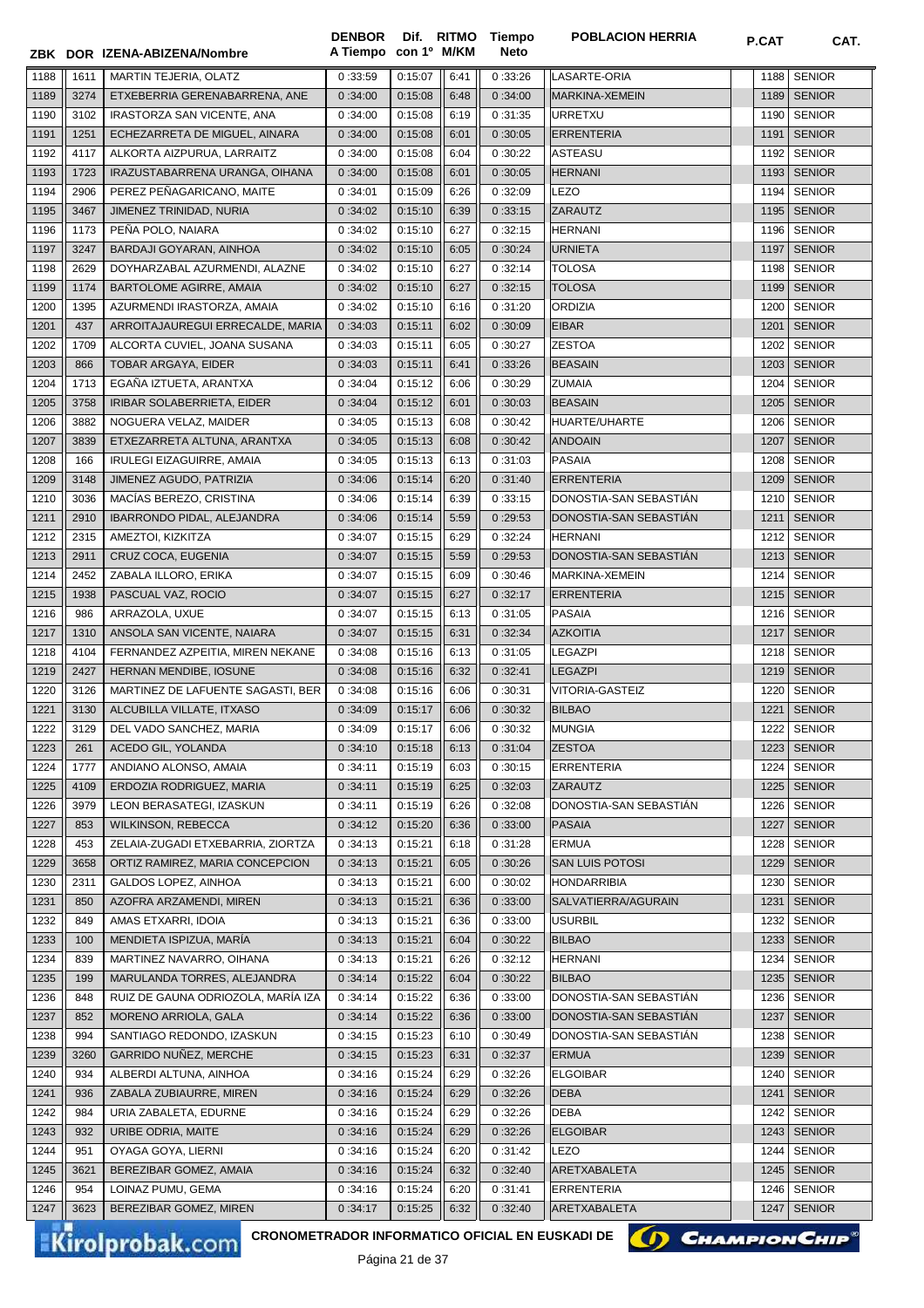| 1248<br>1249<br>1250<br>1251<br>1252<br>1253<br>1254<br>1255<br>1256<br>1257<br>1258<br>1259<br>1260 | 953<br>3622<br>4058<br>1707 | ZBK DOR IZENA-ABIZENA/Nombre<br>ETXEBERRIA AZPIROZ, MAIXE<br>BERECIBAR GOMEZ, AINHOA | A Tiempo con 1º M/KM<br>0:34:17 | 0:15:25         | 6:20 | 0:31:40 | <b>GOIZUETA</b>                            | 1248 |                                |
|------------------------------------------------------------------------------------------------------|-----------------------------|--------------------------------------------------------------------------------------|---------------------------------|-----------------|------|---------|--------------------------------------------|------|--------------------------------|
|                                                                                                      |                             |                                                                                      |                                 |                 |      |         |                                            |      | <b>SENIOR</b>                  |
|                                                                                                      |                             |                                                                                      | 0:34:17                         | 0:15:25         | 6:32 | 0:32:41 | <b>ANTZUOLA</b>                            | 1249 | <b>SENIOR</b>                  |
|                                                                                                      |                             | IMAZ OLANO, AMAIA                                                                    | 0:34:17                         | 0:15:25         | 6:07 | 0:30:36 | <b>ORDIZIA</b>                             | 1250 | <b>SENIOR</b>                  |
|                                                                                                      |                             | OCHOA MAGAÑA, AINARA                                                                 | 0:34:17                         | 0:15:25         | 6:31 | 0:32:33 | DONOSTIA-SAN SEBASTIAN                     | 1251 | <b>SENIOR</b>                  |
|                                                                                                      | 573                         | GOMEZ RODRIGUEZ, MARIA MILAGROS                                                      | 0:34:17                         | 0:15:25         | 6:07 | 0:30:36 | <b>TOLOSA</b>                              | 1252 | <b>SENIOR</b>                  |
|                                                                                                      | 572                         | AIERBE AZURMENDI, MAIDER                                                             | 0:34:17                         | 0:15:25         | 6:07 | 0:30:37 | <b>ITSASONDO</b>                           | 1253 | <b>SENIOR</b>                  |
|                                                                                                      | 4102                        | MARTIN ALBERDI, ANA MARÍA                                                            | 0:34:18                         | 0:15:26         | 6:21 | 0:31:44 | <b>USURBIL</b>                             | 1254 | <b>SENIOR</b>                  |
|                                                                                                      | 1621                        | REMÓN OCHOA, CRISTINA                                                                | 0:34:18                         | 0:15:26         | 6:37 | 0:33:06 | <b>BEASAIN</b>                             | 1255 | <b>SENIOR</b>                  |
|                                                                                                      | 706                         | GIMBERT ACOSTA, SONIA                                                                | 0:34:18                         | 0:15:26         | 6:25 | 0:32:05 | <b>BERGARA</b>                             | 1256 | <b>SENIOR</b>                  |
|                                                                                                      | 1000                        | ZAMORA LIÑAN, ASUNCIÓN                                                               | 0:34:19                         | 0:15:27         | 6:32 | 0:32:40 | <b>BEASAIN</b>                             | 1257 | <b>SENIOR</b>                  |
|                                                                                                      | 3264                        | ARANBERRI AZKARRAGA, ANE                                                             | 0:34:19                         | 0:15:27         | 6:32 | 0:32:42 | <b>EIBAR</b>                               | 1258 | <b>SENIOR</b>                  |
|                                                                                                      | 112                         | HERNÁNDEZ BRETONES, YOLANDA                                                          | 0:34:19                         | 0:15:27         |      | 0:32:41 | URRETXU                                    | 1259 | <b>SENIOR</b>                  |
|                                                                                                      | 190                         |                                                                                      | 0:34:19                         | 0:15:27         | 6:32 | 0:32:10 | LASARTE-ORIA                               |      | <b>SENIOR</b>                  |
|                                                                                                      |                             | <b>IGLESIAS SANCHEZ, VIRGINIA</b>                                                    |                                 |                 | 6:26 |         |                                            | 1260 |                                |
| 1261                                                                                                 | 3696                        | RUTH POND, LUCY                                                                      | 0:34:20                         | 0:15:28         | 6:02 | 0:30:12 | AIZARNAZABAL                               | 1261 | <b>SENIOR</b>                  |
| 1262                                                                                                 | 547                         | ROMERO POZO, RAFAELA                                                                 | 0:34:20                         | 0:15:28         | 6:32 | 0:32:40 | DONOSTIA-SAN SEBASTIÁN<br><b>ZUMARRAGA</b> | 1262 | <b>SENIOR</b><br><b>SENIOR</b> |
| 1263                                                                                                 | 1745                        | ONDARRA CASTILLA, OIHANA<br>GUTIÉRREZ VÁZQUEZ, IZASKUN                               | 0:34:20                         | 0:15:28         | 6:22 | 0:31:52 |                                            | 1263 | <b>SENIOR</b>                  |
| 1264                                                                                                 | 691                         |                                                                                      | 0:34:20                         | 0:15:28         | 6:33 | 0:32:44 | <b>ERRENTERIA</b>                          | 1264 |                                |
| 1265                                                                                                 | 3511                        | AJURIA, ANA                                                                          | 0:34:21                         | 0:15:29         | 6:27 | 0:32:17 | <b>ORDIZIA</b>                             | 1265 | <b>SENIOR</b>                  |
| 1266                                                                                                 | 3629                        | MURILLO GARCÍA, PAKI                                                                 | 0:34:21                         | 0:15:29         | 6:25 | 0:32:07 | <b>ESKORIATZA</b>                          | 1266 | <b>SENIOR</b>                  |
| 1267                                                                                                 | 1675                        | ANDRES LUIS, ALICIA                                                                  | 0:34:21                         | 0:15:29         | 6:23 | 0:31:54 | <b>ZUMARRAGA</b>                           | 1267 | <b>SENIOR</b>                  |
| 1268                                                                                                 | 854                         | OSES ASTIAZARAN, LEIRE                                                               | 0:34:21                         | 0:15:29         | 6:37 | 0:33:07 | DONOSTIA-SAN SEBASTIAN                     | 1268 | <b>SENIOR</b>                  |
| 1269                                                                                                 | 3510                        | AJURIA ITURRIOZ, AMAIA                                                               | 0:34:21                         | 0:15:29         | 6:27 | 0:32:17 | <b>ORDIZIA</b>                             | 1269 | <b>SENIOR</b>                  |
| 1270                                                                                                 | 771                         | <b>BLANCO AGUIRRE, IDOIA</b>                                                         | 0:34:22                         | 0:15:30         | 6:05 | 0:30:25 | DONOSTIA-SAN SEBASTIAN                     | 1270 | <b>SENIOR</b>                  |
| 1271                                                                                                 | 2962                        | ARREGI, RUTH                                                                         | 0:34:22                         | 0:15:30         | 6:29 | 0:32:24 | <b>ZARAUTZ</b>                             | 1271 | <b>SENIOR</b>                  |
| 1272                                                                                                 | 2959                        | CATALINA LÓPEZ, MACARENA                                                             | 0:34:22                         | 0:15:30         | 6:29 | 0:32:26 | <b>IRUN</b>                                | 1272 | <b>SENIOR</b>                  |
| 1273                                                                                                 | 3444                        | <b>GARCIA ESTEVEZ, ISABEL</b>                                                        | 0:34:22                         | 0:15:30         | 6:16 | 0:31:19 | <b>IRUN</b>                                | 1273 | <b>SENIOR</b>                  |
| 1274                                                                                                 | 3040                        | MORENO KAZABON, GARAZI                                                               | 0:34:22                         | 0:15:30         | 6:11 | 0:30:56 | <b>OIARTZUN</b>                            | 1274 | <b>SENIOR</b>                  |
| 1275                                                                                                 | 1684                        | LÓPEZ RABANALES, REBECA                                                              | 0:34:22                         | 0:15:30         | 6:26 | 0:32:09 | <b>IRUN</b>                                | 1275 | <b>SENIOR</b>                  |
| 1276                                                                                                 | 1634                        | IRIONDO APERRIBAI, ENARA                                                             | 0:34:22                         | 0:15:30         | 6:27 | 0:32:15 | <b>DEBA</b>                                | 1276 | <b>SENIOR</b>                  |
| 1277                                                                                                 | 548                         | ROMERO POZO, PETRI                                                                   | 0:34:23                         | 0:15:31         | 6:33 | 0:32:44 | DONOSTIA-SAN SEBASTIAN                     | 1277 | <b>SENIOR</b>                  |
| 1278                                                                                                 | 3050                        | PUY AZURMENDI, LOHITZUNE                                                             | 0:34:23                         | 0:15:31         | 6:11 | 0:30:56 | <b>OIARTZUN</b>                            | 1278 | <b>SENIOR</b>                  |
| 1279                                                                                                 | 2963                        | <b>ESNAL, MAIDER</b>                                                                 | 0:34:23                         | 0:15:31         | 6:29 | 0:32:26 | <b>ZARAUTZ</b>                             | 1279 | <b>SENIOR</b>                  |
| 1280                                                                                                 | 3807                        | VAZQUEZ MARTINEZ, ARIANE                                                             | 0:34:23                         | 0:15:31         | 6:04 | 0:30:20 | <b>BARAKALDO</b>                           | 1280 | <b>SENIOR</b>                  |
| 1281                                                                                                 | 1581                        | CARO CEREZO, INMA                                                                    | 0:34:23                         | 0:15:31         | 6:13 | 0:31:04 | DONOSTIA-SAN SEBASTIÁN                     | 1281 | <b>SENIOR</b>                  |
| 1282                                                                                                 | 3039                        | MARITXALAR IRAETA, INEXA                                                             | 0:34:24                         | 0:15:32         | 6:12 | 0:30:58 | PASAIA                                     |      | 1282 SENIOR                    |
| 1283                                                                                                 | 2965                        | ICUTZA AZURMENDI, ARRITXU                                                            | 0:34:24                         | 0:15:32         | 6:29 | 0:32:25 | <b>USURBIL</b>                             |      | 1283   SENIOR                  |
| 1284                                                                                                 | 2347                        | LLORDES USANDIZAGA, AINARA                                                           | 0:34:24                         | 0:15:32         | 6:23 | 0:31:53 | DONOSTIA-SAN SEBASTIAN                     | 1284 | <b>SENIOR</b>                  |
| 1285                                                                                                 | 2036                        | RUIZ DE CORTAZAR SAGÜES, ESTHER                                                      | 0:34:24                         | 0:15:32         | 6:49 | 0:34:07 | DONOSTIA-SAN SEBASTIAN                     |      | 1285   SENIOR                  |
| 1286                                                                                                 | 2342                        | ERCIBENGOA QUINTERO, AINHOA                                                          | 0:34:24                         | 0:15:32         | 6:23 | 0:31:54 | DONOSTIA-SAN SEBASTIAN                     | 1286 | <b>SENIOR</b>                  |
| 1287                                                                                                 | 2958                        | MARIEZCURRENA MIRANDA, MAITE                                                         | 0:34:24                         | 0:15:32         | 6:30 | 0:32:28 | <b>IRUN</b>                                | 1287 | <b>SENIOR</b>                  |
| 1288                                                                                                 | 1881                        | GONZALEZ IMAZ, RAISA                                                                 | 0:34:25                         | 0:15:33         | 6:34 | 0:32:51 | <b>ANDOAIN</b>                             | 1288 | <b>SENIOR</b>                  |
| 1289                                                                                                 | 2725                        | SASIAIN ARANO, IZASKUN                                                               | 0:34:25                         | 0:15:33         | 6:10 | 0:30:49 | <b>USURBIL</b>                             | 1289 | <b>SENIOR</b>                  |
| 1290                                                                                                 | 2390                        | LASARTE SEARA, MIRIAM                                                                | 0:34:26                         | 0:15:34         | 6:29 | 0:32:24 | <b>BERASTEGI</b>                           | 1290 | <b>SENIOR</b>                  |
| 1291                                                                                                 | 1813                        | VIDORRETA ARBIZA, MIREN                                                              | 0:34:26                         | 0:15:34         | 6:34 | 0:32:52 | DONOSTIA-SAN SEBASTIÁN                     | 1291 | <b>SENIOR</b>                  |
| 1292                                                                                                 | 1464                        | BEITIA BARROSO, IRATXE                                                               | 0:34:27                         | 0:15:35         | 6:51 | 0:34:13 | LASARTE-ORIA                               | 1292 | <b>SENIOR</b>                  |
| 1293                                                                                                 | 3580                        | ARREGI ORTIZ DE LUZURIAGA, MIRIAM                                                    | 0:34:27                         | 0:15:35         | 6:26 | 0:32:09 | <b>OÑATI</b>                               | 1293 | <b>SENIOR</b>                  |
| 1294                                                                                                 | 3604                        | GOROSMENDI AIASTUI, IZASKUN                                                          | 0:34:27                         | 0:15:35         | 6:26 | 0:32:10 | OÑATI                                      | 1294 | <b>SENIOR</b>                  |
| 1295                                                                                                 | 2977                        | PUERTO, BEA                                                                          | 0:34:27                         | 0:15:35         | 6:09 | 0:30:47 | <b>ASTIGARRAGA</b>                         | 1295 | <b>SENIOR</b>                  |
| 1296                                                                                                 | 3605                        | AMONDARAIN ERRASTI, MAITE                                                            | 0:34:27                         | 0:15:35         | 6:26 | 0:32:09 | OÑATI                                      | 1296 | <b>SENIOR</b>                  |
| 1297                                                                                                 | 259                         | <b>GARATE CEPA, CRISTINA</b>                                                         | 0:34:28                         | 0:15:36         | 6:25 | 0:32:05 | <b>IRUN</b>                                | 1297 | <b>SENIOR</b>                  |
| 1298                                                                                                 | 1676                        | ROBLES FIGUEIRAS, ELENA                                                              | 0:34:28                         | 0:15:36         | 6:44 | 0:33:38 | <b>TOLOSA</b>                              | 1298 | <b>SENIOR</b>                  |
| 1299                                                                                                 | 2084                        | ZUAZU, AINHOA                                                                        | 0:34:28                         | 0:15:36         | 6:09 | 0:30:47 | DONOSTIA-SAN SEBASTIAN                     | 1299 | <b>SENIOR</b>                  |
| 1300                                                                                                 | 3871                        | PINEDA GARCIA, SARA                                                                  | 0:34:28                         | 0:15:36         | 6:02 | 0:30:08 | DONOSTIA-SAN SEBASTIAN                     | 1300 | <b>SENIOR</b>                  |
| 1301                                                                                                 | 1840                        | CENDOYA LOINAZ, MIREN NEKANE                                                         | 0:34:28                         | 0:15:36         | 6:35 | 0:32:53 | <b>ASTIGARRAGA</b>                         | 1301 | <b>SENIOR</b>                  |
| 1302                                                                                                 | 2210                        | ALDASORO ZARRA, CRISTINA                                                             | 0:34:29                         | 0:15:37         | 6:34 | 0:32:49 | <b>HERNANI</b>                             | 1302 | <b>SENIOR</b>                  |
| 1303                                                                                                 | 2212                        | ALDASORO ZARRA, SAIOA                                                                | 0:34:29                         | 0:15:37         | 6:34 | 0:32:49 | DONOSTIA-SAN SEBASTIAN                     | 1303 | <b>SENIOR</b>                  |
| 1304                                                                                                 | 3552                        | INTXAUSTI ALBERDI, AINHOA                                                            | 0:34:29                         | 0:15:37         | 6:43 | 0:33:37 | <b>LEGAZPI</b>                             | 1304 | <b>SENIOR</b>                  |
| 1305                                                                                                 | 3553                        | AROSTEGI GOENAGA, AMAIA                                                              | 0:34:30                         | 0:15:38         | 6:43 | 0:33:37 | <b>LEGAZPI</b>                             | 1305 | <b>SENIOR</b>                  |
| 1306                                                                                                 | 3004                        | VELA FERNANDEZ, AINHOA                                                               | 0:34:30                         | 0:15:38         | 6:13 | 0:31:05 | <b>ZUMAIA</b>                              | 1306 | <b>SENIOR</b>                  |
| 1307                                                                                                 | 1620                        | LEKUONA OLEAGA, IZARO                                                                | 0:34:30                         | 0:15:38         | 6:07 | 0:30:34 | <b>ERRENTERIA</b>                          | 1307 | <b>SENIOR</b>                  |
|                                                                                                      |                             | CRONOMETRADOR INFORMATICO OFICIAL EN EUSKADI DE<br><b>Kirolprobak.com</b>            |                                 | Dáoina 22 de 27 |      |         | () CHAMPION CHIP                           |      |                                |

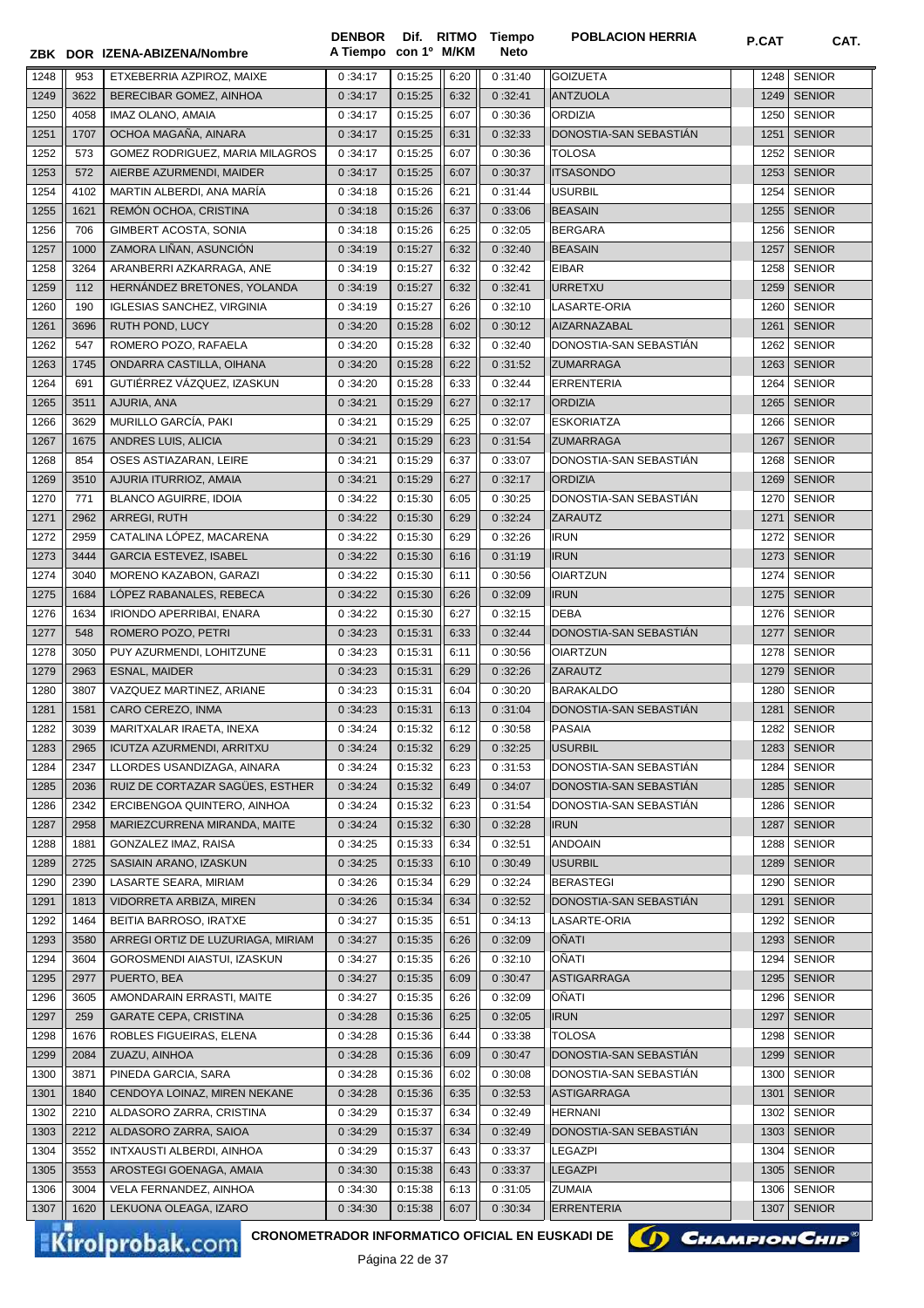|      |      | ZBK DOR IZENA-ABIZENA/Nombre    | A Tiempo con 1º M/KM |         |      | Neto    |                             | <b>P.UAI</b> | UAI.          |
|------|------|---------------------------------|----------------------|---------|------|---------|-----------------------------|--------------|---------------|
| 1308 | 3008 | DEL PILAR MEABE, MAIALEN        | 0:34:30              | 0:15:38 | 6:13 | 0:31:06 | <b>ZUMAIA</b>               | 1308         | <b>SENIOR</b> |
| 1309 | 3007 | IRIGOIEN MANZIZIDOR, ENERITZ    | 0:34:30              | 0:15:38 | 6:54 | 0:34:30 | <b>ZUMAIA</b>               | 1309         | <b>SENIOR</b> |
| 1310 | 1775 | RODRIGUEZ MARTIN, EIDER         | 0:34:30              | 0:15:38 | 6:07 | 0:30:34 | <b>ERRENTERIA</b>           | 1310         | <b>SENIOR</b> |
| 1311 | 2560 | ARISTI DOMINGO, EDURNE          | 0:34:31              | 0:15:39 | 6:15 | 0:31:17 | DONOSTIA-SAN SEBASTIAN      | 1311         | <b>SENIOR</b> |
| 1312 | 2042 | FERNANDEZ JIMENEZ, IDOIA        | 0:34:31              | 0:15:39 | 6:07 | 0:30:33 | <b>ANDOAIN</b>              | 1312         | <b>SENIOR</b> |
| 1313 | 2037 | FERNANDEZ JIMENEZ, MIRIAM       | 0:34:31              | 0:15:39 | 6:07 | 0:30:33 | DONOSTIA-SAN SEBASTIAN      |              | 1313   SENIOR |
| 1314 | 4099 | ARRUABARRENA ELORZA, LEIRE      | 0:34:31              | 0:15:39 | 6:33 | 0:32:44 | ERRENTERIA                  | 1314         | <b>SENIOR</b> |
| 1315 | 1409 | BORDA DE MARIA, IRATI           | 0:34:31              | 0:15:39 | 6:17 | 0:31:25 | DONOSTIA-SAN SEBASTIAN      | 1315         | <b>SENIOR</b> |
| 1316 | 1691 | SANCHEZ MARTIN, OIHANE          | 0:34:32              | 0:15:40 | 6:14 | 0:31:09 | SORALUZE/PLACENCIA DE LAS A | 1316         | <b>SENIOR</b> |
| 1317 | 4098 | URBE IRAZUSTA, AINHOA           | 0:34:32              | 0:15:40 | 6:33 | 0:32:45 | <b>ARBIZU</b>               | 1317         | <b>SENIOR</b> |
| 1318 | 2107 | GARCÍA DURÁN, TANIA             | 0:34:32              | 0:15:40 | 6:19 | 0:31:33 | DONOSTIA-SAN SEBASTIAN      | 1318         | <b>SENIOR</b> |
| 1319 | 1568 | ASTIGARRAGA GABILONDO, AINARA   | 0:34:33              | 0:15:41 | 6:14 | 0:31:08 | SORALUZE/PLACENCIA DE LAS A | 1319         | <b>SENIOR</b> |
| 1320 | 3709 | PINEDA URRUZOLA, NAGORE         | 0:34:34              | 0:15:42 | 6:24 | 0:31:58 | <b>HERNANI</b>              | 1320         | <b>SENIOR</b> |
| 1321 | 1660 | INSAUSTI IRASTORZA, ESTIBALIZ   | 0:34:35              | 0:15:43 | 6:35 | 0:32:55 | <b>ORDIZIA</b>              | 1321         | <b>SENIOR</b> |
| 1322 | 2515 | ALVAREZ ALTUNA, KRIS            | 0:34:35              | 0:15:43 | 6:41 | 0:33:26 | LASARTE-ORIA                | 1322         | <b>SENIOR</b> |
| 1323 | 3180 | IZAGIRRE TXOPERENA, MAIDER      | 0:34:35              | 0:15:43 | 6:41 | 0:33:26 | LASARTE-ORIA                | 1323         | <b>SENIOR</b> |
| 1324 | 2624 | SOMOZA PULIDO, ARACELI          | 0:34:35              | 0:15:43 | 6:23 | 0:31:55 | <b>BEASAIN</b>              | 1324         | <b>SENIOR</b> |
| 1325 | 3603 | BARRENA UMEREZ, MAIALEN         | 0:34:35              | 0:15:43 | 6:28 | 0:32:18 | OÑATI                       | 1325         | <b>SENIOR</b> |
| 1326 | 2552 | CABALLERO MARISCAL, MARISA      | 0:34:35              | 0:15:43 | 6:48 | 0:34:00 | <b>LEGAZPI</b>              | 1326         | <b>SENIOR</b> |
| 1327 | 2641 | DOMINGUEZ LANDA, AINHOA         | 0:34:35              | 0:15:43 | 6:22 | 0:31:52 | <b>TOLOSA</b>               | 1327         | <b>SENIOR</b> |
| 1328 | 2830 | IRASTORZA ZABALA, EDURNE        | 0:34:36              | 0:15:44 | 6:35 | 0:32:57 | <b>ORDIZIA</b>              | 1328         | <b>SENIOR</b> |
| 1329 | 2109 | MENDOZA REDROBÁN, ADRIANA       | 0:34:37              | 0:15:45 | 6:19 | 0:31:37 | ASTIGARRAGA                 | 1329         | <b>SENIOR</b> |
| 1330 | 624  | CORNEJO SOROZABAL, MAITE        | 0:34:37              | 0:15:45 | 6:36 | 0:33:01 | <b>ELGOIBAR</b>             | 1330         | <b>SENIOR</b> |
| 1331 | 1774 | REDONDO LEGARRE, MONIKA         | 0:34:37              | 0:15:45 | 6:48 | 0:34:02 | <b>LEGAZPI</b>              | 1331         | <b>SENIOR</b> |
| 1332 | 2868 | LECETA LEGARRE, AINHOA          | 0:34:37              | 0:15:45 | 6:48 | 0:34:02 | <b>LEGAZPI</b>              | 1332         | <b>SENIOR</b> |
| 1333 | 623  | GONZALEZ GONZALEZ, OLATZ        | 0:34:37              | 0:15:45 | 6:36 | 0:32:59 | <b>ELGOIBAR</b>             | 1333         | <b>SENIOR</b> |
| 1334 | 2153 | VALLEJO RANILLA, ASUN           | 0:34:39              | 0:15:47 | 6:38 | 0:33:10 | <b>LEGAZPI</b>              | 1334         | <b>SENIOR</b> |
| 1335 | 3076 | SUAZO PEINADOR, NOELIA          | 0:34:39              | 0:15:47 | 6:27 | 0:32:17 | <b>PALENCIA</b>             | 1335         | <b>SENIOR</b> |
| 1336 | 3777 | AVILA GOMEZ, SUSANA             | 0:34:39              | 0:15:47 | 6:09 | 0:30:43 | LAZKAO                      | 1336         | <b>SENIOR</b> |
| 1337 | 81   | TRIGUEROS FUENTES, AMAIA        | 0:34:40              | 0:15:48 | 6:09 | 0:30:44 | PASAIA                      | 1337         | <b>SENIOR</b> |
| 1338 | 1121 | EGUREN IRAOLA, NEREA            | 0:34:40              | 0:15:48 | 6:12 | 0:31:02 | <b>BEASAIN</b>              | 1338         | <b>SENIOR</b> |
| 1339 | 2723 | AGUIRRE ESARTE, ANA             | 0:34:40              | 0:15:48 | 6:36 | 0:32:58 | DONOSTIA-SAN SEBASTIAN      | 1339         | <b>SENIOR</b> |
| 1340 | 873  | MUJIKA SUESKUN, AMAIA           | 0:34:40              | 0:15:48 | 6:13 | 0:31:03 | <b>BEASAIN</b>              | 1340         | <b>SENIOR</b> |
| 1341 | 2426 | ARROYO ROMERO, ANA ISABEL       | 0:34:41              | 0:15:49 | 6:38 | 0:33:11 | <b>LEGAZPI</b>              | 1341         | <b>SENIOR</b> |
| 1342 | 4171 | LEGARDA ODRIOZOLA, MARIMAR      | 0:34:41              | 0:15:49 | 6:53 | 0:34:25 | DONOSTIA-SAN SEBASTIAN      |              | 1342 SENIOR   |
| 1343 | 3117 | AYESTARAN PEREZ, EVA            | 0:34:41              | 0:15:49 | 6:26 | 0:32:12 | <b>OIARTZUN</b>             |              | 1343   SENIOR |
| 1344 | 1122 | AIERBE LIZARRALDE, ZORIONE      | 0:34:41              | 0:15:49 | 6:13 | 0:31:03 | <b>BEASAIN</b>              | 1344         | <b>SENIOR</b> |
| 1345 | 3983 | MARTINEZ, ANE MAITE             | 0:34:41              | 0:15:49 | 6:08 | 0:30:39 | DONOSTIA-SAN SEBASTIAN      | 1345         | <b>SENIOR</b> |
| 1346 | 3594 | DAVILA JUAREZ, MANKE            | 0:34:41              | 0:15:49 | 6:15 | 0:31:13 | <b>IBARRA</b>               | 1346         | <b>SENIOR</b> |
| 1347 | 3982 | VÁZQUEZ, LEXURI                 | 0:34:41              | 0:15:49 | 6:08 | 0:30:39 | DONOSTIA-SAN SEBASTIÁN      | 1347         | <b>SENIOR</b> |
| 1348 | 694  | SANZ GANTXEGI, NAGORE           | 0:34:42              | 0:15:50 | 6:32 | 0:32:42 | <b>BERGARA</b>              | 1348         | <b>SENIOR</b> |
| 1349 | 2796 | <b>ESCUDERO PÉREZ, ICIAR</b>    | 0:34:42              | 0:15:50 | 6:25 | 0:32:03 | DONOSTIA-SAN SEBASTIAN      | 1349         | <b>SENIOR</b> |
| 1350 | 1049 | ORMAZABAL GALARZA, ELUSKA       | 0:34:42              | 0:15:50 | 6:19 | 0:31:36 | ZUMARRAGA                   | 1350         | <b>SENIOR</b> |
| 1351 | 2724 | <b>AGUIRRE ESARTE, MAITE</b>    | 0:34:42              | 0:15:50 | 6:36 | 0:33:01 | <b>URDIAIN</b>              | 1351         | <b>SENIOR</b> |
| 1352 | 3165 | ZIPITRIA ALDABE, ALAZNE         | 0:34:42              | 0:15:50 | 6:15 | 0:31:15 | <b>OIARTZUN</b>             | 1352         | <b>SENIOR</b> |
| 1353 | 3762 | RODRIGUEZ, MARIA JOSE           | 0:34:42              | 0:15:50 | 6:27 | 0:32:14 | <b>BERGARA</b>              | 1353         | <b>SENIOR</b> |
| 1354 | 1828 | AGIRRE CASTAÑO, IDOIA           | 0:34:43              | 0:15:51 | 6:19 | 0:31:36 | <b>ZUMARRAGA</b>            | 1354         | <b>SENIOR</b> |
| 1355 | 2627 | SOMOZA PULIDO, MARIA ARGENTINA  | 0:34:43              | 0:15:51 | 6:24 | 0:32:02 | <b>ORDIZIA</b>              | 1355         | <b>SENIOR</b> |
| 1356 | 4060 | ARIZMENDI ASLA, LOINAZ          | 0:34:43              | 0:15:51 | 6:13 | 0:31:07 | DONOSTIA-SAN SEBASTIAN      | 1356         | <b>SENIOR</b> |
| 1357 | 264  | OSA GOMEZ, NEREA                | 0:34:44              | 0:15:52 | 6:15 | 0:31:13 | OÑATI                       | 1357         | <b>SENIOR</b> |
| 1358 | 568  | MERINO LOPEZ, INES              | 0:34:44              | 0:15:52 | 6:13 | 0:31:05 | <b>ORDIZIA</b>              | 1358         | <b>SENIOR</b> |
| 1359 | 1050 | ORMAZABAL ESNAOLA, MAITANE      | 0:34:44              | 0:15:52 | 6:20 | 0:31:38 | <b>ZUMARRAGA</b>            | 1359         | <b>SENIOR</b> |
| 1360 | 3827 | ZIARSOLO ASKASIBAR, SAIOA       | 0:34:44              | 0:15:52 | 6:33 | 0:32:43 | DONOSTIA-SAN SEBASTIAN      | 1360         | <b>SENIOR</b> |
| 1361 | 981  | ALDAZ DONAMARIA, PAULA          | 0:34:45              | 0:15:53 | 6:45 | 0:33:43 | DONOSTIA-SAN SEBASTIAN      | 1361         | <b>SENIOR</b> |
| 1362 | 2199 | AROZTEGI ARIN, ALOÑA            | 0:34:45              | 0:15:53 | 6:39 | 0:33:15 | <b>VILLABONA</b>            | 1362         | <b>SENIOR</b> |
| 1363 | 1978 | TENA HORRILLO, AINHOA           | 0:34:45              | 0:15:53 | 6:19 | 0:31:37 | <b>ZUMAIA</b>               | 1363         | <b>SENIOR</b> |
| 1364 | 1002 | GAYOSSO MIRANDA, LUCÍA MAYELA   | 0:34:45              | 0:15:53 | 6:41 | 0:33:25 | DONOSTIA-SAN SEBASTIAN      | 1364         | <b>SENIOR</b> |
| 1365 | 3692 | GALFARSORO LARDIZABAL, ARROSANE | 0:34:45              | 0:15:53 | 6:08 | 0:30:38 | <b>BERGARA</b>              | 1365         | <b>SENIOR</b> |
| 1366 | 2598 | RAMIREZ EGUIAZABAL, IRENE       | 0:34:45              | 0:15:53 | 6:05 | 0:30:27 | <b>EIBAR</b>                | 1366         | <b>SENIOR</b> |
| 1367 | 612  | GONZALEZ DURAN, ESTHER          | 0:34:46              | 0:15:54 | 6:10 | 0:30:49 | DONOSTIA-SAN SEBASTIAN      | 1367         | <b>SENIOR</b> |

**DENBOR**

Kirolprobak.com

CRONOMETRADOR INFORMATICO OFICIAL EN EUSKADI DE **(A) CHAMPION CHIP**<sup>®</sup>



**POBLACION HERRIA P.CAT CAT.** 

**Tiempo**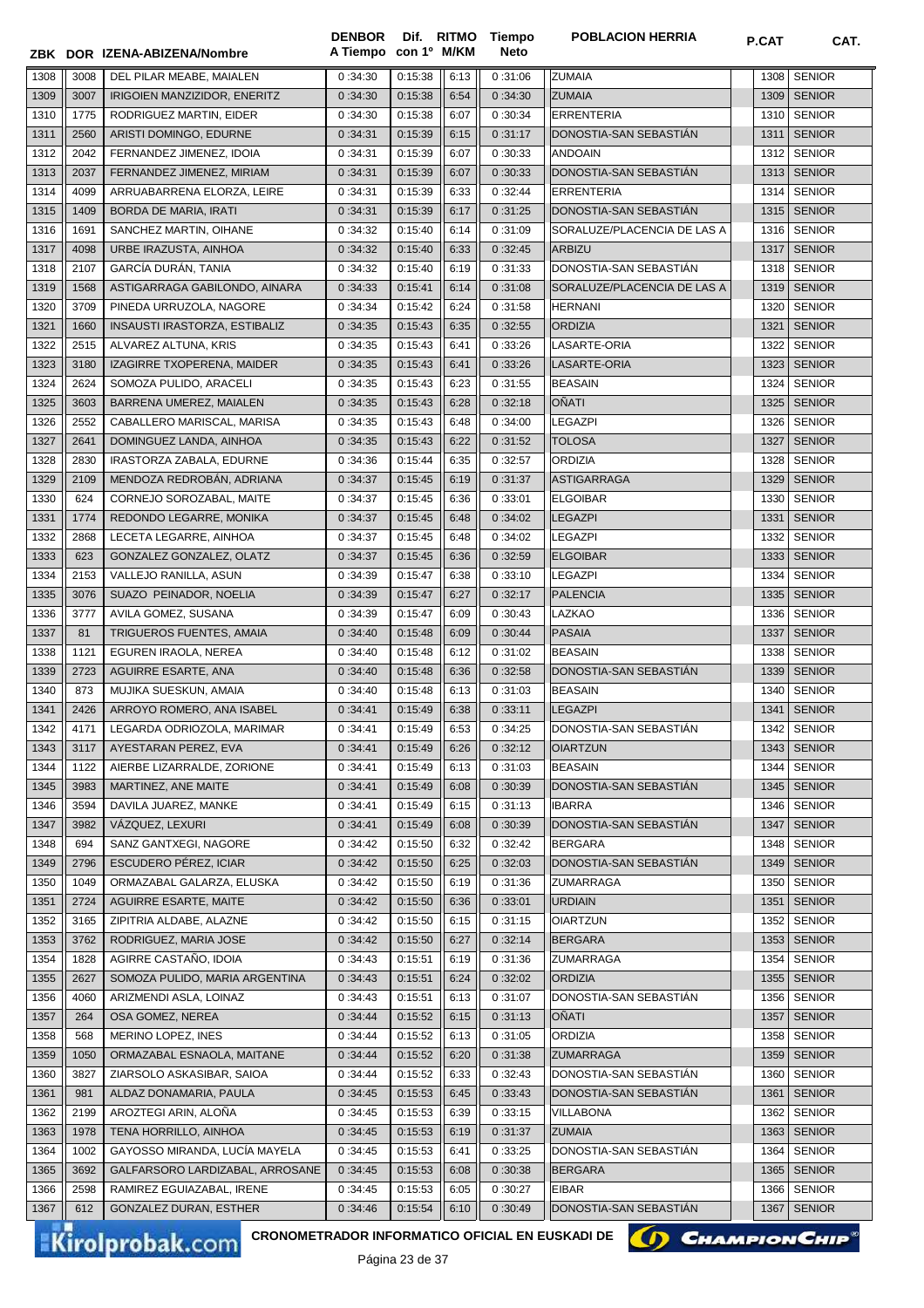|              |      | ZBK DOR IZENA-ABIZENA/Nombre     | <b>DENBOR</b><br>A Tiempo con 1º M/KM |         |      | Dif. RITMO Tiempo<br><b>Neto</b> | <b>POBLACION HERRIA</b> | P.CAT | CAT.          |
|--------------|------|----------------------------------|---------------------------------------|---------|------|----------------------------------|-------------------------|-------|---------------|
| 1368         | 4184 | ANDRES, ALINE                    | 0:34:46                               | 0:15:54 | 6:11 | 0:30:57                          | <b>HENDAYE</b>          | 1368  | <b>SENIOR</b> |
| 1369         | 652  | BARRUTIA URRUTIA, IXONE          | 0:34:46                               | 0:15:54 | 6:15 | 0:31:14                          | <b>VITORIA-GASTEIZ</b>  | 1369  | <b>SENIOR</b> |
| 1370         | 186  | CAÑAS PEREIRA, EDURNE            | 0:34:46                               | 0:15:54 | 6:37 | 0:33:03                          | DONOSTIA-SAN SEBASTIAN  | 1370  | <b>SENIOR</b> |
| 1371         | 841  | ASENSIO BERMEJO, AINHOA          | 0:34:46                               | 0:15:54 | 6:12 | 0:30:58                          | <b>IRUN</b>             | 1371  | <b>SENIOR</b> |
|              |      |                                  |                                       | 0:15:54 |      |                                  | <b>IRUN</b>             |       |               |
| 1372         | 653  | MARTIN FERNANDEZ, LORENA         | 0:34:46                               |         | 6:12 | 0:30:58                          |                         | 1372  | <b>SENIOR</b> |
| 1373         | 3683 | SANZBERRO MAZA, SARA             | 0:34:46                               | 0:15:54 | 6:17 | 0:31:26                          | <b>IRUN</b>             | 1373  | <b>SENIOR</b> |
| 1374         | 51   | OJEDA AMBROSIO, SHEILA           | 0:34:46                               | 0:15:54 | 6:10 | 0:30:49                          | DONOSTIA-SAN SEBASTIAN  | 1374  | <b>SENIOR</b> |
| 1375         | 2978 | <b>BENALI TRAVA, KORO</b>        | 0:34:47                               | 0:15:55 | 6:13 | 0:31:06                          | <b>PASAIA</b>           |       | 1375 SENIOR   |
| 1376         | 3686 | JIMENEZ MOLINA, LOURDES          | 0:34:47                               | 0:15:55 | 6:17 | 0:31:26                          | <b>IRUN</b>             | 1376  | <b>SENIOR</b> |
| 1377         | 3682 | SANZBERRO MAZA, IRENE            | 0:34:47                               | 0:15:55 | 6:17 | 0:31:26                          | <b>IRUN</b>             | 1377  | <b>SENIOR</b> |
| 1378         | 1124 | GOENAGA SARASOLA, NAIARA         | 0:34:48                               | 0:15:56 | 6:14 | 0:31:10                          | <b>BEASAIN</b>          | 1378  | <b>SENIOR</b> |
| 1379         | 2512 | BLAZQUEZ DOMINGUEZ, IDOIA        | 0:34:48                               | 0:15:56 | 6:28 | 0:32:21                          | MARKINA-XEMEIN          | 1379  | <b>SENIOR</b> |
| 1380         | 3177 | LOPEZ LOPEZ, DELIA               | 0:34:49                               | 0:15:57 | 6:15 | 0:31:17                          | <b>HENDAYE</b>          | 1380  | <b>SENIOR</b> |
| 1381         | 3761 | OTAZO, MIRELLA                   | 0:34:49                               | 0:15:57 | 6:29 | 0:32:23                          | <b>BERGARA</b>          | 1381  | <b>SENIOR</b> |
| 1382         | 1143 | ETXEBERRIA MAKIRRIAI, IDOIA      | 0:34:49                               | 0:15:57 | 6:13 | 0:31:06                          | <b>ARANTZA</b>          | 1382  | <b>SENIOR</b> |
| 1383         | 1667 | ALBERDI FERNANDEZ, NEREA         | 0:34:50                               | 0:15:58 | 6:22 | 0:31:48                          | <b>ZESTOA</b>           | 1383  | <b>SENIOR</b> |
| 1384         | 3206 | URTXEGI TELLETXEA, IDOIA         | 0:34:50                               | 0:15:58 | 6:13 | 0:31:05                          | <b>IGANTZI</b>          | 1384  | <b>SENIOR</b> |
| 1385         | 2389 | OYARZABAL ODRIOZOLA, GARBIÑE     | 0:34:50                               | 0:15:58 | 6:22 | 0:31:50                          | <b>ZESTOA</b>           | 1385  | <b>SENIOR</b> |
| 1386         | 2387 | ARAMENDI LANDA, GARBIÑE          | 0:34:50                               | 0:15:58 | 6:22 | 0:31:49                          | <b>ZESTOA</b>           | 1386  | <b>SENIOR</b> |
| 1387         | 387  | LIZASO MUJIKA, EDURNE            | 0:34:50                               | 0:15:58 | 6:22 | 0:31:50                          | AIA                     | 1387  | <b>SENIOR</b> |
| 1388         | 1475 | PEQUEÑO AZPILLAGA, MARÍA         | 0:34:51                               | 0:15:59 | 6:16 | 0:31:18                          | DONOSTIA-SAN SEBASTIAN  | 1388  | <b>SENIOR</b> |
|              |      | AGIRREBENGOA AZKUE, AMAIA        |                                       |         |      |                                  |                         |       |               |
| 1389         | 2383 |                                  | 0:34:51                               | 0:15:59 | 6:22 | 0:31:50                          | <b>ZESTOA</b>           | 1389  | <b>SENIOR</b> |
| 1390         | 2869 | EZKURRA TELLECHEA, ARANTXA       | 0:34:52                               | 0:16:00 | 6:31 | 0:32:36                          | DONEZTEBE/SANTESTEBAN   | 1390  | <b>SENIOR</b> |
| 1391         | 1666 | EIZAGIRRE ARANBURU, JAXONE       | 0:34:52                               | 0:16:00 | 6:22 | 0:31:52                          | <b>ZESTOA</b>           | 1391  | <b>SENIOR</b> |
| 1392         | 3306 | EZKURRA ZUNZARREN, ELENA         | 0:34:53                               | 0:16:01 | 6:31 | 0:32:36                          | DONEZTEBE/SANTESTEBAN   | 1392  | <b>SENIOR</b> |
| 1393         | 2143 | SOBRADELO CONDE, NOEMI           | 0:34:53                               | 0:16:01 | 6:54 | 0:34:31                          | <b>ONDARROA</b>         | 1393  | <b>SENIOR</b> |
| 1394         | 13   | BERROTARAN IRASTORZA, AINIZE     | 0:34:53                               | 0:16:01 | 6:25 | 0:32:03                          | <b>LEZO</b>             | 1394  | <b>SENIOR</b> |
| 1395         | 616  | ZAPATA MARTÍNEZ, CRISTINA        | 0:34:54                               | 0:16:02 | 6:19 | 0:31:33                          | <b>IRUN</b>             | 1395  | <b>SENIOR</b> |
| 1396         | 2074 | CALVARRO IGLESIAS, LARA          | 0:34:54                               | 0:16:02 | 6:13 | 0:31:05                          | DONOSTIA-SAN SEBASTIAN  | 1396  | <b>SENIOR</b> |
| 1397         | 1340 | IZAGUIRRE, MAIALEN               | 0:34:55                               | 0:16:03 | 6:27 | 0:32:13                          | <b>TOLOSA</b>           | 1397  | <b>SENIOR</b> |
| 1398         | 1074 | BERASATEGI BERASATEGI, JOSUNE    | 0:34:56                               | 0:16:04 | 6:21 | 0:31:46                          | <b>URRETXU</b>          | 1398  | <b>SENIOR</b> |
| 1399         | 1073 | BERASATEGI BERASATEGI, KORO      | 0:34:56                               | 0:16:04 | 6:21 | 0:31:46                          | DONOSTIA-SAN SEBASTIÁN  | 1399  | <b>SENIOR</b> |
| 1400         | 3946 | GOIKOETXEA ARANZETA, AINIZE      | 0:34:57                               | 0:16:05 | 6:32 | 0:32:39                          | <b>USURBIL</b>          | 1400  | <b>SENIOR</b> |
| 1401         | 2001 | JAUREGI REKONDO, AINARA          | 0:34:57                               | 0:16:05 | 6:34 | 0:32:49                          | DONOSTIA-SAN SEBASTIAN  | 1401  | <b>SENIOR</b> |
| 1402         | 2893 | ABAD ETXANIZ, OIHANA             | 0:34:57                               | 0:16:05 | 6:34 | 0:32:50                          | DONOSTIA-SAN SEBASTIÁN  |       | 1402 SENIOR   |
| 1403         | 3439 | GONZALEZ BEREAU, OIHANA          | 0:34:58                               | 0:16:06 | 6:13 | 0:31:03                          | HENDAYE                 |       | 1403 SENIOR   |
| 1404         | 1070 | MUJIKA TOLARETXIPI, AMAGOIA      | 0:34:58                               | 0:16:06 | 6:13 | 0:31:04                          | <b>URNIETA</b>          | 1404  | <b>SENIOR</b> |
| 1405         | 3932 | PAGOLA ALVAREZ, AINHOA           |                                       | 0:16:06 |      |                                  | <b>BELAUNTZA</b>        |       | 1405   SENIOR |
|              |      |                                  | 0:34:58                               |         | 6:41 | 0:33:27                          |                         |       |               |
| 1406         | 1071 | ESKISABEL LARRANAGA, IDURRE      | 0:34:58                               | 0:16:06 | 6:13 | 0:31:05                          | <b>HENDAYE</b>          |       | 1406 SENIOR   |
| 1407         | 3846 | ALAMO RUIZ, ANGELA               | 0:34:59                               | 0:16:07 | 6:41 | 0:33:27                          | <b>ANDOAIN</b>          | 1407  | <b>SENIOR</b> |
| 1408         | 1784 | LANCHAS GONZALEZ, SHAILA         | 0:34:59                               | 0:16:07 | 6:39 | 0:33:17                          | <b>IRUN</b>             |       | 1408   SENIOR |
| 1409         | 1791 | UMEREZ AYANI, KARMELE            | 0:35:00                               | 0:16:08 | 6:29 | 0:32:24                          | ARRASATE/MONDRAGÓN      | 1409  | <b>SENIOR</b> |
| 1410         | 270  | LEIZAOLA, KATIXA                 | 0:35:00                               | 0:16:08 | 6:48 | 0:33:59                          | DONOSTIA-SAN SEBASTIAN  | 1410  | <b>SENIOR</b> |
| 1411         | 1308 | <b>BALZISKUETA, HIART</b>        | 0:35:01                               | 0:16:09 | 6:44 | 0:33:40                          | <b>BILBAO</b>           | 1411  | <b>SENIOR</b> |
| 1412         | 2786 | AGIRREZABAL MORGAETXEBARRIA, JAI | 0:35:01                               | 0:16:09 | 6:48 | 0:33:58                          | <b>IURRETA</b>          | 1412  | <b>SENIOR</b> |
| 1413         | 1314 | BALZISKUETA, GOIATZ              | 0:35:01                               | 0:16:09 | 6:44 | 0:33:40                          | <b>BILBAO</b>           | 1413  | <b>SENIOR</b> |
| 1414         | 3304 | ANDOLINA, JESSICA                | 0:35:01                               | 0:16:09 | 6:17 | 0:31:27                          | DONOSTIA-SAN SEBASTIAN  | 1414  | <b>SENIOR</b> |
| 1415         | 3446 | BLANCO ZABALO, ANA               | 0:35:01                               | 0:16:09 | 6:16 | 0:31:19                          | DONOSTIA-SAN SEBASTIAN  | 1415  | <b>SENIOR</b> |
| 1416         | 3441 | OLAIZOLA ETXEBERRIA, KARMELE     | 0:35:01                               | 0:16:09 | 6:16 | 0:31:20                          | DONOSTIA-SAN SEBASTIÁN  |       | 1416 SENIOR   |
| 1417         | 1313 | BALZISKUETA, EDER                | 0:35:01                               | 0:16:09 | 6:44 | 0:33:40                          | <b>BILBAO</b>           | 1417  | <b>SENIOR</b> |
| 1418         | 298  | PASCAL JIMÉNEZ, MARÍA            | 0:35:01                               | 0:16:09 | 6:48 | 0:34:00                          | DONOSTIA-SAN SEBASTIAN  |       | 1418   SENIOR |
| 1419         | 3466 | BREZMES SUAREZ, MONTSE           | 0:35:02                               | 0:16:10 | 6:16 | 0:31:20                          | DONOSTIA-SAN SEBASTIAN  |       | 1419   SENIOR |
| 1420         | 3457 | CORTEGOSO GONZALEZ, LOREA        | 0:35:02                               | 0:16:10 | 6:16 | 0:31:20                          | DONOSTIA-SAN SEBASTIAN  | 1420  | <b>SENIOR</b> |
| 1421         | 558  | PAREDES FERNANDEZ, REBECA        | 0:35:02                               | 0:16:10 | 6:39 | 0:33:17                          | PASAIA                  | 1421  | <b>SENIOR</b> |
| 1422         | 701  | PEREZ LLUCH, ELENA               | 0:35:02                               | 0:16:10 | 6:35 | 0:32:54                          | <b>ORDIZIA</b>          | 1422  | <b>SENIOR</b> |
|              |      |                                  |                                       |         |      |                                  |                         |       |               |
| 1423         | 698  | BEREZIARTU PENAGARIKANO, MARIA   | 0:35:03                               | 0:16:11 | 6:35 | 0:32:54                          | <b>LEGAZPI</b>          | 1423  | <b>SENIOR</b> |
| 1424         | 1614 | SANCHEZ CALDERON, SILVIA         | 0:35:03                               | 0:16:11 | 6:37 | 0:33:03                          | <b>IRUN</b>             | 1424  | <b>SENIOR</b> |
| 1425         | 668  | TAPIA GUTIERREZ, MADDI           | 0:35:04                               | 0:16:12 | 6:33 | 0:32:46                          | <b>ERRENTERIA</b>       | 1425  | <b>SENIOR</b> |
|              | 263  | VELAZQUEZ HERNANDEZ, FELI        | 0:35:04                               | 0:16:12 | 6:33 | 0:32:45                          | <b>ERRENTERIA</b>       |       | 1426 SENIOR   |
| 1426<br>1427 | 2459 | ALDAMA REYES, ELISABETH          | 0:35:04                               | 0:16:12 | 7:01 | 0:35:04                          | <b>URRETXU</b>          |       | <b>SENIOR</b> |

Página 24 de 37

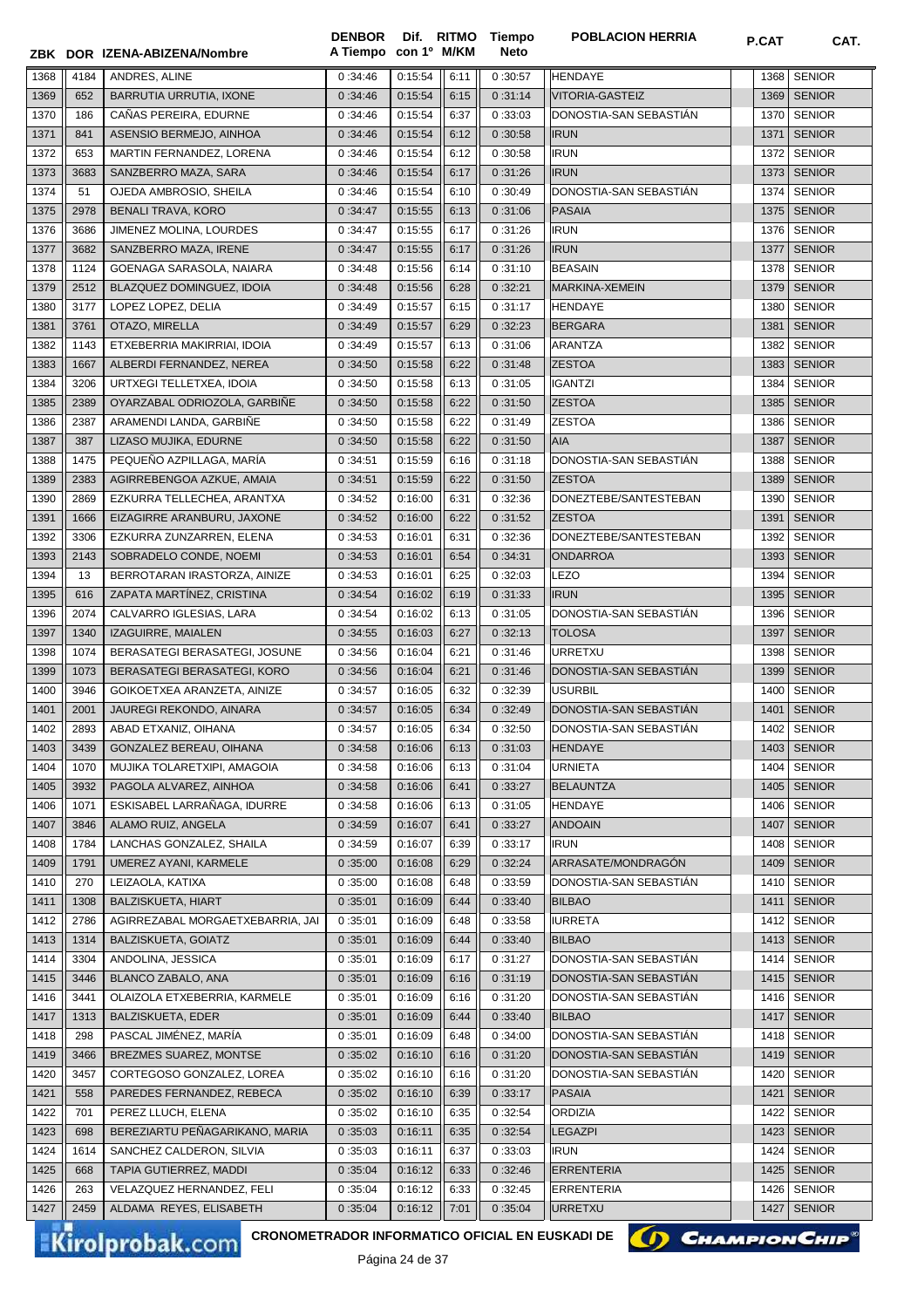| 1428<br>0:35:05<br>0:16:13<br>6:53<br>0:34:23<br>DONOSTIA-SAN SEBASTIAN<br><b>SENIOR</b><br>2772<br>URANGA GOROSTIDI, ARANTXA<br>1428<br>1429<br>2749<br>OLAIZOLA AZURMENDI, ITSASO<br>0:16:13<br>6:52<br>0:34:22<br>DONOSTIA-SAN SEBASTIAN<br>1429<br><b>SENIOR</b><br>0:35:05<br>URKIA NOGUÉS, ELENA<br>DONOSTIA-SAN SEBASTIÁN<br><b>SENIOR</b><br>1430<br>939<br>0:35:05<br>0:16:13<br>6:16<br>0:31:20<br>1430<br>1431<br>DONOSTIA-SAN SEBASTIÁN<br><b>SENIOR</b><br>2183<br>GONZALEZ BEREZIARTUA, MADALEN<br>0:16:13<br>6:30<br>0:32:29<br>1431<br>0:35:05<br>1432<br><b>SENIOR</b><br>1710<br>AROZENA GOROSTIDI, PATRI<br>0:35:05<br>0:16:13<br>6:53<br>0:34:23<br>DONOSTIA-SAN SEBASTIAN<br>1432<br>1433<br>1378<br>JURADO NORIEGA, MIRARI<br>0:16:13<br>0:30:56<br><b>IRUN</b><br>1433<br><b>SENIOR</b><br>0:35:05<br>6:11<br>1434<br>0:34:24<br><b>TOLOSA</b><br><b>SENIOR</b><br>1031<br>ARREGI, NAIARA<br>0:35:05<br>0:16:13<br>6:53<br>1434<br>1435<br>ETXEBERRIA ALTUNA, ARANTXA<br>0:16:13<br>DONOSTIA-SAN SEBASTIÁN<br><b>SENIOR</b><br>2771<br>6:53<br>0:34:23<br>1435<br>0:35:05<br>1436<br>515<br>ALDANONDO LÓPEZ. ESTER<br>0:16:13<br>0:32:29<br>DONOSTIA-SAN SEBASTIAN<br><b>SENIOR</b><br>0:35:05<br>6:30<br>1436<br>1437<br>0:16:13<br><b>SENIOR</b><br>4082<br>MUNIATEGI-ANDIKOETXEA, ITZIAR<br>0:35:05<br>6:45<br>0:33:43<br><b>BERGARA</b><br>1437<br>1438<br>1388<br>ARTETXE GURRUTXAGA, LOREA<br>0:16:14<br>6:24<br>0:31:59<br><b>AZPEITIA</b><br>1438<br><b>SENIOR</b><br>0:35:06<br>1439<br>USANDIZAGA APARICIO, LAIDA<br>6:30<br>DONOSTIA-SAN SEBASTIAN<br><b>SENIOR</b><br>1886<br>0:16:14<br>0:32:30<br>1439<br>0:35:06<br>1440<br>1375<br>MOKOROA GONZALEZ, ONINTZA<br>0:16:14<br>DONOSTIA-SAN SEBASTIAN<br>1440<br><b>SENIOR</b><br>0:35:06<br>6:11<br>0:30:57<br>1441<br>1377<br>VICENTE CAÑIZAL, NEKANE<br>0:16:14<br>0:30:57<br>1441<br><b>SENIOR</b><br>0:35:06<br>6:11<br><b>IRUN</b><br>1442<br>1379<br>JURADO NORIEGA, ANE<br>0:35:06<br>0:16:14<br>0:30:57<br><b>IRUN</b><br>1442<br><b>SENIOR</b><br>6:11<br>DONOSTIA-SAN SEBASTIÁN<br>1443<br>EGIA MOKOROA, ANE<br><b>SENIOR</b><br>1376<br>0:16:14<br>0:30:57<br>1443<br>0:35:06<br>6:11<br>1444<br>3797<br>BONNEFOND, AUDREY<br>DONOSTIA-SAN SEBASTIÁN<br><b>SENIOR</b><br>0:35:07<br>0:16:15<br>6:19<br>0:31:36<br>1444<br>1445<br>OLASO HERNANDEZ, MARINA<br>0:16:15<br><b>IRUN</b><br><b>SENIOR</b><br>2950<br>0:35:07<br>6:20<br>0:31:41<br>1445<br>DONOSTIA-SAN SEBASTIÁN<br>1446<br>3798<br>MORENO, MONICA<br>0:16:16<br>6:19<br>0:31:37<br><b>SENIOR</b><br>0:35:08<br>1446<br>1447<br>762<br>BERMÚDEZ AGUIRREGOMEZCORTA, CR<br><b>EIBAR</b><br><b>SENIOR</b><br>0:35:08<br>0:16:16<br>6:14<br>0:31:08<br>1447<br>0:31:12<br><b>BUÑUEL</b><br><b>SENIOR</b><br>1448<br>2178<br>OJUE GUILLERMO, MARINA<br>0:35:08<br>0:16:16<br>6:14<br>1448<br><b>BUÑUEL</b><br>1449<br>0:31:14<br><b>SENIOR</b><br>2141<br>SAYAS BORDONABA, LIVIA<br>0:16:16<br>1449<br>0:35:08<br>6:15<br>1450<br>4083<br>SUAREZ GARCIA, ANDREA<br>0:16:16<br>0:31:07<br><b>URNIETA</b><br>1450<br><b>SENIOR</b><br>0:35:08<br>6:13<br>1451<br>FERREIRA CABEZA, PAOLA<br>0:16:18<br>0:32:31<br>DONOSTIA-SAN SEBASTIÁN<br><b>SENIOR</b><br>2804<br>0:35:10<br>6:30<br>1451<br>1452<br>MALDONADO TORRADO, ANA<br>0:16:18<br>0:32:32<br>LASARTE-ORIA<br>1452<br><b>SENIOR</b><br>2809<br>0:35:10<br>6:30<br>1453<br>GOIENETXEA LIZARTZA, BEGOÑA<br>0:16:18<br>0:32:34<br>LASARTE-ORIA<br>1453<br><b>SENIOR</b><br>2803<br>0:35:10<br>6:31<br>MENDOZA LARRAÑAGA, AMAIA<br>1454<br>2040<br>0:16:19<br>0:33:55<br><b>HONDARRIBIA</b><br>1454<br><b>SENIOR</b><br>0:35:11<br>6:47<br>1455<br>GONZÁLEZ RODRÍGUEZ, OHIANA<br>2802<br>0:35:11<br>0:16:19<br>6:31<br>0:32:33<br>DONOSTIA-SAN SEBASTIAN<br>1455<br><b>SENIOR</b><br>1456<br>685<br><b>VELEZ TOBAR, LEIRE</b><br>0:16:19<br>0:34:05<br>DONOSTIA-SAN SEBASTIAN<br>1456<br><b>SENIOR</b><br>0:35:11<br>6:49<br>1457<br>IBARZABAL SANTIBAÑEZ, LORENA<br>0:16:19<br><b>ERRENTERIA</b><br>1457<br><b>SENIOR</b><br>683<br>0:35:11<br>6:48<br>0:34:02<br>1458<br>ISAEVA, ALEKSANDRA<br>0:16:19<br><b>SENIOR</b><br>684<br>0:35:11<br>6:48<br>0:34:02<br><b>ERRENTERIA</b><br>1458<br>1459<br><b>ISASTI JAUREGUI, MAITANE</b><br>0:35:11<br>0:16:19<br>0:32:32<br><b>OIARTZUN</b><br>1459<br><b>SENIOR</b><br>2805<br>6:30<br>DONOSTIA-SAN SEBASTIÁN<br><b>SENIOR</b><br>1460<br>69<br>BASTARRIKA IRIARTE, AINHOA<br>0:35:11<br>0:16:19<br>6:12<br>0:30:58<br>1460<br>2719<br><b>GENITO, ALESSIA</b><br>0:16:19<br>0:32:22<br>COLLEFERRO<br><b>SENIOR</b><br>1461<br>0:35:11<br>6:28<br>1461<br>1462<br>2807<br>GUTIERREZ URANGA, EVELYNE<br>0:35:12<br>0:16:20<br>6:31<br>0:32:33<br>DONOSTIA-SAN SEBASTIAN<br>1462 SENIOR<br><b>SENIOR</b><br>1463<br>1384<br>DE ANDRES OLABARRIA, IANIRE<br>0:35:12<br>0:16:20<br>7:00<br>0:35:01<br><b>MARKINA-XEMEIN</b><br>1463<br><b>SENIOR</b><br>2808<br>LOPEZ REINA, SILVIA<br>0:35:12<br>6:30<br>0:32:32<br>DONOSTIA-SAN SEBASTIAN<br>1464<br>0:16:20<br>1464<br>1465<br>2831<br>OLIVER ALVAREZ, MYRIAM<br>0:31:00<br>DONOSTIA-SAN SEBASTIAN<br><b>SENIOR</b><br>0:35:12<br>0:16:20<br>6:12<br>1465<br>RODRIGUEZ IBARRA, SUSANA<br>0:33:30<br>LASARTE-ORIA<br><b>SENIOR</b><br>1466<br>1490<br>0:35:12<br>0:16:20<br>6:42<br>1466<br>1467<br>998<br>LARREA AIZPURU, LARRAITZ<br>0:35:12<br>0:16:20<br>0:31:29<br><b>ANDOAIN</b><br>1467<br><b>SENIOR</b><br>6:18<br>IBAIBARRIAGA ZUBIKARAI, MADDI<br>0:35:01<br>MARKINA-XEMEIN<br><b>SENIOR</b><br>1468<br>1382<br>0:35:13<br>0:16:21<br>7:00<br>1468<br>LARREA AIZPURU, ARRATE<br><b>IRURA</b><br><b>SENIOR</b><br>1469<br>0:16:21<br>0:31:30<br>999<br>0:35:13<br>6:18<br>1469<br>1470<br>MARTÍNEZ ALKORTA, BEGOÑA<br>0:16:21<br><b>SENIOR</b><br>1758<br>0:35:13<br>6:17<br>0:31:23<br>VITORIA-GASTEIZ<br>1470<br>ALBIZU, ITZIAR<br><b>ASPARRENA</b><br><b>SENIOR</b><br>1471<br>3006<br>0:35:13<br>0:16:21<br>6:17<br>0:31:23<br>1471<br>1472<br>2071<br>ARCELUS CALVARRO, LIBE HOSTAIZKA<br>0:35:13<br>0:16:21<br>6:17<br>0:31:24<br>DONOSTIA-SAN SEBASTIAN<br><b>SENIOR</b><br>1472<br>ORMAZABAL, ANA<br><b>ASPARRENA</b><br><b>SENIOR</b><br>1473<br>2027<br>0:35:14<br>0:16:22<br>6:17<br>0:31:23<br>1473<br>1474<br>SEDANO, BEATRIZ<br>0:32:34<br>DONOSTIA-SAN SEBASTIAN<br><b>SENIOR</b><br>2806<br>0:35:14<br>0:16:22<br>6:31<br>1474<br>EZENARRO, KARMELE<br>0:32:15<br><b>GETARIA</b><br><b>SENIOR</b><br>1475<br>1301<br>0:35:14<br>0:16:22<br>6:27<br>1475<br>BARRANCO GAGO, SILVIA<br>0:31:26<br><b>ERRENTERIA</b><br><b>SENIOR</b><br>1476<br>2073<br>0:35:15<br>0:16:23<br>6:17<br>1476<br>ETXEBERRIA, NEREA<br>DONOSTIA-SAN SEBASTIÁN<br><b>SENIOR</b><br>1477<br>3153<br>0:32:26<br>0:35:15<br>0:16:23<br>6:29<br>1477<br>LASA ARAMBURU, JAIONE<br>0:34:34<br><b>SENIOR</b><br>1478<br>482<br>0:35:17<br>0:16:25<br>6:55<br><b>IDIAZABAL</b><br>1478<br>MONROY PALMERO, MARIA<br><b>SENIOR</b><br>1479<br>477<br>0:35:17<br>0:16:25<br>6:55<br>0:34:35<br><b>IDIAZABAL</b><br>1479<br>1480<br>3730<br>HERZOG YRURETAGOYENA, LAURA<br>0:16:25<br>6:39<br>0:33:16<br><b>OIARTZUN</b><br><b>SENIOR</b><br>0:35:17<br>1480<br><b>SENIOR</b><br>1481<br>2726<br>ALVAREZ ZUBELDIA, ZALOA<br>0:35:17<br>0:16:25<br>6:28<br>0:32:19<br><b>HERNANI</b><br>1481<br><b>SENIOR</b><br>1482<br>1520<br>URIGUEN UGARTE, IRATXE<br>0:31:21<br><b>GERNIKA-LUMO</b><br>0:35:17<br>0:16:25<br>6:16<br>1482<br>ARAMENDI AIZPURU, NAGORE<br>0:32:44<br><b>ALTZAGA</b><br><b>SENIOR</b><br>1483<br>902<br>0:35:17<br>0:16:25<br>6:33<br>1483<br>GURPEGUI SERRANO, ROSA<br>0:31:32<br>DONOSTIA-SAN SEBASTIAN<br><b>SENIOR</b><br>1484<br>940<br>0:35:18<br>0:16:26<br>6:18<br>1484<br>1485<br>LOPEZ BIDAGUREN, IZARO<br>0:16:26<br>0:31:22<br><b>GERNIKA-LUMO</b><br>1485<br><b>SENIOR</b><br>1504<br>0:35:18<br>6:16<br>BENGOETXEA GUSTIZ, MARÍA<br>DONOSTIA-SAN SEBASTIAN<br><b>SENIOR</b><br>1486<br>938<br>0:35:18<br>0:16:26<br>6:19<br>0:31:33<br>1486<br><b>SENIOR</b><br>1487<br>1298<br>LOYOLA BENGOETXEA, IZASKUN<br>0:35:18<br>0:16:26<br>6:26<br>0:32:10<br><b>MENDARO</b><br>1487 |  | ZBK DOR IZENA-ABIZENA/Nombre | <b>DENBOR</b><br>A Tiempo con 1º M/KM |  | Dif. RITMO Tiempo<br><b>Neto</b> | <b>POBLACION HERRIA</b> | P.CAT | CAT. |
|-----------------------------------------------------------------------------------------------------------------------------------------------------------------------------------------------------------------------------------------------------------------------------------------------------------------------------------------------------------------------------------------------------------------------------------------------------------------------------------------------------------------------------------------------------------------------------------------------------------------------------------------------------------------------------------------------------------------------------------------------------------------------------------------------------------------------------------------------------------------------------------------------------------------------------------------------------------------------------------------------------------------------------------------------------------------------------------------------------------------------------------------------------------------------------------------------------------------------------------------------------------------------------------------------------------------------------------------------------------------------------------------------------------------------------------------------------------------------------------------------------------------------------------------------------------------------------------------------------------------------------------------------------------------------------------------------------------------------------------------------------------------------------------------------------------------------------------------------------------------------------------------------------------------------------------------------------------------------------------------------------------------------------------------------------------------------------------------------------------------------------------------------------------------------------------------------------------------------------------------------------------------------------------------------------------------------------------------------------------------------------------------------------------------------------------------------------------------------------------------------------------------------------------------------------------------------------------------------------------------------------------------------------------------------------------------------------------------------------------------------------------------------------------------------------------------------------------------------------------------------------------------------------------------------------------------------------------------------------------------------------------------------------------------------------------------------------------------------------------------------------------------------------------------------------------------------------------------------------------------------------------------------------------------------------------------------------------------------------------------------------------------------------------------------------------------------------------------------------------------------------------------------------------------------------------------------------------------------------------------------------------------------------------------------------------------------------------------------------------------------------------------------------------------------------------------------------------------------------------------------------------------------------------------------------------------------------------------------------------------------------------------------------------------------------------------------------------------------------------------------------------------------------------------------------------------------------------------------------------------------------------------------------------------------------------------------------------------------------------------------------------------------------------------------------------------------------------------------------------------------------------------------------------------------------------------------------------------------------------------------------------------------------------------------------------------------------------------------------------------------------------------------------------------------------------------------------------------------------------------------------------------------------------------------------------------------------------------------------------------------------------------------------------------------------------------------------------------------------------------------------------------------------------------------------------------------------------------------------------------------------------------------------------------------------------------------------------------------------------------------------------------------------------------------------------------------------------------------------------------------------------------------------------------------------------------------------------------------------------------------------------------------------------------------------------------------------------------------------------------------------------------------------------------------------------------------------------------------------------------------------------------------------------------------------------------------------------------------------------------------------------------------------------------------------------------------------------------------------------------------------------------------------------------------------------------------------------------------------------------------------------------------------------------------------------------------------------------------------------------------------------------------------------------------------------------------------------------------------------------------------------------------------------------------------------------------------------------------------------------------------------------------------------------------------------------------------------------------------------------------------------------------------------------------------------------------------------------------------------------------------------------------------------------------------------------------------------------------------------------------------------------------------------------------------------------------------------------------------------------------------------------------------------------------------------------------------------------------------------------------------------------------------------------------------------------------------------------------------------------------------------------------------------------------------------------------------------------------------------------------------------------------------------------------------------------------------------------------------------------------------------------------------------------------------------------------------------------------------------------------------------------------------------------------------------------------------------------------------------------------------------------------------------------------------------------------------------------------------------------------------------------------------------------------------------------------------------------------------------|--|------------------------------|---------------------------------------|--|----------------------------------|-------------------------|-------|------|
|                                                                                                                                                                                                                                                                                                                                                                                                                                                                                                                                                                                                                                                                                                                                                                                                                                                                                                                                                                                                                                                                                                                                                                                                                                                                                                                                                                                                                                                                                                                                                                                                                                                                                                                                                                                                                                                                                                                                                                                                                                                                                                                                                                                                                                                                                                                                                                                                                                                                                                                                                                                                                                                                                                                                                                                                                                                                                                                                                                                                                                                                                                                                                                                                                                                                                                                                                                                                                                                                                                                                                                                                                                                                                                                                                                                                                                                                                                                                                                                                                                                                                                                                                                                                                                                                                                                                                                                                                                                                                                                                                                                                                                                                                                                                                                                                                                                                                                                                                                                                                                                                                                                                                                                                                                                                                                                                                                                                                                                                                                                                                                                                                                                                                                                                                                                                                                                                                                                                                                                                                                                                                                                                                                                                                                                                                                                                                                                                                                                                                                                                                                                                                                                                                                                                                                                                                                                                                                                                                                                                                                                                                                                                                                                                                                                                                                                                                                                                                                                                                                                                                                                                                                                                                                                                                                                                                                                                                                                                                                                                                                                                                                           |  |                              |                                       |  |                                  |                         |       |      |
|                                                                                                                                                                                                                                                                                                                                                                                                                                                                                                                                                                                                                                                                                                                                                                                                                                                                                                                                                                                                                                                                                                                                                                                                                                                                                                                                                                                                                                                                                                                                                                                                                                                                                                                                                                                                                                                                                                                                                                                                                                                                                                                                                                                                                                                                                                                                                                                                                                                                                                                                                                                                                                                                                                                                                                                                                                                                                                                                                                                                                                                                                                                                                                                                                                                                                                                                                                                                                                                                                                                                                                                                                                                                                                                                                                                                                                                                                                                                                                                                                                                                                                                                                                                                                                                                                                                                                                                                                                                                                                                                                                                                                                                                                                                                                                                                                                                                                                                                                                                                                                                                                                                                                                                                                                                                                                                                                                                                                                                                                                                                                                                                                                                                                                                                                                                                                                                                                                                                                                                                                                                                                                                                                                                                                                                                                                                                                                                                                                                                                                                                                                                                                                                                                                                                                                                                                                                                                                                                                                                                                                                                                                                                                                                                                                                                                                                                                                                                                                                                                                                                                                                                                                                                                                                                                                                                                                                                                                                                                                                                                                                                                                           |  |                              |                                       |  |                                  |                         |       |      |
|                                                                                                                                                                                                                                                                                                                                                                                                                                                                                                                                                                                                                                                                                                                                                                                                                                                                                                                                                                                                                                                                                                                                                                                                                                                                                                                                                                                                                                                                                                                                                                                                                                                                                                                                                                                                                                                                                                                                                                                                                                                                                                                                                                                                                                                                                                                                                                                                                                                                                                                                                                                                                                                                                                                                                                                                                                                                                                                                                                                                                                                                                                                                                                                                                                                                                                                                                                                                                                                                                                                                                                                                                                                                                                                                                                                                                                                                                                                                                                                                                                                                                                                                                                                                                                                                                                                                                                                                                                                                                                                                                                                                                                                                                                                                                                                                                                                                                                                                                                                                                                                                                                                                                                                                                                                                                                                                                                                                                                                                                                                                                                                                                                                                                                                                                                                                                                                                                                                                                                                                                                                                                                                                                                                                                                                                                                                                                                                                                                                                                                                                                                                                                                                                                                                                                                                                                                                                                                                                                                                                                                                                                                                                                                                                                                                                                                                                                                                                                                                                                                                                                                                                                                                                                                                                                                                                                                                                                                                                                                                                                                                                                                           |  |                              |                                       |  |                                  |                         |       |      |
|                                                                                                                                                                                                                                                                                                                                                                                                                                                                                                                                                                                                                                                                                                                                                                                                                                                                                                                                                                                                                                                                                                                                                                                                                                                                                                                                                                                                                                                                                                                                                                                                                                                                                                                                                                                                                                                                                                                                                                                                                                                                                                                                                                                                                                                                                                                                                                                                                                                                                                                                                                                                                                                                                                                                                                                                                                                                                                                                                                                                                                                                                                                                                                                                                                                                                                                                                                                                                                                                                                                                                                                                                                                                                                                                                                                                                                                                                                                                                                                                                                                                                                                                                                                                                                                                                                                                                                                                                                                                                                                                                                                                                                                                                                                                                                                                                                                                                                                                                                                                                                                                                                                                                                                                                                                                                                                                                                                                                                                                                                                                                                                                                                                                                                                                                                                                                                                                                                                                                                                                                                                                                                                                                                                                                                                                                                                                                                                                                                                                                                                                                                                                                                                                                                                                                                                                                                                                                                                                                                                                                                                                                                                                                                                                                                                                                                                                                                                                                                                                                                                                                                                                                                                                                                                                                                                                                                                                                                                                                                                                                                                                                                           |  |                              |                                       |  |                                  |                         |       |      |
|                                                                                                                                                                                                                                                                                                                                                                                                                                                                                                                                                                                                                                                                                                                                                                                                                                                                                                                                                                                                                                                                                                                                                                                                                                                                                                                                                                                                                                                                                                                                                                                                                                                                                                                                                                                                                                                                                                                                                                                                                                                                                                                                                                                                                                                                                                                                                                                                                                                                                                                                                                                                                                                                                                                                                                                                                                                                                                                                                                                                                                                                                                                                                                                                                                                                                                                                                                                                                                                                                                                                                                                                                                                                                                                                                                                                                                                                                                                                                                                                                                                                                                                                                                                                                                                                                                                                                                                                                                                                                                                                                                                                                                                                                                                                                                                                                                                                                                                                                                                                                                                                                                                                                                                                                                                                                                                                                                                                                                                                                                                                                                                                                                                                                                                                                                                                                                                                                                                                                                                                                                                                                                                                                                                                                                                                                                                                                                                                                                                                                                                                                                                                                                                                                                                                                                                                                                                                                                                                                                                                                                                                                                                                                                                                                                                                                                                                                                                                                                                                                                                                                                                                                                                                                                                                                                                                                                                                                                                                                                                                                                                                                                           |  |                              |                                       |  |                                  |                         |       |      |
|                                                                                                                                                                                                                                                                                                                                                                                                                                                                                                                                                                                                                                                                                                                                                                                                                                                                                                                                                                                                                                                                                                                                                                                                                                                                                                                                                                                                                                                                                                                                                                                                                                                                                                                                                                                                                                                                                                                                                                                                                                                                                                                                                                                                                                                                                                                                                                                                                                                                                                                                                                                                                                                                                                                                                                                                                                                                                                                                                                                                                                                                                                                                                                                                                                                                                                                                                                                                                                                                                                                                                                                                                                                                                                                                                                                                                                                                                                                                                                                                                                                                                                                                                                                                                                                                                                                                                                                                                                                                                                                                                                                                                                                                                                                                                                                                                                                                                                                                                                                                                                                                                                                                                                                                                                                                                                                                                                                                                                                                                                                                                                                                                                                                                                                                                                                                                                                                                                                                                                                                                                                                                                                                                                                                                                                                                                                                                                                                                                                                                                                                                                                                                                                                                                                                                                                                                                                                                                                                                                                                                                                                                                                                                                                                                                                                                                                                                                                                                                                                                                                                                                                                                                                                                                                                                                                                                                                                                                                                                                                                                                                                                                           |  |                              |                                       |  |                                  |                         |       |      |
|                                                                                                                                                                                                                                                                                                                                                                                                                                                                                                                                                                                                                                                                                                                                                                                                                                                                                                                                                                                                                                                                                                                                                                                                                                                                                                                                                                                                                                                                                                                                                                                                                                                                                                                                                                                                                                                                                                                                                                                                                                                                                                                                                                                                                                                                                                                                                                                                                                                                                                                                                                                                                                                                                                                                                                                                                                                                                                                                                                                                                                                                                                                                                                                                                                                                                                                                                                                                                                                                                                                                                                                                                                                                                                                                                                                                                                                                                                                                                                                                                                                                                                                                                                                                                                                                                                                                                                                                                                                                                                                                                                                                                                                                                                                                                                                                                                                                                                                                                                                                                                                                                                                                                                                                                                                                                                                                                                                                                                                                                                                                                                                                                                                                                                                                                                                                                                                                                                                                                                                                                                                                                                                                                                                                                                                                                                                                                                                                                                                                                                                                                                                                                                                                                                                                                                                                                                                                                                                                                                                                                                                                                                                                                                                                                                                                                                                                                                                                                                                                                                                                                                                                                                                                                                                                                                                                                                                                                                                                                                                                                                                                                                           |  |                              |                                       |  |                                  |                         |       |      |
|                                                                                                                                                                                                                                                                                                                                                                                                                                                                                                                                                                                                                                                                                                                                                                                                                                                                                                                                                                                                                                                                                                                                                                                                                                                                                                                                                                                                                                                                                                                                                                                                                                                                                                                                                                                                                                                                                                                                                                                                                                                                                                                                                                                                                                                                                                                                                                                                                                                                                                                                                                                                                                                                                                                                                                                                                                                                                                                                                                                                                                                                                                                                                                                                                                                                                                                                                                                                                                                                                                                                                                                                                                                                                                                                                                                                                                                                                                                                                                                                                                                                                                                                                                                                                                                                                                                                                                                                                                                                                                                                                                                                                                                                                                                                                                                                                                                                                                                                                                                                                                                                                                                                                                                                                                                                                                                                                                                                                                                                                                                                                                                                                                                                                                                                                                                                                                                                                                                                                                                                                                                                                                                                                                                                                                                                                                                                                                                                                                                                                                                                                                                                                                                                                                                                                                                                                                                                                                                                                                                                                                                                                                                                                                                                                                                                                                                                                                                                                                                                                                                                                                                                                                                                                                                                                                                                                                                                                                                                                                                                                                                                                                           |  |                              |                                       |  |                                  |                         |       |      |
|                                                                                                                                                                                                                                                                                                                                                                                                                                                                                                                                                                                                                                                                                                                                                                                                                                                                                                                                                                                                                                                                                                                                                                                                                                                                                                                                                                                                                                                                                                                                                                                                                                                                                                                                                                                                                                                                                                                                                                                                                                                                                                                                                                                                                                                                                                                                                                                                                                                                                                                                                                                                                                                                                                                                                                                                                                                                                                                                                                                                                                                                                                                                                                                                                                                                                                                                                                                                                                                                                                                                                                                                                                                                                                                                                                                                                                                                                                                                                                                                                                                                                                                                                                                                                                                                                                                                                                                                                                                                                                                                                                                                                                                                                                                                                                                                                                                                                                                                                                                                                                                                                                                                                                                                                                                                                                                                                                                                                                                                                                                                                                                                                                                                                                                                                                                                                                                                                                                                                                                                                                                                                                                                                                                                                                                                                                                                                                                                                                                                                                                                                                                                                                                                                                                                                                                                                                                                                                                                                                                                                                                                                                                                                                                                                                                                                                                                                                                                                                                                                                                                                                                                                                                                                                                                                                                                                                                                                                                                                                                                                                                                                                           |  |                              |                                       |  |                                  |                         |       |      |
|                                                                                                                                                                                                                                                                                                                                                                                                                                                                                                                                                                                                                                                                                                                                                                                                                                                                                                                                                                                                                                                                                                                                                                                                                                                                                                                                                                                                                                                                                                                                                                                                                                                                                                                                                                                                                                                                                                                                                                                                                                                                                                                                                                                                                                                                                                                                                                                                                                                                                                                                                                                                                                                                                                                                                                                                                                                                                                                                                                                                                                                                                                                                                                                                                                                                                                                                                                                                                                                                                                                                                                                                                                                                                                                                                                                                                                                                                                                                                                                                                                                                                                                                                                                                                                                                                                                                                                                                                                                                                                                                                                                                                                                                                                                                                                                                                                                                                                                                                                                                                                                                                                                                                                                                                                                                                                                                                                                                                                                                                                                                                                                                                                                                                                                                                                                                                                                                                                                                                                                                                                                                                                                                                                                                                                                                                                                                                                                                                                                                                                                                                                                                                                                                                                                                                                                                                                                                                                                                                                                                                                                                                                                                                                                                                                                                                                                                                                                                                                                                                                                                                                                                                                                                                                                                                                                                                                                                                                                                                                                                                                                                                                           |  |                              |                                       |  |                                  |                         |       |      |
|                                                                                                                                                                                                                                                                                                                                                                                                                                                                                                                                                                                                                                                                                                                                                                                                                                                                                                                                                                                                                                                                                                                                                                                                                                                                                                                                                                                                                                                                                                                                                                                                                                                                                                                                                                                                                                                                                                                                                                                                                                                                                                                                                                                                                                                                                                                                                                                                                                                                                                                                                                                                                                                                                                                                                                                                                                                                                                                                                                                                                                                                                                                                                                                                                                                                                                                                                                                                                                                                                                                                                                                                                                                                                                                                                                                                                                                                                                                                                                                                                                                                                                                                                                                                                                                                                                                                                                                                                                                                                                                                                                                                                                                                                                                                                                                                                                                                                                                                                                                                                                                                                                                                                                                                                                                                                                                                                                                                                                                                                                                                                                                                                                                                                                                                                                                                                                                                                                                                                                                                                                                                                                                                                                                                                                                                                                                                                                                                                                                                                                                                                                                                                                                                                                                                                                                                                                                                                                                                                                                                                                                                                                                                                                                                                                                                                                                                                                                                                                                                                                                                                                                                                                                                                                                                                                                                                                                                                                                                                                                                                                                                                                           |  |                              |                                       |  |                                  |                         |       |      |
|                                                                                                                                                                                                                                                                                                                                                                                                                                                                                                                                                                                                                                                                                                                                                                                                                                                                                                                                                                                                                                                                                                                                                                                                                                                                                                                                                                                                                                                                                                                                                                                                                                                                                                                                                                                                                                                                                                                                                                                                                                                                                                                                                                                                                                                                                                                                                                                                                                                                                                                                                                                                                                                                                                                                                                                                                                                                                                                                                                                                                                                                                                                                                                                                                                                                                                                                                                                                                                                                                                                                                                                                                                                                                                                                                                                                                                                                                                                                                                                                                                                                                                                                                                                                                                                                                                                                                                                                                                                                                                                                                                                                                                                                                                                                                                                                                                                                                                                                                                                                                                                                                                                                                                                                                                                                                                                                                                                                                                                                                                                                                                                                                                                                                                                                                                                                                                                                                                                                                                                                                                                                                                                                                                                                                                                                                                                                                                                                                                                                                                                                                                                                                                                                                                                                                                                                                                                                                                                                                                                                                                                                                                                                                                                                                                                                                                                                                                                                                                                                                                                                                                                                                                                                                                                                                                                                                                                                                                                                                                                                                                                                                                           |  |                              |                                       |  |                                  |                         |       |      |
|                                                                                                                                                                                                                                                                                                                                                                                                                                                                                                                                                                                                                                                                                                                                                                                                                                                                                                                                                                                                                                                                                                                                                                                                                                                                                                                                                                                                                                                                                                                                                                                                                                                                                                                                                                                                                                                                                                                                                                                                                                                                                                                                                                                                                                                                                                                                                                                                                                                                                                                                                                                                                                                                                                                                                                                                                                                                                                                                                                                                                                                                                                                                                                                                                                                                                                                                                                                                                                                                                                                                                                                                                                                                                                                                                                                                                                                                                                                                                                                                                                                                                                                                                                                                                                                                                                                                                                                                                                                                                                                                                                                                                                                                                                                                                                                                                                                                                                                                                                                                                                                                                                                                                                                                                                                                                                                                                                                                                                                                                                                                                                                                                                                                                                                                                                                                                                                                                                                                                                                                                                                                                                                                                                                                                                                                                                                                                                                                                                                                                                                                                                                                                                                                                                                                                                                                                                                                                                                                                                                                                                                                                                                                                                                                                                                                                                                                                                                                                                                                                                                                                                                                                                                                                                                                                                                                                                                                                                                                                                                                                                                                                                           |  |                              |                                       |  |                                  |                         |       |      |
|                                                                                                                                                                                                                                                                                                                                                                                                                                                                                                                                                                                                                                                                                                                                                                                                                                                                                                                                                                                                                                                                                                                                                                                                                                                                                                                                                                                                                                                                                                                                                                                                                                                                                                                                                                                                                                                                                                                                                                                                                                                                                                                                                                                                                                                                                                                                                                                                                                                                                                                                                                                                                                                                                                                                                                                                                                                                                                                                                                                                                                                                                                                                                                                                                                                                                                                                                                                                                                                                                                                                                                                                                                                                                                                                                                                                                                                                                                                                                                                                                                                                                                                                                                                                                                                                                                                                                                                                                                                                                                                                                                                                                                                                                                                                                                                                                                                                                                                                                                                                                                                                                                                                                                                                                                                                                                                                                                                                                                                                                                                                                                                                                                                                                                                                                                                                                                                                                                                                                                                                                                                                                                                                                                                                                                                                                                                                                                                                                                                                                                                                                                                                                                                                                                                                                                                                                                                                                                                                                                                                                                                                                                                                                                                                                                                                                                                                                                                                                                                                                                                                                                                                                                                                                                                                                                                                                                                                                                                                                                                                                                                                                                           |  |                              |                                       |  |                                  |                         |       |      |
|                                                                                                                                                                                                                                                                                                                                                                                                                                                                                                                                                                                                                                                                                                                                                                                                                                                                                                                                                                                                                                                                                                                                                                                                                                                                                                                                                                                                                                                                                                                                                                                                                                                                                                                                                                                                                                                                                                                                                                                                                                                                                                                                                                                                                                                                                                                                                                                                                                                                                                                                                                                                                                                                                                                                                                                                                                                                                                                                                                                                                                                                                                                                                                                                                                                                                                                                                                                                                                                                                                                                                                                                                                                                                                                                                                                                                                                                                                                                                                                                                                                                                                                                                                                                                                                                                                                                                                                                                                                                                                                                                                                                                                                                                                                                                                                                                                                                                                                                                                                                                                                                                                                                                                                                                                                                                                                                                                                                                                                                                                                                                                                                                                                                                                                                                                                                                                                                                                                                                                                                                                                                                                                                                                                                                                                                                                                                                                                                                                                                                                                                                                                                                                                                                                                                                                                                                                                                                                                                                                                                                                                                                                                                                                                                                                                                                                                                                                                                                                                                                                                                                                                                                                                                                                                                                                                                                                                                                                                                                                                                                                                                                                           |  |                              |                                       |  |                                  |                         |       |      |
|                                                                                                                                                                                                                                                                                                                                                                                                                                                                                                                                                                                                                                                                                                                                                                                                                                                                                                                                                                                                                                                                                                                                                                                                                                                                                                                                                                                                                                                                                                                                                                                                                                                                                                                                                                                                                                                                                                                                                                                                                                                                                                                                                                                                                                                                                                                                                                                                                                                                                                                                                                                                                                                                                                                                                                                                                                                                                                                                                                                                                                                                                                                                                                                                                                                                                                                                                                                                                                                                                                                                                                                                                                                                                                                                                                                                                                                                                                                                                                                                                                                                                                                                                                                                                                                                                                                                                                                                                                                                                                                                                                                                                                                                                                                                                                                                                                                                                                                                                                                                                                                                                                                                                                                                                                                                                                                                                                                                                                                                                                                                                                                                                                                                                                                                                                                                                                                                                                                                                                                                                                                                                                                                                                                                                                                                                                                                                                                                                                                                                                                                                                                                                                                                                                                                                                                                                                                                                                                                                                                                                                                                                                                                                                                                                                                                                                                                                                                                                                                                                                                                                                                                                                                                                                                                                                                                                                                                                                                                                                                                                                                                                                           |  |                              |                                       |  |                                  |                         |       |      |
|                                                                                                                                                                                                                                                                                                                                                                                                                                                                                                                                                                                                                                                                                                                                                                                                                                                                                                                                                                                                                                                                                                                                                                                                                                                                                                                                                                                                                                                                                                                                                                                                                                                                                                                                                                                                                                                                                                                                                                                                                                                                                                                                                                                                                                                                                                                                                                                                                                                                                                                                                                                                                                                                                                                                                                                                                                                                                                                                                                                                                                                                                                                                                                                                                                                                                                                                                                                                                                                                                                                                                                                                                                                                                                                                                                                                                                                                                                                                                                                                                                                                                                                                                                                                                                                                                                                                                                                                                                                                                                                                                                                                                                                                                                                                                                                                                                                                                                                                                                                                                                                                                                                                                                                                                                                                                                                                                                                                                                                                                                                                                                                                                                                                                                                                                                                                                                                                                                                                                                                                                                                                                                                                                                                                                                                                                                                                                                                                                                                                                                                                                                                                                                                                                                                                                                                                                                                                                                                                                                                                                                                                                                                                                                                                                                                                                                                                                                                                                                                                                                                                                                                                                                                                                                                                                                                                                                                                                                                                                                                                                                                                                                           |  |                              |                                       |  |                                  |                         |       |      |
|                                                                                                                                                                                                                                                                                                                                                                                                                                                                                                                                                                                                                                                                                                                                                                                                                                                                                                                                                                                                                                                                                                                                                                                                                                                                                                                                                                                                                                                                                                                                                                                                                                                                                                                                                                                                                                                                                                                                                                                                                                                                                                                                                                                                                                                                                                                                                                                                                                                                                                                                                                                                                                                                                                                                                                                                                                                                                                                                                                                                                                                                                                                                                                                                                                                                                                                                                                                                                                                                                                                                                                                                                                                                                                                                                                                                                                                                                                                                                                                                                                                                                                                                                                                                                                                                                                                                                                                                                                                                                                                                                                                                                                                                                                                                                                                                                                                                                                                                                                                                                                                                                                                                                                                                                                                                                                                                                                                                                                                                                                                                                                                                                                                                                                                                                                                                                                                                                                                                                                                                                                                                                                                                                                                                                                                                                                                                                                                                                                                                                                                                                                                                                                                                                                                                                                                                                                                                                                                                                                                                                                                                                                                                                                                                                                                                                                                                                                                                                                                                                                                                                                                                                                                                                                                                                                                                                                                                                                                                                                                                                                                                                                           |  |                              |                                       |  |                                  |                         |       |      |
|                                                                                                                                                                                                                                                                                                                                                                                                                                                                                                                                                                                                                                                                                                                                                                                                                                                                                                                                                                                                                                                                                                                                                                                                                                                                                                                                                                                                                                                                                                                                                                                                                                                                                                                                                                                                                                                                                                                                                                                                                                                                                                                                                                                                                                                                                                                                                                                                                                                                                                                                                                                                                                                                                                                                                                                                                                                                                                                                                                                                                                                                                                                                                                                                                                                                                                                                                                                                                                                                                                                                                                                                                                                                                                                                                                                                                                                                                                                                                                                                                                                                                                                                                                                                                                                                                                                                                                                                                                                                                                                                                                                                                                                                                                                                                                                                                                                                                                                                                                                                                                                                                                                                                                                                                                                                                                                                                                                                                                                                                                                                                                                                                                                                                                                                                                                                                                                                                                                                                                                                                                                                                                                                                                                                                                                                                                                                                                                                                                                                                                                                                                                                                                                                                                                                                                                                                                                                                                                                                                                                                                                                                                                                                                                                                                                                                                                                                                                                                                                                                                                                                                                                                                                                                                                                                                                                                                                                                                                                                                                                                                                                                                           |  |                              |                                       |  |                                  |                         |       |      |
|                                                                                                                                                                                                                                                                                                                                                                                                                                                                                                                                                                                                                                                                                                                                                                                                                                                                                                                                                                                                                                                                                                                                                                                                                                                                                                                                                                                                                                                                                                                                                                                                                                                                                                                                                                                                                                                                                                                                                                                                                                                                                                                                                                                                                                                                                                                                                                                                                                                                                                                                                                                                                                                                                                                                                                                                                                                                                                                                                                                                                                                                                                                                                                                                                                                                                                                                                                                                                                                                                                                                                                                                                                                                                                                                                                                                                                                                                                                                                                                                                                                                                                                                                                                                                                                                                                                                                                                                                                                                                                                                                                                                                                                                                                                                                                                                                                                                                                                                                                                                                                                                                                                                                                                                                                                                                                                                                                                                                                                                                                                                                                                                                                                                                                                                                                                                                                                                                                                                                                                                                                                                                                                                                                                                                                                                                                                                                                                                                                                                                                                                                                                                                                                                                                                                                                                                                                                                                                                                                                                                                                                                                                                                                                                                                                                                                                                                                                                                                                                                                                                                                                                                                                                                                                                                                                                                                                                                                                                                                                                                                                                                                                           |  |                              |                                       |  |                                  |                         |       |      |
|                                                                                                                                                                                                                                                                                                                                                                                                                                                                                                                                                                                                                                                                                                                                                                                                                                                                                                                                                                                                                                                                                                                                                                                                                                                                                                                                                                                                                                                                                                                                                                                                                                                                                                                                                                                                                                                                                                                                                                                                                                                                                                                                                                                                                                                                                                                                                                                                                                                                                                                                                                                                                                                                                                                                                                                                                                                                                                                                                                                                                                                                                                                                                                                                                                                                                                                                                                                                                                                                                                                                                                                                                                                                                                                                                                                                                                                                                                                                                                                                                                                                                                                                                                                                                                                                                                                                                                                                                                                                                                                                                                                                                                                                                                                                                                                                                                                                                                                                                                                                                                                                                                                                                                                                                                                                                                                                                                                                                                                                                                                                                                                                                                                                                                                                                                                                                                                                                                                                                                                                                                                                                                                                                                                                                                                                                                                                                                                                                                                                                                                                                                                                                                                                                                                                                                                                                                                                                                                                                                                                                                                                                                                                                                                                                                                                                                                                                                                                                                                                                                                                                                                                                                                                                                                                                                                                                                                                                                                                                                                                                                                                                                           |  |                              |                                       |  |                                  |                         |       |      |
|                                                                                                                                                                                                                                                                                                                                                                                                                                                                                                                                                                                                                                                                                                                                                                                                                                                                                                                                                                                                                                                                                                                                                                                                                                                                                                                                                                                                                                                                                                                                                                                                                                                                                                                                                                                                                                                                                                                                                                                                                                                                                                                                                                                                                                                                                                                                                                                                                                                                                                                                                                                                                                                                                                                                                                                                                                                                                                                                                                                                                                                                                                                                                                                                                                                                                                                                                                                                                                                                                                                                                                                                                                                                                                                                                                                                                                                                                                                                                                                                                                                                                                                                                                                                                                                                                                                                                                                                                                                                                                                                                                                                                                                                                                                                                                                                                                                                                                                                                                                                                                                                                                                                                                                                                                                                                                                                                                                                                                                                                                                                                                                                                                                                                                                                                                                                                                                                                                                                                                                                                                                                                                                                                                                                                                                                                                                                                                                                                                                                                                                                                                                                                                                                                                                                                                                                                                                                                                                                                                                                                                                                                                                                                                                                                                                                                                                                                                                                                                                                                                                                                                                                                                                                                                                                                                                                                                                                                                                                                                                                                                                                                                           |  |                              |                                       |  |                                  |                         |       |      |
|                                                                                                                                                                                                                                                                                                                                                                                                                                                                                                                                                                                                                                                                                                                                                                                                                                                                                                                                                                                                                                                                                                                                                                                                                                                                                                                                                                                                                                                                                                                                                                                                                                                                                                                                                                                                                                                                                                                                                                                                                                                                                                                                                                                                                                                                                                                                                                                                                                                                                                                                                                                                                                                                                                                                                                                                                                                                                                                                                                                                                                                                                                                                                                                                                                                                                                                                                                                                                                                                                                                                                                                                                                                                                                                                                                                                                                                                                                                                                                                                                                                                                                                                                                                                                                                                                                                                                                                                                                                                                                                                                                                                                                                                                                                                                                                                                                                                                                                                                                                                                                                                                                                                                                                                                                                                                                                                                                                                                                                                                                                                                                                                                                                                                                                                                                                                                                                                                                                                                                                                                                                                                                                                                                                                                                                                                                                                                                                                                                                                                                                                                                                                                                                                                                                                                                                                                                                                                                                                                                                                                                                                                                                                                                                                                                                                                                                                                                                                                                                                                                                                                                                                                                                                                                                                                                                                                                                                                                                                                                                                                                                                                                           |  |                              |                                       |  |                                  |                         |       |      |
|                                                                                                                                                                                                                                                                                                                                                                                                                                                                                                                                                                                                                                                                                                                                                                                                                                                                                                                                                                                                                                                                                                                                                                                                                                                                                                                                                                                                                                                                                                                                                                                                                                                                                                                                                                                                                                                                                                                                                                                                                                                                                                                                                                                                                                                                                                                                                                                                                                                                                                                                                                                                                                                                                                                                                                                                                                                                                                                                                                                                                                                                                                                                                                                                                                                                                                                                                                                                                                                                                                                                                                                                                                                                                                                                                                                                                                                                                                                                                                                                                                                                                                                                                                                                                                                                                                                                                                                                                                                                                                                                                                                                                                                                                                                                                                                                                                                                                                                                                                                                                                                                                                                                                                                                                                                                                                                                                                                                                                                                                                                                                                                                                                                                                                                                                                                                                                                                                                                                                                                                                                                                                                                                                                                                                                                                                                                                                                                                                                                                                                                                                                                                                                                                                                                                                                                                                                                                                                                                                                                                                                                                                                                                                                                                                                                                                                                                                                                                                                                                                                                                                                                                                                                                                                                                                                                                                                                                                                                                                                                                                                                                                                           |  |                              |                                       |  |                                  |                         |       |      |
|                                                                                                                                                                                                                                                                                                                                                                                                                                                                                                                                                                                                                                                                                                                                                                                                                                                                                                                                                                                                                                                                                                                                                                                                                                                                                                                                                                                                                                                                                                                                                                                                                                                                                                                                                                                                                                                                                                                                                                                                                                                                                                                                                                                                                                                                                                                                                                                                                                                                                                                                                                                                                                                                                                                                                                                                                                                                                                                                                                                                                                                                                                                                                                                                                                                                                                                                                                                                                                                                                                                                                                                                                                                                                                                                                                                                                                                                                                                                                                                                                                                                                                                                                                                                                                                                                                                                                                                                                                                                                                                                                                                                                                                                                                                                                                                                                                                                                                                                                                                                                                                                                                                                                                                                                                                                                                                                                                                                                                                                                                                                                                                                                                                                                                                                                                                                                                                                                                                                                                                                                                                                                                                                                                                                                                                                                                                                                                                                                                                                                                                                                                                                                                                                                                                                                                                                                                                                                                                                                                                                                                                                                                                                                                                                                                                                                                                                                                                                                                                                                                                                                                                                                                                                                                                                                                                                                                                                                                                                                                                                                                                                                                           |  |                              |                                       |  |                                  |                         |       |      |
|                                                                                                                                                                                                                                                                                                                                                                                                                                                                                                                                                                                                                                                                                                                                                                                                                                                                                                                                                                                                                                                                                                                                                                                                                                                                                                                                                                                                                                                                                                                                                                                                                                                                                                                                                                                                                                                                                                                                                                                                                                                                                                                                                                                                                                                                                                                                                                                                                                                                                                                                                                                                                                                                                                                                                                                                                                                                                                                                                                                                                                                                                                                                                                                                                                                                                                                                                                                                                                                                                                                                                                                                                                                                                                                                                                                                                                                                                                                                                                                                                                                                                                                                                                                                                                                                                                                                                                                                                                                                                                                                                                                                                                                                                                                                                                                                                                                                                                                                                                                                                                                                                                                                                                                                                                                                                                                                                                                                                                                                                                                                                                                                                                                                                                                                                                                                                                                                                                                                                                                                                                                                                                                                                                                                                                                                                                                                                                                                                                                                                                                                                                                                                                                                                                                                                                                                                                                                                                                                                                                                                                                                                                                                                                                                                                                                                                                                                                                                                                                                                                                                                                                                                                                                                                                                                                                                                                                                                                                                                                                                                                                                                                           |  |                              |                                       |  |                                  |                         |       |      |
|                                                                                                                                                                                                                                                                                                                                                                                                                                                                                                                                                                                                                                                                                                                                                                                                                                                                                                                                                                                                                                                                                                                                                                                                                                                                                                                                                                                                                                                                                                                                                                                                                                                                                                                                                                                                                                                                                                                                                                                                                                                                                                                                                                                                                                                                                                                                                                                                                                                                                                                                                                                                                                                                                                                                                                                                                                                                                                                                                                                                                                                                                                                                                                                                                                                                                                                                                                                                                                                                                                                                                                                                                                                                                                                                                                                                                                                                                                                                                                                                                                                                                                                                                                                                                                                                                                                                                                                                                                                                                                                                                                                                                                                                                                                                                                                                                                                                                                                                                                                                                                                                                                                                                                                                                                                                                                                                                                                                                                                                                                                                                                                                                                                                                                                                                                                                                                                                                                                                                                                                                                                                                                                                                                                                                                                                                                                                                                                                                                                                                                                                                                                                                                                                                                                                                                                                                                                                                                                                                                                                                                                                                                                                                                                                                                                                                                                                                                                                                                                                                                                                                                                                                                                                                                                                                                                                                                                                                                                                                                                                                                                                                                           |  |                              |                                       |  |                                  |                         |       |      |
|                                                                                                                                                                                                                                                                                                                                                                                                                                                                                                                                                                                                                                                                                                                                                                                                                                                                                                                                                                                                                                                                                                                                                                                                                                                                                                                                                                                                                                                                                                                                                                                                                                                                                                                                                                                                                                                                                                                                                                                                                                                                                                                                                                                                                                                                                                                                                                                                                                                                                                                                                                                                                                                                                                                                                                                                                                                                                                                                                                                                                                                                                                                                                                                                                                                                                                                                                                                                                                                                                                                                                                                                                                                                                                                                                                                                                                                                                                                                                                                                                                                                                                                                                                                                                                                                                                                                                                                                                                                                                                                                                                                                                                                                                                                                                                                                                                                                                                                                                                                                                                                                                                                                                                                                                                                                                                                                                                                                                                                                                                                                                                                                                                                                                                                                                                                                                                                                                                                                                                                                                                                                                                                                                                                                                                                                                                                                                                                                                                                                                                                                                                                                                                                                                                                                                                                                                                                                                                                                                                                                                                                                                                                                                                                                                                                                                                                                                                                                                                                                                                                                                                                                                                                                                                                                                                                                                                                                                                                                                                                                                                                                                                           |  |                              |                                       |  |                                  |                         |       |      |
|                                                                                                                                                                                                                                                                                                                                                                                                                                                                                                                                                                                                                                                                                                                                                                                                                                                                                                                                                                                                                                                                                                                                                                                                                                                                                                                                                                                                                                                                                                                                                                                                                                                                                                                                                                                                                                                                                                                                                                                                                                                                                                                                                                                                                                                                                                                                                                                                                                                                                                                                                                                                                                                                                                                                                                                                                                                                                                                                                                                                                                                                                                                                                                                                                                                                                                                                                                                                                                                                                                                                                                                                                                                                                                                                                                                                                                                                                                                                                                                                                                                                                                                                                                                                                                                                                                                                                                                                                                                                                                                                                                                                                                                                                                                                                                                                                                                                                                                                                                                                                                                                                                                                                                                                                                                                                                                                                                                                                                                                                                                                                                                                                                                                                                                                                                                                                                                                                                                                                                                                                                                                                                                                                                                                                                                                                                                                                                                                                                                                                                                                                                                                                                                                                                                                                                                                                                                                                                                                                                                                                                                                                                                                                                                                                                                                                                                                                                                                                                                                                                                                                                                                                                                                                                                                                                                                                                                                                                                                                                                                                                                                                                           |  |                              |                                       |  |                                  |                         |       |      |
|                                                                                                                                                                                                                                                                                                                                                                                                                                                                                                                                                                                                                                                                                                                                                                                                                                                                                                                                                                                                                                                                                                                                                                                                                                                                                                                                                                                                                                                                                                                                                                                                                                                                                                                                                                                                                                                                                                                                                                                                                                                                                                                                                                                                                                                                                                                                                                                                                                                                                                                                                                                                                                                                                                                                                                                                                                                                                                                                                                                                                                                                                                                                                                                                                                                                                                                                                                                                                                                                                                                                                                                                                                                                                                                                                                                                                                                                                                                                                                                                                                                                                                                                                                                                                                                                                                                                                                                                                                                                                                                                                                                                                                                                                                                                                                                                                                                                                                                                                                                                                                                                                                                                                                                                                                                                                                                                                                                                                                                                                                                                                                                                                                                                                                                                                                                                                                                                                                                                                                                                                                                                                                                                                                                                                                                                                                                                                                                                                                                                                                                                                                                                                                                                                                                                                                                                                                                                                                                                                                                                                                                                                                                                                                                                                                                                                                                                                                                                                                                                                                                                                                                                                                                                                                                                                                                                                                                                                                                                                                                                                                                                                                           |  |                              |                                       |  |                                  |                         |       |      |
|                                                                                                                                                                                                                                                                                                                                                                                                                                                                                                                                                                                                                                                                                                                                                                                                                                                                                                                                                                                                                                                                                                                                                                                                                                                                                                                                                                                                                                                                                                                                                                                                                                                                                                                                                                                                                                                                                                                                                                                                                                                                                                                                                                                                                                                                                                                                                                                                                                                                                                                                                                                                                                                                                                                                                                                                                                                                                                                                                                                                                                                                                                                                                                                                                                                                                                                                                                                                                                                                                                                                                                                                                                                                                                                                                                                                                                                                                                                                                                                                                                                                                                                                                                                                                                                                                                                                                                                                                                                                                                                                                                                                                                                                                                                                                                                                                                                                                                                                                                                                                                                                                                                                                                                                                                                                                                                                                                                                                                                                                                                                                                                                                                                                                                                                                                                                                                                                                                                                                                                                                                                                                                                                                                                                                                                                                                                                                                                                                                                                                                                                                                                                                                                                                                                                                                                                                                                                                                                                                                                                                                                                                                                                                                                                                                                                                                                                                                                                                                                                                                                                                                                                                                                                                                                                                                                                                                                                                                                                                                                                                                                                                                           |  |                              |                                       |  |                                  |                         |       |      |
|                                                                                                                                                                                                                                                                                                                                                                                                                                                                                                                                                                                                                                                                                                                                                                                                                                                                                                                                                                                                                                                                                                                                                                                                                                                                                                                                                                                                                                                                                                                                                                                                                                                                                                                                                                                                                                                                                                                                                                                                                                                                                                                                                                                                                                                                                                                                                                                                                                                                                                                                                                                                                                                                                                                                                                                                                                                                                                                                                                                                                                                                                                                                                                                                                                                                                                                                                                                                                                                                                                                                                                                                                                                                                                                                                                                                                                                                                                                                                                                                                                                                                                                                                                                                                                                                                                                                                                                                                                                                                                                                                                                                                                                                                                                                                                                                                                                                                                                                                                                                                                                                                                                                                                                                                                                                                                                                                                                                                                                                                                                                                                                                                                                                                                                                                                                                                                                                                                                                                                                                                                                                                                                                                                                                                                                                                                                                                                                                                                                                                                                                                                                                                                                                                                                                                                                                                                                                                                                                                                                                                                                                                                                                                                                                                                                                                                                                                                                                                                                                                                                                                                                                                                                                                                                                                                                                                                                                                                                                                                                                                                                                                                           |  |                              |                                       |  |                                  |                         |       |      |
|                                                                                                                                                                                                                                                                                                                                                                                                                                                                                                                                                                                                                                                                                                                                                                                                                                                                                                                                                                                                                                                                                                                                                                                                                                                                                                                                                                                                                                                                                                                                                                                                                                                                                                                                                                                                                                                                                                                                                                                                                                                                                                                                                                                                                                                                                                                                                                                                                                                                                                                                                                                                                                                                                                                                                                                                                                                                                                                                                                                                                                                                                                                                                                                                                                                                                                                                                                                                                                                                                                                                                                                                                                                                                                                                                                                                                                                                                                                                                                                                                                                                                                                                                                                                                                                                                                                                                                                                                                                                                                                                                                                                                                                                                                                                                                                                                                                                                                                                                                                                                                                                                                                                                                                                                                                                                                                                                                                                                                                                                                                                                                                                                                                                                                                                                                                                                                                                                                                                                                                                                                                                                                                                                                                                                                                                                                                                                                                                                                                                                                                                                                                                                                                                                                                                                                                                                                                                                                                                                                                                                                                                                                                                                                                                                                                                                                                                                                                                                                                                                                                                                                                                                                                                                                                                                                                                                                                                                                                                                                                                                                                                                                           |  |                              |                                       |  |                                  |                         |       |      |
|                                                                                                                                                                                                                                                                                                                                                                                                                                                                                                                                                                                                                                                                                                                                                                                                                                                                                                                                                                                                                                                                                                                                                                                                                                                                                                                                                                                                                                                                                                                                                                                                                                                                                                                                                                                                                                                                                                                                                                                                                                                                                                                                                                                                                                                                                                                                                                                                                                                                                                                                                                                                                                                                                                                                                                                                                                                                                                                                                                                                                                                                                                                                                                                                                                                                                                                                                                                                                                                                                                                                                                                                                                                                                                                                                                                                                                                                                                                                                                                                                                                                                                                                                                                                                                                                                                                                                                                                                                                                                                                                                                                                                                                                                                                                                                                                                                                                                                                                                                                                                                                                                                                                                                                                                                                                                                                                                                                                                                                                                                                                                                                                                                                                                                                                                                                                                                                                                                                                                                                                                                                                                                                                                                                                                                                                                                                                                                                                                                                                                                                                                                                                                                                                                                                                                                                                                                                                                                                                                                                                                                                                                                                                                                                                                                                                                                                                                                                                                                                                                                                                                                                                                                                                                                                                                                                                                                                                                                                                                                                                                                                                                                           |  |                              |                                       |  |                                  |                         |       |      |
|                                                                                                                                                                                                                                                                                                                                                                                                                                                                                                                                                                                                                                                                                                                                                                                                                                                                                                                                                                                                                                                                                                                                                                                                                                                                                                                                                                                                                                                                                                                                                                                                                                                                                                                                                                                                                                                                                                                                                                                                                                                                                                                                                                                                                                                                                                                                                                                                                                                                                                                                                                                                                                                                                                                                                                                                                                                                                                                                                                                                                                                                                                                                                                                                                                                                                                                                                                                                                                                                                                                                                                                                                                                                                                                                                                                                                                                                                                                                                                                                                                                                                                                                                                                                                                                                                                                                                                                                                                                                                                                                                                                                                                                                                                                                                                                                                                                                                                                                                                                                                                                                                                                                                                                                                                                                                                                                                                                                                                                                                                                                                                                                                                                                                                                                                                                                                                                                                                                                                                                                                                                                                                                                                                                                                                                                                                                                                                                                                                                                                                                                                                                                                                                                                                                                                                                                                                                                                                                                                                                                                                                                                                                                                                                                                                                                                                                                                                                                                                                                                                                                                                                                                                                                                                                                                                                                                                                                                                                                                                                                                                                                                                           |  |                              |                                       |  |                                  |                         |       |      |
|                                                                                                                                                                                                                                                                                                                                                                                                                                                                                                                                                                                                                                                                                                                                                                                                                                                                                                                                                                                                                                                                                                                                                                                                                                                                                                                                                                                                                                                                                                                                                                                                                                                                                                                                                                                                                                                                                                                                                                                                                                                                                                                                                                                                                                                                                                                                                                                                                                                                                                                                                                                                                                                                                                                                                                                                                                                                                                                                                                                                                                                                                                                                                                                                                                                                                                                                                                                                                                                                                                                                                                                                                                                                                                                                                                                                                                                                                                                                                                                                                                                                                                                                                                                                                                                                                                                                                                                                                                                                                                                                                                                                                                                                                                                                                                                                                                                                                                                                                                                                                                                                                                                                                                                                                                                                                                                                                                                                                                                                                                                                                                                                                                                                                                                                                                                                                                                                                                                                                                                                                                                                                                                                                                                                                                                                                                                                                                                                                                                                                                                                                                                                                                                                                                                                                                                                                                                                                                                                                                                                                                                                                                                                                                                                                                                                                                                                                                                                                                                                                                                                                                                                                                                                                                                                                                                                                                                                                                                                                                                                                                                                                                           |  |                              |                                       |  |                                  |                         |       |      |
|                                                                                                                                                                                                                                                                                                                                                                                                                                                                                                                                                                                                                                                                                                                                                                                                                                                                                                                                                                                                                                                                                                                                                                                                                                                                                                                                                                                                                                                                                                                                                                                                                                                                                                                                                                                                                                                                                                                                                                                                                                                                                                                                                                                                                                                                                                                                                                                                                                                                                                                                                                                                                                                                                                                                                                                                                                                                                                                                                                                                                                                                                                                                                                                                                                                                                                                                                                                                                                                                                                                                                                                                                                                                                                                                                                                                                                                                                                                                                                                                                                                                                                                                                                                                                                                                                                                                                                                                                                                                                                                                                                                                                                                                                                                                                                                                                                                                                                                                                                                                                                                                                                                                                                                                                                                                                                                                                                                                                                                                                                                                                                                                                                                                                                                                                                                                                                                                                                                                                                                                                                                                                                                                                                                                                                                                                                                                                                                                                                                                                                                                                                                                                                                                                                                                                                                                                                                                                                                                                                                                                                                                                                                                                                                                                                                                                                                                                                                                                                                                                                                                                                                                                                                                                                                                                                                                                                                                                                                                                                                                                                                                                                           |  |                              |                                       |  |                                  |                         |       |      |
|                                                                                                                                                                                                                                                                                                                                                                                                                                                                                                                                                                                                                                                                                                                                                                                                                                                                                                                                                                                                                                                                                                                                                                                                                                                                                                                                                                                                                                                                                                                                                                                                                                                                                                                                                                                                                                                                                                                                                                                                                                                                                                                                                                                                                                                                                                                                                                                                                                                                                                                                                                                                                                                                                                                                                                                                                                                                                                                                                                                                                                                                                                                                                                                                                                                                                                                                                                                                                                                                                                                                                                                                                                                                                                                                                                                                                                                                                                                                                                                                                                                                                                                                                                                                                                                                                                                                                                                                                                                                                                                                                                                                                                                                                                                                                                                                                                                                                                                                                                                                                                                                                                                                                                                                                                                                                                                                                                                                                                                                                                                                                                                                                                                                                                                                                                                                                                                                                                                                                                                                                                                                                                                                                                                                                                                                                                                                                                                                                                                                                                                                                                                                                                                                                                                                                                                                                                                                                                                                                                                                                                                                                                                                                                                                                                                                                                                                                                                                                                                                                                                                                                                                                                                                                                                                                                                                                                                                                                                                                                                                                                                                                                           |  |                              |                                       |  |                                  |                         |       |      |
|                                                                                                                                                                                                                                                                                                                                                                                                                                                                                                                                                                                                                                                                                                                                                                                                                                                                                                                                                                                                                                                                                                                                                                                                                                                                                                                                                                                                                                                                                                                                                                                                                                                                                                                                                                                                                                                                                                                                                                                                                                                                                                                                                                                                                                                                                                                                                                                                                                                                                                                                                                                                                                                                                                                                                                                                                                                                                                                                                                                                                                                                                                                                                                                                                                                                                                                                                                                                                                                                                                                                                                                                                                                                                                                                                                                                                                                                                                                                                                                                                                                                                                                                                                                                                                                                                                                                                                                                                                                                                                                                                                                                                                                                                                                                                                                                                                                                                                                                                                                                                                                                                                                                                                                                                                                                                                                                                                                                                                                                                                                                                                                                                                                                                                                                                                                                                                                                                                                                                                                                                                                                                                                                                                                                                                                                                                                                                                                                                                                                                                                                                                                                                                                                                                                                                                                                                                                                                                                                                                                                                                                                                                                                                                                                                                                                                                                                                                                                                                                                                                                                                                                                                                                                                                                                                                                                                                                                                                                                                                                                                                                                                                           |  |                              |                                       |  |                                  |                         |       |      |
|                                                                                                                                                                                                                                                                                                                                                                                                                                                                                                                                                                                                                                                                                                                                                                                                                                                                                                                                                                                                                                                                                                                                                                                                                                                                                                                                                                                                                                                                                                                                                                                                                                                                                                                                                                                                                                                                                                                                                                                                                                                                                                                                                                                                                                                                                                                                                                                                                                                                                                                                                                                                                                                                                                                                                                                                                                                                                                                                                                                                                                                                                                                                                                                                                                                                                                                                                                                                                                                                                                                                                                                                                                                                                                                                                                                                                                                                                                                                                                                                                                                                                                                                                                                                                                                                                                                                                                                                                                                                                                                                                                                                                                                                                                                                                                                                                                                                                                                                                                                                                                                                                                                                                                                                                                                                                                                                                                                                                                                                                                                                                                                                                                                                                                                                                                                                                                                                                                                                                                                                                                                                                                                                                                                                                                                                                                                                                                                                                                                                                                                                                                                                                                                                                                                                                                                                                                                                                                                                                                                                                                                                                                                                                                                                                                                                                                                                                                                                                                                                                                                                                                                                                                                                                                                                                                                                                                                                                                                                                                                                                                                                                                           |  |                              |                                       |  |                                  |                         |       |      |
|                                                                                                                                                                                                                                                                                                                                                                                                                                                                                                                                                                                                                                                                                                                                                                                                                                                                                                                                                                                                                                                                                                                                                                                                                                                                                                                                                                                                                                                                                                                                                                                                                                                                                                                                                                                                                                                                                                                                                                                                                                                                                                                                                                                                                                                                                                                                                                                                                                                                                                                                                                                                                                                                                                                                                                                                                                                                                                                                                                                                                                                                                                                                                                                                                                                                                                                                                                                                                                                                                                                                                                                                                                                                                                                                                                                                                                                                                                                                                                                                                                                                                                                                                                                                                                                                                                                                                                                                                                                                                                                                                                                                                                                                                                                                                                                                                                                                                                                                                                                                                                                                                                                                                                                                                                                                                                                                                                                                                                                                                                                                                                                                                                                                                                                                                                                                                                                                                                                                                                                                                                                                                                                                                                                                                                                                                                                                                                                                                                                                                                                                                                                                                                                                                                                                                                                                                                                                                                                                                                                                                                                                                                                                                                                                                                                                                                                                                                                                                                                                                                                                                                                                                                                                                                                                                                                                                                                                                                                                                                                                                                                                                                           |  |                              |                                       |  |                                  |                         |       |      |
|                                                                                                                                                                                                                                                                                                                                                                                                                                                                                                                                                                                                                                                                                                                                                                                                                                                                                                                                                                                                                                                                                                                                                                                                                                                                                                                                                                                                                                                                                                                                                                                                                                                                                                                                                                                                                                                                                                                                                                                                                                                                                                                                                                                                                                                                                                                                                                                                                                                                                                                                                                                                                                                                                                                                                                                                                                                                                                                                                                                                                                                                                                                                                                                                                                                                                                                                                                                                                                                                                                                                                                                                                                                                                                                                                                                                                                                                                                                                                                                                                                                                                                                                                                                                                                                                                                                                                                                                                                                                                                                                                                                                                                                                                                                                                                                                                                                                                                                                                                                                                                                                                                                                                                                                                                                                                                                                                                                                                                                                                                                                                                                                                                                                                                                                                                                                                                                                                                                                                                                                                                                                                                                                                                                                                                                                                                                                                                                                                                                                                                                                                                                                                                                                                                                                                                                                                                                                                                                                                                                                                                                                                                                                                                                                                                                                                                                                                                                                                                                                                                                                                                                                                                                                                                                                                                                                                                                                                                                                                                                                                                                                                                           |  |                              |                                       |  |                                  |                         |       |      |
|                                                                                                                                                                                                                                                                                                                                                                                                                                                                                                                                                                                                                                                                                                                                                                                                                                                                                                                                                                                                                                                                                                                                                                                                                                                                                                                                                                                                                                                                                                                                                                                                                                                                                                                                                                                                                                                                                                                                                                                                                                                                                                                                                                                                                                                                                                                                                                                                                                                                                                                                                                                                                                                                                                                                                                                                                                                                                                                                                                                                                                                                                                                                                                                                                                                                                                                                                                                                                                                                                                                                                                                                                                                                                                                                                                                                                                                                                                                                                                                                                                                                                                                                                                                                                                                                                                                                                                                                                                                                                                                                                                                                                                                                                                                                                                                                                                                                                                                                                                                                                                                                                                                                                                                                                                                                                                                                                                                                                                                                                                                                                                                                                                                                                                                                                                                                                                                                                                                                                                                                                                                                                                                                                                                                                                                                                                                                                                                                                                                                                                                                                                                                                                                                                                                                                                                                                                                                                                                                                                                                                                                                                                                                                                                                                                                                                                                                                                                                                                                                                                                                                                                                                                                                                                                                                                                                                                                                                                                                                                                                                                                                                                           |  |                              |                                       |  |                                  |                         |       |      |
|                                                                                                                                                                                                                                                                                                                                                                                                                                                                                                                                                                                                                                                                                                                                                                                                                                                                                                                                                                                                                                                                                                                                                                                                                                                                                                                                                                                                                                                                                                                                                                                                                                                                                                                                                                                                                                                                                                                                                                                                                                                                                                                                                                                                                                                                                                                                                                                                                                                                                                                                                                                                                                                                                                                                                                                                                                                                                                                                                                                                                                                                                                                                                                                                                                                                                                                                                                                                                                                                                                                                                                                                                                                                                                                                                                                                                                                                                                                                                                                                                                                                                                                                                                                                                                                                                                                                                                                                                                                                                                                                                                                                                                                                                                                                                                                                                                                                                                                                                                                                                                                                                                                                                                                                                                                                                                                                                                                                                                                                                                                                                                                                                                                                                                                                                                                                                                                                                                                                                                                                                                                                                                                                                                                                                                                                                                                                                                                                                                                                                                                                                                                                                                                                                                                                                                                                                                                                                                                                                                                                                                                                                                                                                                                                                                                                                                                                                                                                                                                                                                                                                                                                                                                                                                                                                                                                                                                                                                                                                                                                                                                                                                           |  |                              |                                       |  |                                  |                         |       |      |
|                                                                                                                                                                                                                                                                                                                                                                                                                                                                                                                                                                                                                                                                                                                                                                                                                                                                                                                                                                                                                                                                                                                                                                                                                                                                                                                                                                                                                                                                                                                                                                                                                                                                                                                                                                                                                                                                                                                                                                                                                                                                                                                                                                                                                                                                                                                                                                                                                                                                                                                                                                                                                                                                                                                                                                                                                                                                                                                                                                                                                                                                                                                                                                                                                                                                                                                                                                                                                                                                                                                                                                                                                                                                                                                                                                                                                                                                                                                                                                                                                                                                                                                                                                                                                                                                                                                                                                                                                                                                                                                                                                                                                                                                                                                                                                                                                                                                                                                                                                                                                                                                                                                                                                                                                                                                                                                                                                                                                                                                                                                                                                                                                                                                                                                                                                                                                                                                                                                                                                                                                                                                                                                                                                                                                                                                                                                                                                                                                                                                                                                                                                                                                                                                                                                                                                                                                                                                                                                                                                                                                                                                                                                                                                                                                                                                                                                                                                                                                                                                                                                                                                                                                                                                                                                                                                                                                                                                                                                                                                                                                                                                                                           |  |                              |                                       |  |                                  |                         |       |      |
|                                                                                                                                                                                                                                                                                                                                                                                                                                                                                                                                                                                                                                                                                                                                                                                                                                                                                                                                                                                                                                                                                                                                                                                                                                                                                                                                                                                                                                                                                                                                                                                                                                                                                                                                                                                                                                                                                                                                                                                                                                                                                                                                                                                                                                                                                                                                                                                                                                                                                                                                                                                                                                                                                                                                                                                                                                                                                                                                                                                                                                                                                                                                                                                                                                                                                                                                                                                                                                                                                                                                                                                                                                                                                                                                                                                                                                                                                                                                                                                                                                                                                                                                                                                                                                                                                                                                                                                                                                                                                                                                                                                                                                                                                                                                                                                                                                                                                                                                                                                                                                                                                                                                                                                                                                                                                                                                                                                                                                                                                                                                                                                                                                                                                                                                                                                                                                                                                                                                                                                                                                                                                                                                                                                                                                                                                                                                                                                                                                                                                                                                                                                                                                                                                                                                                                                                                                                                                                                                                                                                                                                                                                                                                                                                                                                                                                                                                                                                                                                                                                                                                                                                                                                                                                                                                                                                                                                                                                                                                                                                                                                                                                           |  |                              |                                       |  |                                  |                         |       |      |
|                                                                                                                                                                                                                                                                                                                                                                                                                                                                                                                                                                                                                                                                                                                                                                                                                                                                                                                                                                                                                                                                                                                                                                                                                                                                                                                                                                                                                                                                                                                                                                                                                                                                                                                                                                                                                                                                                                                                                                                                                                                                                                                                                                                                                                                                                                                                                                                                                                                                                                                                                                                                                                                                                                                                                                                                                                                                                                                                                                                                                                                                                                                                                                                                                                                                                                                                                                                                                                                                                                                                                                                                                                                                                                                                                                                                                                                                                                                                                                                                                                                                                                                                                                                                                                                                                                                                                                                                                                                                                                                                                                                                                                                                                                                                                                                                                                                                                                                                                                                                                                                                                                                                                                                                                                                                                                                                                                                                                                                                                                                                                                                                                                                                                                                                                                                                                                                                                                                                                                                                                                                                                                                                                                                                                                                                                                                                                                                                                                                                                                                                                                                                                                                                                                                                                                                                                                                                                                                                                                                                                                                                                                                                                                                                                                                                                                                                                                                                                                                                                                                                                                                                                                                                                                                                                                                                                                                                                                                                                                                                                                                                                                           |  |                              |                                       |  |                                  |                         |       |      |
|                                                                                                                                                                                                                                                                                                                                                                                                                                                                                                                                                                                                                                                                                                                                                                                                                                                                                                                                                                                                                                                                                                                                                                                                                                                                                                                                                                                                                                                                                                                                                                                                                                                                                                                                                                                                                                                                                                                                                                                                                                                                                                                                                                                                                                                                                                                                                                                                                                                                                                                                                                                                                                                                                                                                                                                                                                                                                                                                                                                                                                                                                                                                                                                                                                                                                                                                                                                                                                                                                                                                                                                                                                                                                                                                                                                                                                                                                                                                                                                                                                                                                                                                                                                                                                                                                                                                                                                                                                                                                                                                                                                                                                                                                                                                                                                                                                                                                                                                                                                                                                                                                                                                                                                                                                                                                                                                                                                                                                                                                                                                                                                                                                                                                                                                                                                                                                                                                                                                                                                                                                                                                                                                                                                                                                                                                                                                                                                                                                                                                                                                                                                                                                                                                                                                                                                                                                                                                                                                                                                                                                                                                                                                                                                                                                                                                                                                                                                                                                                                                                                                                                                                                                                                                                                                                                                                                                                                                                                                                                                                                                                                                                           |  |                              |                                       |  |                                  |                         |       |      |
|                                                                                                                                                                                                                                                                                                                                                                                                                                                                                                                                                                                                                                                                                                                                                                                                                                                                                                                                                                                                                                                                                                                                                                                                                                                                                                                                                                                                                                                                                                                                                                                                                                                                                                                                                                                                                                                                                                                                                                                                                                                                                                                                                                                                                                                                                                                                                                                                                                                                                                                                                                                                                                                                                                                                                                                                                                                                                                                                                                                                                                                                                                                                                                                                                                                                                                                                                                                                                                                                                                                                                                                                                                                                                                                                                                                                                                                                                                                                                                                                                                                                                                                                                                                                                                                                                                                                                                                                                                                                                                                                                                                                                                                                                                                                                                                                                                                                                                                                                                                                                                                                                                                                                                                                                                                                                                                                                                                                                                                                                                                                                                                                                                                                                                                                                                                                                                                                                                                                                                                                                                                                                                                                                                                                                                                                                                                                                                                                                                                                                                                                                                                                                                                                                                                                                                                                                                                                                                                                                                                                                                                                                                                                                                                                                                                                                                                                                                                                                                                                                                                                                                                                                                                                                                                                                                                                                                                                                                                                                                                                                                                                                                           |  |                              |                                       |  |                                  |                         |       |      |
|                                                                                                                                                                                                                                                                                                                                                                                                                                                                                                                                                                                                                                                                                                                                                                                                                                                                                                                                                                                                                                                                                                                                                                                                                                                                                                                                                                                                                                                                                                                                                                                                                                                                                                                                                                                                                                                                                                                                                                                                                                                                                                                                                                                                                                                                                                                                                                                                                                                                                                                                                                                                                                                                                                                                                                                                                                                                                                                                                                                                                                                                                                                                                                                                                                                                                                                                                                                                                                                                                                                                                                                                                                                                                                                                                                                                                                                                                                                                                                                                                                                                                                                                                                                                                                                                                                                                                                                                                                                                                                                                                                                                                                                                                                                                                                                                                                                                                                                                                                                                                                                                                                                                                                                                                                                                                                                                                                                                                                                                                                                                                                                                                                                                                                                                                                                                                                                                                                                                                                                                                                                                                                                                                                                                                                                                                                                                                                                                                                                                                                                                                                                                                                                                                                                                                                                                                                                                                                                                                                                                                                                                                                                                                                                                                                                                                                                                                                                                                                                                                                                                                                                                                                                                                                                                                                                                                                                                                                                                                                                                                                                                                                           |  |                              |                                       |  |                                  |                         |       |      |
|                                                                                                                                                                                                                                                                                                                                                                                                                                                                                                                                                                                                                                                                                                                                                                                                                                                                                                                                                                                                                                                                                                                                                                                                                                                                                                                                                                                                                                                                                                                                                                                                                                                                                                                                                                                                                                                                                                                                                                                                                                                                                                                                                                                                                                                                                                                                                                                                                                                                                                                                                                                                                                                                                                                                                                                                                                                                                                                                                                                                                                                                                                                                                                                                                                                                                                                                                                                                                                                                                                                                                                                                                                                                                                                                                                                                                                                                                                                                                                                                                                                                                                                                                                                                                                                                                                                                                                                                                                                                                                                                                                                                                                                                                                                                                                                                                                                                                                                                                                                                                                                                                                                                                                                                                                                                                                                                                                                                                                                                                                                                                                                                                                                                                                                                                                                                                                                                                                                                                                                                                                                                                                                                                                                                                                                                                                                                                                                                                                                                                                                                                                                                                                                                                                                                                                                                                                                                                                                                                                                                                                                                                                                                                                                                                                                                                                                                                                                                                                                                                                                                                                                                                                                                                                                                                                                                                                                                                                                                                                                                                                                                                                           |  |                              |                                       |  |                                  |                         |       |      |
|                                                                                                                                                                                                                                                                                                                                                                                                                                                                                                                                                                                                                                                                                                                                                                                                                                                                                                                                                                                                                                                                                                                                                                                                                                                                                                                                                                                                                                                                                                                                                                                                                                                                                                                                                                                                                                                                                                                                                                                                                                                                                                                                                                                                                                                                                                                                                                                                                                                                                                                                                                                                                                                                                                                                                                                                                                                                                                                                                                                                                                                                                                                                                                                                                                                                                                                                                                                                                                                                                                                                                                                                                                                                                                                                                                                                                                                                                                                                                                                                                                                                                                                                                                                                                                                                                                                                                                                                                                                                                                                                                                                                                                                                                                                                                                                                                                                                                                                                                                                                                                                                                                                                                                                                                                                                                                                                                                                                                                                                                                                                                                                                                                                                                                                                                                                                                                                                                                                                                                                                                                                                                                                                                                                                                                                                                                                                                                                                                                                                                                                                                                                                                                                                                                                                                                                                                                                                                                                                                                                                                                                                                                                                                                                                                                                                                                                                                                                                                                                                                                                                                                                                                                                                                                                                                                                                                                                                                                                                                                                                                                                                                                           |  |                              |                                       |  |                                  |                         |       |      |
|                                                                                                                                                                                                                                                                                                                                                                                                                                                                                                                                                                                                                                                                                                                                                                                                                                                                                                                                                                                                                                                                                                                                                                                                                                                                                                                                                                                                                                                                                                                                                                                                                                                                                                                                                                                                                                                                                                                                                                                                                                                                                                                                                                                                                                                                                                                                                                                                                                                                                                                                                                                                                                                                                                                                                                                                                                                                                                                                                                                                                                                                                                                                                                                                                                                                                                                                                                                                                                                                                                                                                                                                                                                                                                                                                                                                                                                                                                                                                                                                                                                                                                                                                                                                                                                                                                                                                                                                                                                                                                                                                                                                                                                                                                                                                                                                                                                                                                                                                                                                                                                                                                                                                                                                                                                                                                                                                                                                                                                                                                                                                                                                                                                                                                                                                                                                                                                                                                                                                                                                                                                                                                                                                                                                                                                                                                                                                                                                                                                                                                                                                                                                                                                                                                                                                                                                                                                                                                                                                                                                                                                                                                                                                                                                                                                                                                                                                                                                                                                                                                                                                                                                                                                                                                                                                                                                                                                                                                                                                                                                                                                                                                           |  |                              |                                       |  |                                  |                         |       |      |
|                                                                                                                                                                                                                                                                                                                                                                                                                                                                                                                                                                                                                                                                                                                                                                                                                                                                                                                                                                                                                                                                                                                                                                                                                                                                                                                                                                                                                                                                                                                                                                                                                                                                                                                                                                                                                                                                                                                                                                                                                                                                                                                                                                                                                                                                                                                                                                                                                                                                                                                                                                                                                                                                                                                                                                                                                                                                                                                                                                                                                                                                                                                                                                                                                                                                                                                                                                                                                                                                                                                                                                                                                                                                                                                                                                                                                                                                                                                                                                                                                                                                                                                                                                                                                                                                                                                                                                                                                                                                                                                                                                                                                                                                                                                                                                                                                                                                                                                                                                                                                                                                                                                                                                                                                                                                                                                                                                                                                                                                                                                                                                                                                                                                                                                                                                                                                                                                                                                                                                                                                                                                                                                                                                                                                                                                                                                                                                                                                                                                                                                                                                                                                                                                                                                                                                                                                                                                                                                                                                                                                                                                                                                                                                                                                                                                                                                                                                                                                                                                                                                                                                                                                                                                                                                                                                                                                                                                                                                                                                                                                                                                                                           |  |                              |                                       |  |                                  |                         |       |      |
|                                                                                                                                                                                                                                                                                                                                                                                                                                                                                                                                                                                                                                                                                                                                                                                                                                                                                                                                                                                                                                                                                                                                                                                                                                                                                                                                                                                                                                                                                                                                                                                                                                                                                                                                                                                                                                                                                                                                                                                                                                                                                                                                                                                                                                                                                                                                                                                                                                                                                                                                                                                                                                                                                                                                                                                                                                                                                                                                                                                                                                                                                                                                                                                                                                                                                                                                                                                                                                                                                                                                                                                                                                                                                                                                                                                                                                                                                                                                                                                                                                                                                                                                                                                                                                                                                                                                                                                                                                                                                                                                                                                                                                                                                                                                                                                                                                                                                                                                                                                                                                                                                                                                                                                                                                                                                                                                                                                                                                                                                                                                                                                                                                                                                                                                                                                                                                                                                                                                                                                                                                                                                                                                                                                                                                                                                                                                                                                                                                                                                                                                                                                                                                                                                                                                                                                                                                                                                                                                                                                                                                                                                                                                                                                                                                                                                                                                                                                                                                                                                                                                                                                                                                                                                                                                                                                                                                                                                                                                                                                                                                                                                                           |  |                              |                                       |  |                                  |                         |       |      |
|                                                                                                                                                                                                                                                                                                                                                                                                                                                                                                                                                                                                                                                                                                                                                                                                                                                                                                                                                                                                                                                                                                                                                                                                                                                                                                                                                                                                                                                                                                                                                                                                                                                                                                                                                                                                                                                                                                                                                                                                                                                                                                                                                                                                                                                                                                                                                                                                                                                                                                                                                                                                                                                                                                                                                                                                                                                                                                                                                                                                                                                                                                                                                                                                                                                                                                                                                                                                                                                                                                                                                                                                                                                                                                                                                                                                                                                                                                                                                                                                                                                                                                                                                                                                                                                                                                                                                                                                                                                                                                                                                                                                                                                                                                                                                                                                                                                                                                                                                                                                                                                                                                                                                                                                                                                                                                                                                                                                                                                                                                                                                                                                                                                                                                                                                                                                                                                                                                                                                                                                                                                                                                                                                                                                                                                                                                                                                                                                                                                                                                                                                                                                                                                                                                                                                                                                                                                                                                                                                                                                                                                                                                                                                                                                                                                                                                                                                                                                                                                                                                                                                                                                                                                                                                                                                                                                                                                                                                                                                                                                                                                                                                           |  |                              |                                       |  |                                  |                         |       |      |
|                                                                                                                                                                                                                                                                                                                                                                                                                                                                                                                                                                                                                                                                                                                                                                                                                                                                                                                                                                                                                                                                                                                                                                                                                                                                                                                                                                                                                                                                                                                                                                                                                                                                                                                                                                                                                                                                                                                                                                                                                                                                                                                                                                                                                                                                                                                                                                                                                                                                                                                                                                                                                                                                                                                                                                                                                                                                                                                                                                                                                                                                                                                                                                                                                                                                                                                                                                                                                                                                                                                                                                                                                                                                                                                                                                                                                                                                                                                                                                                                                                                                                                                                                                                                                                                                                                                                                                                                                                                                                                                                                                                                                                                                                                                                                                                                                                                                                                                                                                                                                                                                                                                                                                                                                                                                                                                                                                                                                                                                                                                                                                                                                                                                                                                                                                                                                                                                                                                                                                                                                                                                                                                                                                                                                                                                                                                                                                                                                                                                                                                                                                                                                                                                                                                                                                                                                                                                                                                                                                                                                                                                                                                                                                                                                                                                                                                                                                                                                                                                                                                                                                                                                                                                                                                                                                                                                                                                                                                                                                                                                                                                                                           |  |                              |                                       |  |                                  |                         |       |      |
|                                                                                                                                                                                                                                                                                                                                                                                                                                                                                                                                                                                                                                                                                                                                                                                                                                                                                                                                                                                                                                                                                                                                                                                                                                                                                                                                                                                                                                                                                                                                                                                                                                                                                                                                                                                                                                                                                                                                                                                                                                                                                                                                                                                                                                                                                                                                                                                                                                                                                                                                                                                                                                                                                                                                                                                                                                                                                                                                                                                                                                                                                                                                                                                                                                                                                                                                                                                                                                                                                                                                                                                                                                                                                                                                                                                                                                                                                                                                                                                                                                                                                                                                                                                                                                                                                                                                                                                                                                                                                                                                                                                                                                                                                                                                                                                                                                                                                                                                                                                                                                                                                                                                                                                                                                                                                                                                                                                                                                                                                                                                                                                                                                                                                                                                                                                                                                                                                                                                                                                                                                                                                                                                                                                                                                                                                                                                                                                                                                                                                                                                                                                                                                                                                                                                                                                                                                                                                                                                                                                                                                                                                                                                                                                                                                                                                                                                                                                                                                                                                                                                                                                                                                                                                                                                                                                                                                                                                                                                                                                                                                                                                                           |  |                              |                                       |  |                                  |                         |       |      |
|                                                                                                                                                                                                                                                                                                                                                                                                                                                                                                                                                                                                                                                                                                                                                                                                                                                                                                                                                                                                                                                                                                                                                                                                                                                                                                                                                                                                                                                                                                                                                                                                                                                                                                                                                                                                                                                                                                                                                                                                                                                                                                                                                                                                                                                                                                                                                                                                                                                                                                                                                                                                                                                                                                                                                                                                                                                                                                                                                                                                                                                                                                                                                                                                                                                                                                                                                                                                                                                                                                                                                                                                                                                                                                                                                                                                                                                                                                                                                                                                                                                                                                                                                                                                                                                                                                                                                                                                                                                                                                                                                                                                                                                                                                                                                                                                                                                                                                                                                                                                                                                                                                                                                                                                                                                                                                                                                                                                                                                                                                                                                                                                                                                                                                                                                                                                                                                                                                                                                                                                                                                                                                                                                                                                                                                                                                                                                                                                                                                                                                                                                                                                                                                                                                                                                                                                                                                                                                                                                                                                                                                                                                                                                                                                                                                                                                                                                                                                                                                                                                                                                                                                                                                                                                                                                                                                                                                                                                                                                                                                                                                                                                           |  |                              |                                       |  |                                  |                         |       |      |
|                                                                                                                                                                                                                                                                                                                                                                                                                                                                                                                                                                                                                                                                                                                                                                                                                                                                                                                                                                                                                                                                                                                                                                                                                                                                                                                                                                                                                                                                                                                                                                                                                                                                                                                                                                                                                                                                                                                                                                                                                                                                                                                                                                                                                                                                                                                                                                                                                                                                                                                                                                                                                                                                                                                                                                                                                                                                                                                                                                                                                                                                                                                                                                                                                                                                                                                                                                                                                                                                                                                                                                                                                                                                                                                                                                                                                                                                                                                                                                                                                                                                                                                                                                                                                                                                                                                                                                                                                                                                                                                                                                                                                                                                                                                                                                                                                                                                                                                                                                                                                                                                                                                                                                                                                                                                                                                                                                                                                                                                                                                                                                                                                                                                                                                                                                                                                                                                                                                                                                                                                                                                                                                                                                                                                                                                                                                                                                                                                                                                                                                                                                                                                                                                                                                                                                                                                                                                                                                                                                                                                                                                                                                                                                                                                                                                                                                                                                                                                                                                                                                                                                                                                                                                                                                                                                                                                                                                                                                                                                                                                                                                                                           |  |                              |                                       |  |                                  |                         |       |      |

CRONOMETRADOR INFORMATICO OFICIAL EN EUSKADI DE **(A) CHAMPION CHIP**<sup>®</sup>

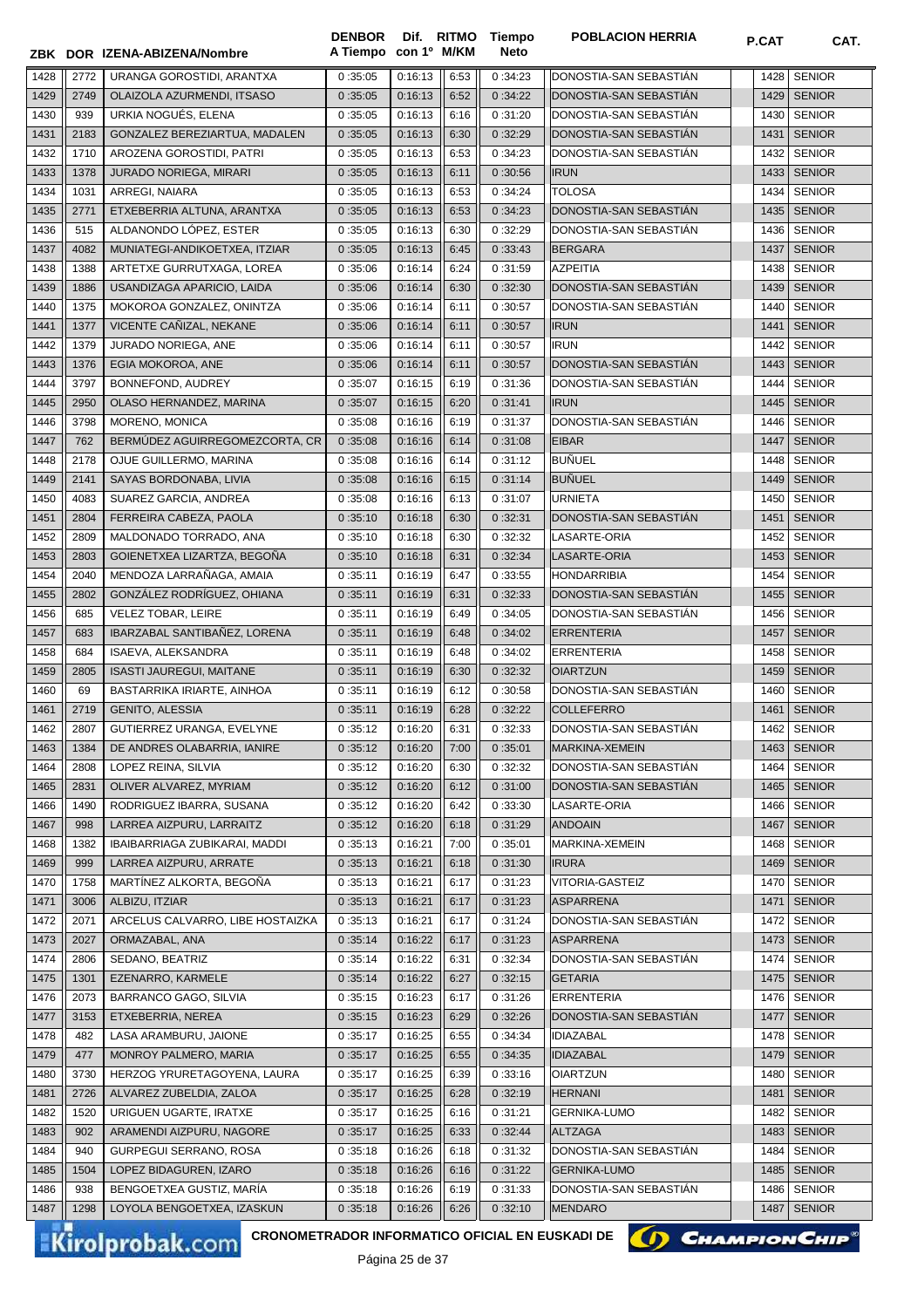|              |            | ZBK DOR IZENA-ABIZENA/Nombre                   | <b>DENBOR</b><br>A Tiempo con 1º M/KM |                    |              | Dif. RITMO Tiempo<br><b>Neto</b> | <b>POBLACION HERRIA</b>                | P.CAT        | CAT.                           |
|--------------|------------|------------------------------------------------|---------------------------------------|--------------------|--------------|----------------------------------|----------------------------------------|--------------|--------------------------------|
| 1488         | 4055       | SANCHEZ LOBATO, MARIA JOSE                     | 0:35:18                               | 0:16:26            | 6:54         | 0:34:32                          | DONOSTIA-SAN SEBASTIÁN                 | 1488         | <b>SENIOR</b>                  |
| 1489         | 440        | BALBÁS GONZÁLEZ DE ALAIZA, NEREA               | 0:35:18                               | 0:16:26            | 6:45         | 0:33:44                          | DONOSTIA-SAN SEBASTIAN                 | 1489         | <b>SENIOR</b>                  |
| 1490         | 1363       | URBIETA ULACIA, OLATZ                          | 0:35:19                               | 0:16:27            | 6:26         | 0:32:09                          | MENDARO                                | 1490         | <b>SENIOR</b>                  |
| 1491         | 1366       | ELORDI LOYOLA, JANIRE                          | 0:35:19                               | 0:16:27            | 6:26         | 0:32:09                          | <b>MENDARO</b>                         | 1491         | <b>SENIOR</b>                  |
| 1492         | 1110       | ALEJOS, NEREA                                  | 0:35:19                               | 0:16:27            | 6:26         | 0:32:09                          | <b>IRUN</b>                            | 1492         | <b>SENIOR</b>                  |
| 1493         | 2684       | BERASATEGUI VELASCO, MARIA                     | 0:35:19                               | 0:16:27            | 6:29         | 0:32:23                          | <b>LEGAZPI</b>                         | 1493         | <b>SENIOR</b>                  |
| 1494         | 2686       | MURILLO ALCELAY, MAITANE                       | 0:35:19                               | 0:16:27            | 6:28         | 0:32:22                          | <b>LEGAZPI</b>                         | 1494         | <b>SENIOR</b>                  |
| 1495         | 3845       | GONZALEZ DIOS, ITZIAR                          | 0:35:20                               | 0:16:28            | 6:25         | 0:32:05                          | <b>PASAIA</b>                          | 1495         | <b>SENIOR</b>                  |
| 1496         | 3422       | ZEBERIO BENGOLAIN. LAIDA                       | 0:35:20                               | 0:16:28            | 6:38         | 0:33:08                          | <b>IDIAZABAL</b>                       | 1496         | <b>SENIOR</b>                  |
| 1497         | 3358       | ALDASORO GOÑI, RAKEL                           | 0:35:20                               | 0:16:28            | 6:38         | 0:33:09                          | <b>IDIAZABAL</b>                       | 1497         | <b>SENIOR</b>                  |
| 1498         | 3421       | ZEBERIO BENGOLAIN, OIHANE                      | 0:35:20                               | 0:16:28            | 6:38         | 0:33:09                          | <b>IDIAZABAL</b>                       | 1498         | <b>SENIOR</b>                  |
| 1499         | 4188       | RUIZ DE PABLO, LAURA                           | 0:35:21                               | 0:16:29            | 6:29         | 0:32:23                          | <b>IRUN</b>                            | 1499         | <b>SENIOR</b>                  |
| 1500         | 1302       | ARAMENDI ILLARRAMENDI, AINGERU                 | 0:35:21                               | 0:16:29            | 6:28         | 0:32:21                          | <b>GETARIA</b>                         | 1500         | <b>SENIOR</b>                  |
| 1501         | 237        | OSORO KAPEROTXIPI, OIHANE                      | 0:35:21                               | 0:16:29            | 6:24         | 0:32:00                          | <b>ELGOIBAR</b>                        | 1501         | <b>SENIOR</b>                  |
| 1502         | 1411       | ECHEVERRIA FERNANDEZ, GARAZI IRAT              | 0:35:21                               | 0:16:29            | 6:27         | 0:32:14                          | DONOSTIA-SAN SEBASTIÁN                 | 1502         | <b>SENIOR</b>                  |
| 1503         | 238        | ZUNZUNEGUI AIZPURU, MARIA                      | 0:35:21                               | 0:16:29            | 6:24         | 0:32:00                          | <b>ZESTOA</b>                          | 1503         | <b>SENIOR</b>                  |
| 1504         | 3825       | UJIA PEREZ, MARIA EUGENIA                      | 0:35:21                               | 0:16:29            | 6:29         | 0:32:23                          | <b>IRUN</b>                            | 1504         | <b>SENIOR</b>                  |
| 1505         | 438        | PORRUA, MAIDER                                 | 0:35:22                               | 0:16:30            | 6:21         | 0:31:45                          | DONOSTIA-SAN SEBASTIAN                 | 1505         | <b>SENIOR</b>                  |
| 1506         | 696        | LOPEZ DE ARETXAGA GARMENDIA, AITZ              | 0:35:22                               | 0:16:30            | 6:40         | 0:33:21                          | <b>BERGARA</b>                         | 1506         | <b>SENIOR</b>                  |
| 1507         | 966        | <b>GARCIA ELIZALDE, ANE MIREN</b>              | 0:35:22                               | 0:16:30            | 6:21         | 0:31:46                          | <b>PASAIA</b>                          | 1507         | <b>SENIOR</b>                  |
| 1508         | 693        | ARANZABAL OÑATE, AMAIA                         | 0:35:23                               | 0:16:31            | 6:41         | 0:33:23                          | <b>BERGARA</b>                         | 1508         | <b>SENIOR</b>                  |
| 1509         | 2099       | ESCUDERO PEREZ, SILVIA                         | 0:35:23                               | 0:16:31            | 6:33         | 0:32:43                          | DONOSTIA-SAN SEBASTIAN                 | 1509         | <b>SENIOR</b>                  |
| 1510         | 3710       | GALAN IBARBURU, EIDER                          | 0:35:24                               | 0:16:32            | 6:33         | 0:32:47                          | DONOSTIA-SAN SEBASTIAN                 | 1510         | <b>SENIOR</b>                  |
| 1511         | 695        | PALACIOS ZUBIA, AMAIA                          | 0:35:24                               | 0:16:32            | 6:41         | 0:33:24                          | <b>BERGARA</b>                         | 1511         | <b>SENIOR</b>                  |
| 1512         | 3711       | BARRERO GALLARDO, SHANDRA                      | 0:35:24                               | 0:16:32            | 6:33         | 0:32:47                          | DONOSTIA-SAN SEBASTIAN                 | 1512         | <b>SENIOR</b>                  |
| 1513         | 4070       | EGAÑA, ILLARGI                                 | 0:35:25                               | 0:16:33            | 6:39         | 0:33:15                          | <b>ZARAUTZ</b>                         | 1513         | <b>SENIOR</b>                  |
| 1514         | 3547       | <b>UGARTE BARTUREN, ANE</b>                    | 0:35:25                               | 0:16:33            | 6:42         | 0:33:30                          | DONOSTIA-SAN SEBASTIÁN                 | 1514         | <b>SENIOR</b>                  |
| 1515         | 2000       | EMEZABAL NABARLAZ, UXUE                        | 0:35:25                               | 0:16:33            | 6:42         | 0:33:29                          | DONOSTIA-SAN SEBASTIAN                 | 1515         | <b>SENIOR</b>                  |
| 1516         | 2795       | HERNAEZ, OIHANA                                | 0:35:25                               | 0:16:33            | 6:29         | 0:32:26                          | DONOSTIA-SAN SEBASTIAN                 | 1516         | <b>SENIOR</b>                  |
| 1517         | 1493       | MANUEL EZENARRO, OLATZ                         | 0:35:25                               | 0:16:33            | 6:32         | 0:32:40                          | <b>BERGARA</b>                         | 1517         | <b>SENIOR</b>                  |
| 1518         | 1993       | LOPEZ OREJA. IRENE                             | 0:35:25                               | 0:16:33            | 6:42         | 0:33:30                          | DONOSTIA-SAN SEBASTIÁN                 | 1518         | <b>SENIOR</b>                  |
| 1519         | 4071       | EGAÑA, EGUZKI                                  | 0:35:25                               | 0:16:33            | 6:39         | 0:33:15                          | ZARAUTZ                                | 1519         | <b>SENIOR</b>                  |
| 1520         | 1545       | FERNANDEZ AZKONA, MAITE                        | 0:35:25                               | 0:16:33            | 6:32         | 0:32:39                          | <b>BERGARA</b>                         | 1520         | <b>SENIOR</b>                  |
| 1521         | 2078       | DE LA CALLE ALBILLO, NAIARA                    | 0:35:26                               | 0:16:34            | 6:28         | 0:32:22                          | DONOSTIA-SAN SEBASTIÁN                 | 1521         | <b>SENIOR</b>                  |
| 1522         | 761        | GERRIKO IRIARTE, AMAGOIA                       | 0:35:26                               | 0:16:34            | 6:28         | 0:32:22                          | ERRENTERIA                             |              | 1522 SENIOR                    |
| 1523         | 786        | CABELLO ARTAMENDI, IRATI                       | 0:35:26                               | 0:16:34            | 6:29         | 0:32:26                          | DONOSTIA-SAN SEBASTIÁN                 | 1523         | <b>SENIOR</b>                  |
| 1524         | 2006       | BEREZIBAR MURUAMENDIARAZ, NORA                 | 0:35:26                               | 0:16:34            | 6:32         | 0:32:40                          | <b>BERGARA</b>                         | 1524         | <b>SENIOR</b>                  |
| 1525         | 302        | HERNANDEZ ORTIZ DE URBINA, MAIALE              | 0:35:26                               | 0:16:34            | 6:17         | 0:31:26                          | <b>BERGARA</b>                         | 1525         | <b>SENIOR</b>                  |
| 1526         | 1494       | IGARZA, ALAIKA                                 | 0:35:27                               | 0:16:35            | 6:32         | 0:32:40                          | <b>BERGARA</b>                         | 1526         | <b>SENIOR</b>                  |
| 1527         | 892        | CHANCA CHORRO, SARA                            | 0:35:27                               | 0:16:35            | 6:20         | 0:31:38                          | DONOSTIA-SAN SEBASTIAN                 | 1527         | <b>SENIOR</b>                  |
| 1528         | 885        | HERNANDEZ FERNANDEZ, NEREA                     | 0:35:27                               | 0:16:35            | 6:17         | 0:31:27                          | DONOSTIA-SAN SEBASTIAN                 | 1528         | <b>SENIOR</b>                  |
| 1529         | 1467       | VAZQUEZ BELLOSO, ALICIA                        | 0:35:27                               | 0:16:35            | 6:43         | 0:33:37                          | DONOSTIA-SAN SEBASTIAN                 | 1529         | <b>SENIOR</b>                  |
| 1530         | 894        | LOPEZ COLOMO. RUTH<br>PUERTA LARRAÑAGA, AINARA | 0:35:27                               | 0:16:35            | 6:20         | 0:31:40                          | LASARTE-ORIA<br>DONOSTIA-SAN SEBASTIÁN | 1530         | <b>SENIOR</b>                  |
| 1531<br>1532 | 241<br>301 | HERNANDEZ ORTIZ DE URBINA, OIHANA              | 0:35:27<br>0:35:27                    | 0:16:35<br>0:16:35 | 6:21<br>6:17 | 0:31:46<br>0:31:27               | <b>BERGARA</b>                         | 1531<br>1532 | <b>SENIOR</b><br><b>SENIOR</b> |
| 1533         | 2673       | RODRIGUEZ GARCIA, ANA                          | 0:35:28                               | 0:16:36            | 6:34         | 0:32:49                          | DONOSTIA-SAN SEBASTIAN                 | 1533         | <b>SENIOR</b>                  |
| 1534         | 587        | CABADA SANTOS, NAGORE                          | 0:35:29                               | 0:16:37            | 6:46         | 0:33:52                          | <b>ERRENTERIA</b>                      | 1534         | <b>SENIOR</b>                  |
| 1535         | 1507       | LOPETEGUI ZUBELDIA, MIREN ITZIAR               | 0:35:29                               | 0:16:37            | 6:27         | 0:32:17                          | <b>TOLOSA</b>                          | 1535         | <b>SENIOR</b>                  |
| 1536         | 2171       | LIZASO AIZPURUA, PAKI                          | 0:35:29                               | 0:16:37            | 6:26         | 0:32:12                          | <b>OIARTZUN</b>                        | 1536         | <b>SENIOR</b>                  |
| 1537         | 1334       | JAUREGUI JAUREGUI, NEKANE                      | 0:35:29                               | 0:16:37            | 6:27         | 0:32:17                          | <b>TOLOSA</b>                          | 1537         | <b>SENIOR</b>                  |
| 1538         | 1678       | RIO ALONSO, AINHOA                             | 0:35:29                               | 0:16:37            | 6:47         | 0:33:53                          | <b>ERRENTERIA</b>                      | 1538         | <b>SENIOR</b>                  |
| 1539         | 1429       | LENDINEZ, AMAIA                                | 0:35:30                               | 0:16:38            | 6:21         | 0:31:44                          | DONOSTIA-SAN SEBASTIAN                 | 1539         | <b>SENIOR</b>                  |
| 1540         | 1680       | ADURIZ ARRUTI, ELI                             | 0:35:30                               | 0:16:38            | 6:47         | 0:33:53                          | <b>PASAIA</b>                          | 1540         | <b>SENIOR</b>                  |
| 1541         | 2169       | LIZASO AIZPURUA, JASONE                        | 0:35:30                               | 0:16:38            | 6:27         | 0:32:13                          | <b>OIARTZUN</b>                        | 1541         | <b>SENIOR</b>                  |
| 1542         | 426        | YARRITU PECHARROMAN, AMAIA                     | 0:35:30                               | 0:16:38            | 6:42         | 0:33:29                          | DONOSTIA-SAN SEBASTIAN                 | 1542         | <b>SENIOR</b>                  |
| 1543         | 4078       | URZELAI BARRUTIA, AMAIA                        | 0:35:30                               | 0:16:38            | 6:40         | 0:33:20                          | DONOSTIA-SAN SEBASTIAN                 | 1543         | <b>SENIOR</b>                  |
| 1544         | 287        | FERNANDEZ PALACIOS, AMAIA                      | 0:35:31                               | 0:16:39            | 6:43         | 0:33:36                          | <b>ERRENTERIA</b>                      | 1544         | <b>SENIOR</b>                  |
| 1545         | 578        | ORTIZ ALARCIA, ESTHER                          | 0:35:31                               | 0:16:39            | 6:18         | 0:31:32                          | DONOSTIA-SAN SEBASTIAN                 | 1545         | <b>SENIOR</b>                  |
| 1546         | 2124       | BARANDIARAN, JAIONE                            | 0:35:32                               | 0:16:40            | 6:25         | 0:32:03                          | LAZKAO                                 | 1546         | <b>SENIOR</b>                  |
| 1547         | 2814       | BEDOYA HERNANDEZ, ITZIAR                       | 0:35:32                               | 0:16:40            | 6:24         | 0:31:58                          | DONOSTIA-SAN SEBASTIAN                 | 1547         | <b>SENIOR</b>                  |
|              |            |                                                |                                       |                    |              |                                  |                                        |              |                                |

Kirolprobak.com

CRONOMETRADOR INFORMATICO OFICIAL EN EUSKADI DE **(A) CHAMPION CHIP<sup>®</sup>** 

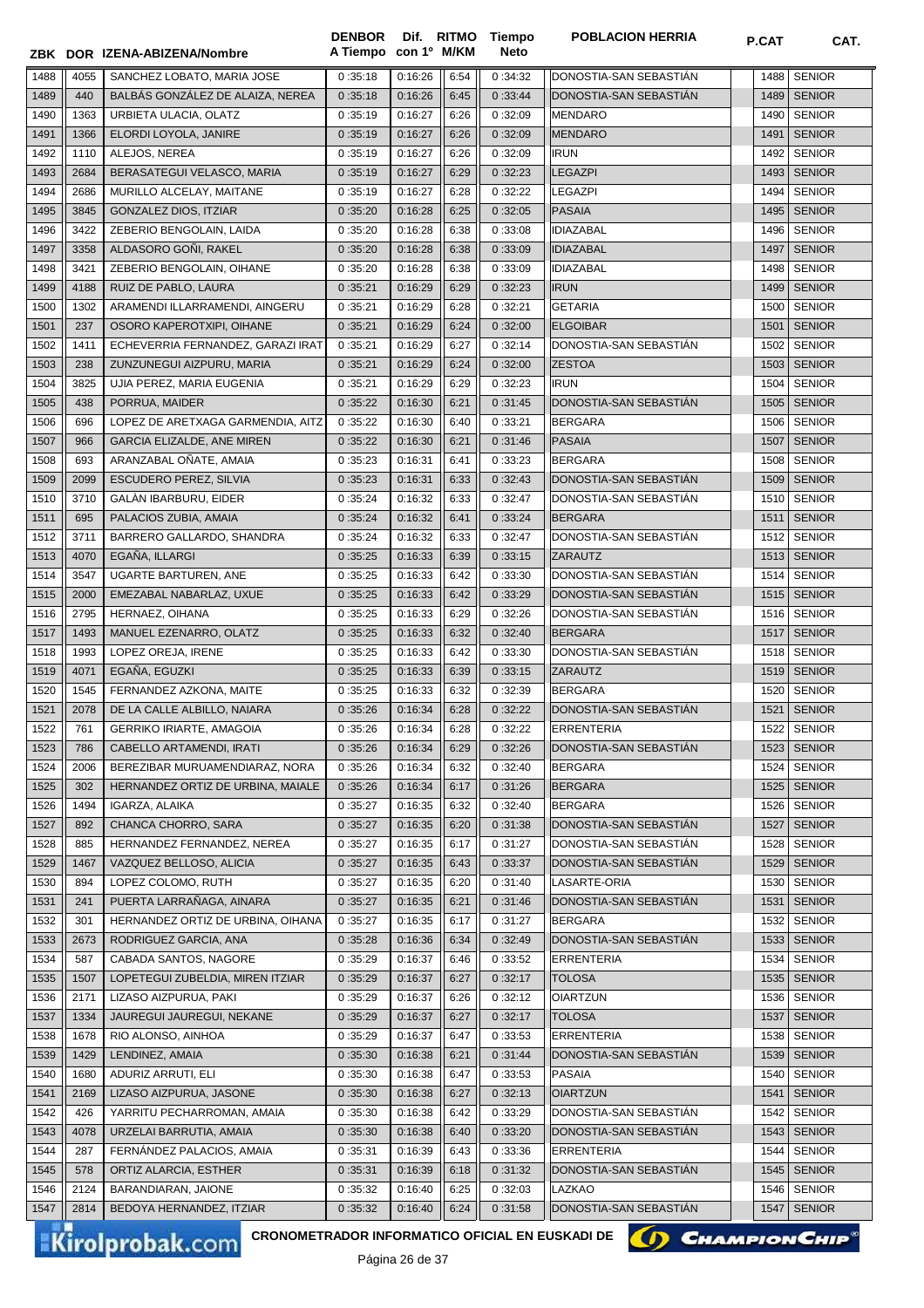|      |      | ZBK DOR IZENA-ABIZENA/Nombre        | A Tiempo con 1º M/KM |         |      | Neto    |                        |      |               |
|------|------|-------------------------------------|----------------------|---------|------|---------|------------------------|------|---------------|
| 1548 | 955  | <b>GRACIA AGUIRRE, AINHOA</b>       | 0:35:32              | 0:16:40 | 6:35 | 0:32:55 | DONOSTIA-SAN SEBASTIAN | 1548 | <b>SENIOR</b> |
| 1549 | 2123 | PLASENCIA ZUNZUNEGI, SANDRA         | 0:35:32              | 0:16:40 | 6:25 | 0:32:04 | <b>LAZKAO</b>          |      | 1549 SENIOR   |
| 1550 | 1850 | MARTIN SAIZ, AMAIA                  | 0:35:33              | 0:16:41 | 6:16 | 0:31:20 | <b>URNIETA</b>         | 1550 | <b>SENIOR</b> |
| 1551 | 1928 | GOMEZ OIARZABAL, NEREA              | 0:35:33              | 0:16:41 | 6:16 | 0:31:20 | <b>URNIETA</b>         | 1551 | <b>SENIOR</b> |
| 1552 | 1846 | MORALES CABRERO, SARA               | 0:35:33              | 0:16:41 | 6:16 | 0:31:21 | DONOSTIA-SAN SEBASTIÁN | 1552 | <b>SENIOR</b> |
| 1553 | 2653 | ELCORO-IRIBE, IDOIA                 | 0:35:34              | 0:16:42 | 6:25 | 0:32:04 | <b>EIBAR</b>           | 1553 | <b>SENIOR</b> |
| 1554 | 2200 | FERNANDEZ HERNANDEZ, ANA            | 0:35:34              | 0:16:42 | 6:24 | 0:32:00 | DONOSTIA-SAN SEBASTIAN | 1554 | <b>SENIOR</b> |
| 1555 | 216  | OTEGUI GARMENDIA, MAITANE           | 0:35:34              | 0:16:42 | 6:24 | 0:32:00 | DONOSTIA-SAN SEBASTIÁN | 1555 | <b>SENIOR</b> |
| 1556 | 2607 | DA SILVA, SANDRA                    | 0:35:35              | 0:16:43 | 6:26 | 0:32:10 | DONOSTIA-SAN SEBASTIÁN | 1556 | <b>SENIOR</b> |
| 1557 | 4175 | SANCHEZ, ITZIAR                     | 0:35:35              | 0:16:43 | 6:18 | 0:31:31 | <b>SEGURA</b>          | 1557 | <b>SENIOR</b> |
| 1558 | 28   | RAMIREZ RODRIGUEZ, ELIZABETH        | 0:35:36              | 0:16:44 | 6:22 | 0:31:50 | DONOSTIA-SAN SEBASTIAN | 1558 | <b>SENIOR</b> |
| 1559 | 2817 | GAZTELU-ITURRI ORTUOSTE, AINHOA     | 0:35:36              | 0:16:44 | 6:20 | 0:31:42 | <b>ABADIÑO</b>         |      | 1559 SENIOR   |
| 1560 | 21   | VICENTE REDONDO, SUSANA             | 0:35:36              | 0:16:44 | 6:22 | 0:31:49 | DONOSTIA-SAN SEBASTIAN | 1560 | <b>SENIOR</b> |
| 1561 | 71   | <b>GARTZIA ONTIVEROS, MAITE</b>     | 0:35:36              | 0:16:44 | 6:22 | 0:31:49 | <b>ERRENTERIA</b>      | 1561 | <b>SENIOR</b> |
| 1562 | 1673 | GONZÁLEZ ERASUN, NEREA              | 0:35:36              | 0:16:44 | 6:34 | 0:32:48 | DONOSTIA-SAN SEBASTIAN | 1562 | <b>SENIOR</b> |
| 1563 | 843  | CRUZ ZABALA, ANE                    | 0:35:36              | 0:16:44 | 6:34 | 0:32:51 | <b>URRETXU</b>         | 1563 | <b>SENIOR</b> |
| 1564 | 1103 | URIGAIN SANCHEZ, AMAGOIA            | 0:35:36              | 0:16:44 | 6:16 | 0:31:20 | <b>IRUN</b>            | 1564 | <b>SENIOR</b> |
| 1565 | 1457 | ALKORTA ZABALETA, NEREA             | 0:35:37              | 0:16:45 | 6:34 | 0:32:51 | <b>HERNANI</b>         | 1565 | <b>SENIOR</b> |
| 1566 | 189  | <b>IGLESIAS HERRERO, MARIA JOSE</b> | 0:35:37              | 0:16:45 | 6:41 | 0:33:27 | LASARTE-ORIA           | 1566 | <b>SENIOR</b> |
| 1567 | 165  | ARTEAGA MURGUIONDO, IRATI           | 0:35:37              | 0:16:45 | 6:38 | 0:33:12 | <b>BERGARA</b>         | 1567 | <b>SENIOR</b> |
| 1568 | 2815 | ALCORTA ZABALETA, NAGORE            | 0:35:38              | 0:16:46 | 6:21 | 0:31:44 | LASARTE-ORIA           | 1568 | <b>SENIOR</b> |
| 1569 | 2816 | ARIZETA JAUREGI, IDOIA              | 0:35:38              | 0:16:46 | 6:21 | 0:31:45 | LASARTE-ORIA           | 1569 | <b>SENIOR</b> |
| 1570 | 2818 | VINYES PARÉS, GISELA                | 0:35:39              | 0:16:47 | 6:21 | 0:31:45 | DONOSTIA-SAN SEBASTIAN | 1570 | <b>SENIOR</b> |
| 1571 | 279  | MARTINEZ IÑIGO, MAITE               | 0:35:39              | 0:16:47 | 6:36 | 0:32:59 | <b>TOLOSA</b>          | 1571 | <b>SENIOR</b> |
| 1572 | 280  | GONZALEZ SANTAMARIA, MARIA JESUS    | 0:35:39              | 0:16:47 | 6:36 | 0:32:58 | <b>TOLOSA</b>          | 1572 | <b>SENIOR</b> |
| 1573 | 282  | CABANILLAS GARCIA, ANA              | 0:35:39              | 0:16:47 | 6:36 | 0:32:59 | <b>IBARRA</b>          | 1573 | <b>SENIOR</b> |
| 1574 | 992  | SARASA MAIA, ELENA                  | 0:35:40              | 0:16:48 | 6:26 | 0:32:12 | DONOSTIA-SAN SEBASTIAN | 1574 | <b>SENIOR</b> |
| 1575 | 470  | AGIRRE URIA, IZASKUN                | 0:35:40              | 0:16:48 | 6:23 | 0:31:56 | OLAZTI/OLAZAGUTÍA      |      | 1575 SENIOR   |
| 1576 | 469  | BARANDIARAN ARRESE, AIORA           | 0:35:40              | 0:16:48 | 6:23 | 0:31:57 | <b>ARBIZU</b>          |      | 1576 SENIOR   |
| 1577 | 334  | ALTUNA MANZANA, MAITANE             | 0:35:41              | 0:16:49 | 6:22 | 0:31:49 | DONOSTIA-SAN SEBASTIÁN |      | 1577 SENIOR   |
| 1578 | 847  | LETE ZABALETA, AINHOA               | 0:35:42              | 0:16:50 | 6:43 | 0:33:37 | BERGARA                |      | 1578 SENIOR   |
| 1579 | 1139 | ETXEBERRIA ARZALLUS, IDOIA          | 0:35:42              | 0:16:50 | 6:24 | 0:32:02 | <b>AZPEITIA</b>        |      | 1579 SENIOR   |
| 1580 | 2619 | GOIKOETXEA SARASOLA, ANE            | 0:35:43              | 0:16:51 | 6:31 | 0:32:36 | ARETXABALETA           | 1580 | <b>SENIOR</b> |
| 1581 | 1138 | ETXEBERRIA ARZALLUS, ELI            | 0:35:43              | 0:16:51 | 6:25 | 0:32:03 | <b>AZPEITIA</b>        | 1581 | <b>SENIOR</b> |
| 1582 | 1401 | ETXEBERRIA ALBIZU, LEIRE            |                      | 0:16:51 | 6:33 | 0:32:43 | ZARAUTZ                | 1582 | <b>SENIOR</b> |
|      |      | MALMASORO MENDIZABAL, AINARA        | 0:35:43              |         |      |         |                        |      |               |
| 1583 | 1398 |                                     | 0:35:44              | 0:16:52 | 6:33 | 0:32:44 | <b>GETARIA</b>         |      | 1583   SENIOR |
| 1584 | 972  | LOPEZ DE ARETXAGA GARMENDIA, LEIR   | 0:35:44              | 0:16:52 | 6:44 | 0:33:39 | <b>ATXONDO</b>         | 1584 | <b>SENIOR</b> |
| 1585 | 4166 | ARISTEGI IRAOLA, ANDREA             | 0:35:45              | 0:16:53 | 6:45 | 0:33:43 | <b>TOLOSA</b>          | 1585 | <b>SENIOR</b> |
| 1586 | 1391 | LIZARAZU LEGORBURU, LURDES          | 0:35:46              | 0:16:54 | 6:26 | 0:32:11 | <b>LEZO</b>            | 1586 | <b>SENIOR</b> |
| 1587 | 2066 | ARTOLA SANTAMARIA, AINTZANE         | 0:35:46              | 0:16:54 | 6:44 | 0:33:42 | <b>TOLOSA</b>          | 1587 | <b>SENIOR</b> |
| 1588 | 1285 | AMUNDARAIN ARANA, ARANTXA           | 0:35:46              | 0:16:54 | 6:27 | 0:32:16 | <b>ORMAIZTEGI</b>      | 1588 | <b>SENIOR</b> |
| 1589 | 1289 | ZÁRATE, CARINA                      | 0:35:46              | 0:16:54 | 6:27 | 0:32:16 | <b>ORMAIZTEGI</b>      | 1589 | <b>SENIOR</b> |
| 1590 | 1284 | AROZENA EGAÑA. ITZIAR               | 0:35:46              | 0:16:54 | 6:27 | 0:32:17 | <b>ORMAIZTEGI</b>      | 1590 | <b>SENIOR</b> |
| 1591 | 1288 | GUERRA MENDIZABAL, MIREN            | 0:35:46              | 0:16:54 | 6:28 | 0:32:18 | <b>ORMAIZTEGI</b>      | 1591 | <b>SENIOR</b> |
| 1592 | 1854 | RUESGA MICHELENA, LEYRE             | 0:35:48              | 0:16:56 | 6:36 | 0:33:00 | LASARTE-ORIA           | 1592 | <b>SENIOR</b> |
| 1593 | 1616 | BALDA REBOLLO, ANE MIREN            | 0:35:48              | 0:16:56 | 6:36 | 0:33:00 | LASARTE-ORIA           |      | 1593 SENIOR   |
| 1594 | 2821 | GUEROLA PASCUAL, NEREA              | 0:35:49              | 0:16:57 | 6:30 | 0:32:32 | ERRENTERIA             | 1594 | <b>SENIOR</b> |
| 1595 | 209  | ALBISUA KAPEROTXIPI, NERITZEL       | 0:35:49              | 0:16:57 | 6:41 | 0:33:25 | <b>BERGARA</b>         |      | 1595 SENIOR   |
| 1596 | 295  | DE LA ROZA CENITAGOIA, EIDER        | 0:35:49              | 0:16:57 | 6:41 | 0:33:25 | <b>BERGARA</b>         | 1596 | <b>SENIOR</b> |
| 1597 | 2820 | ENBEITA MAGUREGI, ANDERE            | 0:35:49              | 0:16:57 | 6:30 | 0:32:32 | <b>MUXIKA</b>          | 1597 | <b>SENIOR</b> |
| 1598 | 1243 | SANZ CESTAU, LEIRE                  | 0:35:50              | 0:16:58 | 6:52 | 0:34:20 | <b>OLITE</b>           | 1598 | <b>SENIOR</b> |
| 1599 | 60   | IRIJALBA CLARAMUNT, ITZIAR          | 0:35:50              | 0:16:58 | 6:42 | 0:33:28 | DONOSTIA-SAN SEBASTIAN | 1599 | <b>SENIOR</b> |
| 1600 | 2108 | MARTINEZ VELA, ELENA                | 0:35:51              | 0:16:59 | 6:34 | 0:32:51 | DONOSTIA-SAN SEBASTIAN | 1600 | <b>SENIOR</b> |
| 1601 | 3257 | EGUEN ARRIOLA, MIREN KOLDOBIKE      | 0:35:53              | 0:17:01 | 6:24 | 0:31:59 | <b>ABADIÑO</b>         | 1601 | <b>SENIOR</b> |
| 1602 | 231  | LASQUIBAR MARTINEZ, ARGIÑE          | 0:35:55              | 0:17:03 | 6:41 | 0:33:26 | <b>ERRENTERIA</b>      | 1602 | <b>SENIOR</b> |
| 1603 | 1427 | GIL, ANA                            | 0:35:55              | 0:17:03 | 6:49 | 0:34:03 | LASARTE-ORIA           | 1603 | <b>SENIOR</b> |
| 1604 | 2455 | URRUTIA KALTZAKORTA, AMAIA          | 0:35:55              | 0:17:03 | 6:31 | 0:32:33 | MARKINA-XEMEIN         | 1604 | <b>SENIOR</b> |
| 1605 | 1431 | BLAZQUEZ, LEIRE                     | 0:35:55              | 0:17:03 | 6:49 | 0:34:03 | LASARTE-ORIA           | 1605 | <b>SENIOR</b> |
| 1606 | 823  | ZUFIAUR ORMAZABAL, MARIBEL          | 0:35:56              | 0:17:04 | 6:49 | 0:34:06 | <b>ORDIZIA</b>         | 1606 | <b>SENIOR</b> |
| 1607 | 1260 | GOROSTIZU, MARIJOSE                 | 0:35:56              | 0:17:04 | 6:49 | 0:34:07 | <b>BEASAIN</b>         | 1607 | <b>SENIOR</b> |

**Tiempo** 

**DENBOR**

Kirolprobak.com

CRONOMETRADOR INFORMATICO OFICIAL EN EUSKADI DE **(A) CHAMPION CHIP**<sup>®</sup>

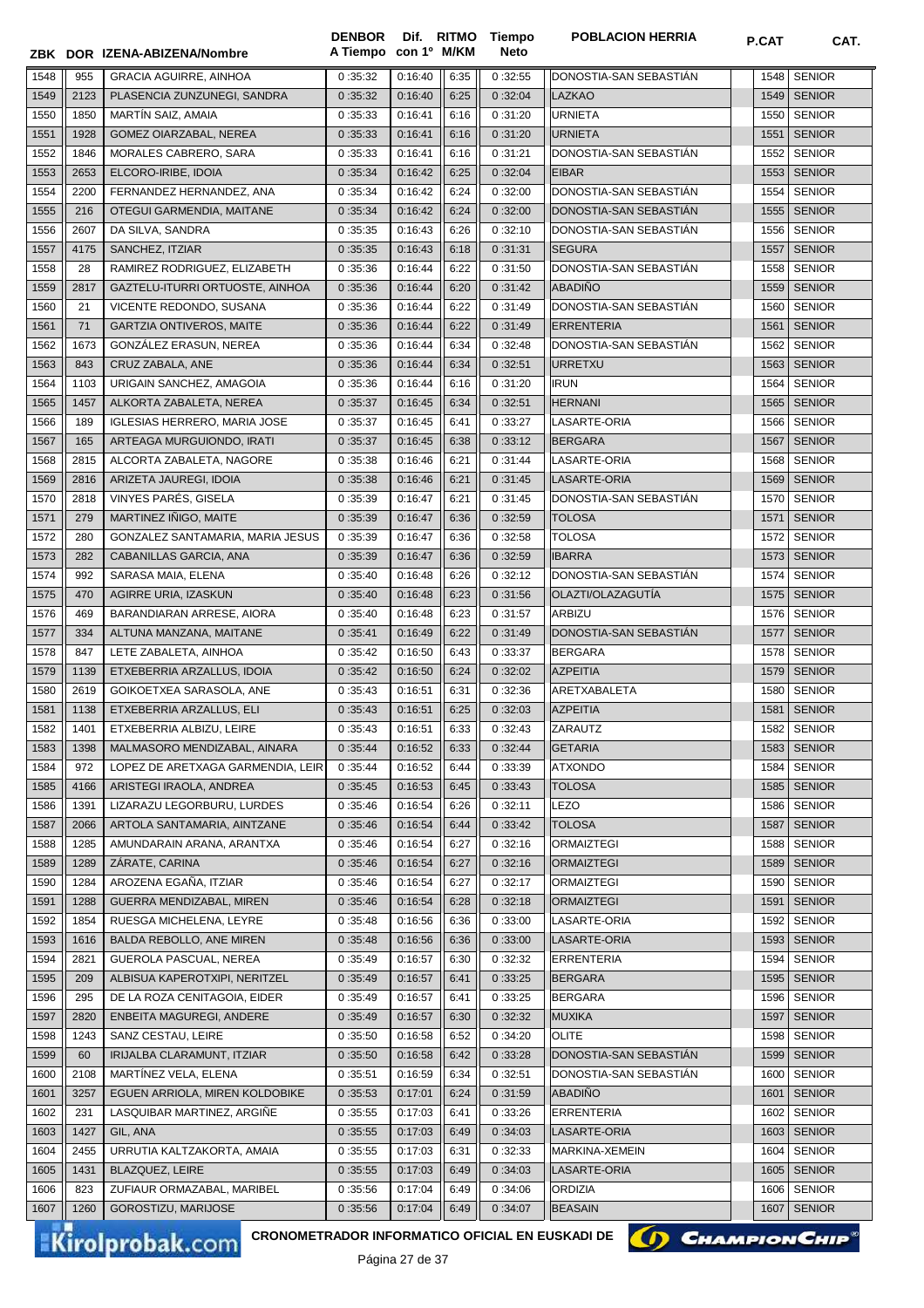|              |              | ZBK DOR IZENA-ABIZENA/Nombre             | <b>DENBOR</b><br>A Tiempo con 1º M/KM |                    |              | Dif. RITMO Tiempo<br><b>Neto</b> | <b>POBLACION HERRIA</b>                   | P.CAT        | CAT.                           |
|--------------|--------------|------------------------------------------|---------------------------------------|--------------------|--------------|----------------------------------|-------------------------------------------|--------------|--------------------------------|
| 1608         | 2095         | MOLINA LARREA, ARANTZA                   | 0:35:57                               | 0:17:05            | 6:30         | 0:32:29                          | DONOSTIA-SAN SEBASTIAN                    | 1608         | <b>SENIOR</b>                  |
| 1609         | 2377         | ANTEPARA, IZASKUN                        | 0:35:57                               | 0:17:05            | 6:25         | 0:32:06                          | <b>ASPARRENA</b>                          | 1609         | <b>SENIOR</b>                  |
| 1610         | 2294         | MARIÑO FERNANDEZ, RUT                    | 0:35:57                               | 0:17:05            | 6:19         | 0:31:37                          | <b>PASAIA</b>                             | 1610         | <b>SENIOR</b>                  |
| 1611         | 806          | BERAZA CABRERIZO, MARTA                  | 0:35:58                               | 0:17:06            | 6:32         | 0:32:42                          | <b>ANDOAIN</b>                            | 1611         | <b>SENIOR</b>                  |
| 1612         | 1512         | ZUBELDIA IZTUETA, ANE                    | 0:35:58                               | 0:17:06            | 6:32         | 0:32:40                          | AIA                                       | 1612         | <b>SENIOR</b>                  |
| 1613         | 1890         | MARIEZKURRENA, LORENA                    | 0:35:58                               | 0:17:06            | 6:31         | 0:32:34                          | DONOSTIA-SAN SEBASTIAN                    | 1613         | <b>SENIOR</b>                  |
| 1614         | 1521         | ZUBELDIA, JOSUNE                         | 0:35:58                               | 0:17:06            | 6:32         | 0:32:41                          | <b>VILLABONA</b>                          | 1614         | <b>SENIOR</b>                  |
| 1615         | 2502         | LASA BERGARA, AMAIA                      | 0:35:59                               | 0:17:07            | 6:53         | 0:34:24                          | <b>ANDOAIN</b>                            | 1615         | <b>SENIOR</b>                  |
| 1616         | 2541         | ARRIZIBITA PÉREZ, EDURNE                 | 0:35:59                               | 0:17:07            | 6:53         | 0:34:24                          | PAMPLONA/IRUÑA                            | 1616         | <b>SENIOR</b>                  |
| 1617         | 2097         | OLAIZOLA LIZASO, ANAHI                   | 0:35:59                               | 0:17:07            | 6:31         | 0:32:35                          | DONOSTIA-SAN SEBASTIÁN                    | 1617         | <b>SENIOR</b>                  |
| 1618         | 661          | LARRAÑAGA AGUIRREZABAL, OLATZ            | 0:35:59                               | 0:17:07            | 6:45         | 0:33:46                          | <b>BERGARA</b>                            | 1618         | <b>SENIOR</b>                  |
| 1619         | 2543         | MANGADO FERNANDEZ, MAITE                 | 0:35:59                               | 0:17:07            | 6:53         | 0:34:25                          | PAMPLONA/IRUÑA                            | 1619         | <b>SENIOR</b>                  |
| 1620         | 1877         | ANDRADE GONZALEZ, AINARA                 | 0:35:59                               | 0:17:07            | 6:32         | 0:32:41                          | <b>TOLOSA</b>                             | 1620         | <b>SENIOR</b>                  |
| 1621         | 319          | ETXEBERRIA AGIRREZABAL, NEREA            | 0:35:59                               | 0:17:07            | 6:45         | 0:33:46                          | <b>BERGARA</b>                            | 1621         | <b>SENIOR</b>                  |
| 1622         | 665          | ALBERDI IÑARRA, ARIANE                   | 0:35:59                               | 0:17:07            | 6:45         | 0:33:45                          | <b>BERGARA</b>                            | 1622         | <b>SENIOR</b>                  |
| 1623         | 1506         | ERASUN HECK, ALAITZ                      | 0:36:01                               | 0:17:09            | 6:36         | 0:32:58                          | DONOSTIA-SAN SEBASTIAN                    | 1623         | <b>SENIOR</b>                  |
| 1624         | 3670         | MORALES, MAITE                           | 0:36:01                               | 0:17:09            | 6:32         | 0:32:39                          | DONOSTIA-SAN SEBASTIAN                    | 1624         | <b>SENIOR</b>                  |
| 1625         | 747          | DIAZ VENTURA, USOA                       | 0:36:01                               | 0:17:09            | 6:32         | 0:32:39                          | DONOSTIA-SAN SEBASTIÁN                    | 1625         | <b>SENIOR</b>                  |
| 1626         | 1513         | FERNÁNDEZ ANTIA, IDOIA                   | 0:36:01                               | 0:17:09            | 6:25         | 0:32:06                          | <b>GERNIKA-LUMO</b>                       | 1626         | <b>SENIOR</b>                  |
| 1627         | 1763         | <b>BERRO PEREZ, IDOIA</b>                | 0:36:01                               | 0:17:09            | 6:36         | 0:32:58                          | DONOSTIA-SAN SEBASTIAN                    | 1627         | <b>SENIOR</b>                  |
| 1628         | 588          | ECHEGOYEN, MIRIAM                        | 0:36:01                               | 0:17:09            | 6:53         | 0:34:25                          | <b>HENDAYE</b>                            | 1628         | <b>SENIOR</b>                  |
| 1629         | 583          | ZABALA GRANADOS, NAIARA                  | 0:36:02                               | 0:17:10            | 6:53         | 0:34:25                          | <b>IRUN</b>                               | 1629         | <b>SENIOR</b>                  |
| 1630         | 4033         | SANCHEZ, PATRICIA                        | 0:36:02                               | 0:17:10            | 6:22         | 0:31:51                          | <b>ORTHEZ</b>                             | 1630         | <b>SENIOR</b>                  |
| 1631         | 3241         | DOMÍNGUEZ NAVAJO, RAQUEL                 | 0:36:03                               | 0:17:11            | 6:22         | 0:31:50                          | DONOSTIA-SAN SEBASTIAN                    | 1631         | <b>SENIOR</b>                  |
| 1632         | 3788         | OLAIZOLA OÑEDERRA, JONE                  | 0:36:04                               | 0:17:12            | 6:47         | 0:33:53                          | <b>ELGOIBAR</b>                           | 1632         | <b>SENIOR</b>                  |
| 1633         | 703          | SOTO IMAZ, MAIDER                        | 0:36:04                               | 0:17:12            | 6:36         | 0:33:00                          | DONOSTIA-SAN SEBASTIÁN                    | 1633         | <b>SENIOR</b>                  |
| 1634         | 431          | ARIN BERAZA, USOA                        | 0:36:04                               | 0:17:12            | 6:36         | 0:33:01                          | DONOSTIA-SAN SEBASTIÁN                    | 1634         | <b>SENIOR</b>                  |
| 1635         | 2409         | ACOSTA BERASATEGUI, CARMEN               | 0:36:05                               | 0:17:13            | 6:34         | 0:32:51                          | DONOSTIA-SAN SEBASTIAN                    | 1635         | <b>SENIOR</b>                  |
| 1636         | 4053         | BERNAL MARTIN, ARANTZAZU                 | 0:36:05                               | 0:17:13            | 6:33         | 0:32:43                          | DONOSTIA-SAN SEBASTIAN                    | 1636         | <b>SENIOR</b>                  |
| 1637         | 1833         | ORIBE, JOSUNE                            | 0:36:06                               | 0:17:14            | 6:22         | 0:31:49                          | DONOSTIA-SAN SEBASTIAN                    | 1637         | <b>SENIOR</b>                  |
| 1638         | 539          | ETXEBERRIA INSAUSTI, AINARA              | 0:36:06                               | 0:17:14            | 6:49         | 0:34:06                          | <b>ORDIZIA</b>                            | 1638         | <b>SENIOR</b>                  |
| 1639         | 55           | ALBIZU ARMENDARIZ, ITZIAR                | 0:36:07                               | 0:17:15            | 6:45         | 0:33:45                          | PAMPLONA/IRUÑA                            | 1639         | <b>SENIOR</b>                  |
| 1640         | 3582         | MILAN MARTINEZ, LUZ                      | 0:36:07                               | 0:17:15            | 6:32         | 0:32:39                          | DONOSTIA-SAN SEBASTIAN                    | 1640         | <b>SENIOR</b>                  |
| 1641         | 102          | ARRIZABALAGA ALBERDI, MARÍA              | 0:36:07                               | 0:17:15            | 6:26         | 0:32:10                          | DONOSTIA-SAN SEBASTIAN                    | 1641         | <b>SENIOR</b>                  |
| 1642         | 822          | GONZALEZ FERNANDEZ DE RETANA, A          | 0:36:08                               | 0:17:16            | 6:52         | 0:34:19                          | ORDIZIA                                   |              | 1642 SENIOR                    |
| 1643         | 101          | CARIDAD, NEREA                           | 0:36:08                               | 0:17:16            | 6:26         | 0:32:10                          | DONOSTIA-SAN SEBASTIAN                    | 1643         | <b>SENIOR</b>                  |
| 1644         | 343          | GOROSTIZU MUJIKA, MARI                   | 0:36:08                               | 0:17:16            | 6:52         | 0:34:20                          | ZALDIBIA                                  | 1644         | <b>SENIOR</b>                  |
| 1645         | 1540         | <b>IRIBARREN GARCIA, AMAIA</b>           | 0:36:08                               | 0:17:16            | 7:11         | 0:35:54                          | <b>ANDOAIN</b>                            | 1645         | <b>SENIOR</b>                  |
| 1646         | 1460         | AGIRRE ELKOROBEREZIBAR, LOINAZ           | 0:36:09                               | 0:17:17            | 6:43         | 0:33:35                          | <b>BEASAIN</b>                            | 1646         | <b>SENIOR</b>                  |
| 1647         | 224          | MATEOS ALPUENTE, MARIAN                  | 0:36:09                               | 0:17:17            | 6:51         | 0:34:16                          | DONOSTIA-SAN SEBASTIAN                    | 1647         | <b>SENIOR</b>                  |
| 1648         | 268          | BRAVO REMIREZ, CRISTINA                  | 0:36:09                               | 0:17:17            | 6:51         | 0:34:16                          | DONOSTIA-SAN SEBASTIAN                    | 1648         | <b>SENIOR</b>                  |
| 1649         | 1461         | MUGURUZA PREGO, ERKUDEN                  | 0:36:10                               | 0:17:18            | 6:43         | 0:33:34                          | <b>ZEGAMA</b>                             | 1649         | <b>SENIOR</b>                  |
| 1650         | 1957<br>1003 | ASIAIN OLANO, ANA<br>AIASTUI PUJANA, ANA | 0:36:10                               | 0:17:18<br>0:17:18 | 6:30         | 0:32:29                          | <b>AZPEITIA</b><br>DONOSTIA-SAN SEBASTIÁN | 1650         | <b>SENIOR</b><br><b>SENIOR</b> |
| 1651<br>1652 | 1137         | PRIETO, YAMELLI                          | 0:36:10<br>0:36:10                    | 0:17:18            | 7:01<br>6:30 | 0:35:05<br>0:32:29               | <b>AZPEITIA</b>                           | 1651<br>1652 | <b>SENIOR</b>                  |
| 1653         | 1248         | HUARTE PEÑA, MAITANE                     | 0:36:10                               | 0:17:18            | 6:28         | 0:32:20                          | DONOSTIA-SAN SEBASTIAN                    | 1653         | <b>SENIOR</b>                  |
| 1654         | 2038         | JAIME LABARI, MAITE                      | 0:36:10                               | 0:17:18            | 6:28         | 0:32:20                          | PAMPLONA/IRUÑA                            | 1654         | <b>SENIOR</b>                  |
| 1655         | 1918         | CARRERA BLANCO, AINHOA                   | 0:36:10                               | 0:17:18            | 6:27         | 0:32:13                          | DONOSTIA-SAN SEBASTIAN                    | 1655         | <b>SENIOR</b>                  |
| 1656         | 2041         | REYERO YERA, CRISTINA                    | 0:36:10                               | 0:17:18            | 6:28         | 0:32:21                          | PAMPLONA/IRUÑA                            | 1656         | <b>SENIOR</b>                  |
| 1657         | 1787         | MARTIN REQUEJI, NOELIA                   | 0:36:10                               | 0:17:18            | 6:55         | 0:34:35                          | <b>ERRENTERIA</b>                         | 1657         | <b>SENIOR</b>                  |
| 1658         | 3064         | FALAGAN GONZALEZ, PATRICIA               | 0:36:11                               | 0:17:19            | 6:46         | 0:33:49                          | DONOSTIA-SAN SEBASTIAN                    | 1658         | <b>SENIOR</b>                  |
| 1659         | 1505         | MARTINEZ ANSA, ALAITZ                    | 0:36:11                               | 0:17:19            | 6:51         | 0:34:16                          | DONOSTIA-SAN SEBASTIÁN                    | 1659         | <b>SENIOR</b>                  |
| 1660         | 3655         | FERNANDEZ LANAS, JAIONE                  | 0:36:11                               | 0:17:19            | 6:36         | 0:33:00                          | TRUCIOS-TURTZIOZ                          | 1660         | <b>SENIOR</b>                  |
| 1661         | 1832         | OLANETA VEGA, VANESSA                    | 0:36:11                               | 0:17:19            | 6:23         | 0:31:55                          | DONOSTIA-SAN SEBASTIÁN                    | 1661         | <b>SENIOR</b>                  |
| 1662         | 3066         | ARCILLA BORGIO, BLANCA                   | 0:36:11                               | 0:17:19            | 6:46         | 0:33:49                          | LEÓN                                      | 1662         | <b>SENIOR</b>                  |
| 1663         | 3654         | FERNANDEZ LANAS, TATIANA                 | 0:36:11                               | 0:17:19            | 6:36         | 0:33:00                          | DONOSTIA-SAN SEBASTIAN                    | 1663         | <b>SENIOR</b>                  |
| 1664         | 1730         | DA COSTA MONTEIRO, INÉS                  | 0:36:11                               | 0:17:19            | 6:27         | 0:32:17                          | <b>ERRENTERIA</b>                         | 1664         | <b>SENIOR</b>                  |
| 1665         | 3502         | ALCALDE MOURENTE, MARTA                  | 0:36:11                               | 0:17:19            | 6:56         | 0:34:41                          | ZARAUTZ                                   | 1665         | <b>SENIOR</b>                  |
| 1666         | 1426         | GOROSABEL REVUELTA, NEREA                | 0:36:12                               | 0:17:20            | 6:42         | 0:33:28                          | VITORIA-GASTEIZ                           | 1666         | <b>SENIOR</b>                  |
| 1667         | 3653         | URANGA URRETAVIZCAYA, MIRIAM             | 0:36:12                               | 0:17:20            | 6:36         | 0:33:01                          | DONOSTIA-SAN SEBASTIÁN                    | 1667         | <b>SENIOR</b>                  |
|              |              |                                          |                                       |                    |              |                                  |                                           |              |                                |

Kirolprobak.com

CRONOMETRADOR INFORMATICO OFICIAL EN EUSKADI DE **(A) CHAMPION CHIP**<sup>®</sup>

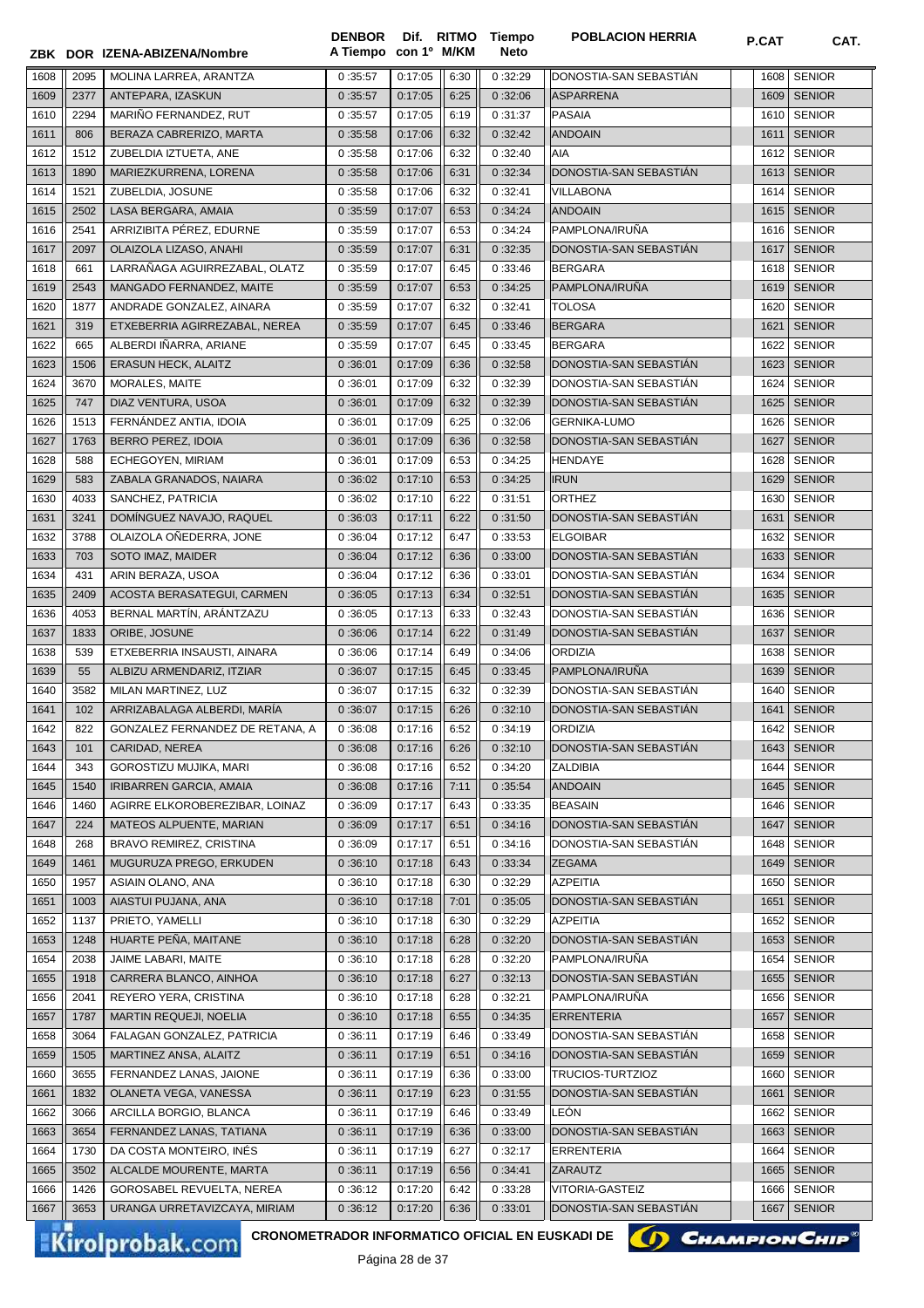|              |              | ZBK DOR IZENA-ABIZENA/Nombre                                              | <b>DENBOR</b><br>A Tiempo con 1º M/KM | Dif. RITMO         |              | Tiempo<br><b>Neto</b> | <b>POBLACION HERRIA</b>                 | P.CAT        | CAT.                           |
|--------------|--------------|---------------------------------------------------------------------------|---------------------------------------|--------------------|--------------|-----------------------|-----------------------------------------|--------------|--------------------------------|
|              |              |                                                                           |                                       |                    |              |                       |                                         |              |                                |
| 1668         | 3307         | AROCENA, MARI                                                             | 0:36:12                               | 0:17:20            | 6:31         | 0:32:35               | DONOSTIA-SAN SEBASTIÁN                  | 1668         | <b>SENIOR</b>                  |
| 1669         | 2217         | DIEZ OLAZABAL, UXUE                                                       | 0:36:12                               | 0:17:20            | 6:35         | 0:32:56               | DONOSTIA-SAN SEBASTIAN                  | 1669         | <b>SENIOR</b>                  |
| 1670         | 310          | MINTEGI LOPEZ. HIART                                                      | 0:36:12                               | 0:17:20            | 6:35         | 0:32:56               | DONOSTIA-SAN SEBASTIAN                  | 1670         | <b>SENIOR</b>                  |
| 1671         | 311          | CELEMIN CARMONA, NAIARA                                                   | 0:36:12                               | 0:17:20            | 6:35         | 0:32:56               | <b>IRUN</b>                             | 1671         | <b>SENIOR</b>                  |
| 1672         | 1463         | <b>ITURRIOTZ ARANBURU, ITZIAR</b>                                         | 0:36:13                               | 0:17:21            | 6:44         | 0:33:38               | <b>BEASAIN</b>                          | 1672         | <b>SENIOR</b>                  |
| 1673         | 2313         | ADURIZ RODRIGUEZ, MADDALEN                                                | 0:36:13                               | 0:17:21            | 6:31         | 0:32:34               | <b>HERNANI</b>                          | 1673         | <b>SENIOR</b>                  |
| 1674         | 3617<br>1587 | GODOY, SILVIA                                                             | 0:36:13                               | 0:17:21<br>0:17:21 | 6:31         | 0:32:35               | DONOSTIA-SAN SEBASTIAN<br><b>ZERAIN</b> | 1674<br>1675 | <b>SENIOR</b><br><b>SENIOR</b> |
| 1675<br>1676 | 1018         | ELORZA ZEBERIO, ALOÑA<br>RAMIREZ ETXEBARRI, OLATZ                         | 0:36:13<br>0:36:13                    | 0:17:21            | 6:39<br>6:35 | 0:33:13<br>0:32:56    | LAUDIO/LLODIO                           | 1676         | <b>SENIOR</b>                  |
| 1677         | 3090         | ANDREU, KILI                                                              | 0:36:13                               | 0:17:21            | 7:05         | 0:35:23               | DONOSTIA-SAN SEBASTIAN                  | 1677         | <b>SENIOR</b>                  |
| 1678         | 2855         | APEZETXEA LUJANBIO, MAIALEN                                               | 0:36:13                               | 0:17:21            | 6:31         | 0:32:34               | <b>HERNANI</b>                          | 1678         | <b>SENIOR</b>                  |
| 1679         | 1023         | HERRERA ANGULO, SOLVIK                                                    | 0:36:13                               | 0:17:21            | 6:35         | 0:32:56               | LAUDIO/LLODIO                           | 1679         | <b>SENIOR</b>                  |
| 1680         | 3619         | LOPEZ, MARTA                                                              | 0:36:13                               | 0:17:21            | 6:31         | 0:32:35               | DONOSTIA-SAN SEBASTIAN                  | 1680         | <b>SENIOR</b>                  |
| 1681         | 1022         | PALACIOS ARRUGAETA, OLAIA                                                 | 0:36:14                               | 0:17:22            | 6:35         | 0:32:57               | <b>OROZKO</b>                           | 1681         | <b>SENIOR</b>                  |
| 1682         | 3618         | LOPEZ, SUSANA                                                             | 0:36:14                               | 0:17:22            | 6:31         | 0:32:36               | DONOSTIA-SAN SEBASTIÁN                  | 1682         | <b>SENIOR</b>                  |
| 1683         | 1442         | LOBERO GACIÑO, DIANA                                                      | 0:36:14                               | 0:17:22            | 6:33         | 0:32:47               | <b>PASAIA</b>                           | 1683         | <b>SENIOR</b>                  |
| 1684         | 312          | AROZENA EGIGUREN, NEREA                                                   | 0:36:14                               | 0:17:22            | 6:35         | 0:32:55               | DONOSTIA-SAN SEBASTIÁN                  | 1684         | <b>SENIOR</b>                  |
| 1685         | 2231         | ROLDAN JUNIKORENA, LIERNI                                                 | 0:36:14                               | 0:17:22            | 6:23         | 0:31:54               | DONOSTIA-SAN SEBASTIAN                  | 1685         | <b>SENIOR</b>                  |
| 1686         | 1893         | GABILONDO, ANDREA                                                         | 0:36:14                               | 0:17:22            | 6:35         | 0:32:54               | DONOSTIA-SAN SEBASTIÁN                  | 1686         | <b>SENIOR</b>                  |
| 1687         | 531          | JAUREGI URRUJULEGI, AINITZE                                               | 0:36:15                               | 0:17:23            | 6:39         | 0:33:15               | <b>SEGURA</b>                           | 1687         | <b>SENIOR</b>                  |
| 1688         | 2847         | INTXAUSTI AGIRREBENGOA, ITZIAR                                            | 0:36:15                               | 0:17:23            | 6:39         | 0:33:16               | <b>SEGURA</b>                           | 1688         | <b>SENIOR</b>                  |
| 1689         | 116          | GOROSTIZA UNZUETA, ENARA                                                  | 0:36:15                               | 0:17:23            | 6:37         | 0:33:03               | <b>ELGOIBAR</b>                         | 1689         | <b>SENIOR</b>                  |
| 1690         | 2356         | ETXEBESTE AGIRRE, EIDER                                                   | 0:36:15                               | 0:17:23            | 6:42         | 0:33:29               | DONOSTIA-SAN SEBASTIAN                  | 1690         | <b>SENIOR</b>                  |
| 1691         | 917          | FERNÁNDEZ HERRERA, HELENA                                                 | 0:36:15                               | 0:17:23            | 6:35         | 0:32:56               | <b>URRETXU</b>                          | 1691         | <b>SENIOR</b>                  |
| 1692         | 53           | TORNE RODRIGUEZ, JANIRE                                                   | 0:36:16                               | 0:17:24            | 6:37         | 0:33:03               | <b>ELGOIBAR</b>                         | 1692         | <b>SENIOR</b>                  |
| 1693         | 146          | ETXANIZ ATORRAS, ANA                                                      | 0:36:16                               | 0:17:24            | 6:37         | 0:33:03               | <b>IGORRE</b>                           | 1693         | <b>SENIOR</b>                  |
| 1694         | 901          | ARAMENDI AIZPURU, ALAZNE                                                  | 0:36:16                               | 0:17:24            | 6:45         | 0:33:43               | <b>ALTZAGA</b>                          | 1694         | <b>SENIOR</b>                  |
| 1695         | 1761         | IZAGUIRRE AMUNDARAIN, GARAZI                                              | 0:36:16                               | 0:17:24            | 6:32         | 0:32:41               | <b>IBARRA</b>                           | 1695         | <b>SENIOR</b>                  |
| 1696         | 1399         | HERNANDEZ CABALLERO, CRISTINA                                             | 0:36:16                               | 0:17:24            | 6:45         | 0:33:44               | <b>ORDIZIA</b>                          | 1696         | <b>SENIOR</b>                  |
| 1697         | 1669         | UNANUE ZABALA, ALAITZ                                                     | 0:36:16                               | 0:17:24            | 6:38         | 0:33:08               | <b>ZESTOA</b>                           | 1697         | <b>SENIOR</b>                  |
| 1698         | 2235         | ETXEBERRIA REGIL, MARI JOSE                                               | 0:36:17                               | 0:17:25            | 6:38         | 0:33:10               | <b>ZESTOA</b>                           | 1698         | <b>SENIOR</b>                  |
| 1699         | 2732         | USABIAGA UZKUDUN, MAITE                                                   | 0:36:18                               | 0:17:26            | 6:58         | 0:34:50               | <b>BALIARRAIN</b>                       | 1699         | <b>SENIOR</b>                  |
| 1700         | 3647         | LEKAROZ FERNANDEZ, LARRAITZ                                               | 0:36:19                               | 0:17:27            | 6:35         | 0:32:56               | DONOSTIA-SAN SEBASTIÁN                  | 1700         | <b>SENIOR</b>                  |
| 1701         | 3648         | SEBASTIAN BUSTILLO, NEREA                                                 | 0:36:19                               | 0:17:27            | 6:35         | 0:32:54               | DONOSTIA-SAN SEBASTIÁN                  | 1701         | <b>SENIOR</b>                  |
| 1702         | 4038         | <b>GALANTE BECERRIL, MIRIAM</b>                                           | 0:36:19                               | 0:17:27            | 6:35         | 0:32:54               | <b>MADRID</b>                           |              | 1702 SENIOR                    |
| 1703         | 2982         | <b>IMAZ OTAEGI, AMAIA</b>                                                 | 0:36:19                               | 0:17:27            | 6:35         | 0:32:55               | DONOSTIA-SAN SEBASTIAN                  |              | 1703 SENIOR                    |
| 1704         | 2841         | MATA OIANGUREN, OIHANA                                                    | 0:36:20                               | 0:17:28            | 6:49         | 0:34:03               | ARETXABALETA                            | 1704         | <b>SENIOR</b>                  |
| 1705         | 485          | IZAGIRRE ZABALA, LUR                                                      | 0:36:20                               | 0:17:28            | 6:37         | 0:33:07               | <b>ELGOIBAR</b>                         | 1705         | <b>SENIOR</b>                  |
| 1706         | 488          | IZAGIRRE ZABALA, AMETS                                                    | 0:36:20                               | 0:17:28            | 6:37         | 0:33:07               | <b>ELGOIBAR</b>                         | 1706         | <b>SENIOR</b>                  |
| 1707         | 2854         | PADILLA URKIOLA, AIORA                                                    | 0:36:20                               | 0:17:28            | 6:49         | 0:34:04               | ARETXABALETA                            | 1707         | <b>SENIOR</b>                  |
| 1708         | 1870         | BENGOETXEA, AITZIBER                                                      | 0:36:20                               | 0:17:28            | 6:41         | 0:33:26               | <b>ONDARROA</b>                         | 1708         | <b>SENIOR</b>                  |
| 1709         | 2117         | SOLOZABAL ARANTZAMENDI, AINHOA                                            | 0:36:21                               | 0:17:29            | 6:46         | 0:33:51               | <b>MALLABIA</b>                         | 1709         | <b>SENIOR</b>                  |
| 1710         | 2605         | DA SILVA PEREIRA, PAULA                                                   | 0:36:21                               | 0:17:29            | 6:35         | 0:32:57               | ASTIGARRAGA                             | 1710         | <b>SENIOR</b>                  |
| 1711         | 2768         | URRESTI LAKA, MIREN                                                       | 0:36:21                               | 0:17:29            | 6:41         | 0:33:26               | ONDARROA                                | 1711         | <b>SENIOR</b>                  |
| 1712         | 3847         | TOLEDO ZURUTUZA, NAIARA                                                   | 0:36:22                               | 0:17:30            | 6:56         | 0:34:39               | <b>ZEGAMA</b>                           | 1712         | <b>SENIOR</b>                  |
| 1713         | 2166         | ARTETXE JAIO, IZASKUN                                                     | 0:36:22                               | 0:17:30            | 6:41         | 0:33:27               | <b>ONDARROA</b>                         | 1713         | <b>SENIOR</b>                  |
| 1714         | 3859         | GORROTXATEGI AROSTEGI, ANUSKA                                             | 0:36:22                               | 0:17:30            | 6:56         | 0:34:39               | <b>ZEGAMA</b>                           | 1714         | <b>SENIOR</b>                  |
| 1715         | 875          | LARRAÑAGA EPELDE, OIHANA                                                  | 0:36:23                               | 0:17:31            | 6:40         | 0:33:18               | <b>AZKOITIA</b>                         | 1715         | <b>SENIOR</b>                  |
| 1716         | 1747         | RIA GARRIGA, ANE                                                          | 0:36:24                               | 0:17:32            | 6:47         | 0:33:56               | <b>BILBAO</b>                           | 1716         | <b>SENIOR</b>                  |
| 1717         | 2239         | GARRIDO DE LA FUENTE, RAKEL                                               | 0:36:24                               | 0:17:32            | 6:49         | 0:34:07               | DONEZTEBE/SANTESTEBAN                   | 1717         | <b>SENIOR</b>                  |
| 1718         | 444          | GORRICHO GONZALEZ, ANA B.                                                 | 0:36:24                               | 0:17:32            | 6:45         | 0:33:46               | DONOSTIA-SAN SEBASTIAN                  | 1718         | <b>SENIOR</b>                  |
| 1719         | 1142         | BEREAU SEIN, IDOIA                                                        | 0:36:24                               | 0:17:32            | 6:32         | 0:32:40               | <b>IGANTZI</b>                          | 1719         | <b>SENIOR</b>                  |
| 1720         | 1040         | LARRAÑAGA AIZPURU, IZASKUN                                                | 0:36:25                               | 0:17:33            | 6:40         | 0:33:20               | <b>AZKOITIA</b>                         | 1720         | <b>SENIOR</b>                  |
| 1721         | 2098         | ARTOLA JAUREGI, ELI                                                       | 0:36:25                               | 0:17:33            | 6:35         | 0:32:57               | <b>IBARRA</b>                           | 1721         | <b>SENIOR</b>                  |
| 1722         | 517          | PLAZA AYERDI, OLATZ                                                       | 0:36:26                               | 0:17:34            | 6:41         | 0:33:23               | DONOSTIA-SAN SEBASTIAN                  | 1722         | <b>SENIOR</b>                  |
| 1723         | 516          | PLAZA AYERDI, NEREA                                                       | 0:36:26                               | 0:17:34            | 6:41         | 0:33:24               | DONOSTIA-SAN SEBASTIAN                  | 1723         | <b>SENIOR</b>                  |
| 1724         | 3435         | <b>ASTIZ ERRO, JAIONE</b>                                                 | 0:36:27                               | 0:17:35            | 6:39         | 0:33:17               | ARAKIL                                  | 1724         | <b>SENIOR</b>                  |
| 1725         | 1148         | RODRÍGUEZ CANTERO, ANA                                                    | 0:36:27                               | 0:17:35            | 6:41         | 0:33:25               | URNIETA                                 | 1725         | <b>SENIOR</b>                  |
| 1726         | 3432         | BERASTEGI LEIZA, NEREA                                                    | 0:36:28                               | 0:17:36            | 6:40         | 0:33:18               | ARBIZU                                  | 1726         | <b>SENIOR</b>                  |
| 1727         | 2577         | SUAREZ RODRIGUEZ, MAY                                                     | 0:36:28                               | 0:17:36            | 6:28         | 0:32:18               | DONOSTIA-SAN SEBASTIAN                  | 1727         | <b>SENIOR</b>                  |
|              |              | CRONOMETRADOR INFORMATICO OFICIAL EN EUSKADI DE<br><b>Kirolprobak.com</b> |                                       |                    |              |                       | D CHAMPION CHIP                         |              |                                |
|              |              |                                                                           |                                       | Décise 00 de 07    |              |                       |                                         |              |                                |

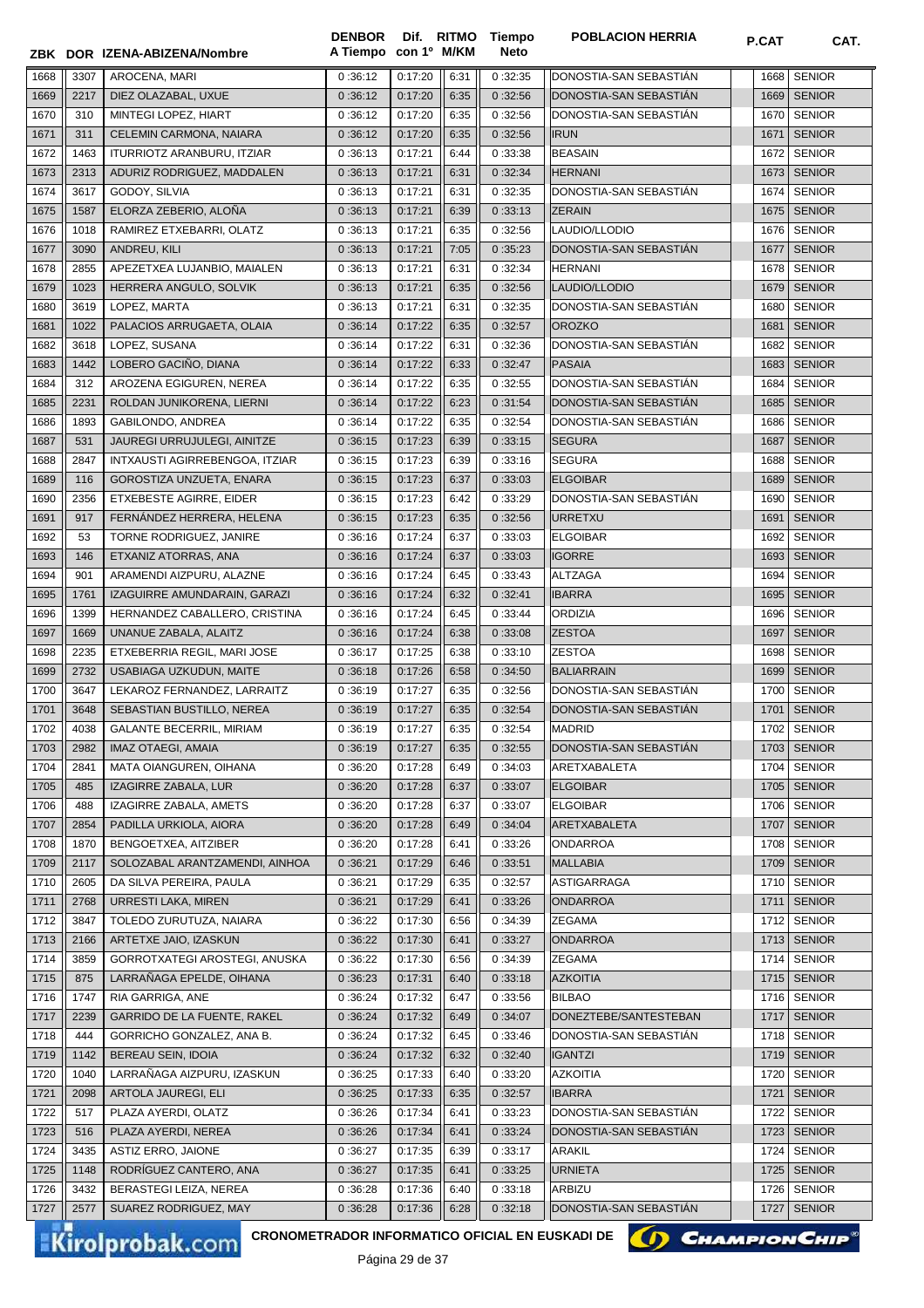|              |              | ZBK DOR IZENA-ABIZENA/Nombre                          | <b>DENBOR</b><br>A Tiempo | con 1º M/KM        |              | Dif. RITMO Tiempo<br>Neto | <b>POBLACION HERRIA</b>               | P.CAT        | CAT.                         |
|--------------|--------------|-------------------------------------------------------|---------------------------|--------------------|--------------|---------------------------|---------------------------------------|--------------|------------------------------|
|              |              |                                                       |                           |                    |              |                           |                                       |              |                              |
| 1728         | 1307         | VILLAMOR LOMAS. ESTITXU                               | 0:36:28                   | 0:17:36            | 6:29         | 0:32:24                   | DONOSTIA-SAN SEBASTIAN                | 1728         | <b>SENIOR</b>                |
| 1729         | 3147         | MENDINUETA URDANOZ, JAIONE                            | 0:36:28                   | 0:17:36            | 6:40         | 0:33:19                   | <b>ARBIZU</b>                         | 1729         | <b>SENIOR</b>                |
| 1730         | 2975         | CASCAJO CASTRESANA, MARÍA                             | 0:36:28                   | 0:17:36            | 6:28         | 0:32:22                   | DONOSTIA-SAN SEBASTIÁN                | 1730         | <b>SENIOR</b>                |
| 1731         | 637          | ARRUTI BERRO, NAGORE                                  | 0:36:28                   | 0:17:36            | 6:33         | 0:32:43                   | <b>ARBIZU</b>                         | 1731         | <b>SENIOR</b>                |
| 1732         | 2496         | CANILLAS JIMÉNEZ, MARTA                               | 0:36:28                   | 0:17:36            | 6:38         | 0:33:08                   | <b>GETXO</b>                          | 1732         | <b>SENIOR</b>                |
| 1733         | 1873         | ZINKUNEGI ODRIOZOLA, LARRAITZ                         | 0:36:29                   | 0:17:37            | 6:34         | 0:32:49                   | DONOSTIA-SAN SEBASTIAN                | 1733         | <b>SENIOR</b>                |
| 1734         | 3440         | FERNANDEZ BLANCO, CRISTINA                            | 0:36:29                   | 0:17:37            | 6:40         | 0:33:20                   | <b>ARBIZU</b>                         | 1734         | <b>SENIOR</b>                |
| 1735         | 2208         | AIAPE EGUZKITZA, LEIRE                                | 0:36:29                   | 0:17:37            | 6:28         | 0:32:19                   | <b>HERNANI</b>                        | 1735         | <b>SENIOR</b>                |
| 1736         | 3908         | ALDALUR BARRIOLA, ARANTXA                             | 0:36:29                   | 0:17:37            | 6:49         | 0:34:03                   | <b>AZPEITIA</b>                       | 1736         | <b>SENIOR</b>                |
| 1737         | 1976         | ETXEBERRIA BOBILLO, AITZIBER                          | 0:36:29                   | 0:17:37            | 6:59         | 0:34:57                   | <b>ANDOAIN</b>                        | 1737         | <b>SENIOR</b>                |
| 1738         | 1149         | MILLET MENDIBIL, MIREN                                | 0:36:29                   | 0:17:37            | 6:34         | 0:32:50                   | DONOSTIA-SAN SEBASTIAN                | 1738         | <b>SENIOR</b>                |
| 1739         | 593          | AIZPURUA ALBIZU, ALAITZ                               | 0:36:29                   | 0:17:37            | 6:49         | 0:34:04                   | <b>ORIO</b>                           | 1739         | <b>SENIOR</b>                |
| 1740         | 3496         | URKOLA GOENAGA, AMAIA                                 | 0:36:30                   | 0:17:38            | 6:49         | 0:34:04                   | <b>ORIO</b>                           | 1740         | <b>SENIOR</b>                |
| 1741         | 3909         | ESNAOLA BIAIN, ALAITZ                                 | 0:36:30                   | 0:17:38            | 6:49         | 0:34:05                   | <b>AZPEITIA</b>                       | 1741         | <b>SENIOR</b>                |
| 1742         | 1522         | BASTERRETXEA CRUZ, BEGOÑA                             | 0:36:30                   | 0:17:38            | 6:31         | 0:32:35                   | <b>GERNIKA-LUMO</b>                   | 1742         | <b>SENIOR</b>                |
| 1743         | 3485         | MORALES ROLDÁN, MERTXE                                | 0:36:30                   | 0:17:38            | 6:36         | 0:33:02                   | <b>IRUN</b>                           | 1743         | <b>SENIOR</b>                |
| 1744         | 3033         | <b>INOSTROZA, KAREN</b>                               | 0:36:31                   | 0:17:39            | 6:37         | 0:33:03                   | DONOSTIA-SAN SEBASTIÁN                | 1744         | <b>SENIOR</b>                |
| 1745         | 3484         | SALABERRIA BELASCO, ANE                               | 0:36:31                   | 0:17:39            | 6:37         | 0:33:03                   | DONOSTIA-SAN SEBASTIAN                | 1745         | <b>SENIOR</b>                |
| 1746         | 2885         | TUR COSTA, MARTA                                      | 0:36:31                   | 0:17:39            | 6:35         | 0:32:54                   | DONOSTIA-SAN SEBASTIAN                | 1746         | <b>SENIOR</b>                |
| 1747         | 3436         | RAZKIN NABARRO, ITZIAR                                | 0:36:32                   | 0:17:40            | 6:41         | 0:33:23                   | <b>ARBIZU</b>                         | 1747         | <b>SENIOR</b>                |
| 1748         | 3779         | LÓPEZ DE GUEREÑU NODAR, PALOMA                        | 0:36:32                   | 0:17:40            | 6:28         | 0:32:20                   | DONOSTIA-SAN SEBASTIAN                | 1748         | <b>SENIOR</b>                |
| 1749         | 4076         | BRAGADO LACUNZA, LAURA                                | 0:36:33                   | 0:17:41            | 6:45         | 0:33:43                   | <b>VITORIA-GASTEIZ</b>                | 1749         | <b>SENIOR</b>                |
| 1750         | 1931         | TAPIADOR, ARANTZAZU                                   | 0:36:33                   | 0:17:41            | 6:38         | 0:33:09                   | DONOSTIA-SAN SEBASTIÁN                | 1750         | <b>SENIOR</b>                |
| 1751         | 2029         | EGURROLA, ANA                                         | 0:36:33                   | 0:17:41            | 6:32         | 0:32:42                   | <b>ASPARRENA</b>                      | 1751         | <b>SENIOR</b>                |
| 1752         | 303          | ALBISTEGI RODIRGUEZ, AITZIBER                         | 0:36:34                   | 0:17:42            | 6:31         | 0:32:34                   | <b>BERGARA</b>                        | 1752         | <b>SENIOR</b>                |
| 1753         | 3074         | ETXEBERRIA OIARTZABAL, JOLANDA                        | 0:36:35                   | 0:17:43            | 6:33         | 0:32:45                   | <b>OIARTZUN</b>                       | 1753         | <b>SENIOR</b>                |
| 1754         | 1180         | GUERRERO GONZALEZ, ANA                                | 0:36:35                   | 0:17:43            | 6:42         | 0:33:28                   | <b>ERRENTERIA</b>                     | 1754         | <b>SENIOR</b>                |
| 1755         | 3293         | ELORZA BARBERO, IDURRE                                | 0:36:35                   | 0:17:43            | 6:34         | 0:32:50                   | <b>OÑATI</b>                          | 1755         | <b>SENIOR</b>                |
| 1756         | 3795         | ETXEPETELEKU MARCOS, NAIARA                           | 0:36:36                   | 0:17:44            | 6:40         | 0:33:21                   | <b>GETXO</b>                          | 1756         | <b>SENIOR</b>                |
| 1757         | 1181         | SOLARTE ONDARRA, VANESSA                              | 0:36:36                   | 0:17:44            | 6:41         | 0:33:27                   | <b>ERRENTERIA</b>                     | 1757         | <b>SENIOR</b>                |
| 1758         | 3438         | AIZPURUA UNSAIN, UXUNE                                | 0:36:36                   | 0:17:44            | 6:40         | 0:33:22                   | <b>OIARTZUN</b>                       | 1758         | <b>SENIOR</b>                |
| 1759         | 3437         | FERNANDEZ IBARBURU, ITZIAR                            | 0:36:36                   | 0:17:44            | 6:40         | 0:33:22                   | <b>OIARTZUN</b>                       | 1759         | <b>SENIOR</b>                |
| 1760         | 307          | SALAZAR ELUSTONDO, MAIDER                             | 0:36:39                   | 0:17:47<br>0:17:48 | 6:49         | 0:34:04                   | <b>ERRENTERIA</b><br><b>VILLABONA</b> | 1760<br>1761 | <b>SENIOR</b>                |
| 1761         | 2758         | YARZA AMANTEGI, ALOÑA                                 | 0:36:40                   |                    | 6:40         | 0:33:21                   |                                       |              | <b>SENIOR</b>                |
| 1762         | 1516<br>2206 | DORRONSORO IPINTZA, ITZIAR<br>VALDAJOS VERTIZ, BEGOÑA | 0:36:40                   | 0:17:48            | 6:40         | 0:33:22                   | AIA<br><b>HONDARRIBIA</b>             | 1763         | 1762 SENIOR<br><b>SENIOR</b> |
| 1763<br>1764 | 3256         | MARTIN DOMINGUEZ, RAKEL                               | 0:36:41<br>0:36:41        | 0:17:49<br>0:17:49 | 6:38<br>7:11 | 0:33:08<br>0:35:54        | <b>BERGARA</b>                        | 1764         | <b>SENIOR</b>                |
| 1765         | 384          | GALLASTEGI INZIARTE, MIREIA                           | 0:36:41                   | 0:17:49            | 7:10         | 0:35:52                   | <b>BERGARA</b>                        | 1765         | <b>SENIOR</b>                |
| 1766         | 3255         | ALBERDI UNZURRUNZAGA, LOREA                           | 0:36:41                   | 0:17:49            | 7:10         | 0:35:52                   | <b>BERGARA</b>                        | 1766         | <b>SENIOR</b>                |
| 1767         | 1985         | ALBIZU ALVAREZ, NEREA                                 | 0:36:42                   | 0:17:50            | 6:34         | 0:32:49                   | OÑATI                                 | 1767         | <b>SENIOR</b>                |
| 1768         | 2131         | AGIRIANO DUÑABEITIA, ALAITZ                           | 0:36:42                   | 0:17:50            | 6:34         | 0:32:49                   | OÑATI                                 | 1768         | <b>SENIOR</b>                |
| 1769         | 3549         | BIGURI GALDEANO, IRANTZU                              | 0:36:42                   | 0:17:50            | 6:52         | 0:34:20                   | <b>ORDIZIA</b>                        | 1769         | <b>SENIOR</b>                |
| 1770         | 1687         | MACÍAS LAZARO, NAROA                                  | 0:36:43                   | 0:17:51            | 6:35         | 0:32:53                   | DONOSTIA-SAN SEBASTIAN                | 1770         | <b>SENIOR</b>                |
| 1771         | 1145         | ETXEBESTE HILINGER, RUTH                              | 0:36:44                   | 0:17:52            | 6:36         | 0:33:00                   | <b>ZUBIETA</b>                        | 1771         | <b>SENIOR</b>                |
| 1772         | 3792         | TELLETXEA LÓPEZ. MAITANE                              | 0:36:44                   | 0:17:52            | 6:31         | 0:32:36                   | AIZARNAZABAL                          | 1772         | <b>SENIOR</b>                |
| 1773         | 3892         | LIZARRALDE ZUBELDIA, MAIALEN                          | 0:36:44                   | 0:17:52            | 6:31         | 0:32:36                   | AIZARNAZABAL                          | 1773         | <b>SENIOR</b>                |
| 1774         | 3791         | ZUMETA ETXABE, MAITANE                                | 0:36:44                   | 0:17:52            | 6:31         | 0:32:37                   | AIZARNAZABAL                          | 1774         | <b>SENIOR</b>                |
| 1775         | 580          | PINZON NAVAJO, MONICA                                 | 0:36:45                   | 0:17:53            | 6:30         | 0:32:31                   | <b>MADRID</b>                         | 1775         | <b>SENIOR</b>                |
| 1776         | 434          | CALONGE MAESTRO, OLAIA                                | 0:36:45                   | 0:17:53            | 7:02         | 0:35:08                   | <b>URNIETA</b>                        | 1776         | <b>SENIOR</b>                |
| 1777         | 3713         | MARTIN IBARRA, ITZIAR                                 | 0:36:46                   | 0:17:54            | 6:54         | 0:34:29                   | <b>ELGORRIAGA</b>                     | 1777         | SENIOR                       |
| 1778         | 2185         | ZABALETA ALDUNCIN, AXUN                               | 0:36:46                   | 0:17:54            | 6:54         | 0:34:29                   | DONEZTEBE/SANTESTEBAN                 | 1778         | <b>SENIOR</b>                |
| 1779         | 3809         | MARTIN CASTAÑARES, AINTZANE                           | 0:36:46                   | 0:17:54            | 6:33         | 0:32:45                   | <b>BILBAO</b>                         | 1779         | <b>SENIOR</b>                |
| 1780         | 3808         | CAÑO ETXEBARRIA, ESTIBALIZ                            | 0:36:47                   | 0:17:55            | 6:33         | 0:32:45                   | <b>BARAKALDO</b>                      | 1780         | <b>SENIOR</b>                |
| 1781         | 1694         | <b>IBARGOIEN IRASTORZA, MIREN</b>                     | 0:36:47                   | 0:17:55            | 6:53         | 0:34:27                   | <b>LEZO</b>                           | 1781         | <b>SENIOR</b>                |
| 1782         | 2048         | JUARISTI VAQUERO, LEIRE                               | 0:36:48                   | 0:17:56            | 6:34         | 0:32:49                   | <b>AZPEITIA</b>                       | 1782         | <b>SENIOR</b>                |
| 1783         | 2829         | ZABALETA BIAIN, IZARO                                 | 0:36:48                   | 0:17:56            | 6:34         | 0:32:49                   | <b>AZPEITIA</b>                       | 1783         | <b>SENIOR</b>                |
| 1784         | 2113         | LANDA GOROSTIZA, DORLETA                              | 0:36:48                   | 0:17:56            | 6:52         | 0:34:18                   | <b>BERRIZ</b>                         | 1784         | <b>SENIOR</b>                |
| 1785         | 1043         | AZCOAGA LASHERAS, LOURDES                             | 0:36:48                   | 0:17:56            | 6:45         | 0:33:43                   | DONOSTIA-SAN SEBASTIAN                | 1785         | <b>SENIOR</b>                |
| 1786         | 1042         | DIEZ LASHERAS, ELENA                                  | 0:36:48                   | 0:17:56            | 6:44         | 0:33:42                   | DONOSTIA-SAN SEBASTIAN                | 1786         | <b>SENIOR</b>                |
| 1787         | 1686         | URIA MANTEROLA, ELI                                   | 0:36:50                   | 0:17:58            | 6:54         | 0:34:30                   | <b>AIA</b>                            | 1787         | <b>SENIOR</b>                |
|              |              |                                                       |                           |                    |              |                           |                                       |              |                              |

CRONOMETRADOR INFORMATICO OFICIAL EN EUSKADI DE **(A) CHAMPION CHIP**<sup>®</sup>

Página 30 de 37

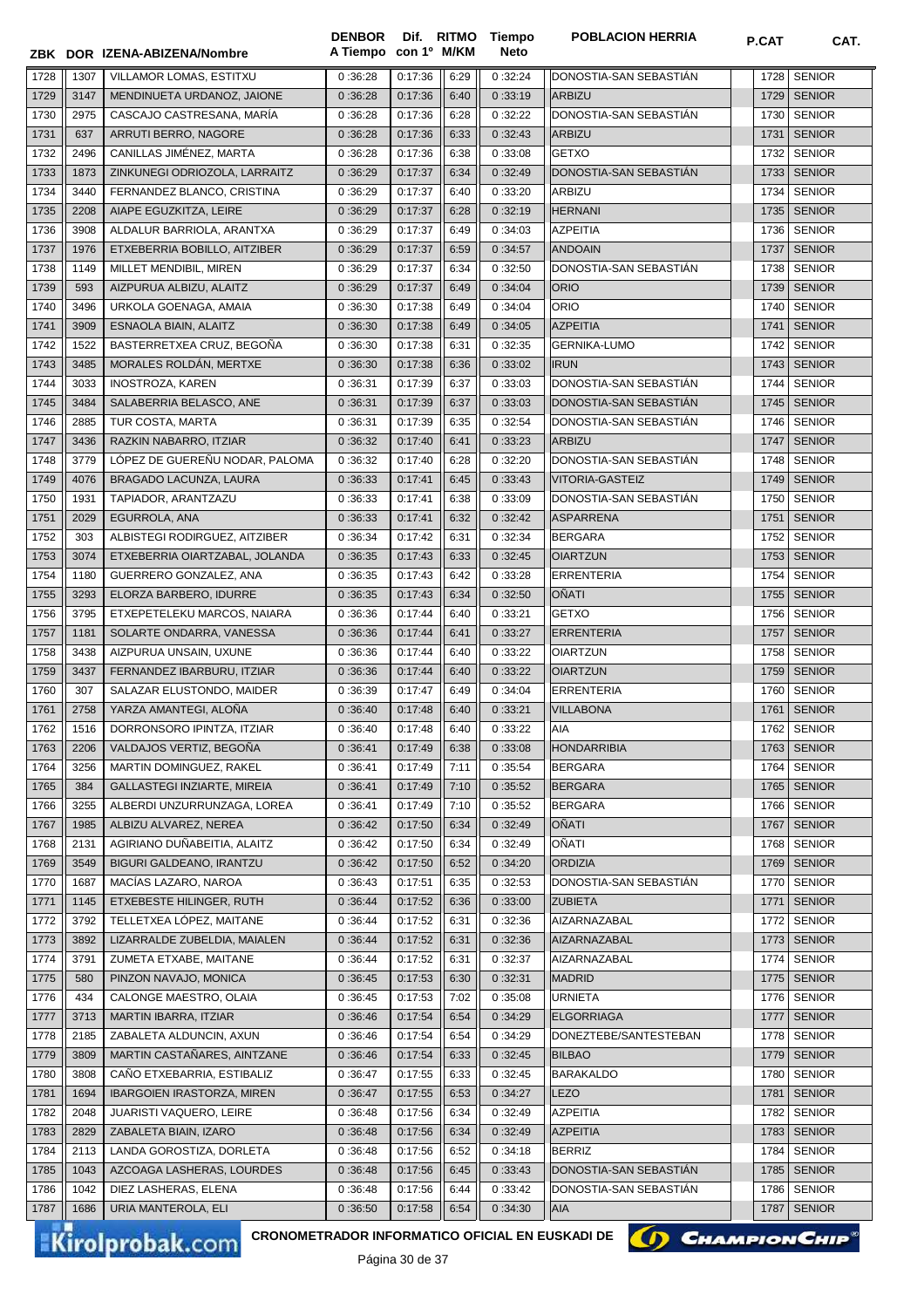**ZBK DOR IZENA-ABIZENA/Nombre A Tiempo**

**Dif. con 1º DENBOR M/KM** **Tiempo Neto**

**POBLACION HERRIA P.CAT CAT.** 

| 1788         | 1039           | VICANDI URIONABARRENECHEA, LEIRE         | 0:36:50 | 0:17:58            | 6:43 | 0:33:34            | <b>EIBAR</b>                          | 1788         | <b>SENIOR</b> |
|--------------|----------------|------------------------------------------|---------|--------------------|------|--------------------|---------------------------------------|--------------|---------------|
| 1789         | 524            | OSA IBAIBARRIAGA, ZIORTZA                | 0:36:50 | 0:17:58            | 6:43 | 0:33:35            | <b>ONDARROA</b>                       | 1789         | <b>SENIOR</b> |
| 1790         | 1683           | ONDARRA ZUBELDIA, ELENE                  | 0:36:50 | 0:17:58            | 6:54 | 0:34:29            | AIA                                   | 1790         | <b>SENIOR</b> |
| 1791         | 1697           | SAIZAR ZULOAGA, MAIALEN                  | 0:36:50 | 0:17:58            | 6:54 | 0:34:30            | AIA                                   | 1791         | <b>SENIOR</b> |
| 1792         | 1698           | SAIZAR ZULOAGA, AINARA                   | 0:36:51 | 0:17:59            | 6:54 | 0:34:31            | AIA                                   | 1792         | <b>SENIOR</b> |
| 1793         | 1892           | MATE OTAÑO, UXUE                         | 0:36:51 | 0:17:59            | 6:56 | 0:34:38            | DONOSTIA-SAN SEBASTIAN                | 1793         | <b>SENIOR</b> |
| 1794         | 1868           | ARRILLAGA HERMOSO, AMAIA                 | 0:36:51 | 0:17:59            | 6:56 | 0:34:39            | DONOSTIA-SAN SEBASTIAN                | 1794         | <b>SENIOR</b> |
| 1795         | 3396           | ALVEAR MENDIZABAL, INGE                  | 0:36:52 | 0:18:00            | 6:56 | 0:34:38            | DONOSTIA-SAN SEBASTIAN                | 1795         | <b>SENIOR</b> |
| 1796         | 2495           | EZENARRO, EIDER ONINTZA                  | 0:36:52 | 0:18:00            | 6:56 | 0:34:39            | DONOSTIA-SAN SEBASTIAN                | 1796         | <b>SENIOR</b> |
| 1797         | 3071           | SARASKETA BENGOA, MAYI                   | 0:36:52 | 0:18:00            | 6:56 | 0:34:39            | DONOSTIA-SAN SEBASTIAN                | 1797         | <b>SENIOR</b> |
| 1798         | 2460           | ITURZAETA ALMORZA, OLATZ                 | 0:36:52 | 0:18:00            | 6:33 | 0:32:46            | <b>URNIETA</b>                        | 1798         | <b>SENIOR</b> |
| 1799         | 1685           | ZULOAGA SAN SEBASTIAN, NEREA             | 0:36:52 | 0:18:00            | 6:54 | 0:34:32            | AIA                                   | 1799         | <b>SENIOR</b> |
| 1800         | 2933           | MENDIZABAL URRETA, MIREIA                | 0:36:54 | 0:18:02            | 6:38 | 0:33:09            | <b>BERGARA</b>                        | 1800         | <b>SENIOR</b> |
| 1801         | 735            | GALLARDO MURGUIONDO, AGURTZANE           | 0:36:55 | 0:18:03            | 6:50 | 0:34:08            | <b>BEASAIN</b>                        | 1801         | <b>SENIOR</b> |
| 1802         | 741            | JUANTORENA, AIORA                        | 0:36:55 | 0:18:03            | 6:50 | 0:34:08            | <b>SEGURA</b>                         | 1802         | <b>SENIOR</b> |
| 1803         | 739            | IRASTORZA, OIHANE                        | 0:36:55 | 0:18:03            | 6:50 | 0:34:09            | <b>SEGURA</b>                         | 1803         | <b>SENIOR</b> |
| 1804         | 2976           | ELETA LOPEZ, AITZIBER                    | 0:36:57 | 0:18:05            | 6:34 | 0:32:51            | <b>LEKUNBERRI</b>                     | 1804         | <b>SENIOR</b> |
| 1805         | 1309           | RUBIO VERDÚ, CARMEN                      | 0:36:57 | 0:18:05            | 6:34 | 0:32:51            | DONOSTIA-SAN SEBASTIÁN                | 1805         | <b>SENIOR</b> |
| 1806         | 289            | POLVOROSA MALLES, LEIRE                  | 0:36:57 | 0:18:05            | 6:41 | 0:33:23            | DONOSTIA-SAN SEBASTIÁN                | 1806         | <b>SENIOR</b> |
| 1807         | 3291           | ZABALETA ELORZA, OLATZ                   | 0:36:58 | 0:18:06            | 6:39 | 0:33:13            | <b>BERGARA</b>                        | 1807         | <b>SENIOR</b> |
| 1808         | 3705           | SANCHEZ GARDE, RAQUEL                    | 0:36:58 | 0:18:06            | 6:59 | 0:34:57            | <b>ERRENTERIA</b>                     | 1808         | <b>SENIOR</b> |
| 1809         | 3707           | SANCHEZ GARDE, EVA                       | 0:36:58 | 0:18:06            | 6:59 | 0:34:57            | DONOSTIA-SAN SEBASTIÁN                | 1809         | <b>SENIOR</b> |
| 1810         | 2371           | POLO NIETO, ANA BELEN                    | 0:36:59 | 0:18:07            | 6:41 | 0:33:27            | LASARTE-ORIA                          | 1810         | <b>SENIOR</b> |
| 1811         | 2542           | <b>GLARIA BERRA, VIRGINIA</b>            | 0:36:59 | 0:18:07            | 6:42 | 0:33:28            | DONOSTIA-SAN SEBASTIAN                | 1811         | <b>SENIOR</b> |
| 1812         | 2372           | <b>GALLEGO MADRID, NOELIA</b>            | 0:36:59 | 0:18:07            | 6:41 | 0:33:27            | LASARTE-ORIA                          | 1812         | <b>SENIOR</b> |
| 1813         | 9              | MENDEZ, AMAIA                            | 0:36:59 | 0:18:07            | 6:50 | 0:34:10            | <b>ERRENTERIA</b>                     | 1813         | <b>SENIOR</b> |
| 1814         | 57             | VALDES LOPEZ, VANESA                     | 0:36:59 | 0:18:07            | 6:50 | 0:34:11            | <b>PASAIA</b>                         | 1814         | <b>SENIOR</b> |
| 1815         | 139            | RANERO QUINTANA, INGAR                   | 0:37:00 | 0:18:08            | 6:34 | 0:32:48            | <b>PASAIA</b>                         | 1815         | <b>SENIOR</b> |
| 1816         | 3352           | TOMÉ BENÍTEZ, LAURA                      | 0:37:00 | 0:18:08            | 6:34 | 0:32:48            | DONOSTIA-SAN SEBASTIÁN                | 1816         | <b>SENIOR</b> |
| 1817         | 2431           | FARA GOMEZ, ALEJANDRA                    | 0:37:01 | 0:18:09            | 7:06 | 0:35:31            | <b>AZPEITIA</b>                       | 1817         | <b>SENIOR</b> |
| 1818         | 1297           | OLAÑETA ETXEBESTE, MAIALEN               | 0:37:01 | 0:18:09            | 6:41 | 0:33:25            | <b>BERGARA</b>                        | 1818         | <b>SENIOR</b> |
|              | 4178           |                                          |         |                    |      |                    | <b>BERGARA</b>                        |              | <b>SENIOR</b> |
| 1819         |                | OSA GOMEZ, AMAIA                         | 0:37:01 | 0:18:09            | 6:42 | 0:33:30            |                                       | 1819         | <b>SENIOR</b> |
| 1820<br>1821 | 1760<br>2241   | LARRAÑETA CORNEJO, ELENA<br>AZKUE, ELENA | 0:37:01 | 0:18:09<br>0:18:12 | 6:41 | 0:33:27<br>0:33:18 | DONOSTIA-SAN SEBASTIAN<br><b>ORIO</b> | 1820<br>1821 | <b>SENIOR</b> |
|              |                |                                          | 0:37:04 |                    | 6:40 |                    |                                       |              |               |
| 1822         | 2191           | IRIDOY VIRTO, AINHOA                     | 0:37:04 | 0:18:12            | 6:42 | 0:33:32            | <b>HONDARRIBIA</b>                    | 1822         | <b>SENIOR</b> |
| 1823         | 3344           | VAZQUEZ ITURRALDE, NEREA                 | 0:37:04 | 0:18:12            | 6:39 | 0:33:17            | DONOSTIA-SAN SEBASTIÁN                |              | 1823 SENIOR   |
| 1824         | 2197           | ALEMAN ARRATE, ARANTXA                   | 0:37:05 | 0:18:13            | 6:59 | 0:34:55            | <b>ANUE</b>                           | 1824         | <b>SENIOR</b> |
| 1825         | 2194           | ALEMAN ITURBIDE, GURUTZE                 | 0:37:05 | 0:18:13            | 6:59 | 0:34:56            | PAMPLONA/IRUÑA                        | 1825         | <b>SENIOR</b> |
| 1826         | 2192           | ELIZAINZIN CELAYETA, EDURNE              | 0:37:05 | 0:18:13            | 6:59 | 0:34:55            | <b>BAZTAN</b>                         | 1826         | <b>SENIOR</b> |
| 1827         | 1982           | GOENAGA AZPEITIA, ITZIAR                 | 0:37:06 | 0:18:14            | 6:48 | 0:33:58            | <b>AZPEITIA</b>                       | 1827         | <b>SENIOR</b> |
| 1828         | 1981           | GOENAGA AZPEITIA, OHIANA                 | 0:37:06 | 0:18:14            | 6:47 | 0:33:57            | <b>OIARTZUN</b>                       | 1828         | <b>SENIOR</b> |
| 1829         | 1983           | LASA GOENAGA, EDURNE                     | 0:37:06 | 0:18:14            | 6:48 | 0:33:58            | <b>AZPEITIA</b>                       | 1829         | <b>SENIOR</b> |
| 1830         | 1992           | MORA CORRALES, NAGORE                    | 0:37:06 | 0:18:14            | 7:12 | 0:35:59            | ZUMARRAGA                             | 1830         | <b>SENIOR</b> |
| 1831         | 1776           | MAÑES PAYO, LEIRE                        | 0:37:07 | 0:18:15            | 6:38 | 0:33:11            | <b>ERRENTERIA</b>                     | 1831         | <b>SENIOR</b> |
| 1832         | $\overline{7}$ | RODRÍGUEZ PÉREZ-MOSSO, CRISTINA          | 0:37:08 | 0:18:16            | 6:43 | 0:33:37            | DONOSTIA-SAN SEBASTIÁN                | 1832         | <b>SENIOR</b> |
| 1833         | 131            | <b>GOMEZ AIZPURUA, LUCIA</b>             | 0:37:08 | 0:18:16            | 6:43 | 0:33:36            | DONOSTIA-SAN SEBASTIAN                | 1833         | <b>SENIOR</b> |
| 1834         | 3821           | AZPILLAGA GURRUTXAGA, ALAZNE             | 0:37:08 | 0:18:16            | 6:52 | 0:34:22            | DONOSTIA-SAN SEBASTIÁN                | 1834         | <b>SENIOR</b> |
| 1835         | 3889           | FERNÁNDEZ MARTÍN, ELISA                  | 0:37:09 | 0:18:17            | 6:38 | 0:33:08            | <b>LEGAZPI</b>                        | 1835         | <b>SENIOR</b> |
| 1836         | 3789           | LIMON PEREZ, MARIA PILAR                 | 0:37:09 | 0:18:17            | 6:38 | 0:33:08            | LEGAZPI                               | 1836         | <b>SENIOR</b> |
| 1837         | 1764           | AREVALO SANZ, SILVIA                     | 0:37:09 | 0:18:17            | 6:45 | 0:33:44            | <b>ANDOAIN</b>                        | 1837         | <b>SENIOR</b> |
| 1838         | 2023           | DIAZ JAUREGI, JANIRE                     | 0:37:13 | 0:18:21            | 6:50 | 0:34:08            | <b>ZESTOA</b>                         | 1838         | <b>SENIOR</b> |
| 1839         | 2681           | VASCO ANTUNEZ, ELENA                     | 0:37:13 | 0:18:21            | 6:38 | 0:33:09            | <b>IRUN</b>                           | 1839         | <b>SENIOR</b> |
| 1840         | 2680           | VASCO ANTUNEZ, ISABEL                    | 0:37:14 | 0:18:22            | 6:38 | 0:33:09            | <b>HONDARRIBIA</b>                    | 1840         | <b>SENIOR</b> |
| 1841         | 1353           | LOPEZ CASASOLA, ANA                      | 0:37:14 | 0:18:22            | 7:18 | 0:36:30            | <b>SENTMENAT</b>                      | 1841         | <b>SENIOR</b> |
| 1842         | 1489           | CHILARI, ANA                             | 0:37:15 | 0:18:23            | 6:41 | 0:33:23            | MARKINA-XEMEIN                        | 1842         | <b>SENIOR</b> |
| 1843         | 402            | HUESO ALVIZ, LAURA                       | 0:37:16 | 0:18:24            | 6:40 | 0:33:22            | LASARTE-ORIA                          | 1843         | <b>SENIOR</b> |
| 1844         | 969            | LIZARRAGA ROBLES, MARIA JESUS            | 0:37:16 | 0:18:24            | 6:40 | 0:33:22            | DONOSTIA-SAN SEBASTIAN                | 1844         | <b>SENIOR</b> |
| 1845         | 3826           | QUINTAS IPARRAGUIRRE, ITZIAR             | 0:37:17 | 0:18:25            | 7:10 | 0:35:50            | DONOSTIA-SAN SEBASTIAN                | 1845         | <b>SENIOR</b> |
| 1846         | 1096           | ALBIZU URALDE, AMAIA                     | 0:37:17 | 0:18:25            | 6:58 | 0:34:48            | ZARAUTZ                               | 1846         | <b>SENIOR</b> |
| 1847         | 1097           | ANTXIA IRAZOLA, MIREN                    | 0:37:17 | 0:18:25            | 6:58 | 0:34:49            | ZARAUTZ                               | 1847         | <b>SENIOR</b> |

**Kirolprobak.com** 

CRONOMETRADOR INFORMATICO OFICIAL EN EUSKADI DE **(A) CHAMPION CHIP<sup>®</sup>** 

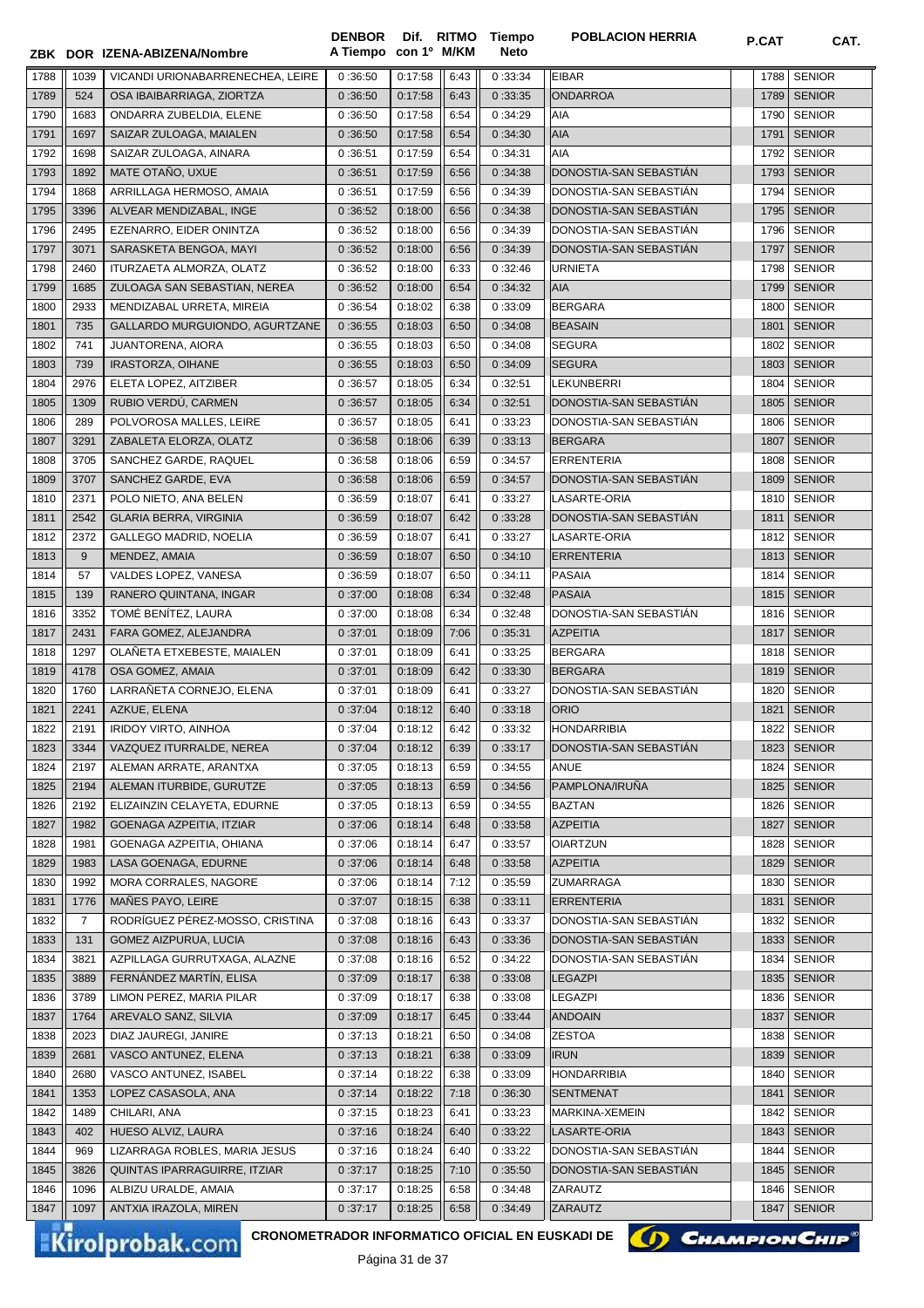|              |              | ZBK DOR IZENA-ABIZENA/Nombre                                              | <b>DENBOR</b><br>A Tiempo con 1º M/KM |                    |              | Dif. RITMO Tiempo<br><b>Neto</b> | <b>POBLACION HERRIA</b>           | P.CAT        | CAT.                           |
|--------------|--------------|---------------------------------------------------------------------------|---------------------------------------|--------------------|--------------|----------------------------------|-----------------------------------|--------------|--------------------------------|
|              |              |                                                                           |                                       |                    |              |                                  |                                   |              |                                |
| 1848         | 582          | PINZON NAVAJO, ESTHER                                                     | 0:37:17                               | 0:18:25            | 6:37         | 0:33:05                          | DONOSTIA-SAN SEBASTIAN            | 1848         | <b>SENIOR</b>                  |
| 1849         | 1120         | ARAMBURU BALDA, IDOIA                                                     | 0:37:18                               | 0:18:26            | 7:20         | 0:36:41                          | <b>IRUN</b>                       | 1849         | <b>SENIOR</b>                  |
| 1850         | 3389         | EGAÑA DIEZ-PICAZO, GOTO                                                   | 0:37:21                               | 0:18:29            | 6:41         | 0:33:26                          | DONOSTIA-SAN SEBASTIAN            | 1850         | <b>SENIOR</b>                  |
| 1851         | 3390         | LOINAZ MARTIN, JOSUNE                                                     | 0:37:21                               | 0:18:29            | 6:41         | 0:33:26                          | DONOSTIA-SAN SEBASTIAN            | 1851         | <b>SENIOR</b>                  |
| 1852         | 3828         | ARKARAZO LETURIAGA, BEGO                                                  | 0:37:22                               | 0:18:30            | 6:40         | 0:33:19                          | <b>ELORRIO</b>                    | 1852         | <b>SENIOR</b>                  |
| 1853         | 2698<br>635  | MENDIZABAL SANTAMARIA, MAITENA                                            | 0:37:22<br>0:37:22                    | 0:18:30<br>0:18:30 | 6:40         | 0:33:18<br>0:33:37               | <b>ELORRIO</b><br><b>ARBIZU</b>   | 1853         | <b>SENIOR</b><br><b>SENIOR</b> |
| 1854         | 1027         | ETXEBERRIA ALONSO, OIHANE                                                 |                                       |                    | 6:43         |                                  | ERRENTERIA                        | 1854         | <b>SENIOR</b>                  |
| 1855         | 244          | SAEZ DE EGUILAZ, JOSUNE<br>URRESTARAZU DE LA IGLESIA, GIXANE              | 0:37:23                               | 0:18:31            | 6:51         | 0:34:16                          |                                   | 1855         | <b>SENIOR</b>                  |
| 1856         |              |                                                                           | 0:37:23                               | 0:18:31<br>0:18:32 | 6:55         | 0:34:35                          | <b>IBARRA</b>                     | 1856         |                                |
| 1857         | 1701         | BUJAN VARELA, VERÓNICA                                                    | 0:37:24                               |                    | 6:48         | 0:34:01                          | BARAKALDO                         | 1857         | <b>SENIOR</b>                  |
| 1858         | 1179<br>1095 | GARCIA GARCIA, YOLANDA                                                    | 0:37:25                               | 0:18:33            | 6:46         | 0:33:52                          | DONOSTIA-SAN SEBASTIAN            | 1858         | <b>SENIOR</b><br><b>SENIOR</b> |
| 1859         |              | ALONSO GARAIO, KONTXI                                                     | 0:37:26                               | 0:18:34            | 6:46         | 0:33:52                          | DONOSTIA-SAN SEBASTIAN            | 1859         | <b>SENIOR</b>                  |
| 1860         | 816          | AZTIRIA OSINALDE, INES                                                    | 0:37:26                               | 0:18:34            | 6:56         | 0:34:40                          | LEGAZPI<br>DONOSTIA-SAN SEBASTIAN | 1860         |                                |
| 1861<br>1862 | 1178<br>49   | LUIS PEREZ, MARI SOL                                                      | 0:37:26                               | 0:18:34<br>0:18:34 | 6:47<br>7:27 | 0:33:53                          | <b>TOLOSA</b>                     | 1861<br>1862 | <b>SENIOR</b>                  |
|              |              | MUNDUATE MARTINEZ, EVA                                                    | 0:37:26                               |                    |              | 0:37:17                          | DONOSTIA-SAN SEBASTIÁN            |              | <b>SENIOR</b><br><b>SENIOR</b> |
| 1863         | 3518<br>2466 | ALFARO PELLEJERO, NOELIA                                                  | 0:37:27<br>0:37:28                    | 0:18:35            | 6:48<br>6:53 | 0:33:59                          |                                   | 1863<br>1864 | <b>SENIOR</b>                  |
| 1864         |              | ESTEIBAR IRIONDO, ESTIBALITZ                                              |                                       | 0:18:36            |              | 0:34:24                          | DONOSTIA-SAN SEBASTIAN            |              |                                |
| 1865         | 2467         | ERKIAGA LAKA, NERE                                                        | 0:37:28                               | 0:18:36            | 6:52         | 0:34:22                          | <b>LEKEITIO</b>                   | 1865         | <b>SENIOR</b><br><b>SENIOR</b> |
| 1866         | 486          | PINO NOGALES, INMA                                                        | 0:37:28                               | 0:18:36            | 7:11         | 0:35:57                          | <b>ANDOAIN</b>                    | 1866         |                                |
| 1867         | 487          | PORTILLO MUÑOZ, ANA                                                       | 0:37:29                               | 0:18:37            | 7:11         | 0:35:57                          | LASARTE-ORIA                      | 1867         | <b>SENIOR</b>                  |
| 1868         | 441          | ISASA IRIONDO, CAROLINA                                                   | 0:37:29                               | 0:18:37            | 6:51         | 0:34:17                          | DONOSTIA-SAN SEBASTIAN            | 1868         | <b>SENIOR</b>                  |
| 1869         | 442          | <b>ISASA IRIONDO, MIREN</b>                                               | 0:37:29                               | 0:18:37            | 6:52         | 0:34:18                          | DONOSTIA-SAN SEBASTIAN            | 1869         | <b>SENIOR</b>                  |
| 1870         | 3399         | PARRA CALDERON, NURIA                                                     | 0:37:31                               | 0:18:39            | 6:50         | 0:34:10                          | DONOSTIA-SAN SEBASTIAN            | 1870         | <b>SENIOR</b>                  |
| 1871         | 3398         | PICOT, CAROL                                                              | 0:37:31                               | 0:18:39            | 6:50         | 0:34:08                          | DONOSTIA-SAN SEBASTIÁN            | 1871         | <b>SENIOR</b>                  |
| 1872         | 2184         | OCA PEÑA, JUNKAL                                                          | 0:37:31                               | 0:18:39            | 6:45         | 0:33:44                          | <b>IRUN</b>                       | 1872         | <b>SENIOR</b>                  |
| 1873         | 1749         | DIEZ GARCES, LOURDES                                                      | 0:37:32                               | 0:18:40            | 7:17         | 0:36:26                          | DONOSTIA-SAN SEBASTIAN            | 1873         | <b>SENIOR</b>                  |
| 1874         | 2424         | RODRÍGUEZ SOLA, CECILIA                                                   | 0:37:32                               | 0:18:40            | 7:17         | 0:36:25                          | DONOSTIA-SAN SEBASTIAN            | 1874         | <b>SENIOR</b>                  |
| 1875         | 1392         | HACZYK, KASIA                                                             | 0:37:32                               | 0:18:40            | 6:55         | 0:34:37                          | DONOSTIA-SAN SEBASTIAN            |              | 1875   SENIOR                  |
| 1876         | 2425         | RUIZ MARTINEZ MANSO, PATRICIA                                             | 0:37:32                               | 0:18:40            | 7:17         | 0:36:26                          | DONOSTIA-SAN SEBASTIAN            | 1876         | <b>SENIOR</b>                  |
| 1877         | 1293         | REY SCHULZE, NICOLE                                                       | 0:37:32                               | 0:18:40            | 6:56         | 0:34:39                          | DONOSTIA-SAN SEBASTIAN            | 1877         | <b>SENIOR</b>                  |
| 1878         | 776          | ORUETA CUEVA, ENERITZ                                                     | 0:37:34                               | 0:18:42            | 6:39         | 0:33:15                          | OÑATI                             | 1878         | <b>SENIOR</b>                  |
| 1879         | 2797         | ESCUDERO PEREZ, SAIOA                                                     | 0:37:34                               | 0:18:42            | 6:59         | 0:34:53                          | DONOSTIA-SAN SEBASTIÁN            | 1879         | <b>SENIOR</b>                  |
| 1880         | 3963         | HIERRO GARCIA, RAKEL                                                      | 0:37:34                               | 0:18:42            | 7:00         | 0:34:58                          | ARRASATE/MONDRAGÓN                | 1880         | <b>SENIOR</b>                  |
| 1881         | 781          | KORTABARRIA FRITZ, MIREN                                                  | 0:37:34                               | 0:18:42            | 6:39         | 0:33:16                          | OÑATI                             | 1881         | <b>SENIOR</b>                  |
| 1882         | 3279         | GARMENDIA BALERDI, MAITANE                                                | 0:37:35                               | 0:18:43            | 7:04         | 0:35:18                          | LAZKAO                            |              | 1882 SENIOR                    |
| 1883         | 1144         | MUJIKA BIKUÑA, AITZIBER                                                   | 0:37:35                               | 0:18:43            | 6:46         | 0:33:52                          | DONOSTIA-SAN SEBASTIAN            | 1883         | <b>SENIOR</b>                  |
| 1884         | 3278         | GABILONDO MURUA, NEREA                                                    | 0:37:35                               | 0:18:43            | 7:04         | 0:35:18                          | LAZKAO                            | 1884         | <b>SENIOR</b>                  |
| 1885         | 2954         | RIVERO GONZALEZ, ZURIÑE                                                   | 0:37:36                               | 0:18:44            | 6:56         | 0:34:42                          | <b>ASTIGARRAGA</b>                | 1885         | <b>SENIOR</b>                  |
| 1886         | 1126         | PARASCHIV, MAIALEN                                                        | 0:37:37                               | 0:18:45            | 7:18         | 0:36:30                          | <b>PASAIA</b>                     | 1886         | <b>SENIOR</b>                  |
| 1887         | 1119         | GARRASTAZU ASTARBE, ALAITZ                                                | 0:37:39                               | 0:18:47            | 6:44         | 0:33:42                          | <b>ASTIGARRAGA</b>                | 1887         | <b>SENIOR</b>                  |
| 1888         | 1113         | OLLOKIEGI ALMANDOZ, MAIDER                                                | 0:37:39                               | 0:18:47            | 6:44         | 0:33:41                          | <b>ASTIGARRAGA</b>                | 1888         | <b>SENIOR</b>                  |
| 1889         | 18           | ETXEBERRIA, ARANTZA                                                       | 0:37:41                               | 0:18:49            | 6:58         | 0:34:51                          | PASAIA                            | 1889         | <b>SENIOR</b>                  |
| 1890         | 1510         | OIARBIDE BEGIRISTAIN, AMAIA                                               | 0:37:41                               | 0:18:49            | 6:49         | 0:34:04                          | LAZKAO                            | 1890         | <b>SENIOR</b>                  |
| 1891         | 1509         | GONZALEZ, MARTA                                                           | 0:37:41                               | 0:18:49            | 6:49         | 0:34:04                          | <b>LAZKAO</b>                     | 1891         | <b>SENIOR</b>                  |
| 1892         | 699          | LIZARRALDE ARAMBURU, OLAIA                                                | 0:37:42                               | 0:18:50            | 7:06         | 0:35:32                          | <b>BEASAIN</b>                    | 1892         | <b>SENIOR</b>                  |
| 1893         | 700          | MENDIOLA AZURMENDI, BEATRIZ                                               | 0:37:42                               | 0:18:50            | 7:06         | 0:35:32                          | URRETXU                           | 1893         | <b>SENIOR</b>                  |
| 1894         | 3601         | <b>ITURBE CARDONA, MARISA</b>                                             | 0:37:42                               | 0:18:50            | 6:46         | 0:33:52                          | <b>URNIETA</b>                    | 1894         | <b>SENIOR</b>                  |
| 1895         | 3665         | ETXABE ZABALETA, ITXASO                                                   | 0:37:43                               | 0:18:51            | 6:48         | 0:34:02                          | <b>HERNANI</b>                    | 1895         | <b>SENIOR</b>                  |
| 1896         | 3149         | MARZAN USANDIZAGA, ZIHORTZA                                               | 0:37:43                               | 0:18:51            | 6:41         | 0:33:26                          | <b>BERGARA</b>                    | 1896         | <b>SENIOR</b>                  |
| 1897         | 978          | MENDIZURI, LARRAITZ                                                       | 0:37:44                               | 0:18:52            | 6:49         | 0:34:03                          | <b>GOIZUETA</b>                   | 1897         | <b>SENIOR</b>                  |
| 1898         | 1164         | JOCHIM, CORINNA                                                           | 0:37:44                               | 0:18:52            | 6:59         | 0:34:57                          | <b>URNIETA</b>                    | 1898         | <b>SENIOR</b>                  |
| 1899         | 2682         | VAZQUEZ ARCA, VANESSA                                                     | 0:37:46                               | 0:18:54            | 6:44         | 0:33:41                          | <b>ASTIGARRAGA</b>                | 1899         | <b>SENIOR</b>                  |
| 1900         | 2623         | PEREZ, ELENA                                                              | 0:37:46                               | 0:18:54            | 6:55         | 0:34:37                          | <b>LEGAZPI</b>                    | 1900         | <b>SENIOR</b>                  |
| 1901         | 3958         | LANDA OÑATE, EIDER                                                        | 0:37:46                               | 0:18:54            | 7:08         | 0:35:41                          | <b>BERGARA</b>                    | 1901         | <b>SENIOR</b>                  |
| 1902         | 777          | URZELAI AIASTUI, MIREIA                                                   | 0:37:47                               | 0:18:55            | 6:42         | 0:33:28                          | OÑATI                             | 1902         | <b>SENIOR</b>                  |
| 1903         | 1714         | ATA IRASTORZA, AITZIBERISABEL                                             | 0:37:47                               | 0:18:55            | 6:50         | 0:34:11                          | <b>ZESTOA</b>                     | 1903         | <b>SENIOR</b>                  |
| 1904         | 780          | AGIRREBALZATEGI ORTUETA, IRAIA                                            | 0:37:47                               | 0:18:55            | 6:42         | 0:33:28                          | OÑATI                             | 1904         | <b>SENIOR</b>                  |
| 1905         | 3959         | BENGOA ITURBE, AINHOA                                                     | 0:37:47                               | 0:18:55            | 7:08         | 0:35:41                          | <b>BERGARA</b>                    | 1905         | <b>SENIOR</b>                  |
| 1906         | 3957         | RUIZ DE EGUINO ARCELUS, LEIRE                                             | 0:37:47                               | 0:18:55            | 7:33         | 0:37:47                          | <b>BILBAO</b>                     | 1906         | <b>SENIOR</b>                  |
| 1907         | 779          | MAIZTEGI ANDUAGA, IRATI                                                   | 0:37:47                               | 0:18:55            | 6:42         | 0:33:29                          | OÑATI                             | 1907         | <b>SENIOR</b>                  |
|              |              | CRONOMETRADOR INFORMATICO OFICIAL EN EUSKADI DE<br><b>Kirolprobak.com</b> |                                       | D <sub>2</sub>     |              |                                  | () CHAMPION CHIP                  |              |                                |

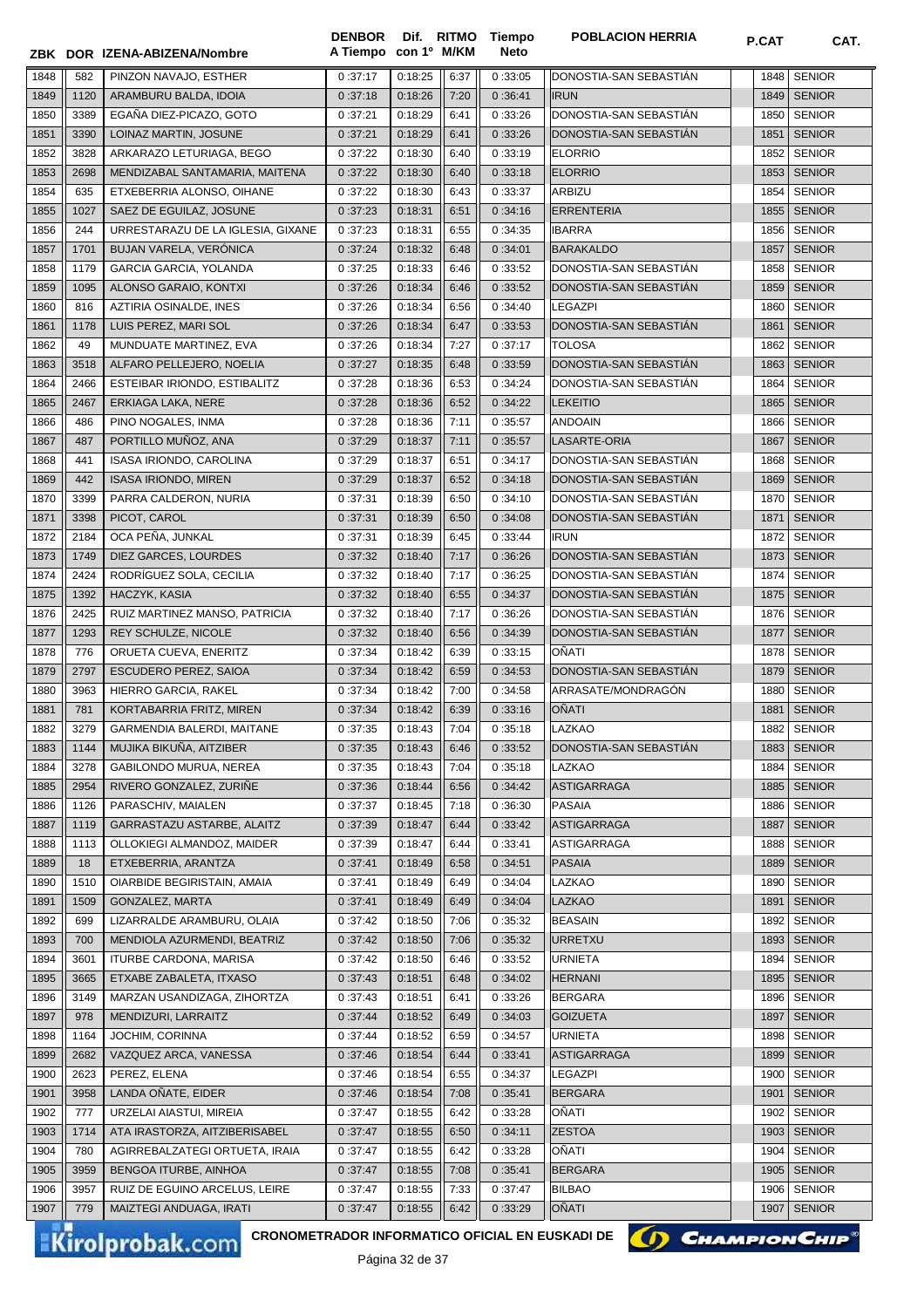|      |      | ZBK DOR IZENA-ABIZENA/Nombre    | A Tiempo con 1º M/KM |         |      | Neto    |                        |      |               |
|------|------|---------------------------------|----------------------|---------|------|---------|------------------------|------|---------------|
| 1908 | 778  | FERNANDEZ DE ARROIABE ARANBURU. | 0:37:47              | 0:18:55 | 6:42 | 0:33:28 | OÑATI                  | 1908 | <b>SENIOR</b> |
| 1909 | 783  | ARANBURU BARRENA, MAITE         | 0:37:48              | 0:18:56 | 6:42 | 0:33:29 | OÑATI                  | 1909 | <b>SENIOR</b> |
| 1910 | 782  | ZUMALDE MADINA, AINHOA          | 0:37:48              | 0:18:56 | 6:42 | 0:33:28 | OÑATI                  | 1910 | <b>SENIOR</b> |
| 1911 | 1756 | <b>GOITIA ZUMALDE, GARAZI</b>   | 0:37:48              | 0:18:56 | 6:42 | 0:33:29 | <b>OÑATI</b>           | 1911 | <b>SENIOR</b> |
| 1912 | 775  | MUGARZA UGARTE, AMAIA           | 0:37:48              | 0:18:56 | 6:42 | 0:33:29 | OÑATI                  | 1912 | <b>SENIOR</b> |
| 1913 | 1755 | <b>GOITIA ZUMALDE, IRATI</b>    | 0:37:48              | 0:18:56 | 6:42 | 0:33:29 | <b>OÑATI</b>           | 1913 | <b>SENIOR</b> |
| 1914 | 32   | ZULAIKA EZENARRO, IRUNE         | 0:37:49              | 0:18:57 | 6:58 | 0:34:50 | <b>GETARIA</b>         | 1914 | <b>SENIOR</b> |
| 1915 | 2174 | NIETO VILLANUEVA, MARIA         | 0:37:49              | 0:18:57 | 6:58 | 0:34:50 | <b>BASAURI</b>         | 1915 | <b>SENIOR</b> |
| 1916 | 2182 | <b>AGIRRE RUIZ, ESTHER</b>      | 0:37:51              | 0:18:59 | 7:16 | 0:36:21 | ZARAUTZ                | 1916 | <b>SENIOR</b> |
| 1917 | 2086 | SANTISTEBAN GARCÍA, VERÓNICA    | 0:37:51              | 0:18:59 | 6:47 | 0:33:53 | <b>MADRID</b>          | 1917 | <b>SENIOR</b> |
| 1918 | 3712 | QUINTANA DOMÍNGUEZ, ESTEFANIA   | 0:37:52              | 0:19:00 | 7:03 | 0:35:15 | DONOSTIA-SAN SEBASTIAN | 1918 | <b>SENIOR</b> |
| 1919 | 3708 | GONZÁLEZ CATALÁN, MAITE         | 0:37:52              | 0:19:00 | 7:03 | 0:35:15 | DONOSTIA-SAN SEBASTIAN | 1919 | <b>SENIOR</b> |
| 1920 | 1066 | MARTINEZ GARCIA, LUCIA          | 0:37:52              | 0:19:00 | 7:10 | 0:35:50 | DONOSTIA-SAN SEBASTIAN | 1920 | <b>SENIOR</b> |
| 1921 | 3697 | OTANO, BEATRIZ                  | 0:37:53              | 0:19:01 | 7:18 | 0:36:28 | <b>HONDARRIBIA</b>     | 1921 | <b>SENIOR</b> |
| 1922 | 1007 | LOPEZ FERNANDEZ, MAITANE        | 0:37:53              | 0:19:01 | 6:52 | 0:34:22 | <b>ERRENTERIA</b>      | 1922 | <b>SENIOR</b> |
| 1923 | 256  | DOMINGUEZ JARIT, GORANE         | 0:37:54              | 0:19:02 | 6:59 | 0:34:53 | <b>EZKIO-ITSASO</b>    | 1923 | <b>SENIOR</b> |
| 1924 | 987  | ZABALETA, OLATZ                 | 0:37:54              | 0:19:02 | 6:54 | 0:34:28 | HENDAYE                | 1924 | <b>SENIOR</b> |
| 1925 | 218  | SAMBADE DA SILVA, KARMELE       | 0:37:54              | 0:19:02 | 6:54 | 0:34:28 | <b>IRUN</b>            | 1925 | <b>SENIOR</b> |
| 1926 | 3490 | LIZARAZU TORRES, JAIONE         | 0:37:54              | 0:19:02 | 6:46 | 0:33:48 | ERRENTERIA             | 1926 | <b>SENIOR</b> |
| 1927 | 3014 | URDALLETA IRAOLA, LARRAITZ      | 0:37:56              | 0:19:04 | 7:32 | 0:37:39 | <b>AZPEITIA</b>        | 1927 | <b>SENIOR</b> |
| 1928 | 3016 | PAGOLA REZABAL, NEREA           | 0:37:56              | 0:19:04 | 7:32 | 0:37:40 | LASARTE                | 1928 | <b>SENIOR</b> |
| 1929 | 201  | ALARCIA GONZALEZ, ANE           | 0:37:56              | 0:19:04 | 6:47 | 0:33:56 | DONOSTIA-SAN SEBASTIÁN | 1929 | <b>SENIOR</b> |
| 1930 | 3013 | URBIETA LEYARISTI, NAROA        | 0:37:56              | 0:19:04 | 7:32 | 0:37:40 | <b>AZPEITIA</b>        | 1930 | <b>SENIOR</b> |
| 1931 | 2766 | SAN JULIÁN LEZA, NATALIA        | 0:37:56              | 0:19:04 | 6:47 | 0:33:57 | DONOSTIA-SAN SEBASTIÁN | 1931 | <b>SENIOR</b> |
| 1932 | 1803 | RIVAS MANJARRÉS, LOURDES        | 0:37:56              | 0:19:04 | 6:44 | 0:33:38 | <b>ERRENTERIA</b>      | 1932 | <b>SENIOR</b> |
| 1933 | 763  | DIEZ SUAREZ, LETY               | 0:37:57              | 0:19:05 | 7:09 | 0:35:46 | <b>EIBAR</b>           | 1933 | <b>SENIOR</b> |
| 1934 | 1876 | MONTERO CORREA, MARIA ASUN      | 0:37:58              | 0:19:06 | 7:09 | 0:35:46 | <b>EIBAR</b>           | 1934 | <b>SENIOR</b> |
| 1935 | 3921 | DE ORKOLAGA ASKATU, AINTZANE    | 0:37:58              | 0:19:06 | 6:47 | 0:33:54 | DONOSTIA-SAN SEBASTIAN | 1935 | <b>SENIOR</b> |
| 1936 | 3922 | LIZARRAGA ASKATU, MARIA         | 0:37:59              | 0:19:07 | 6:47 | 0:33:53 | DONOSTIA-SAN SEBASTIAN | 1936 | <b>SENIOR</b> |
| 1937 | 3917 | MUJIKA ASKATU, AINHOA           | 0:37:59              | 0:19:07 | 6:47 | 0:33:53 | DONOSTIA-SAN SEBASTIÁN | 1937 | <b>SENIOR</b> |
| 1938 | 3918 | BAKEDANO ASKATU, OIHANE         | 0:37:59              | 0:19:07 | 6:47 | 0:33:53 | DONOSTIA-SAN SEBASTIAN | 1938 | SENIOR        |
| 1939 | 1711 | CENTENO, ALBA                   | 0:37:59              | 0:19:07 | 6:47 | 0:33:55 | <b>OVIEDO</b>          | 1939 | <b>SENIOR</b> |
| 1940 | 1485 | ABAD, NAIARA                    | 0:37:59              | 0:19:07 | 6:47 | 0:33:55 | <b>VITORIA-GASTEIZ</b> | 1940 | <b>SENIOR</b> |
| 1941 | 3176 | REBOLLO, AMAIA                  | 0:37:59              | 0:19:07 | 6:47 | 0:33:53 | LEZO                   | 1941 | <b>SENIOR</b> |
| 1942 | 2207 | ALKAIN KANPANDEGI, AMAIA        | 0:37:59              | 0:19:07 | 6:54 | 0:34:29 | <b>HONDARRIBIA</b>     | 1942 | <b>SENIOR</b> |
| 1943 | 1702 | GONZÁLEZ CABALLERO, IDOIA       | 0:38:00              | 0:19:08 | 6:56 | 0:34:38 | LASARTE-ORIA           |      | 1943   SENIOR |
| 1944 | 2190 | JAURRIETA, AMAIA                | 0:38:00              | 0:19:08 | 6:54 | 0:34:29 | <b>HONDARRIBIA</b>     | 1944 | <b>SENIOR</b> |
| 1945 | 1305 | ZAFRA, BELINDA                  | 0:38:00              | 0:19:08 | 6:56 | 0:34:39 | <b>ERRENTERIA</b>      | 1945 | <b>SENIOR</b> |
| 1946 | 1831 | IZAGIRRE IZAGIRRE, ITSASO       | 0:38:00              | 0:19:08 | 6:51 | 0:34:13 | LASARTE-ORIA           | 1946 | <b>SENIOR</b> |
| 1947 | 1841 | UGALDE, IZARO                   | 0:38:00              | 0:19:08 | 6:51 | 0:34:13 | DONOSTIA-SAN SEBASTIAN | 1947 | <b>SENIOR</b> |
| 1948 | 1306 | PRADERA GOITISOLO, NEKANE       | 0:38:00              | 0:19:08 | 6:56 | 0:34:38 | DONOSTIA-SAN SEBASTIAN | 1948 | <b>SENIOR</b> |
| 1949 | 1650 | MORENO YANCI, IZASKUN           | 0:38:00              | 0:19:08 | 6:45 | 0:33:46 | DONOSTIA-SAN SEBASTIAN | 1949 | <b>SENIOR</b> |
| 1950 | 1649 | LIRES MARTINEZ, IZASKUN         | 0:38:00              | 0:19:08 | 6:45 | 0:33:46 | DONOSTIA-SAN SEBASTIÁN | 1950 | <b>SENIOR</b> |
| 1951 | 1646 | <b>MARTIN MARTIN, LEIRE</b>     | 0:38:01              | 0:19:09 | 6:45 | 0:33:47 | DONOSTIA-SAN SEBASTIÁN | 1951 | <b>SENIOR</b> |
| 1952 | 4142 | CANELADA CALABRIA, ROSA         | 0:38:01              | 0:19:09 | 6:47 | 0:33:55 | <b>ERRENTERIA</b>      | 1952 | <b>SENIOR</b> |
| 1953 | 1860 | AZCUE VICANDI, AINARA           | 0:38:01              | 0:19:09 | 7:29 | 0:37:27 | <b>ZUMAIA</b>          | 1953 | <b>SENIOR</b> |
| 1954 | 1802 | MAZAS RIVEIRO, MAIALEN          | 0:38:02              | 0:19:10 | 6:48 | 0:34:01 | DONOSTIA-SAN SEBASTIAN | 1954 | <b>SENIOR</b> |
| 1955 | 2892 | <b>GERMAN, AMAIA</b>            | 0:38:02              | 0:19:10 | 6:53 | 0:34:27 | DONOSTIA-SAN SEBASTIAN | 1955 | <b>SENIOR</b> |
| 1956 | 4144 | AULESTIA, ONINTZA               | 0:38:02              | 0:19:10 | 6:47 | 0:33:55 | DONOSTIA-SAN SEBASTIAN | 1956 | <b>SENIOR</b> |
| 1957 | 1279 | DURAN PARDO, NAGORE             | 0:38:02              | 0:19:10 | 6:48 | 0:34:02 | DONOSTIA-SAN SEBASTIAN | 1957 | <b>SENIOR</b> |
| 1958 | 1905 | CANALES MUÑOZ, LORENA           | 0:38:03              | 0:19:11 | 6:51 | 0:34:14 | DONOSTIA-SAN SEBASTIAN | 1958 | <b>SENIOR</b> |
| 1959 | 744  | MARKOS SAIZAR, AMAGOIA          | 0:38:03              | 0:19:11 | 6:56 | 0:34:38 | <b>HONDARRIBIA</b>     | 1959 | <b>SENIOR</b> |
| 1960 | 1229 | ALMENDRO RODRÍGUEZ, JOANNA      | 0:38:03              | 0:19:11 | 6:48 | 0:34:02 | <b>HERNANI</b>         | 1960 | <b>SENIOR</b> |
| 1961 | 481  | KARRASKEDO OTAZO, REBEKA        | 0:38:03              | 0:19:11 | 7:10 | 0:35:48 | PASAIA                 | 1961 | <b>SENIOR</b> |
| 1962 | 212  | UNANUE ETXARTE, GOTZONE         | 0:38:03              | 0:19:11 | 7:10 | 0:35:49 | <b>LEZO</b>            | 1962 | <b>SENIOR</b> |
| 1963 | 1907 | ALONSO SANZ, MARIA              | 0:38:03              | 0:19:11 | 6:51 | 0:34:14 | DONOSTIA-SAN SEBASTIAN | 1963 | <b>SENIOR</b> |
| 1964 | 210  | MECERREYES URRUZOLA, ENARA      | 0:38:04              | 0:19:12 | 7:10 | 0:35:49 | DONOSTIA-SAN SEBASTIAN | 1964 | <b>SENIOR</b> |
| 1965 | 457  | GARMENDIA CAMPOEDER, KORO       | 0:38:04              | 0:19:12 | 6:49 | 0:34:04 | DONOSTIA-SAN SEBASTIAN | 1965 | <b>SENIOR</b> |
| 1966 | 344  | AGUASCA SALAMERO, EDURNE        | 0:38:07              | 0:19:15 | 6:51 | 0:34:14 | DONOSTIA-SAN SEBASTIAN | 1966 | <b>SENIOR</b> |
| 1967 | 278  | ANDUEZA LAKUNTZA, UXUA          | 0:38:07              | 0:19:15 | 7:26 | 0:37:10 | <b>LAKUNTZA</b>        | 1967 | <b>SENIOR</b> |
|      |      |                                 |                      |         |      |         |                        |      |               |

**Tiempo** 

**DENBOR**

**CRONOMETRADOR INFORMATICO OFICIAL EN EUSKADI DE**

Página 33 de 37

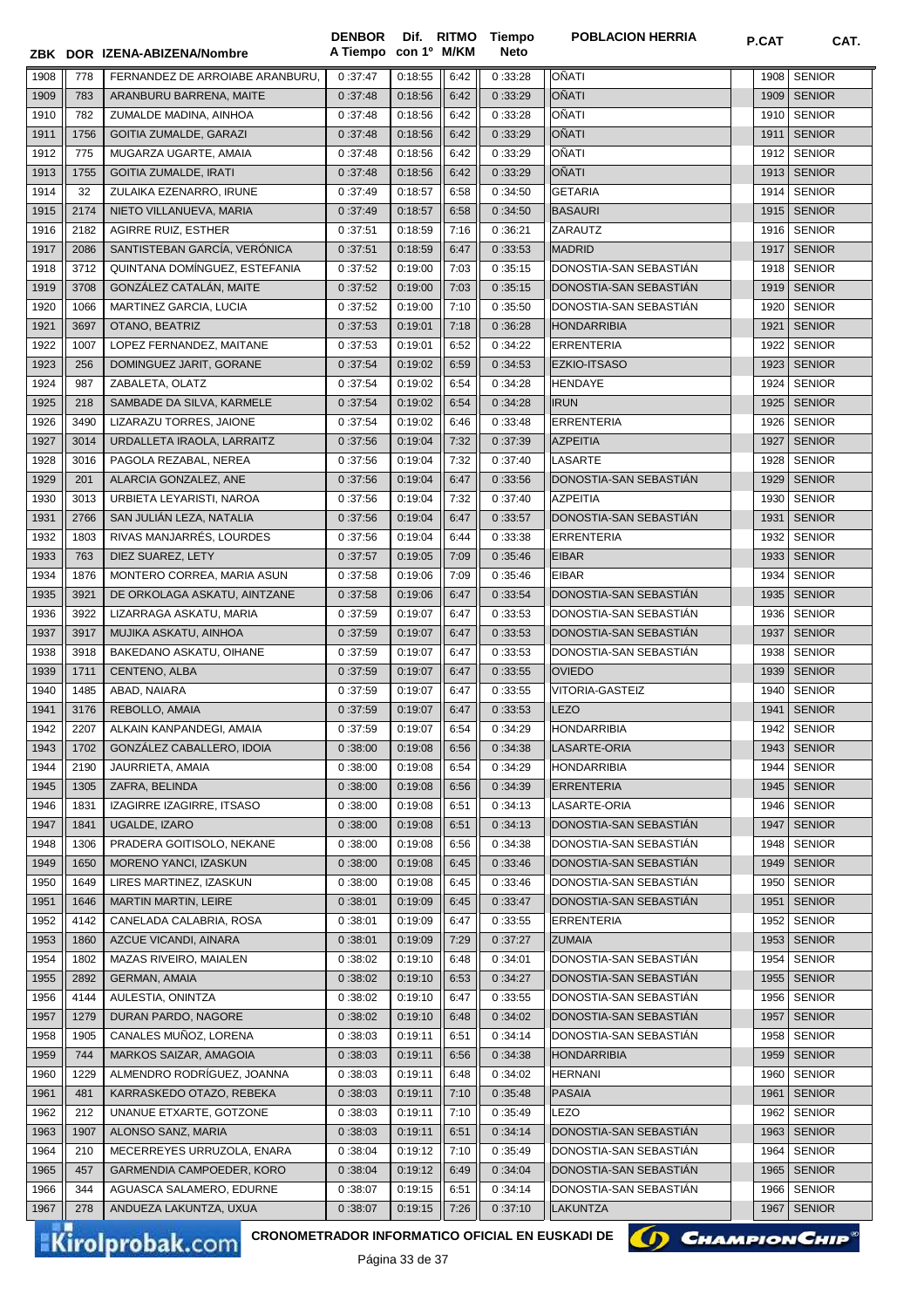|              |      | ZBK DOR IZENA-ABIZENA/Nombre                          | A Tiempo con 1º M/KM |         |      | Neto    |                                         |      |                                |
|--------------|------|-------------------------------------------------------|----------------------|---------|------|---------|-----------------------------------------|------|--------------------------------|
| 1968         | 465  | LAKUNTZA TXUEKA, SAIOA                                | 0:38:07              | 0:19:15 | 6:52 | 0:34:22 | ARBIZU                                  | 1968 | <b>SENIOR</b>                  |
| 1969         | 324  | FRIAS ALTUNA, AINARA                                  | 0:38:07              | 0:19:15 | 6:56 | 0:34:38 | DONOSTIA-SAN SEBASTIAN                  | 1969 | <b>SENIOR</b>                  |
| 1970         | 3923 | BELOKI ASKATU, ELENA                                  | 0:38:08              | 0:19:16 | 6:54 | 0:34:29 | DONOSTIA-SAN SEBASTIAN                  | 1970 | <b>SENIOR</b>                  |
| 1971         | 464  | GALARRAGA LOPETEGI, HAIZEA                            | 0:38:08              | 0:19:16 | 6:52 | 0:34:22 | <b>HONDARRIBIA</b>                      | 1971 | <b>SENIOR</b>                  |
| 1972         | 3116 | ARRATIBEL ZEBERIO, IRATI                              | 0:38:09              | 0:19:17 | 7:24 | 0:36:58 | <b>ATAUN</b>                            | 1972 | <b>SENIOR</b>                  |
| 1973         | 418  | ZEBERIO PETRIATI, AIZAGA                              | 0:38:09              | 0:19:17 | 6:52 | 0:34:22 | <b>ARBIZU</b>                           | 1973 | <b>SENIOR</b>                  |
| 1974         | 579  | CASAÑ GARBI, MARÍA                                    | 0:38:09              | 0:19:17 | 6:52 | 0:34:19 | <b>HERNANI</b>                          | 1974 | <b>SENIOR</b>                  |
| 1975         | 2292 | TORÁN PEREG, VIOLETA                                  | 0:38:09              | 0:19:17 | 6:52 | 0:34:21 | DONOSTIA-SAN SEBASTIAN                  | 1975 | <b>SENIOR</b>                  |
| 1976         | 577  | FERNÁNDEZ MONGE, ELENA                                | 0:38:09              | 0:19:17 | 6:52 | 0:34:20 | <b>ORIO</b>                             | 1976 | <b>SENIOR</b>                  |
| 1977         | 3031 | ARRATIBEL ZEBERIO, ALOÑA                              | 0:38:09              | 0:19:17 | 7:24 | 0:36:59 | DONOSTIA-SAN SEBASTIAN                  | 1977 | <b>SENIOR</b>                  |
| 1978         | 3803 | RODRIGUEZ ARNEDO, ARRATE                              | 0:38:10              | 0:19:18 | 6:46 | 0:33:52 | <b>BARAKALDO</b>                        | 1978 | <b>SENIOR</b>                  |
| 1979         | 4146 | LARRAONA PRADERA, IRATI                               | 0:38:10              | 0:19:18 | 6:46 | 0:33:52 | <b>BILBAO</b>                           | 1979 | <b>SENIOR</b>                  |
| 1980         | 1658 | RANDEZ IRIBARREN, JOSUNE                              | 0:38:11              | 0:19:19 | 6:53 | 0:34:25 | DONOSTIA-SAN SEBASTIAN                  | 1980 | <b>SENIOR</b>                  |
| 1981         | 4145 | RUIZ LUGARIZARESTI, MAIDER                            | 0:38:13              | 0:19:21 | 6:47 | 0:33:55 | <b>BILBAO</b>                           | 1981 | <b>SENIOR</b>                  |
| 1982         | 3369 | ETXEBERRIA ETXEBERRIA, AMAIA                          | 0:38:13              | 0:19:21 | 6:47 | 0:33:57 | <b>URNIETA</b>                          | 1982 | <b>SENIOR</b>                  |
| 1983         | 4074 | <b>CLIMENT PONS, MARIA</b>                            | 0:38:14              | 0:19:22 | 6:56 | 0:34:39 | DONOSTIA-SAN SEBASTIÁN                  | 1983 | <b>SENIOR</b>                  |
| 1984         | 3238 | ALMAGRO JIMENEZ, ANA                                  | 0:38:18              | 0:19:26 | 6:57 | 0:34:45 | <b>ORMAIZTEGI</b>                       | 1984 | <b>SENIOR</b>                  |
| 1985         | 200  | IRIZAR MINTEGIAGA, YOANA                              | 0:38:18              | 0:19:26 | 7:03 | 0:35:16 | DONOSTIA-SAN SEBASTIAN                  | 1985 | <b>SENIOR</b>                  |
| 1986         | 575  | SAEZ PEREA, ROSA                                      | 0:38:18              | 0:19:26 | 6:56 | 0:34:39 | MEDINA DEL CAMPO                        | 1986 | <b>SENIOR</b>                  |
| 1987         | 574  | AGÜERO DEL VALLE, VIKY                                | 0:38:19              | 0:19:27 | 6:56 | 0:34:39 | <b>MEDINA DEL CAMPO</b>                 | 1987 | <b>SENIOR</b>                  |
| 1988         | 1933 | ALTONAGA MADARIAGA, IDOIA                             | 0:38:19              | 0:19:27 | 7:03 | 0:35:17 | DONOSTIA-SAN SEBASTIAN                  | 1988 | <b>SENIOR</b>                  |
| 1989         | 137  | <b>GARCIA RODRIGUEZ, ANA</b>                          | 0:38:20              | 0:19:28 | 6:52 | 0:34:22 | <b>IRUN</b>                             | 1989 | <b>SENIOR</b>                  |
| 1990         | 2507 | RENNER VIVEROS, ANDREA                                | 0:38:20              | 0:19:28 | 6:52 | 0:34:20 | <b>BERGARA</b>                          | 1990 | <b>SENIOR</b>                  |
| 1991         | 1592 | SAENZ DE OJER MARTINEZ, ITZIAR                        | 0:38:23              | 0:19:31 | 7:03 | 0:35:13 | <b>TOLOSA</b>                           | 1991 | <b>SENIOR</b>                  |
| 1992         | 1029 | GONZALEZ ZEBERIO, AMALIA                              | 0:38:23              | 0:19:31 | 7:03 | 0:35:13 | <b>TOLOSA</b>                           | 1992 | <b>SENIOR</b>                  |
| 1993         | 1589 | TROJAOLA ZUBIZARRETA, ELI                             | 0:38:23              | 0:19:31 | 7:03 | 0:35:14 | <b>TOLOSA</b>                           | 1993 | <b>SENIOR</b>                  |
| 1994         | 1586 | ELORZA ARIZNABARRETA, MAIDER                          | 0:38:23              | 0:19:31 | 7:03 | 0:35:13 | <b>TOLOSA</b>                           | 1994 | <b>SENIOR</b>                  |
| 1995         | 86   | GUERRA CRESPO, KARMELE                                | 0:38:23              | 0:19:31 | 6:53 | 0:34:23 | DONOSTIA-SAN SEBASTIAN                  | 1995 | <b>SENIOR</b>                  |
| 1996         | 478  | ALONSO ORTIZ, SUSANA                                  | 0:38:24              | 0:19:32 | 6:53 | 0:34:23 | DONOSTIA-SAN SEBASTIAN                  | 1996 | <b>SENIOR</b>                  |
| 1997         | 337  | LIZASO ARRIBILAGA, MAIXA                              | 0:38:24              | 0:19:32 | 6:53 | 0:34:23 | DONOSTIA-SAN SEBASTIAN                  | 1997 | <b>SENIOR</b>                  |
| 1998         | 126  | MARTINEZ RODRIGUEZ, MARIA                             | 0:38:24              | 0:19:32 | 6:53 | 0:34:24 | DONOSTIA-SAN SEBASTIAN                  | 1998 | <b>SENIOR</b>                  |
| 1999         | 2606 | SANCHEZ CESPEDES, ELIA                                | 0:38:25              | 0:19:33 | 7:39 | 0:38:15 | LAUDIO/LLODIO                           | 1999 | <b>SENIOR</b>                  |
|              | 1089 | LARRAÑAGA GORROTXATEGI, IDOIA                         | 0:38:25              | 0:19:33 | 6:54 | 0:34:29 |                                         | 2000 | <b>SENIOR</b>                  |
| 2000<br>2001 | 4034 | FAIZON SEMPE, SYLVIE                                  | 0:38:25              | 0:19:33 | 6:50 | 0:34:10 | <b>MENDARO</b><br><b>MENDIONDE</b>      | 2001 | <b>SENIOR</b>                  |
|              |      |                                                       |                      |         |      |         |                                         |      |                                |
| 2002         | 1187 | ETXABE MANTZIZIDOR, LARRAITZ                          | 0:38:25              | 0:19:33 | 7:01 | 0:35:05 | <b>ZESTOA</b>                           | 2002 | <b>SENIOR</b>                  |
| 2003         | 1091 | EIZAGIRRE JAUREGI, LEIRE                              | 0:38:25              | 0:19:33 | 6:54 | 0:34:30 | <b>DEBA</b>                             |      | 2003   SENIOR                  |
| 2004         | 1671 | RODRÍGUEZ OCHOA, AMAIA<br>SALAZAR GUTIERREZ, MARTA    | 0:38:25              | 0:19:33 | 6:53 | 0:34:26 | DONOSTIA-SAN SEBASTIAN                  | 2004 | <b>SENIOR</b><br><b>SENIOR</b> |
| 2005         | 2604 |                                                       | 0:38:26              | 0:19:34 | 7:39 | 0:38:16 | LAUDIO/LLODIO<br>DONOSTIA-SAN SEBASTIÁN | 2005 |                                |
| 2006         | 1406 | RUEDA AGUIRRE, LEIRE                                  | 0:38:26              | 0:19:34 | 6:53 | 0:34:27 |                                         | 2006 | <b>SENIOR</b>                  |
| 2007         | 3741 | ARANBARRI URZELAI, MIREN GURUTZE<br>OSA ARANBURU. ANE | 0:38:27              | 0:19:35 | 6:52 | 0:34:20 | <b>AZKOITIA</b>                         | 2007 | <b>SENIOR</b>                  |
| 2008         | 1771 |                                                       | 0:38:27              | 0:19:35 | 6:56 | 0:34:39 | ZARAUTZ                                 | 2008 | <b>SENIOR</b>                  |
| 2009         | 3743 | ARANBARRI JUARISTI, NAIARA                            | 0:38:27              | 0:19:35 | 6:52 | 0:34:19 | <b>AZKOITIA</b>                         | 2009 | <b>SENIOR</b>                  |
| 2010         | 3744 | ZUBIZARRETA SUDUPE, MAITANE                           | 0:38:28              | 0:19:36 | 6:52 | 0:34:19 | <b>AZKOITIA</b>                         | 2010 | <b>SENIOR</b>                  |
| 2011         | 1466 | <b>GAINZA GIRALDO, ILAZKI</b>                         | 0:38:28              | 0:19:36 | 6:51 | 0:34:16 | DONOSTIA-SAN SEBASTIAN                  | 2011 | <b>SENIOR</b>                  |
| 2012         | 3742 | GIL MAJUELO, LEIRE                                    | 0:38:28              | 0:19:36 | 6:52 | 0:34:19 | <b>AZKOITIA</b>                         | 2012 | <b>SENIOR</b>                  |
| 2013         | 3497 | CARPINTERO CAÑAMERO, MARIA                            | 0:38:28              | 0:19:36 | 6:51 | 0:34:17 | <b>HERNANI</b>                          | 2013 | <b>SENIOR</b>                  |
| 2014         | 251  | ROMERO HIDALGO, TRINI                                 | 0:38:30              | 0:19:38 | 6:51 | 0:34:16 | LEZO                                    | 2014 | <b>SENIOR</b>                  |
| 2015         | 1767 | LETURIAGA ANGOITIA, GARAZI                            | 0:38:30              | 0:19:38 | 6:57 | 0:34:43 | ZARAUTZ                                 | 2015 | <b>SENIOR</b>                  |
| 2016         | 3888 | NIETO POZO, MIRIAM                                    | 0:38:32              | 0:19:40 | 6:54 | 0:34:31 | <b>LEGAZPI</b>                          | 2016 | <b>SENIOR</b>                  |
| 2017         | 1814 | ENRIQUEZ FONDON, NEREA                                | 0:38:32              | 0:19:40 | 6:54 | 0:34:31 | <b>LEGAZPI</b>                          | 2017 | <b>SENIOR</b>                  |
| 2018         | 1412 | ANDUEZA ALUSTIZA, LIBE                                | 0:38:33              | 0:19:41 | 6:56 | 0:34:39 | <b>LEGAZPI</b>                          | 2018 | <b>SENIOR</b>                  |
| 2019         | 250  | VEGA PRIETO, LOREA                                    | 0:38:34              | 0:19:42 | 6:52 | 0:34:20 | LEZO                                    | 2019 | <b>SENIOR</b>                  |
| 2020         | 252  | MANTEROLA LEGORBURU, KARMELE                          | 0:38:34              | 0:19:42 | 6:52 | 0:34:20 | LEZO                                    | 2020 | <b>SENIOR</b>                  |
| 2021         | 1365 | GOROSTIZA RODRIGUEZ, LOREA                            | 0:38:35              | 0:19:43 | 7:05 | 0:35:26 | <b>MENDARO</b>                          | 2021 | <b>SENIOR</b>                  |
| 2022         | 2701 | MARCOS ALONSO, FABIOLA                                | 0:38:35              | 0:19:43 | 6:54 | 0:34:32 | <b>ELORRIO</b>                          | 2022 | <b>SENIOR</b>                  |
| 2023         | 1361 | EGIGUREN RUIZ, AINARA                                 | 0:38:36              | 0:19:44 | 7:05 | 0:35:26 | <b>MENDARO</b>                          | 2023 | <b>SENIOR</b>                  |
| 2024         | 1360 | ALBA MUÑOZ, LUNA                                      | 0:38:36              | 0:19:44 | 7:05 | 0:35:25 | <b>MENDARO</b>                          | 2024 | <b>SENIOR</b>                  |
| 2025         | 1364 | SOTO CALDERON, MONTSE                                 | 0:38:36              | 0:19:44 | 7:05 | 0:35:26 | <b>MENDARO</b>                          | 2025 | <b>SENIOR</b>                  |
| 2026         | 1357 | URKIZU TXURRUKA, NEREA                                | 0:38:36              | 0:19:44 | 7:05 | 0:35:27 | <b>MENDARO</b>                          | 2026 | <b>SENIOR</b>                  |
| 2027         | 1359 | URKIA UGARTE, IRANTZU                                 | 0:38:36              | 0:19:44 | 7:05 | 0:35:27 | MENDARO                                 | 2027 | <b>SENIOR</b>                  |

**Tiempo** 

**DENBOR**

Kirolprobak.com

**CRONOMETRADOR INFORMATICO OFICIAL EN EUSKADI DE**

Página 34 de 37

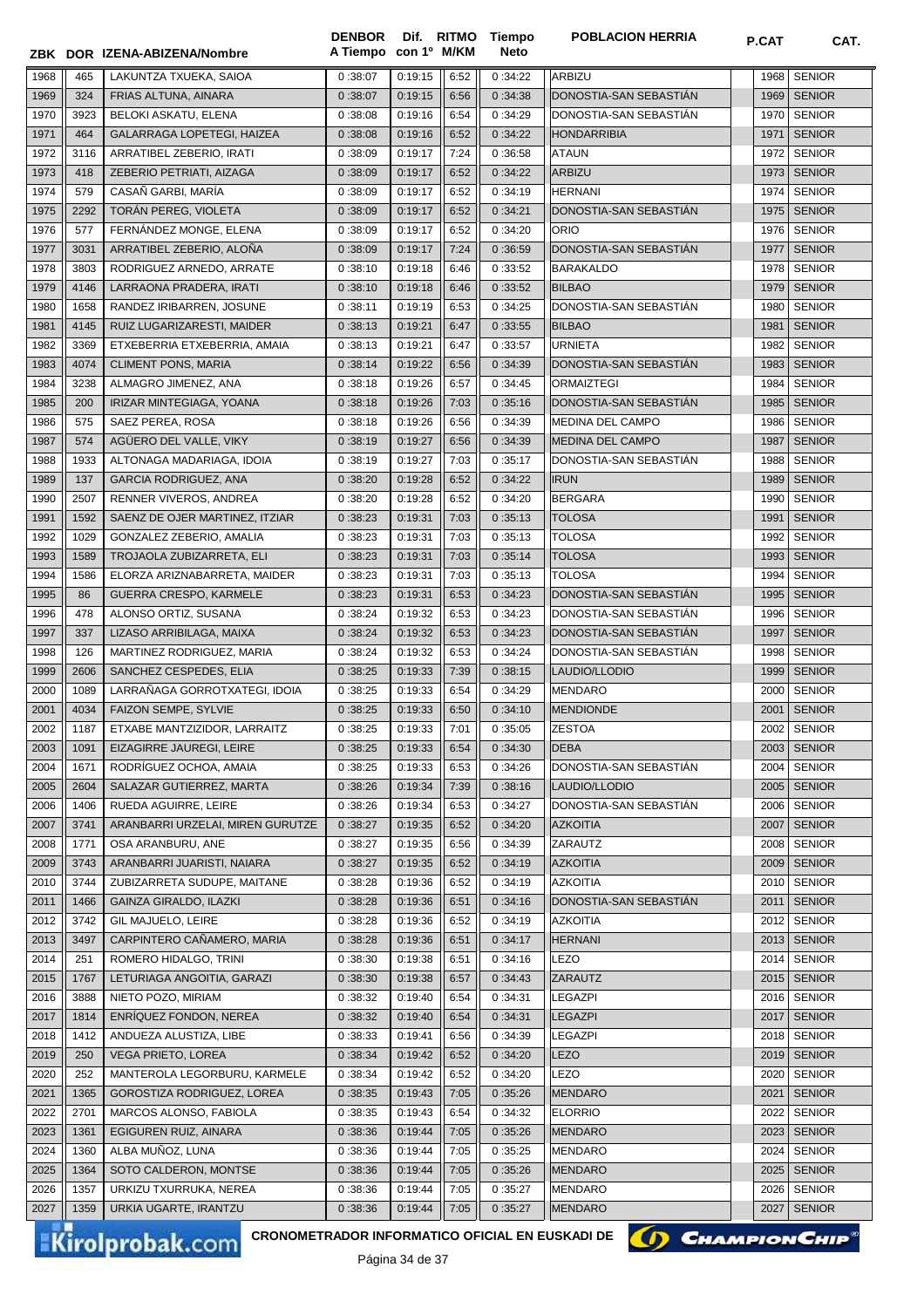|      |      | ZBK DOR IZENA-ABIZENA/Nombre      | <b>DENBOR</b><br>A Tiempo | con 1º M/KM |      | Dif. RITMO Tiempo<br>Neto | <b>POBLACION HERRIA</b> | <b>P.CAT</b> | CAT.          |
|------|------|-----------------------------------|---------------------------|-------------|------|---------------------------|-------------------------|--------------|---------------|
|      |      |                                   |                           |             |      |                           |                         |              |               |
| 2028 | 1374 | ANDONEGI ASTORKIA, SAIOA          | 0:38:36                   | 0:19:44     | 7:05 | 0:35:26                   | MENDARO                 | 2028         | <b>SENIOR</b> |
| 2029 | 3928 | MORENO LOPERA, LAURA MARÍA        | 0:38:37                   | 0:19:45     | 6:58 | 0:34:51                   | DONOSTIA-SAN SEBASTIAN  | 2029         | <b>SENIOR</b> |
| 2030 | 2492 | SAÑUDO IGLESIAS, ANA BELEN        | 0:38:37                   | 0:19:45     | 7:03 | 0:35:16                   | DONOSTIA-SAN SEBASTIÁN  | 2030         | <b>SENIOR</b> |
| 2031 | 3927 | MURCIA ISAZA, KATERINE            | 0:38:37                   | 0:19:45     | 6:58 | 0:34:51                   | DONOSTIA-SAN SEBASTIÁN  | 2031         | <b>SENIOR</b> |
| 2032 | 1444 | OLARRA CORTABARRIA, AINHOA        | 0:38:38                   | 0:19:46     | 6:53 | 0:34:26                   | <b>TOLOSA</b>           | 2032         | <b>SENIOR</b> |
| 2033 | 2035 | GALLEGO PALACIOS, ITSASO          | 0:38:38                   | 0:19:46     | 6:56 | 0:34:39                   | <b>ERRENTERIA</b>       | 2033         | <b>SENIOR</b> |
| 2034 | 1348 | ALDANONDO RUILOPEZ, ALAZNE        | 0:38:38                   | 0:19:46     | 6:56 | 0:34:38                   | AIA                     | 2034         | <b>SENIOR</b> |
| 2035 | 2024 | KARRERA, NAIARA                   | 0:38:38                   | 0:19:46     | 6:56 | 0:34:39                   | <b>VITORIA-GASTEIZ</b>  | 2035         | <b>SENIOR</b> |
| 2036 | 2049 | LETE IZAGUIRRE, MAIDER            | 0:38:38                   | 0:19:46     | 6:56 | 0:34:39                   | <b>ELGOIBAR</b>         | 2036         | <b>SENIOR</b> |
| 2037 | 3858 | TENA PEÑA, ANUSKA                 | 0:38:40                   | 0:19:48     | 7:17 | 0:36:24                   | <b>MUTRIKU</b>          | 2037         | <b>SENIOR</b> |
| 2038 | 3853 | PLAZAOLA ARRETXE, LEIRE           | 0:38:40                   | 0:19:48     | 7:17 | 0:36:24                   | <b>BEASAIN</b>          | 2038         | <b>SENIOR</b> |
| 2039 | 3855 | ZAMORANO, ENARA                   | 0:38:40                   | 0:19:48     | 7:17 | 0:36:24                   | <b>BEASAIN</b>          | 2039         | <b>SENIOR</b> |
| 2040 | 366  | OLANO SCHNABEL, EKHINE            | 0:38:41                   | 0:19:49     | 7:05 | 0:35:27                   | <b>TOLOSA</b>           | 2040         | <b>SENIOR</b> |
| 2041 | 1114 | <b>GURAYA DIEZ, ITXASO</b>        | 0:38:42                   | 0:19:50     | 6:58 | 0:34:51                   | DONOSTIA-SAN SEBASTIAN  | 2041         | <b>SENIOR</b> |
| 2042 | 1806 | CONTRERAS, LAURA                  | 0:38:43                   | 0:19:51     | 7:27 | 0:37:16                   | <b>IBARRA</b>           | 2042         | <b>SENIOR</b> |
| 2043 | 4040 | LERTXUNDI BENARAN, ESTIBALIZ      | 0:38:43                   | 0:19:51     | 7:01 | 0:35:04                   | <b>LEITZA</b>           | 2043         | <b>SENIOR</b> |
| 2044 | 3083 | HIERRO LAGE, GEMA                 | 0:38:43                   | 0:19:51     | 7:27 | 0:37:16                   | DONOSTIA-SAN SEBASTIAN  | 2044         | <b>SENIOR</b> |
| 2045 | 4042 | ZABALETA ALSUA, MARIA INMACULADA  | 0:38:43                   | 0:19:51     | 7:01 | 0:35:04                   | <b>LEITZA</b>           | 2045         | <b>SENIOR</b> |
| 2046 | 1163 | KURTH, BIRTE                      | 0:38:44                   | 0:19:52     | 7:11 | 0:35:55                   | DONOSTIA-SAN SEBASTIÁN  | 2046         | <b>SENIOR</b> |
| 2047 | 4041 | VILLABONA ZABALETA, MAITANE       | 0:38:44                   | 0:19:52     | 7:01 | 0:35:05                   | <b>LEITZA</b>           | 2047         | <b>SENIOR</b> |
| 2048 | 3880 | FERNANDEZ VILLACORTA, LAURA       | 0:38:44                   | 0:19:52     | 6:55 | 0:34:37                   | <b>EIBAR</b>            | 2048         | <b>SENIOR</b> |
| 2049 | 1090 | ALVAREZ ALVAREZ, ISABEL           | 0:38:44                   | 0:19:52     | 7:25 | 0:37:03                   | LASARTE-ORIA            | 2049         | <b>SENIOR</b> |
| 2050 | 254  | ÁLVAREZ BUSCA, LUCÍA              | 0:38:45                   | 0:19:53     | 7:09 | 0:35:45                   | <b>ZUMARRAGA</b>        | 2050         | <b>SENIOR</b> |
| 2051 | 255  | ARAMENDI ELDUAIEN, JAIONE         | 0:38:46                   | 0:19:54     | 7:09 | 0:35:45                   | <b>URRETXU</b>          | 2051         | <b>SENIOR</b> |
| 2052 | 3661 | RODRÍGUEZ GOMEZ, ROCIO            | 0:38:46                   | 0:19:54     | 7:02 | 0:35:10                   | <b>ERRENTERIA</b>       | 2052         | <b>SENIOR</b> |
| 2053 | 3902 | BEOBIDE LARRAÑAGA, MAITE          | 0:38:46                   | 0:19:54     | 7:16 | 0:36:21                   | <b>AZPEITIA</b>         | 2053         | <b>SENIOR</b> |
| 2054 | 3904 | PERES SANTOS, ANA                 | 0:38:46                   | 0:19:54     | 7:16 | 0:36:21                   | <b>AZPEITIA</b>         | 2054         | <b>SENIOR</b> |
| 2055 | 3662 | MARTIN JIMENEZ, MARIJO            | 0:38:46                   | 0:19:54     | 7:02 | 0:35:10                   | <b>OIARTZUN</b>         | 2055         | <b>SENIOR</b> |
| 2056 | 3660 | OLVEIRA PULIDO, LOLA              | 0:38:46                   | 0:19:54     | 7:02 | 0:35:09                   | <b>ERRENTERIA</b>       | 2056         | <b>SENIOR</b> |
| 2057 | 3907 | ARANGUREN JUARISTI, NEREA         | 0:38:46                   | 0:19:54     | 7:16 | 0:36:22                   | <b>AZPEITIA</b>         | 2057         | <b>SENIOR</b> |
| 2058 | 3486 | ROMANO, SILVINA                   | 0:38:46                   | 0:19:54     | 7:03 | 0:35:17                   | DONOSTIA-SAN SEBASTIAN  | 2058         | <b>SENIOR</b> |
| 2059 | 3489 | IZAGUIRRE CHOPERENA, AINHOA       | 0:38:47                   | 0:19:55     | 7:03 | 0:35:17                   | LASARTE-ORIA            | 2059         | <b>SENIOR</b> |
| 2060 | 1808 | MENDOZA BELZA, JOSUNE             | 0:38:48                   | 0:19:56     | 7:11 | 0:35:55                   | DONOSTIA-SAN SEBASTIÁN  | 2060         | <b>SENIOR</b> |
| 2061 | 3473 | PAISAN FLORES, SARAY              | 0:38:48                   | 0:19:56     | 6:59 | 0:34:56                   | DONOSTIA-SAN SEBASTIAN  | 2061         | <b>SENIOR</b> |
| 2062 | 3297 | SALVADOR GONZALEZ, MIRYAM         | 0:38:48                   | 0:19:56     | 6:59 | 0:34:57                   | HERNANI                 |              | 2062 SENIOR   |
| 2063 | 2076 | CUENLLAS BLANCO, AINTZANE         | 0:38:49                   | 0:19:57     | 7:37 | 0:38:06                   | ZARAGOZA                | 2063         | <b>SENIOR</b> |
| 2064 | 870  | GOMEZ LEON, PURIFICACIÓN          | 0:38:51                   | 0:19:59     | 7:13 | 0:36:03                   | <b>ANDOAIN</b>          | 2064         | <b>SENIOR</b> |
| 2065 | 3656 | MARTÍNEZ RIVERA, AINARA           | 0:38:51                   | 0:19:59     | 6:59 | 0:34:56                   | <b>PASAIA</b>           | 2065         | <b>SENIOR</b> |
| 2066 | 349  | FERNANDEZ SEIN, AINARA            | 0:38:52                   | 0:20:00     | 7:15 | 0:36:13                   | <b>HERNANI</b>          | 2066         | <b>SENIOR</b> |
| 2067 | 2622 | CAMARA, MONTSERRAT                | 0:38:53                   | 0:20:01     | 7:09 | 0:35:45                   | <b>LEGAZPI</b>          | 2067         | <b>SENIOR</b> |
| 2068 | 2616 | BLÁZQUEZ INTXAUSTI, YOANA         | 0:38:53                   | 0:20:01     | 7:24 | 0:37:01                   | <b>ORDIZIA</b>          | 2068         | <b>SENIOR</b> |
| 2069 | 2617 | MUGURUZA MARTÍNEZ DE AGIRRE, LOR  | 0:38:53                   | 0:20:01     | 7:24 | 0:37:01                   | <b>ORDIZIA</b>          | 2069         | <b>SENIOR</b> |
| 2070 | 1837 | MEIZOSO URRETXU, DENISE           | 0:38:56                   | 0:20:04     | 6:56 | 0:34:39                   | VITORIA-GASTEIZ         | 2070         | <b>SENIOR</b> |
| 2071 | 4018 | MANCENIDO GONZALEZ, ELITE         | 0:38:56                   | 0:20:04     | 6:58 | 0:34:49                   | <b>GETXO</b>            | 2071         | <b>SENIOR</b> |
| 2072 | 4016 | BIDEA ITURBE, ANE                 | 0:38:56                   | 0:20:04     | 6:58 | 0:34:49                   | <b>GETXO</b>            | 2072         | <b>SENIOR</b> |
| 2073 | 1405 | BERASATEGI ZEBERIO, MIREN         | 0:38:58                   | 0:20:06     | 7:14 | 0:36:11                   | DONOSTIA-SAN SEBASTIAN  | 2073         | <b>SENIOR</b> |
| 2074 | 3372 | CUEVAS AGIRRE, LETICIA            | 0:38:59                   | 0:20:07     | 7:23 | 0:36:56                   | <b>ANTZUOLA</b>         | 2074         | <b>SENIOR</b> |
| 2075 | 3288 | LARREA ZUMELAGA, GARAZI           | 0:38:59                   | 0:20:07     | 7:23 | 0:36:56                   | <b>ANTZUOLA</b>         | 2075         | <b>SENIOR</b> |
| 2076 | 1651 | <b>GASTIAIN ITURBE, IRAITZ</b>    | 0:38:59                   | 0:20:07     | 7:23 | 0:36:55                   | ANTZUOLA                | 2076         | <b>SENIOR</b> |
| 2077 | 2225 | LEGORBURU LARREA, MAIALEN         | 0:39:00                   | 0:20:08     | 7:23 | 0:36:56                   | <b>ANTZUOLA</b>         | 2077         | <b>SENIOR</b> |
| 2078 | 2799 | ESTIVARIZ MARTINEZ DE ANTOÑANA, Z | 0:39:00                   | 0:20:08     | 7:12 | 0:36:02                   | VITORIA-GASTEIZ         | 2078         | <b>SENIOR</b> |
| 2079 | 192  | ALKAIN LOPEZ, ARRATE              | 0:39:01                   | 0:20:09     | 6:58 | 0:34:49                   | <b>PASAIA</b>           | 2079         | <b>SENIOR</b> |
| 2080 | 154  | IPARRAGUIRRE ECHEVERRIA, EVA      | 0:39:01                   | 0:20:09     | 6:58 | 0:34:49                   | <b>PASAIA</b>           | 2080         | <b>SENIOR</b> |
| 2081 | 1123 | <b>IRIONDO LASA, KORO</b>         | 0:39:01                   | 0:20:09     | 6:58 | 0:34:49                   | <b>PASAIA</b>           | 2081         | <b>SENIOR</b> |
| 2082 | 1945 | EIZAGIRRE ZALDUA, AITZIBER        | 0:39:02                   | 0:20:10     | 6:58 | 0:34:51                   | <b>USURBIL</b>          | 2082         | <b>SENIOR</b> |
| 2083 | 1593 | IPARRAGIRRE TOLARETXIPI, JOSUNE   | 0:39:02                   | 0:20:10     | 6:58 | 0:34:51                   | <b>USURBIL</b>          | 2083         | <b>SENIOR</b> |
| 2084 | 1602 | ZULOAGA SEGUROLA, OLATZ           | 0:39:02                   | 0:20:10     | 6:58 | 0:34:50                   | <b>USURBIL</b>          | 2084         | <b>SENIOR</b> |
| 2085 | 1597 | IRAZUSTA ARAMENDI, BAKARTXO       | 0:39:02                   | 0:20:10     | 6:58 | 0:34:52                   | LASARTE-ORIA            | 2085         | <b>SENIOR</b> |
| 2086 | 4179 | ILLARRAMENDI UNANUE, IRENE        | 0:39:02                   | 0:20:10     | 6:58 | 0:34:52                   | DONOSTIA-SAN SEBASTIAN  | 2086         | <b>SENIOR</b> |
| 2087 | 1595 | ALTUNA ZUMETA, OLATZ              | 0:39:02                   | 0:20:10     | 6:58 | 0:34:51                   | <b>USURBIL</b>          | 2087         | <b>SENIOR</b> |

CRONOMETRADOR INFORMATICO OFICIAL EN EUSKADI DE **(A) CHAMPION CHIP**<sup>®</sup>

Página 35 de 37

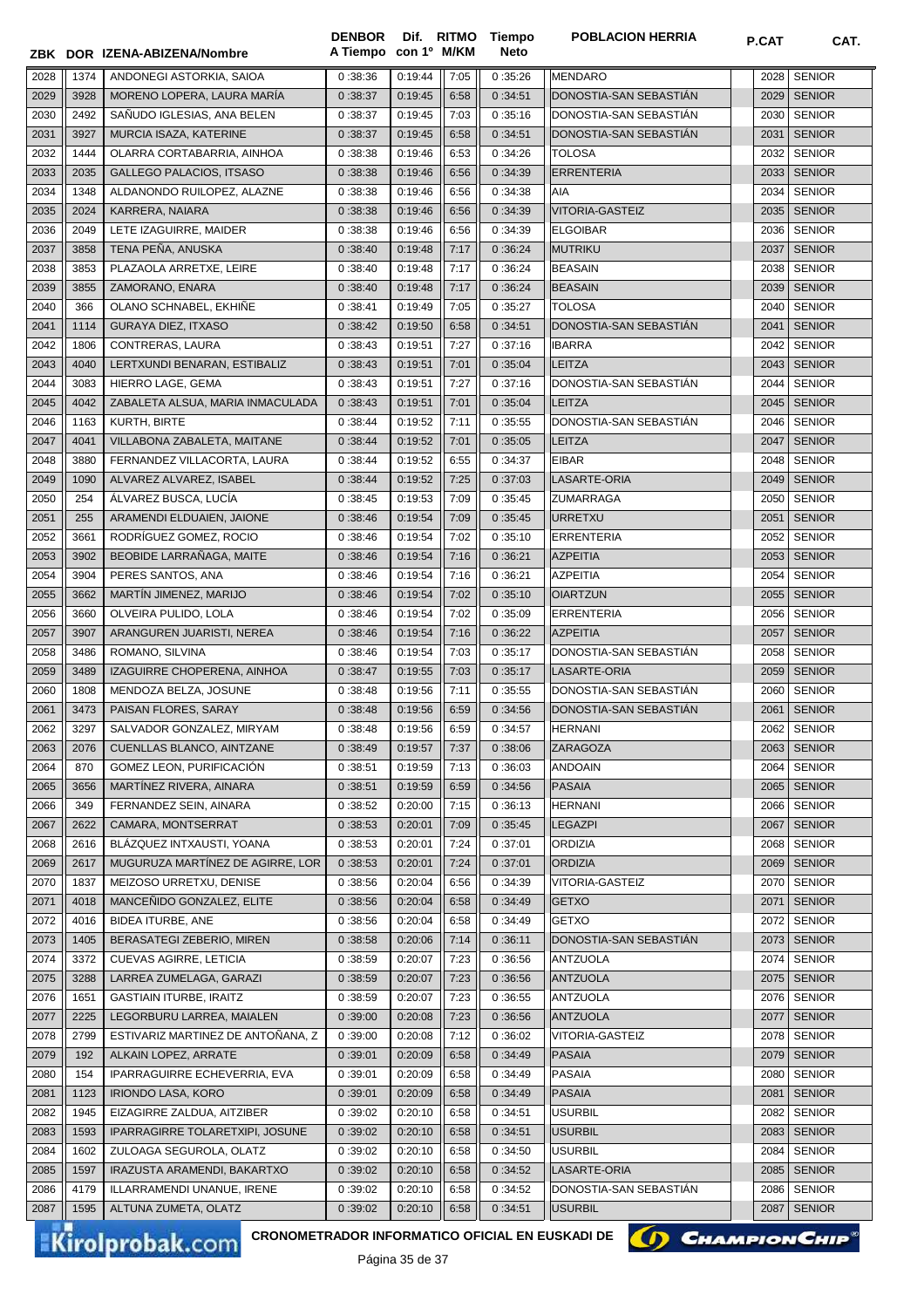|              |      | ZBK DOR IZENA-ABIZENA/Nombre   | <b>DENBOR</b><br>A Tiempo con 1º M/KM |         |      | Dif. RITMO Tiempo<br><b>Neto</b> | <b>POBLACION HERRIA</b> | P.CAT | CAT.          |
|--------------|------|--------------------------------|---------------------------------------|---------|------|----------------------------------|-------------------------|-------|---------------|
| 2088         | 760  | ORTIZ MARTINEZ, IZASKUN        | 0:39:03                               | 0:20:11 | 6:59 | 0:34:53                          | DONOSTIA-SAN SEBASTIAN  | 2088  | <b>SENIOR</b> |
| 2089         | 1987 | URKOLA KARRERA, NEREA          | 0:39:03                               | 0:20:11 | 7:10 | 0:35:50                          | DONOSTIA-SAN SEBASTIAN  | 2089  | <b>SENIOR</b> |
| 2090         | 759  | ARROYO MACARRO, MARGARITA      | 0:39:03                               | 0:20:11 | 6:59 | 0:34:53                          | <b>MADRID</b>           | 2090  | <b>SENIOR</b> |
| 2091         | 4089 | AGUARON IRAOLA, OIHANA         | 0:39:03                               | 0:20:11 | 6:58 | 0:34:52                          | LASARTE-ORIA            | 2091  | <b>SENIOR</b> |
| 2092         | 2794 | RUIZ DE LANDA, JIMENA          | 0:39:03                               | 0:20:11 | 7:10 | 0:35:50                          | <b>LEGUTIANO</b>        | 2092  | <b>SENIOR</b> |
| 2093         | 4032 | APETCHETCHE, LAURE             | 0:39:03                               | 0:20:11 | 6:58 | 0:34:50                          | <b>BIDARRAY</b>         | 2093  | <b>SENIOR</b> |
| 2094         | 3945 | SERRANO, ANE                   | 0:39:03                               | 0:20:11 | 6:57 | 0:34:47                          | DONOSTIA-SAN SEBASTIAN  | 2094  | <b>SENIOR</b> |
|              |      | <b>MARTIN IRIGOIEN, IZAR</b>   | 0:39:03                               | 0:20:11 |      |                                  | <b>ZUMAIA</b>           |       | 2095 SENIOR   |
| 2095         | 179  |                                |                                       |         | 6:58 | 0:34:48                          |                         |       |               |
| 2096         | 96   | ETXEBESTE ALTUNA, AITZIBER     | 0:39:04                               | 0:20:12 | 6:58 | 0:34:48                          | <b>OIARTZUN</b>         | 2097  | <b>SENIOR</b> |
| 2097         | 3944 | ZABALETA, AMAIA                | 0:39:04                               | 0:20:12 | 6:58 | 0:34:48                          | <b>LEITZA</b>           | 2096  | <b>SENIOR</b> |
| 2098         | 206  | UGARTEMENDIA OTAEGI, AINHOA    | 0:39:04                               | 0:20:12 | 6:58 | 0:34:48                          | <b>TOLOSA</b>           | 2098  | <b>SENIOR</b> |
| 2099         | 3781 | MONSALVO LOIARTE, AINHOA       | 0:39:05                               | 0:20:13 | 7:01 | 0:35:07                          | <b>ASTIGARRAGA</b>      | 2099  | <b>SENIOR</b> |
| 2100         | 2047 | FERNÁNDEZ RODRÍGUEZ, BEATRIZ   | 0:39:05                               | 0:20:13 | 7:11 | 0:35:54                          | <b>BILBAO</b>           | 2100  | <b>SENIOR</b> |
| 2101         | 3782 | GARAÑO ARRIETA, ENERITZ        | 0:39:05                               | 0:20:13 | 7:01 | 0:35:07                          | <b>ASTIGARRAGA</b>      | 2101  | <b>SENIOR</b> |
| 2102         | 4037 | LADUCHE, MAIDER                | 0:39:06                               | 0:20:14 | 6:58 | 0:34:51                          | <b>ASCAIN</b>           | 2102  | <b>SENIOR</b> |
| 2103         | 4036 | ETCHEBEST, CHRISTINE           | 0:39:07                               | 0:20:15 | 6:59 | 0:34:53                          | <b>ASCAIN</b>           |       | 2103 SENIOR   |
| 2104         | 1792 | ELKORO AIASTUI, KRISTINA       | 0:39:12                               | 0:20:20 | 7:06 | 0:35:28                          | <b>BERGARA</b>          | 2104  | <b>SENIOR</b> |
| 2105         | 2494 | BURUAGA DE SANCHA, OIHANE      | 0:39:12                               | 0:20:20 | 7:29 | 0:37:24                          | <b>ATXONDO</b>          |       | 2105   SENIOR |
| 2106         | 213  | RODRIGUEZ SARASOLA, LIDIA      | 0:39:18                               | 0:20:26 | 7:04 | 0:35:18                          | <b>ERRENTERIA</b>       | 2106  | <b>SENIOR</b> |
| 2107         | 104  | RODRIGUEZ SARASOLA, ASUN       | 0:39:18                               | 0:20:26 | 7:04 | 0:35:18                          | <b>LEZO</b>             | 2107  | <b>SENIOR</b> |
| 2108         | 2447 | GOMEZ TOLOSA, SILVIA           | 0:39:21                               | 0:20:29 | 7:04 | 0:35:19                          | LAZKAO                  |       | 2108 SENIOR   |
| 2109         | 2306 | ESNAOLA ELOLA, OLATZ           | 0:39:21                               | 0:20:29 | 7:04 | 0:35:20                          | LAZKAO                  | 2109  | <b>SENIOR</b> |
| 2110         | 944  | PEREZ OROBENGOA, AIDA          | 0:39:21                               | 0:20:29 | 7:04 | 0:35:20                          | <b>BEASAIN</b>          |       | 2110 SENIOR   |
| 2111         | 1172 | ETXEBERRIA ALTUNA, GURUTZE     | 0:39:22                               | 0:20:30 | 7:18 | 0:36:31                          | <b>PASAIA</b>           | 2111  | <b>SENIOR</b> |
| 2112         | 17   | SAN FRANCISCO ASENJO, LAURA    | 0:39:22                               | 0:20:30 | 7:19 | 0:36:34                          | <b>PASAIA</b>           |       | 2112 SENIOR   |
| 2113         | 1968 | ROMERO CANO, SILVIA            | 0:39:25                               | 0:20:33 | 7:07 | 0:35:34                          | DONOSTIA-SAN SEBASTIAN  | 2113  | <b>SENIOR</b> |
| 2114         | 2483 | AYERZA EZAMA, AXUN             | 0:39:26                               | 0:20:34 | 7:08 | 0:35:42                          | DONOSTIA-SAN SEBASTIAN  | 2114  | <b>SENIOR</b> |
| 2115         | 2481 | IBAIBARRIAGA SAN MARTIN, NEREA | 0:39:28                               | 0:20:36 | 7:17 | 0:36:24                          | MUTRIKU                 | 2115  | <b>SENIOR</b> |
| 2116         | 1158 | ZUBIA ALCARAZ, AINARA          | 0:39:28                               | 0:20:36 | 7:29 | 0:37:25                          | <b>BERGARA</b>          | 2116  | <b>SENIOR</b> |
| 2117         | 1156 | GARITANO KORKOSTEGI, OIHANA    | 0:39:28                               | 0:20:36 | 7:29 | 0:37:25                          | VITORIA-GASTEIZ         | 2117  | <b>SENIOR</b> |
| 2118         | 2482 | ASTIGARRAGA SALEGI, IDURRE     | 0:39:28                               | 0:20:36 | 7:17 | 0:36:24                          | <b>MUTRIKU</b>          | 2118  | <b>SENIOR</b> |
| 2119         | 1118 | ETXEBARRIA AGIRRE, AMAIA       | 0:39:28                               | 0:20:36 | 7:29 | 0:37:26                          | <b>BERGARA</b>          |       | 2119 SENIOR   |
| 2120         | 1154 | AGIRREBEÑA GARMENDIA. LARRAITZ | 0:39:28                               | 0:20:36 | 7:29 | 0:37:26                          | DONOSTIA-SAN SEBASTIAN  | 2120  | <b>SENIOR</b> |
| 2121         | 3700 | BLAZQUEZ TOBIAS, EVA MARIA     | 0:39:32                               | 0:20:40 | 7:38 | 0:38:08                          | <b>IRUN</b>             |       | 2121   SENIOR |
|              | 3698 | BARRIO MARTINEZ, MERCEDES      |                                       |         | 7:38 |                                  | <b>IRUN</b>             |       |               |
| 2122         |      |                                | 0:39:32                               | 0:20:40 |      | 0:38:09                          |                         |       | 2122 SENIOR   |
| 2123         | 2149 | GOENAGA LARRAÑAGA, AMAIA       | 0:39:36                               | 0:20:44 | 7:23 | 0:36:54                          | MARKINA-XEMEIN          |       | 2123   SENIOR |
| 2124         | 2150 | GOENAGA LARRAÑAGA, MIREN SORKU | 0:39:36                               | 0:20:44 | 7:23 | 0:36:54                          | <b>MUTRIKU</b>          |       | 2124 SENIOR   |
| 2125         | 962  | DIAZ DI MALTA, AFRICA          | 0:39:37                               | 0:20:45 | 7:41 | 0:38:26                          | <b>PASAIA</b>           |       | 2125 SENIOR   |
| 2126         | 961  | PERALES VARONA, EVA MARIA      | 0:39:37                               | 0:20:45 | 7:41 | 0:38:26                          | PASAIA                  |       | 2126 SENIOR   |
| 2127         | 960  | EL HADRI EL HAMMAN, SUAD       | 0:39:37                               | 0:20:45 | 7:41 | 0:38:27                          | <b>PASAIA</b>           | 2127  | <b>SENIOR</b> |
| 2128         | 1538 | ALBERDI ALBENIZ, MIREIA        | 0:39:38                               | 0:20:46 | 7:11 | 0:35:55                          | <b>BERGARA</b>          |       | 2128 SENIOR   |
| 2129         | 1939 | URRUTIA ASTIBIA, BEATRIZ       | 0:39:38                               | 0:20:46 | 7:12 | 0:36:00                          | DONOSTIA-SAN SEBASTIAN  |       | 2129   SENIOR |
| 2130         | 1883 | HERNANDO GOROSPE, AMAIA        | 0:39:38                               | 0:20:46 | 7:11 | 0:35:54                          | <b>BERGARA</b>          | 2130  | <b>SENIOR</b> |
| 2131         | 496  | AGIRREBEÑA ZABALA, AINHOA      | 0:39:38                               | 0:20:46 | 7:11 | 0:35:53                          | <b>BERGARA</b>          | 2131  | <b>SENIOR</b> |
| 2132         | 3659 | GIL MERCADER, SAIOA            | 0:39:38                               | 0:20:46 | 7:12 | 0:36:02                          | DONOSTIA-SAN SEBASTIAN  | 2132  | <b>SENIOR</b> |
| 2133         | 1861 | ARISTI LEGARRA, AINHOA         | 0:39:44                               | 0:20:52 | 7:50 | 0:39:09                          | <b>ZUMAIA</b>           | 2133  | <b>SENIOR</b> |
| 2134         | 22   | LUCAS SUAREZ, OIHANE           | 0:39:50                               | 0:20:58 | 7:24 | 0:37:02                          | <b>PASAIA</b>           | 2134  | <b>SENIOR</b> |
| 2135         | 3834 | SALVADOR PALACIOS, SARA        | 0:39:54                               | 0:21:02 | 7:26 | 0:37:08                          | DONOSTIA-SAN SEBASTIAN  | 2135  | <b>SENIOR</b> |
| 2136         | 3838 | CANSECO BIURRUN, ESTIBALIZ     | 0:39:54                               | 0:21:02 | 7:26 | 0:37:09                          | DONOSTIA-SAN SEBASTIÁN  | 2136  | <b>SENIOR</b> |
| 2137         | 3837 | UGARTE SAURET, LINA            | 0:39:54                               | 0:21:02 | 7:26 | 0:37:08                          | DONOSTIA-SAN SEBASTIÁN  | 2137  | <b>SENIOR</b> |
| 2138         | 3836 | GONZALEZ DEL CAMPO, LEIRE      | 0:39:54                               | 0:21:02 | 7:26 | 0:37:08                          | DONOSTIA-SAN SEBASTIAN  | 2138  | <b>SENIOR</b> |
| 2139         | 1347 | LUJANBIO URBIZU, EDURNE        | 0:39:55                               | 0:21:03 | 7:24 | 0:36:59                          | <b>SEGURA</b>           |       | 2139   SENIOR |
| 2140         | 1345 | LOPETEGI AZURMENDI, IDOIA      | 0:39:55                               | 0:21:03 | 7:24 | 0:36:59                          | <b>SEGURA</b>           | 2140  | <b>SENIOR</b> |
| 2141         | 738  | ARRIETA, ANE                   | 0:39:55                               | 0:21:03 | 7:27 | 0:37:13                          | <b>SEGURA</b>           | 2141  | <b>SENIOR</b> |
| 2142         | 1615 | BURGOS PANIAGUA, MARIA LOURDES | 0:39:55                               | 0:21:03 | 7:33 | 0:37:44                          | <b>EIBAR</b>            | 2142  | <b>SENIOR</b> |
| 2143         | 3735 | FERNANDEZ RUPEREZ, AMAIA       | 0:39:57                               | 0:21:05 | 7:19 | 0:36:35                          | <b>TOLOSA</b>           | 2143  | <b>SENIOR</b> |
| 2144         | 2621 | DE ARRIBA JACINTO, BELEN       | 0:39:58                               | 0:21:06 | 7:22 | 0:36:50                          | LEGAZPI                 | 2144  | <b>SENIOR</b> |
| 2145         | 3778 | BARRERAS JAUREGUI, ARLET       | 0:39:58                               | 0:21:06 | 7:08 | 0:35:42                          | <b>BERRIZ</b>           |       | 2145   SENIOR |
|              | 1422 |                                |                                       | 0:21:08 |      |                                  | <b>ERRENTERIA</b>       |       | 2146 SENIOR   |
|              |      | QUINTANILLA REMIRO, Mª LUISA   | 0:40:00                               |         | 7:16 | 0:36:18                          |                         |       |               |
| 2146<br>2147 | 3    | <b>BARRERO RUBIO, MARIA</b>    | 0:40:02                               | 0:21:10 | 7:27 | 0:37:13                          | <b>PASAIA</b>           | 2147  | <b>SENIOR</b> |